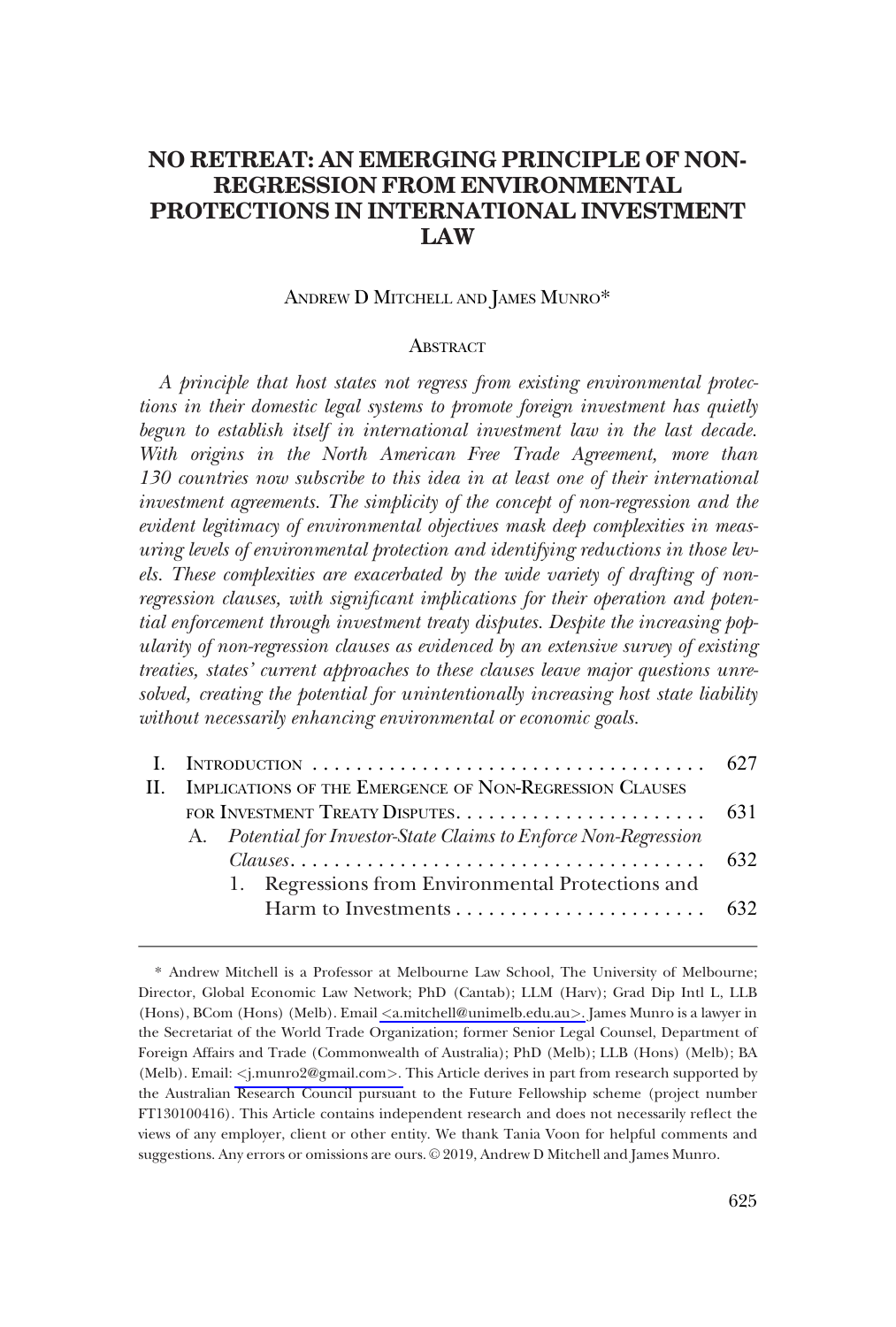|      |                       | 2.                                             | ISDS Claims Under Non-Regression Clauses                    | 634 |  |  |  |
|------|-----------------------|------------------------------------------------|-------------------------------------------------------------|-----|--|--|--|
|      | <b>B.</b>             |                                                | Contextual Impact of Non-Regression Clauses on Claims       |     |  |  |  |
|      |                       |                                                | Under Other Provisions                                      | 638 |  |  |  |
|      |                       | 1.                                             | Delineating the Policy Space Under Fair and                 |     |  |  |  |
|      |                       |                                                |                                                             | 639 |  |  |  |
|      |                       | 2.                                             | Creating Legitimate Expectations in Connection              |     |  |  |  |
|      |                       |                                                | with Fair and Equitable Treatment                           | 641 |  |  |  |
|      |                       | 3.                                             | Equating a Breach of Non-Regression with a                  |     |  |  |  |
|      |                       |                                                | Breach of Fair and Equitable Treatment                      | 642 |  |  |  |
| III. |                       |                                                | THE EMERGENCE OF NON-REGRESSION CLAUSES IN INTERNATIONAL    |     |  |  |  |
|      | 643<br>INVESTMENT LAW |                                                |                                                             |     |  |  |  |
|      | A.                    |                                                | NAFTA and the Pollution Haven Hypothesis                    | 644 |  |  |  |
|      |                       | 1.                                             | Original Concerns Regarding Mexico in the                   |     |  |  |  |
|      |                       |                                                | Negotiation of NAFTA                                        | 644 |  |  |  |
|      |                       | 2.                                             | NAFTA Article 1114(2): The First Non-Regression             |     |  |  |  |
|      |                       |                                                | Clause                                                      | 646 |  |  |  |
|      |                       | 3.                                             | Non-Regression in the 'new' NAFTA: The United               |     |  |  |  |
|      |                       |                                                | States-Mexico-Canada Agreement                              | 648 |  |  |  |
|      | <b>B.</b>             |                                                | The EU and the Promotion of Sustainable Development $\dots$ | 650 |  |  |  |
|      |                       | 1.                                             | Implications of the Treaty on the Functioning of            |     |  |  |  |
|      |                       |                                                | the EU                                                      | 651 |  |  |  |
|      |                       | 2.                                             | EU Guidance on Negotiating Preferential Trade               |     |  |  |  |
|      |                       |                                                |                                                             | 652 |  |  |  |
|      | C.                    |                                                | Proliferation of Non-Regression in Investment Treaties of   |     |  |  |  |
|      |                       |                                                |                                                             | 653 |  |  |  |
|      |                       | 1.                                             |                                                             | 653 |  |  |  |
|      |                       | 2.                                             |                                                             | 655 |  |  |  |
|      |                       | 3.                                             | Socialization                                               | 657 |  |  |  |
|      | D.                    |                                                | <b>States' Motivations for Regressing from Domestic</b>     |     |  |  |  |
|      |                       |                                                | Environmental Protections                                   | 658 |  |  |  |
|      | Ε.                    |                                                | Making Non-Regression Clauses Work: Unanswered              |     |  |  |  |
|      |                       |                                                |                                                             | 660 |  |  |  |
| IV.  |                       |                                                | SCOPE, CONTENT, AND APPLICATION OF NON-REGRESSION CLAUSES   |     |  |  |  |
|      |                       | IN INTERNATIONAL INVESTMENT AGREEMENTS.<br>662 |                                                             |     |  |  |  |
|      | А.                    |                                                | Nature of the Obligation: Exhortatory Principle or Binding  |     |  |  |  |
|      |                       |                                                | $Rule?$ .                                                   | 662 |  |  |  |
|      |                       |                                                |                                                             |     |  |  |  |
|      |                       | 1.                                             | The Continuum from Hard to Soft Law                         | 662 |  |  |  |
|      |                       | 2.                                             | The Binding Nature of Treaty Provisions: When               |     |  |  |  |
|      |                       |                                                | Should Approximates Shall                                   | 663 |  |  |  |
|      |                       | 3.                                             | Relevance of Dispute Settlement Linkage                     | 665 |  |  |  |
|      | В.                    |                                                | Which Domestic Environmental Measures Are Covered?          | 667 |  |  |  |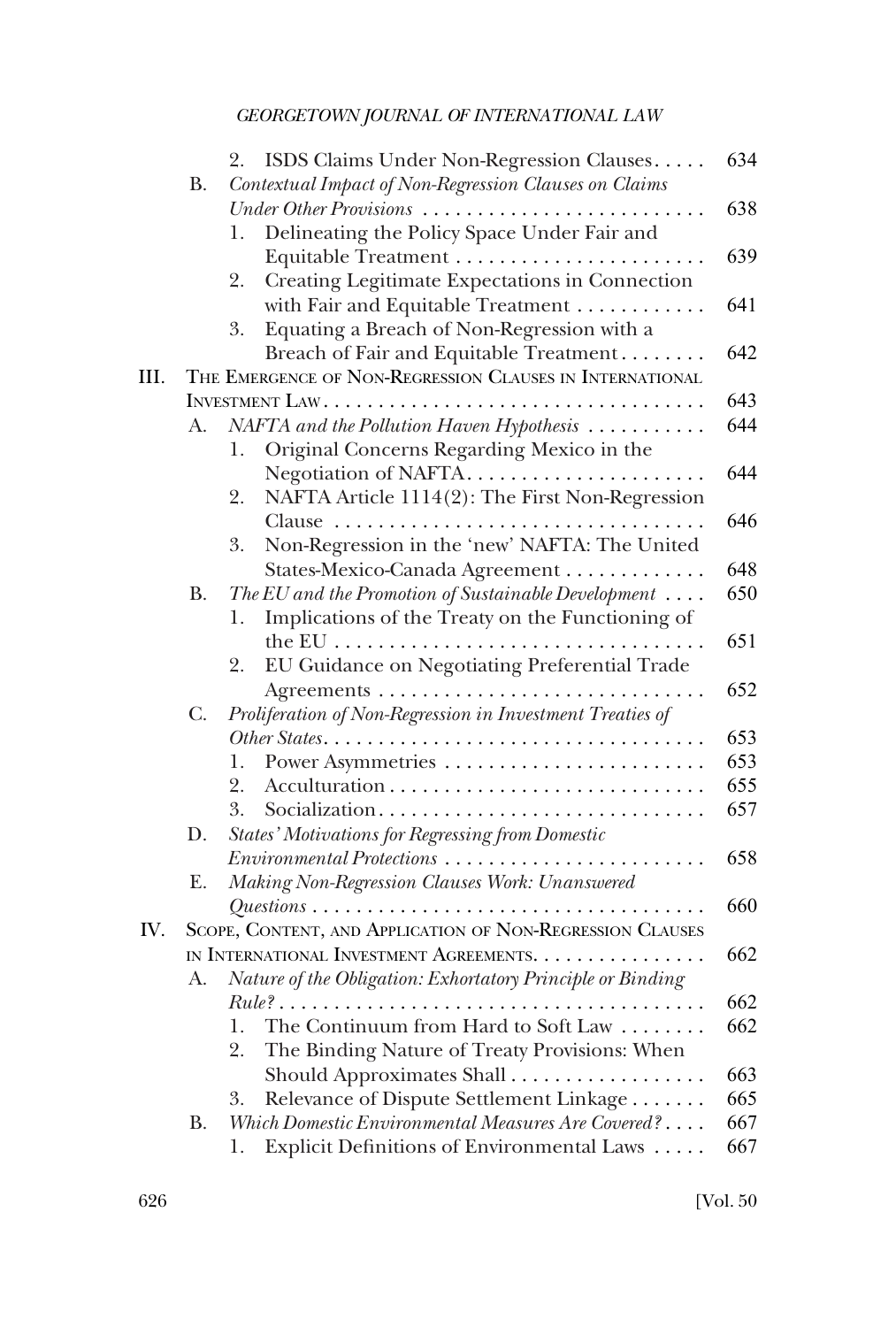<span id="page-2-0"></span>

|   |    | Environmental Measures Covered in the Absence<br>2.                            |     |
|---|----|--------------------------------------------------------------------------------|-----|
|   |    |                                                                                | 669 |
|   |    | The Varying Scope of Environmental Measures<br>3.                              |     |
|   |    | Covered by Non-Regression Clauses                                              | 672 |
|   | C. | Impugned Conduct                                                               | 673 |
|   |    | Types of Interference with Domestic<br>1.                                      |     |
|   |    |                                                                                | 673 |
|   |    | Waiver or Derogation: The NAFTA Language<br>$\mathfrak{a}.$                    | 674 |
|   |    | Describing the Nexus with Environmental Outcomes<br>b.                         | 675 |
|   |    | Omitting the Nexus Requirement<br>$\mathcal{C}$ .                              | 676 |
|   |    | Weakening, Relaxing, or Reducing Environmental<br>d.                           |     |
|   |    | $Protection \dots \dots \dots \dots \dots \dots \dots \dots \dots \dots \dots$ | 677 |
|   |    | 2.                                                                             | 678 |
|   |    | Encouraging Investment<br>$\mathfrak{a}.$                                      | 679 |
|   |    | Encouraging Investment to Obtain an Advantage.<br>$\mathfrak{b}$ .             | 681 |
|   |    | Encouraging a Particular Investment or Investment<br>$\mathcal{C}$ .           |     |
|   |    | from a Party. $\dots \dots \dots \dots \dots \dots \dots \dots \dots \dots$    | 683 |
|   |    | Affecting Investment<br>d.                                                     | 686 |
|   | D. | Other Treaty Provisions as Relevant Interpretative Context                     | 687 |
|   |    | Right to Regulate or Establish Levels of<br>1.                                 |     |
|   |    | Environmental Protection                                                       | 688 |
|   |    | Obligations to Establish or Improve Environmental<br>2.                        |     |
|   |    |                                                                                | 690 |
| V |    |                                                                                | 691 |
|   |    |                                                                                | 693 |

#### I. INTRODUCTION

Recent years have seen a series of dramatic rollbacks of domestic environmental protections around the world. The Trump Administration announced in 2017 that it would repeal the Clean Power Plan,<sup>1</sup> which had been the premier national policy in the United States for reducing greenhouse gas emissions.<sup>2</sup> In 2018, Brazil's Supreme Court upheld changes to its Forest Code that removed legal

*See EPA Takes Another Step To Advance President Trump's America First Strategy, Proposes Repeal Of*  1. *"Clean Power Plan*,*"* EPA (Oct. 10, 2017), [https://www.epa.gov/newsreleases/epa-takes-another](https://www.epa.gov/newsreleases/epa-takes-another-step-advance-president-trumps-america-first-strategy-proposes-repeal)[step-advance-president-trumps-america-first-strategy-proposes-repeal.](https://www.epa.gov/newsreleases/epa-takes-another-step-advance-president-trumps-america-first-strategy-proposes-repeal) This is one of the highestprofile regressions among several others. Nadja Popvich, Livia Albeck-Ripka & Kendra Pierre-Louis, *83 Environmental Rules on the Way Out Under Trump*, N.Y. TIMES (last updated June 7, 2019), [https://](https://www.nytimes.com/interactive/2019/climate/trump-environment-rollbacks.html)  [www.nytimes.com/interactive/2019/climate/trump-environment-rollbacks.html.](https://www.nytimes.com/interactive/2019/climate/trump-environment-rollbacks.html)

<sup>2.</sup> Remarks Announcing the Environmental Protection Agency's Clean Power Plan, 2015 DAILY COMP. PRES. DOC. 546 (Aug. 3, 2015).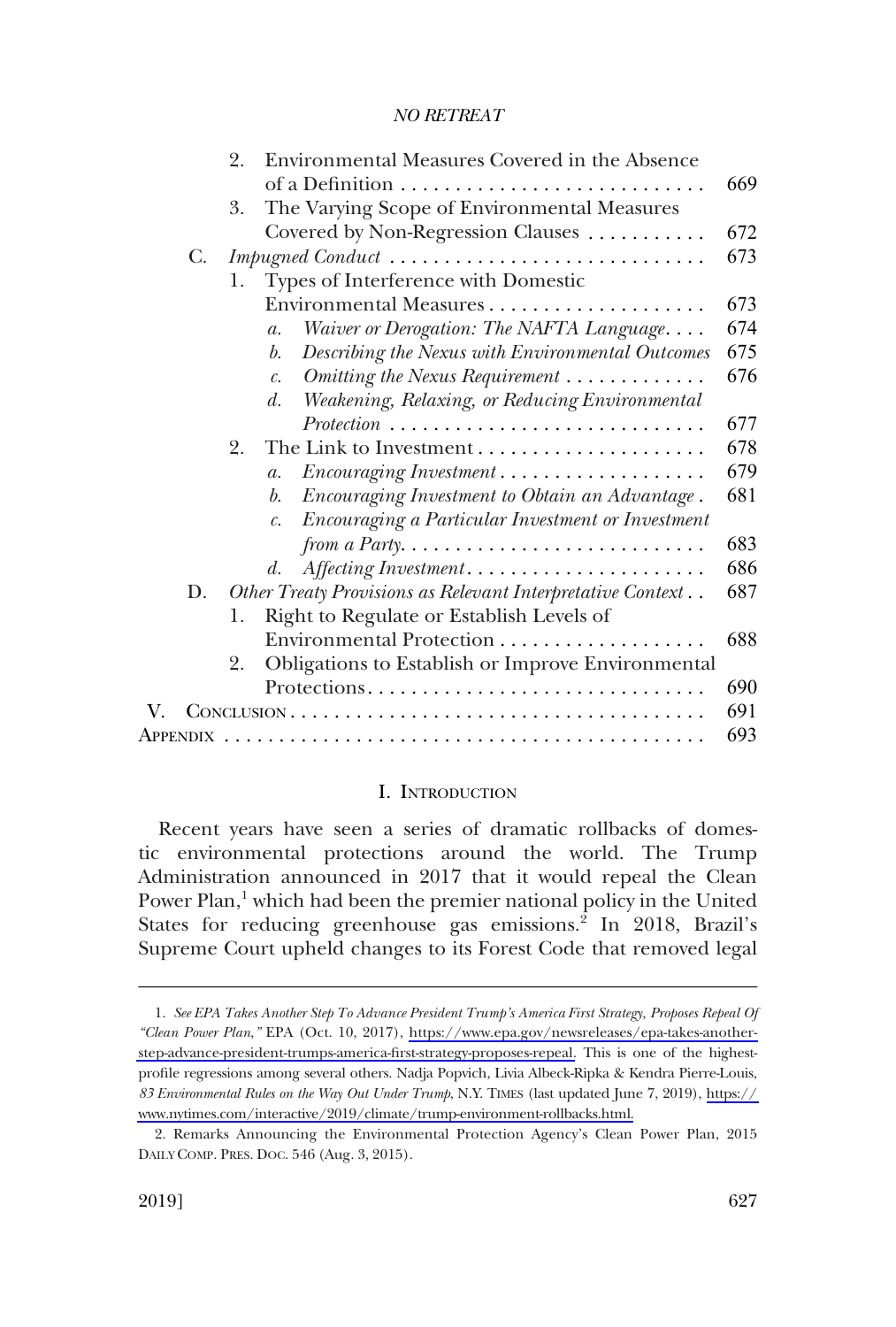obligations to reforest 290,000 square kilometers of land (roughly the size of Italy) that had been illegally deforested.<sup>3</sup> In 2014, a newly-elected government in Australia repealed its carbon pricing scheme, which had mandated an eighty percent reduction in greenhouse gas emissions by 2050.4 The European Union (EU) is reportedly seeking guarantees that the United Kingdom will not roll back its domestic environmental protections after Brexit in order to gain a competitive advantage.<sup>5</sup>

In this Article, we evaluate the emerging role of international investment law in addressing this kind of regression from domestic environmental protections. International investment law is a highly fragmented collection of over 3,000 treaties comprising bilateral investment treaties (BITs), plurilateral investment treaties, and preferential trade agreements (PTAs) with investment chapters, to which we refer collectively as international investment agreements (IIAs).<sup>6</sup> As a discipline of public international law, international investment law is somewhat unique in that most IIAs permit private investors of one state party to bring claims of violation of the IIA directly against the other state party in whose territory its investment is located (referred to as "investor-state dispute settlement" (ISDS)).

A principle of non-regression from domestic environmental protections to encourage investment first appeared in international investment law through the *North American Free Trade Agreement* (NAFTA) signed in 1992.<sup>7</sup> Although the principle was not embraced in other IIAs for many years,<sup>8</sup> it has recently become ubiquitous. The inclusion in

6. We use the term IIA to refer to any treaty containing investment-related obligations, including association agreements and partnership agreements concluded by the EU. For a listing of all IIAs, *see* United Nations Conference on Trade and Development [UNCTAD], INV. POL'Y HUB, International Investments Agreement Navigator, [https://investmentpolicy.unctad.org/](https://investmentpolicy.unctad.org/international-investment-agreements) [international-investment-agreements.](https://investmentpolicy.unctad.org/international-investment-agreements)

7. North American Free Trade Agreement, U.S.-Can.-Mex., Dec. 17, 1992, 32 I.L.M. 289 (1993) [hereinafter NAFTA].

8. *See, e.g*., Camille Martini, *Balancing Investors' Rights with Environmental Protection in International Investment Arbitration: An Assessment of Recent Trends in Investment Treaty Drafting*, 50 INT'L LAWYER 529 (2017); Madison Condon, *The Integration of Environmental Law into International Investment Treaties and Trade Agreements: Negotiation Process and the Legalization of Commitments*, 33 VA. ENVTL. L. J. 102 (2015); Andrew Newcombe, *Sustainable Development and Investment Treaty Law*, 8 J. WORLD INV. & TRADE 357 (2007); Clive George, *Environment and Regional Trade Agreements: Emerging Trends and Policy Drivers* (OECD Trade and Environment, Working Papers No. 2014/02).

<sup>3.</sup> Britaldo Soares-Filho et al., *Cracking Brazil's Forest Code*, 344 SCI. 363, 363-64 (2014).

<sup>4.</sup> Clean Energy Act 2011 (Cth) s 3(c)(i) (Austl.) (repealed 2014).

<sup>5.</sup> Jon Stone, *Brexit: EU to Make UK Sign Guarantee It Won't Slash Environmental Regulations on Leaving*, THE INDEPENDENT (Apr. 10, 2018), [https://www.independent.co.uk/news/uk/politics/](https://www.independent.co.uk/news/uk/politics/brexit-latest-updates-eu-uk-environment-guarantee-regulations-leaving-edited-a8298136.html) [brexit-latest-updates-eu-uk-environment-guarantee-regulations-leaving-edited-a8298136.html.](https://www.independent.co.uk/news/uk/politics/brexit-latest-updates-eu-uk-environment-guarantee-regulations-leaving-edited-a8298136.html)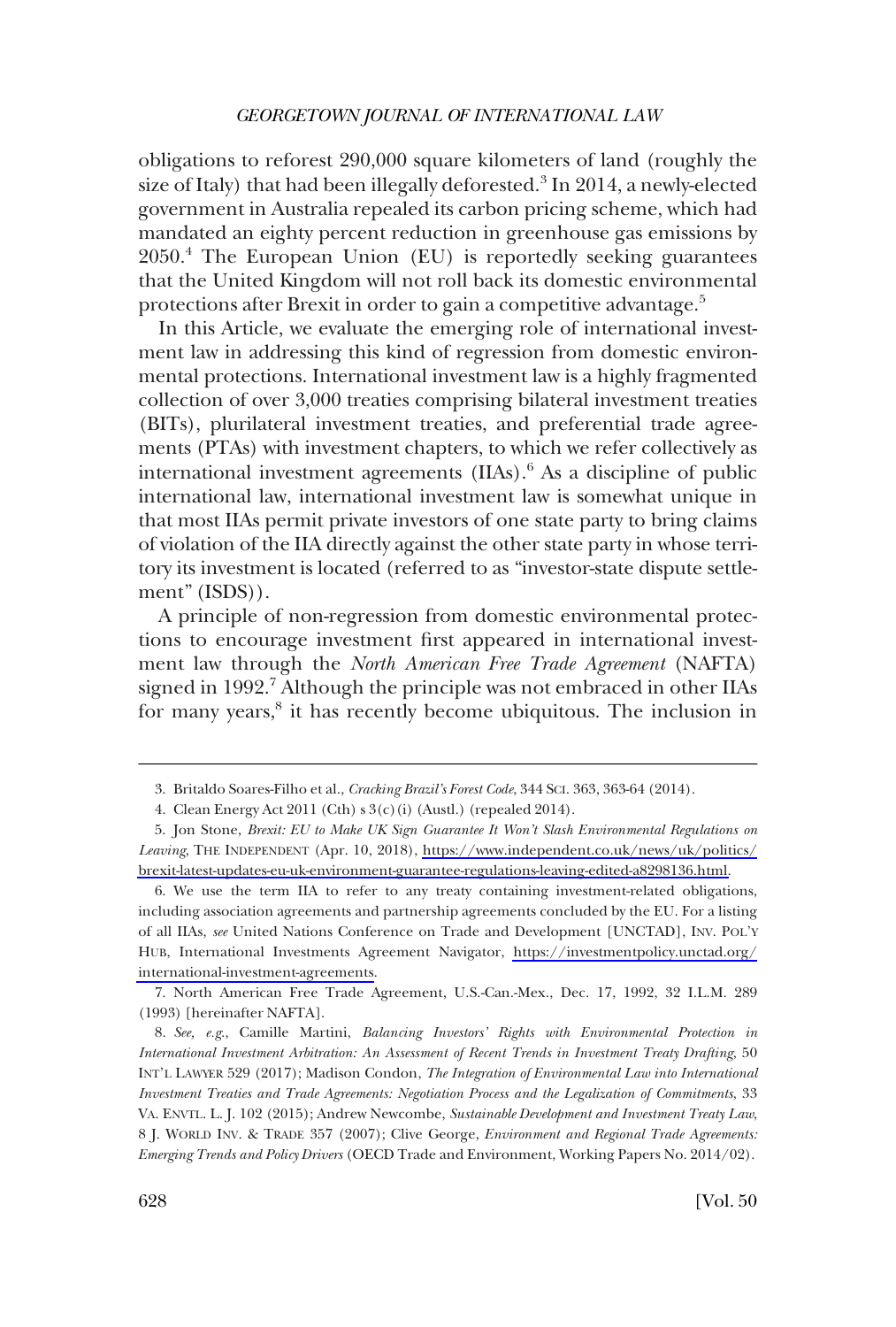IIAs of clauses that admonish states for regressing from their domestic levels of environmental protection in order to encourage foreign investment, which we refer to as non-regression clauses, is now the clear preference of major economies including the United States, China, the European Union, Brazil, Canada, Japan, and Korea. Such clauses have also been adopted in IIAs amongst diverse sets of smaller and middlesized economies. Our extensive survey summarised in the Appendix shows that over 130 countries have now concluded IIAs that include the principle, most of which were signed during the past decade. The prototype non-regression clause in international investment law in the original NAFTA (1992) continues to be influential in the drafting and structure of such clauses in more recent IIAs. It provides, in relevant part:

The Parties recognize that it is inappropriate to encourage investment by relaxing domestic . . . environmental measures. Accordingly, a Party should not waive or otherwise derogate from, or offer to waive or otherwise derogate from, such measures as an encouragement for the establishment, acquisition, expansion or retention in its territory of an investment of an investor  $^{9}$ 

This original prototype reveals the two-part structure that is now reflected in most, if not all, non-regression clauses in international investment law. First, the type or nature of interference with a domestic environmental measure is described, in this example a "waiver" or "derogation." Second, the clause delimits the circumstances in which such interferences with domestic environmental measures are proscribed. In particular, the "waiver" or "derogation" in this example is impugned only if undertaken "as an encouragement" for investment. While nonregression clauses share this two-part structure, a diversity of terminology, definitions, and textual clarifications or carve-outs can lead to significant differences in the scope and application of non-regression clauses across IIAs. Nonetheless, at a high level of abstraction, nonregression clauses can be said to restrain certain types of state conduct that regress from existing levels of domestic environmental protection, particularly in circumstances where there is a nexus between the regression and inward flows of investment. Further, since their inception in NAFTA, these clauses have continued to evolve from a softer "should" based obligation to a harder "shall"-based obligation that is now subject

<sup>9.</sup> NAFTA, *supra* note 7, art. 1114(2).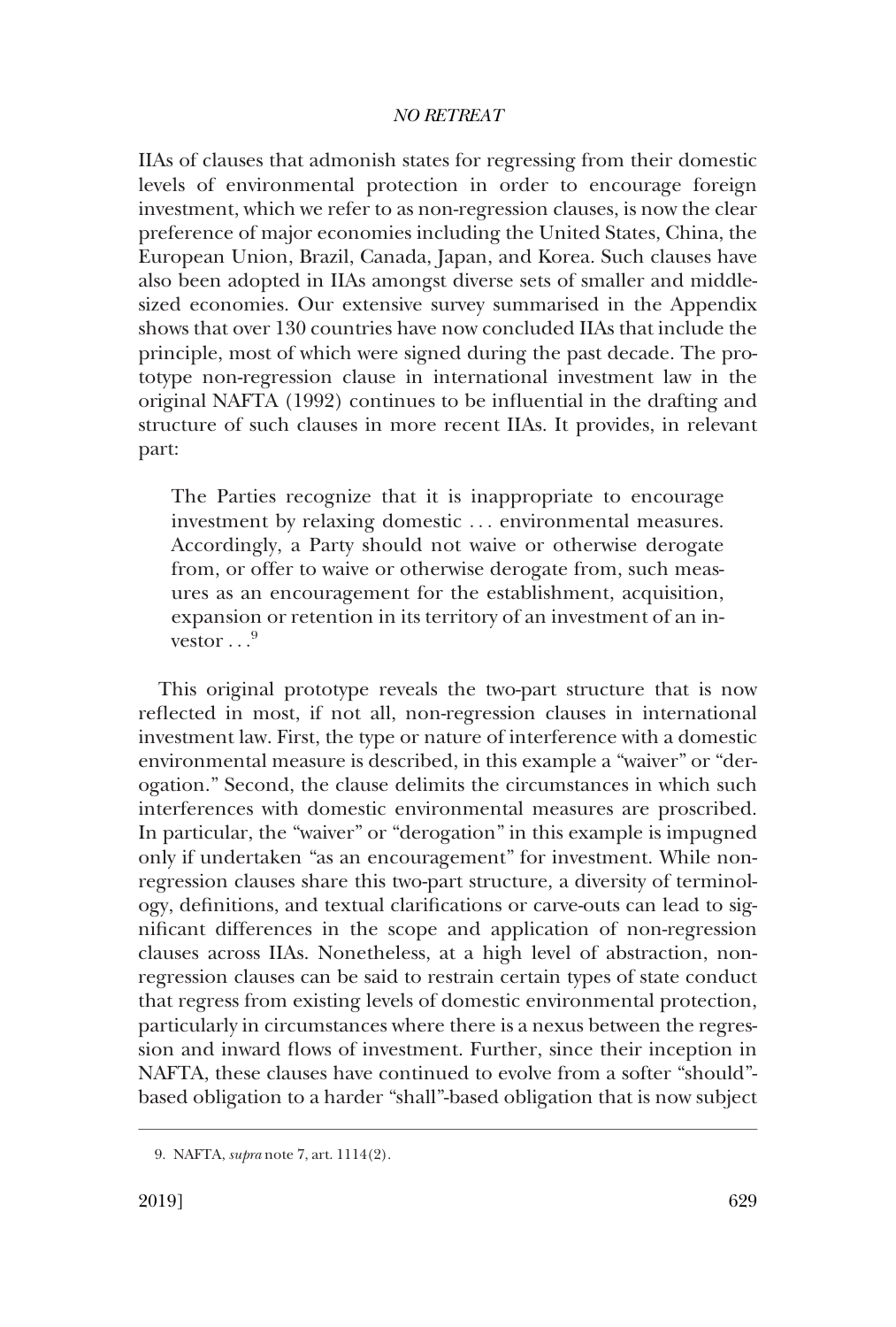to binding dispute settlement mechanisms in several IIAs, including in the new *United States-Mexico-Canada Agreement* (the "new" NAFTA).<sup>10</sup>

We begin in section II by explaining the significance of the emergence of non-regression clauses in respect to investment treaty disputes, either as the direct basis of a substantive claim, or as relevant context in a claim under another treaty provision. In a circumstance where over fifty investment disputes have been initiated over harm caused by states' regressions from environmental protections, $11$  we identify various ways in which non-regression clauses may be used in ISDS or state-state disputes, even when states have chosen to preclude direct claims under them.

In section III, we seek to ascertain the reasons for which non-regression clauses have become ubiquitous in recent IIAs. As we show, the intuitive rationale for embracing this principle obscures the varying motivations of states for regressing from their environmental protections, some of which extend to safeguarding another environmental norm or public interest. The simplicity of the concept underlying non-regression clauses likewise masks deep complexities in measuring levels of environmental protection and identifying reductions in those levels. Thus, considering these complexities, we show in section IV how the drafting of existing iterations of non-regression clauses in IIAs reveals them as capacious and rudimentary norms whose scope is uncertain. Even the more precise iterations of nonregression clauses leave significant latitude for inadvertent or unforeseen interpretations.

Overall, the picture that emerges from our analysis is that a principle of non-regression from environmental protections has developed in international investment law without close analysis of its implications and impacts on different textual and contextual settings in IIAs. The variety and vagueness of language used provide little guidance to parties or arbitrators in the case of a dispute arising on compliance with a nonregression clause. The difficulties and uncertainties in forecasting and measuring the effectiveness of environmental policies and the associated science as it develops over time create unanswered problems in applying non-regression clauses in practice. The intention of preserving the environment through the inclusion of such clauses may not be

OFF. OF THE U.S. TRADE REP., Agreement between the United States, the United Mexican 10. States, and Canada. (Nov. 30, 2018) [hereinafter USMCA], [https://ustr.gov/trade-agreements/](https://ustr.gov/trade-agreements/free-trade-agreements/united-states-mexico-canada-agreement/agreement-between)  [free-trade-agreements/united-states-mexico-canada-agreement/agreement-between.](https://ustr.gov/trade-agreements/free-trade-agreements/united-states-mexico-canada-agreement/agreement-between)

<sup>11.</sup> *See* Yulia S. Selivanova, *Changes in Renewables Support Policy and Investment Protection under the Energy Charter Treaty: Analysis of Jurisprudence and Outlook for the Current Arbitration Cases*, 33 ICSID REV. - FOREIGN INV. L.J. 433 (2018).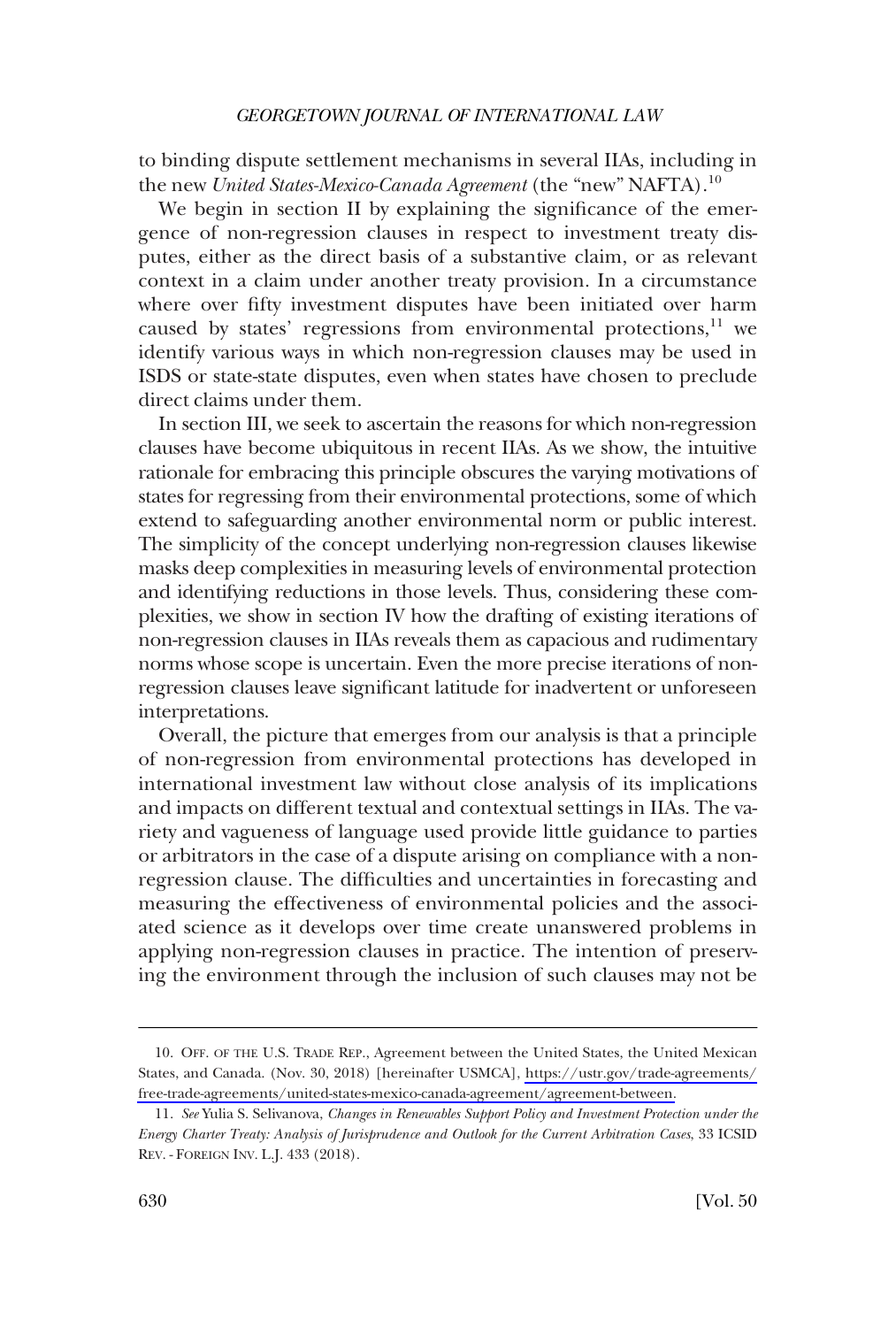<span id="page-6-0"></span>realised, as the concepts of environmental protection or regression are not properly aligned with environmental objectives during the design and drafting of these clauses within a given IIA. At the same time, nonregression clauses have the potential to unintentionally increase host state liability through ISDS or state-state disputes, either as a new basis for claims or as context in support of claims under other treaty provisions.

# II. IMPLICATIONS OF THE EMERGENCE OF NON-REGRESSION CLAUSES FOR INVESTMENT TREATY DISPUTES

A recent study shows that almost fifty investor-state claims have now been brought under the *Energy Charter Treaty*<sup>12</sup> to contest regressions from national schemes for renewable energy support that harmed investors in those schemes.13 Similar claims have been brought under other IIAs.14 Though many claims are pending, several have now been decided.15

Despite these cases being brought under IIAs that pre-date the emergence of non-regression clauses, they illustrate the significance of the emergence of non-regression clauses in international investment law. First, as we demonstrate in section II.A, these cases show how nonregression clauses could provide an alternative avenue for such claims in more recent IIAs that subject their non-regression clauses to ISDS, even where those claims failed under the fair and equitable treatment (FET) obligation. Second, in section II.B, we assess the interpretative role that non-regression clauses could play as relevant context in claims regarding regressions under other investment provisions. We show how the presence of non-regression clauses could materially affect the outcomes of claims despite being excluded from investor-state or statestate dispute settlement procedures. In particular, as illustrated by two recent awards, non-regression clauses could have a concrete impact in

<sup>12.</sup> Energy Charter Treaty, Dec. 17, 1994, 2080 U.N.T.S. 95.

<sup>13.</sup> *See* Selivanova, *supra* note 11.

<sup>14.</sup> For instance, for a similar case brought under a BIT between Germany and the Czech Republic, see JSW Solar v. Czech Republic, PCA Case No. 2014-03, Award (Oct. 11, 2017).

<sup>15.</sup> Decided claims include: Antin Infrastructure Services Luxembourg s.a.r.l. & Antin Energia Termosolar v. Spain, ICSID Case No. ARB/13/31, Award, (June 15, 2018); Antaris GMBH v. Czech Republic, PCA Case No. 2014-01, Award (May 2, 2018); Novenergia v. Spain, SCC Case No. 2015/063, Award (Feb. 15, 2018); *JSW Solar*, PCA Case No. 2014-03; Eiser v. Spain, ICSID Case No. ARB/13/36, Award (May 4, 2017); Charanne B.V. v. Kingdom of Spain, SCC Case No. V 062/ 2012, Award (Jan. 21, 2016). For an example of a concluded regression-based claim that is unrelated to renewable energy, see Allard v. Barbados, PCA Case No. 2012-06, Award (June 27, 2016).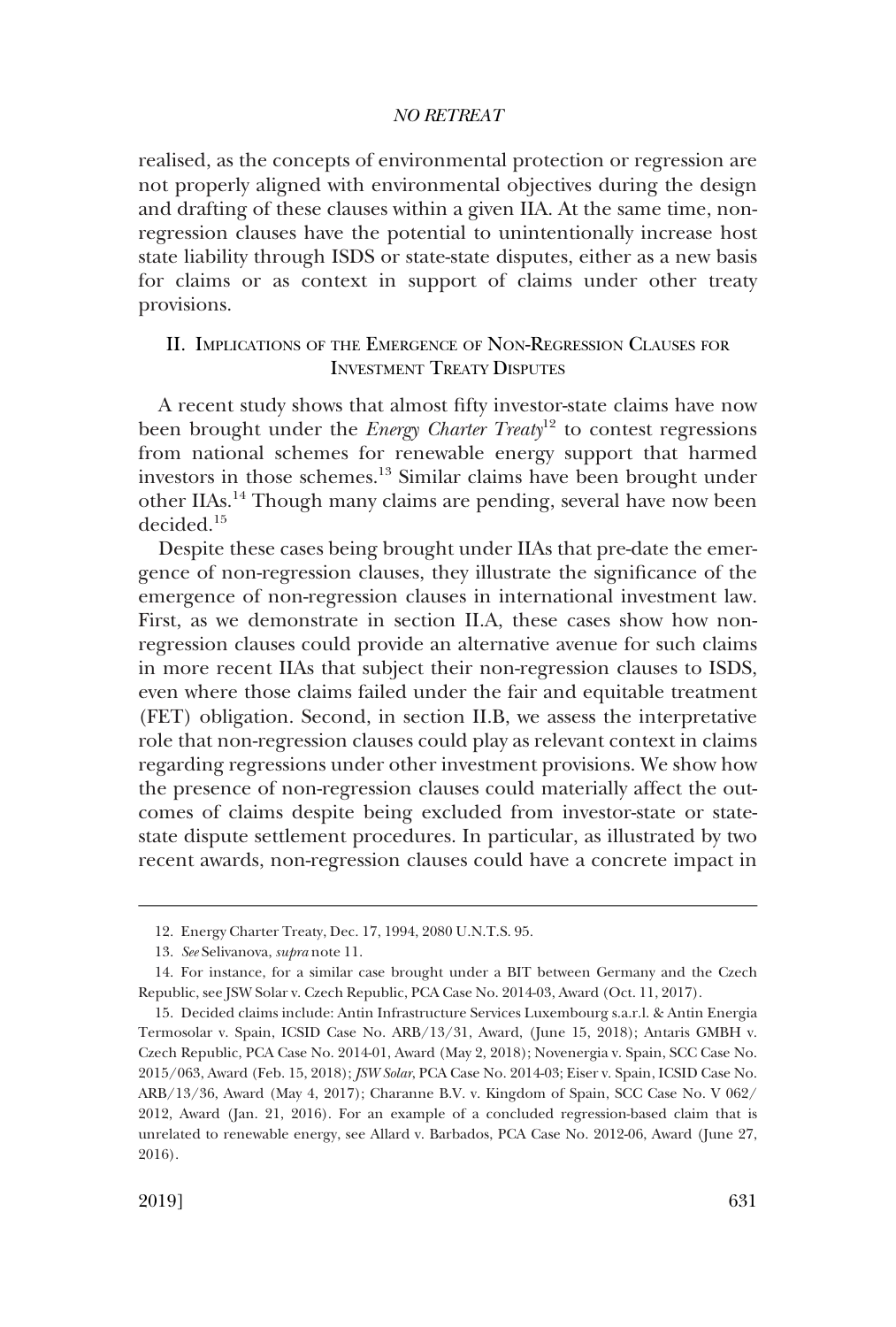<span id="page-7-0"></span>constraining host states' policy space with respect to reducing environmental protections in disputes concerning the FET standard.<sup>16</sup> Nonregression clauses may therefore have a more significant impact on investment treaty disputes than states realize. That impact is only likely to increase if the trend towards including such clauses continues.

We focus on ISDS in this Article due to the comparative paucity of state-state disputes in international investment law. Nonetheless, as shown in the Appendix, non-regression clauses are increasingly being subject to state-state dispute settlement—including those linked to economic countermeasures—despite not being subject to investor-state dispute settlement. The issues we identify in this Article relating to the risks, complexities, and uncertainties in the interpretation and application of non-regression clauses apply equally in respect of state-state dispute settlement.

# A. *Potential for Investor-State Claims to Enforce Non-Regression Clauses*

In this section, we evaluate the possibility for ISDS claims for violations of non-regression clauses in IIAs. The Appendix lists numerous IIAs that do not exempt their non-regression clauses from ISDS. Against that background, the numerous examples of existing investor-state litigation over alleged regressions by states of environmental protections within FET claims could well be portents of direct claims regarding nonregression obligations.17 We thus begin by providing a snapshot of two examples of state conduct involving regressions from environmental protections that have given rise to such claims. We then show how, despite some of those claims failing under the FET standard, they could nonetheless succeed if pursued under a non-regression clause.

# 1. Regressions from Environmental Protections and Harm to Investments

States are increasingly using policy tools that seek to protect the environment through stimulating investment in environmentally-beneficial technology, practices, and conduct.18 This is especially the case with

<sup>16.</sup> These awards took a similar approach in respect of analogous environmental provisions that prohibit the non-enforcement of domestic environmental laws. *See* Aven v. Costa Rica, CAFTA-DR Arb. Case No. UNCT/15/3, ¶ 413 (Sept. 18, 2018); Adel A Hamadi Al Tamimi v. Oman, ICSID Case No. ARB/11/33, Award, ¶¶ 388, 390 (Nov. 3, 2015).

<sup>17.</sup> For a snapshot of those claims under FET based on regressions, see Selivanova, *supra* note  $11, § 4(B(i)).$ 

<sup>18.</sup> *See, e.g*., OECD, POLICY INSTRUMENTS FOR THE ENVIRONMENT DATABASE 2017 (2017); Alexandre Kossoy et al, STATE AND TRENDS OF CARBON PRICING 2017 (World Bank, 2017).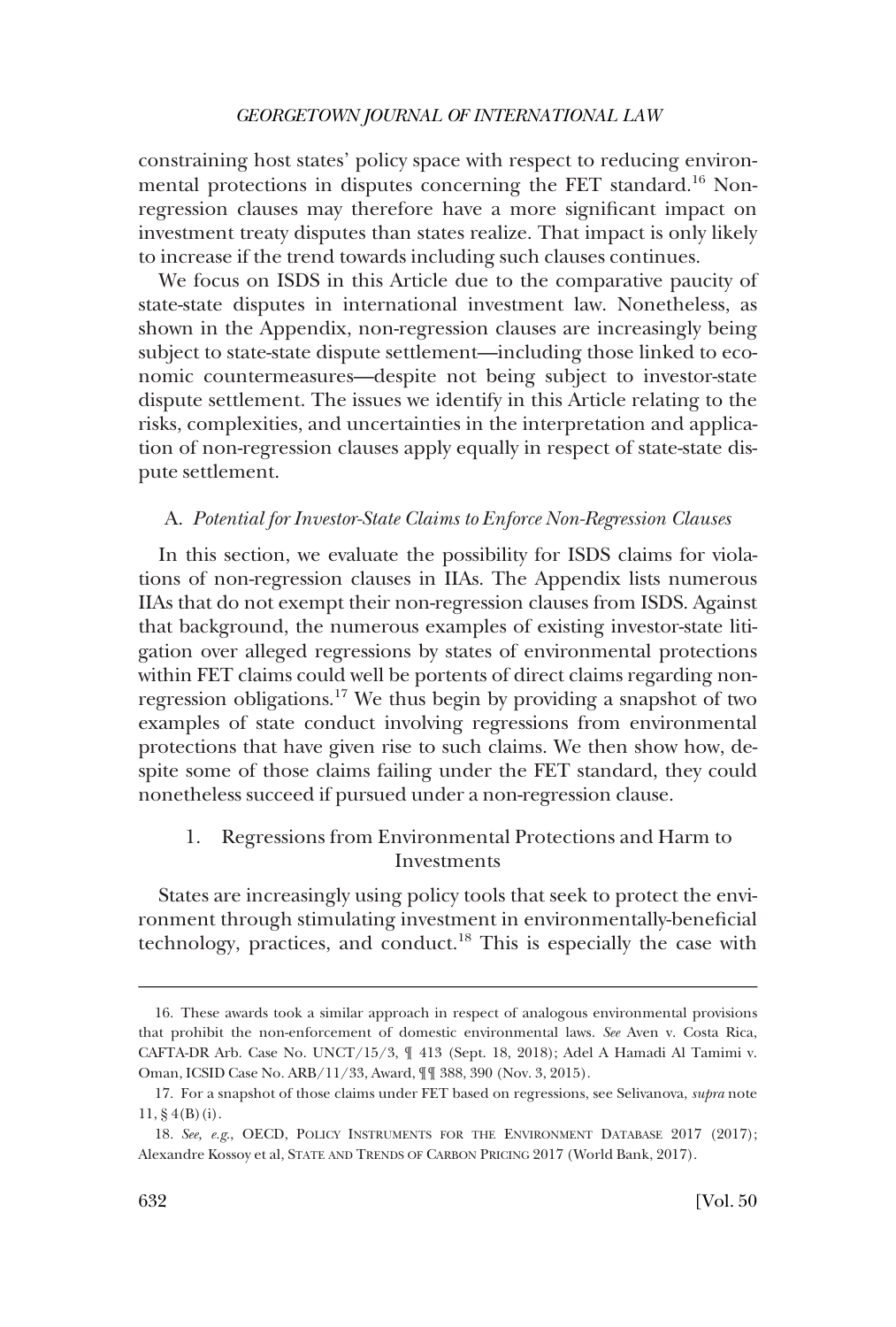respect to climate change, whereby it is generally recognised that significant long-term investments are required to facilitate structural changes to low-emissions economies, and in respect of which states have embraced a variety of market-based measures.<sup>19</sup>

The complexity of variables in environmental protection—such as developments in science over time and imprecise modelling and assumptions in setting policies—can make it difficult to forecast with precision the costs, effectiveness, and efficiency of the measures designed by a state to protect the environment. This is especially acute with a matter as broad and multifaceted as climate change, but is also the case with respect to environmental matters generally.<sup>20</sup>

The Czech establishment of, and subsequent regression from, feedin tariffs for solar-generated electricity provides an example of these complexities. When its feed-in tariff rates were set for electricity generated from renewables generally in 2005, the Czech government did not envisage that solar power would comprise a significant part of the renewable energy mix. Given the comparatively high cost of solar panels and the ill-suited climatic and geographical circumstances of the Czech Republic to solar electricity generation, such an outcome seemed unlikely.<sup>21</sup> However, prices of solar panels subsequently collapsed by forty percent, and investment in solar power boomed. Consequently, rather than the forecast 15 GWh production of electricity from solar power by 2010, actual production of electricity from solar power was 616 GWh in 2010, growing to 2,182 GWh in  $2011.^{22}$  The uptake of the feed-in tariffs was correspondingly far higher than forecast, consequently leading to a dramatic increase in consumer electric prices. To account for this unforeseen operation of the measure, the Czech government reduced its price support for solar-generated electricity; in other words, it regressed from a measure that sought to protect the environment by reducing greenhouse gas emissions.<sup>23</sup> This led to multiple ISDS claims by aggrieved foreign investors.

<sup>19.</sup> Kossoy, *supra* note 18, at 22-31.

<sup>20.</sup> *See, e.g*., Julia Black, *The Role of Risk in Regulatory Processes in* ROBERT BALDWIN, MARTIN CAVE & MARTIN LODGE, THE OXFORD HANDBOOK OF REGULATION 301, 317-323 (2010); Cento Vejanovski, *Economic Approaches to Regulation, in* ROBERT BALDWIN, MARTIN CAVE & MARTIN LODGE, THE OXFORD HANDBOOK OF REGULATION 13, 31 (2010); STUART BELL & DONALD MCGILLIVRAY, ENVIRONMENTAL LAW, 48 (7th ed. 2008); Daniel A. Farber, *The Implementation Gap in Environmental Law*, 16 J. KOREAN L. 3, 4-5 (2016); Brian R. Copeland & M. Scott Taylor, *Trade, Tragedy, and the Commons*, 99(3) AMER. ECON. REV. 725, 725 (2009).

<sup>21.</sup> *JSW Solar*, PCA Case No. 2014-03, Award, ¶ 375.

<sup>22.</sup> *Id*. ¶¶ 375, 377, 382.

<sup>23.</sup> *Id*. ¶¶ 385-87, 391; *Antaris GMBH*, PCA Case No. 2014-01, Award, ¶ 400.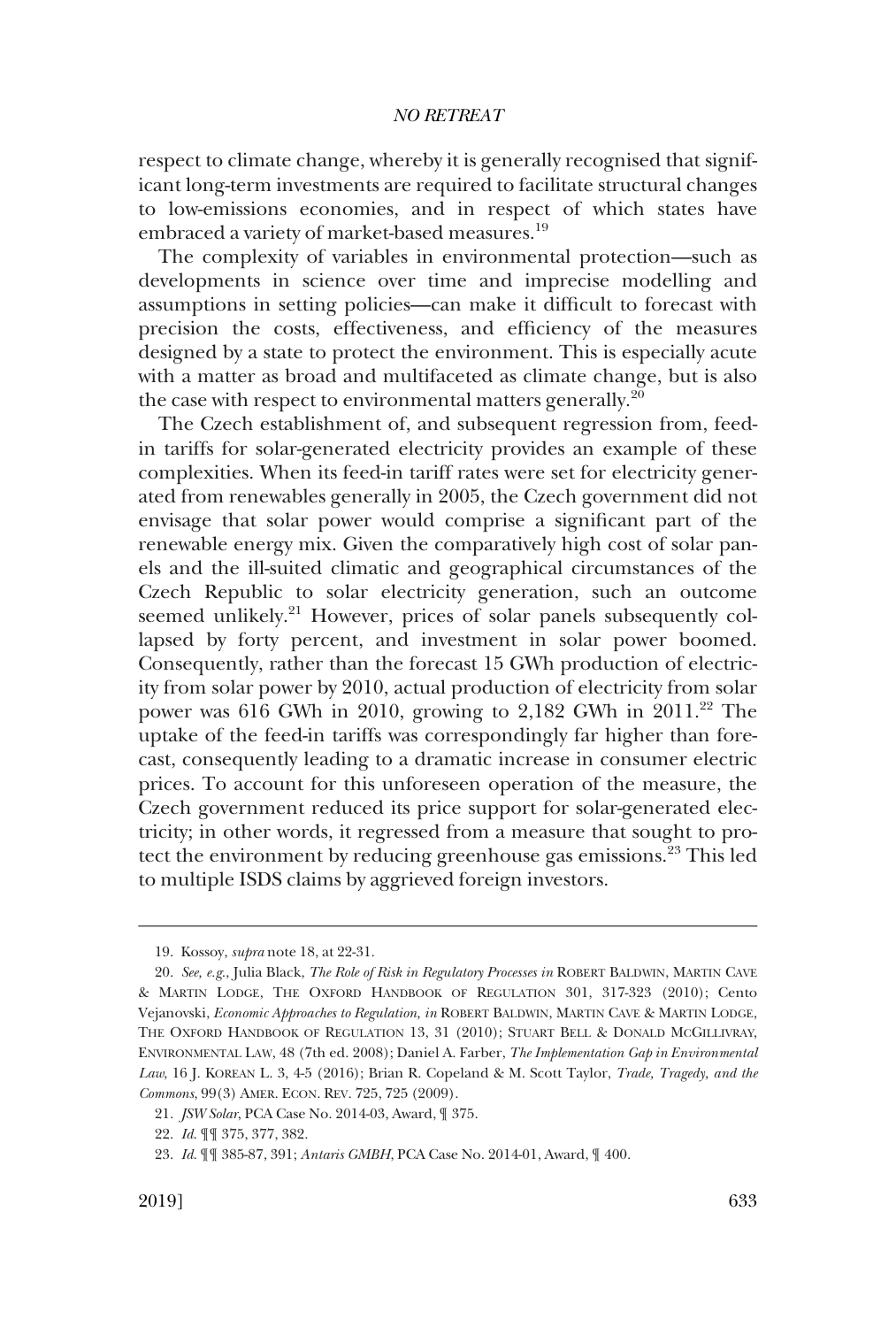<span id="page-9-0"></span>As another example, Spain withdrew certain subsidies for renewable energy generation in the context of a broader economic emergency.24 The cumulative financial liability of these subsidies had reached three percent of Spain's gross domestic product by 2012 at a time when, according to the International Monetary Fund (IMF), Spain was "enter[ing] an unprecedented double-dip recession with unemployment already unacceptably high, [and] public debt increasing rapidly."25 Indeed, as part of the deal to obtain an international bailout to address its economic emergency, Spain was required specifically to take measures regarding the budgetary impact of these environmental subsidies.<sup>26</sup> The steps taken by Spain to reduce its support for renewable energy were complex and evolved over a number of years, but for present purposes, it suffices to note that they included a 20 percent reduction in the value of the feed-in tariff for eligible solar generators.27 As with the Czech Republic's regressions from its support for renewable energy, Spain's regressions led to multiple ISDS claims by aggrieved foreign investors, despite these measures being a condition of the international bailout.

# 2. ISDS Claims Under Non-Regression Clauses

The ISDS claims, with respect to the regressions by Spain and the Czech Republic from their renewable support measures, involved alleged violations of the obligation to provide FET. This is typically interpreted to protect an investor's legitimate expectations arising from a host State's representations,<sup>28</sup> as well as from conduct that is arbitrary, grossly unfair, unjust or idiosyncratic, or that otherwise lacks

<sup>24.</sup> European Commission, Economic Papers 534, *ELECTRICITY TARIFF DEFICIT: TEMPORARY OR PERMANENT PROBLEM IN THE EU?* 27-30 (2014).

<sup>25.</sup> IMF, Country Report No. 12/202, SPAIN: 2012 ARTICLE IV CONSULTATION 5 (2012).

European Commission, *Spain: Memorandum of Understanding on Financial-Sector Policy*  26. *Conditionality*, ¶ 31 (July 20, 2012) *<*[ec.europa.eu/economy\\_finance/eu\\_borrower/mou/2012-](ec.europa.eu/economy_finance/eu_borrower/mou/2012-07-20-spain-mou_en.pdf)  [07-20-spain-mou\\_en.pdf](ec.europa.eu/economy_finance/eu_borrower/mou/2012-07-20-spain-mou_en.pdf)*>*.

<sup>27.</sup> *Charanne*, SCC Case No. V 062/2012, Award, ¶ 526.

<sup>28.</sup> Though the relevance and significance of an investor's 'legitimate expectations' in the context of the fair and equitable treatment is contested, the prevailing view appears to be that such considerations may be relevant to fair and equitable treatment only where the respondent State has made a "specific assurance or commitment to the investor so as to induce its expectations." *See* Glamis Gold Ltd. v. United States, NAFTA Arbitral Tribunal, Award, ¶¶ 620, 767, 799, 800, 807 (2009); *see also* EDF Services Ltd. v. Romania, ICSID Case No ARB/05/13, Award, ¶¶ 219, 292, 299, 301 (Oct. 8, 2009); International Thunderbird Gaming Corporation v. Mexico, NAFTA Arbitral Tribunal, Award, ¶ 147 (2006).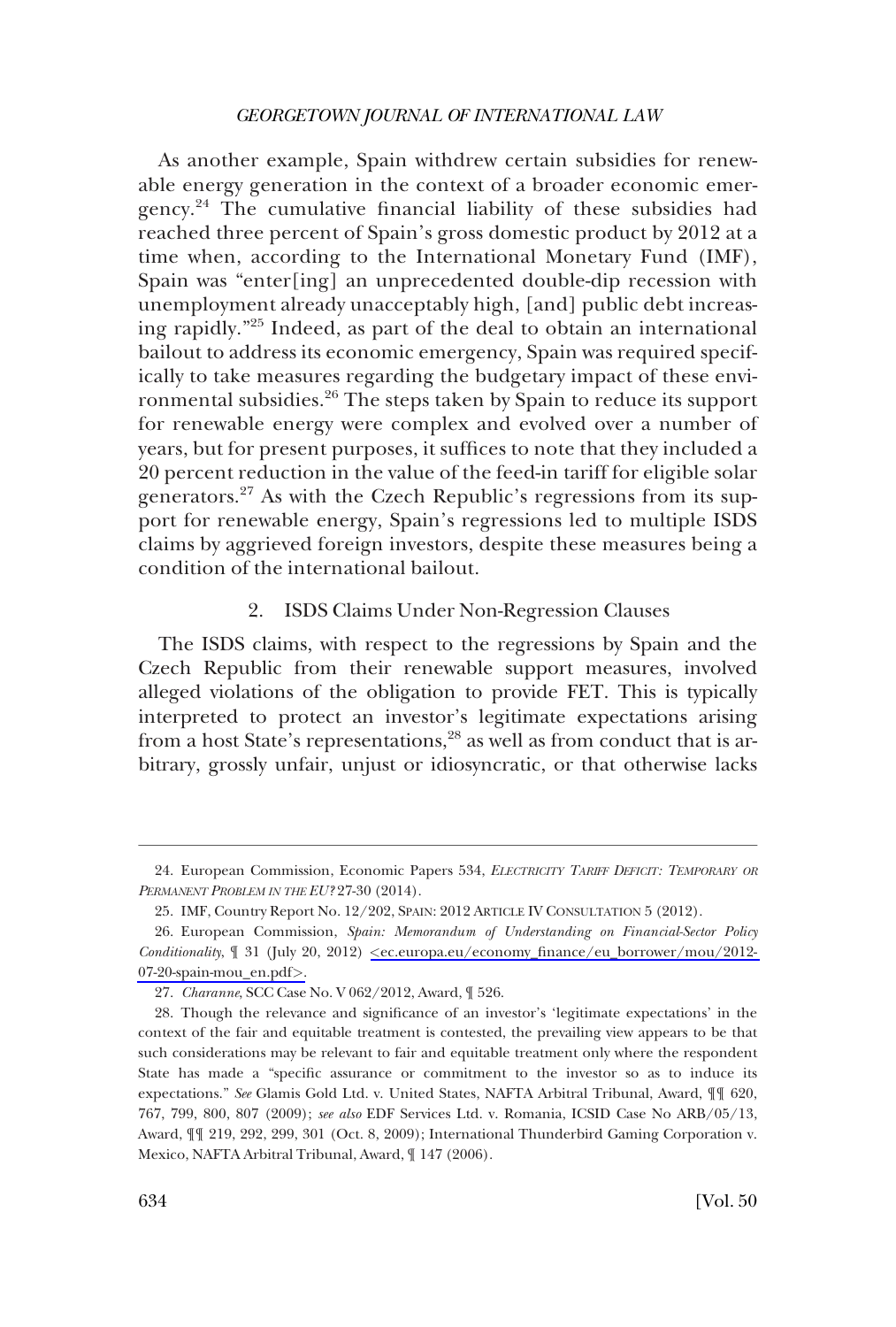natural justice and due process.<sup>29</sup> Some investors have succeeded in showing that the environmental regression at issue violated this standard,<sup>30</sup> whereas others have failed.<sup>31</sup>

Of particular interest for this Article is whether these failed claims could have succeeded if pursued under an IIA containing a non-regression clause that is covered by ISDS. For instance, the IIA between Iran and Slovakia sets out a non-regression clause in Section B of the treaty.32 Under that provision, the parties "shall not waive or otherwise derogate from, or offer to waive or otherwise derogate from, [environmental] measures as an encouragement for the establishment, acquisition, expansion or retention in their territories, of an investment."33 It is ISDS procedure allows for "the submission of a claim of breach of the obligations under Section B to arbitration under this Section in accordance with this Agreement."34 On its face, this IIA permits claims under ISDS for violations of its non-regression clause.

The first issue is whether—absent any explicit exemption from ISDS35—any inherent obstacle prevents an investor from bringing a claim under a non-regression clause on the basis of loss or damage caused by a regression from environmental protections. In our view, none does. Kenneth J. Vandevelde argues, in respect of the nonregression clauses in U.S. IIAs, that claims cannot be brought under ISDS because "the primary purpose of the environment provision is to protect the environment rather than U.S. investors, and thus the provision was not intended to provide a basis for a claim by an investor

<sup>29.</sup> Waste Management, Inc. v. Mexico, ICSID Case No. ARB(AF)/00/3, Award, ¶ 98 (Apr. 30, 2004). *See, e.g*., The Loewen Group v. United States, ICSID Case No ARB(AF)/98/3, Award, ¶ 132 (June 26, 2006); International Thunderbird Gaming Corp. v. Mexico, Award, NAFTA Arbitral Tribunal, Award ¶ 194 (2006); Merrill & Ring Forestry LP v. Canada, ICSID Case No. UNCT/07/ 1, Award, ¶ 236 (Mar. 31, 2010); Mobil Investments Canada Inc. & Murphy & Murphy Oil Corp. v. Canada, ICSID Case No ARB(AF)/07/4, Decision on Liability, ¶ 152(2) (May 22, 2012); TECO Guatemala Holdings LLC v. Guatemala, ICSID Case No. ARB/10/17, Award, ¶ 492 (Dec. 19, 2013).

<sup>30.</sup> *Eiser*, ICSID Case No. ARB/13/36, Award; *Antin*, ICSID Case No. ARB/13/31, Award; *Novenergia*, SCC Case No. 2015/063, Award.

<sup>31.</sup> *Allard*, PCA Case No. 2012-06, Award; *JSW Solar*, PCA Case No. 2014-03, Award; *Charanne*, SCC Case No. V 062/2012, Award; *Antaris GMBH*, PCA Case No. 2014-01, Award.

<sup>32.</sup> Agreement between the Slovak Republic and the Islamic Republic of Iran for the Promotion and Reciprocal Protection of Investments, Iran-Slovk., Jan. 19, 2016, § B, art. 10.

<sup>33.</sup> *Id*. § B, art. 10.2.

<sup>34.</sup> *Id*. § B, arts. 10.1, 16.1.

<sup>35.</sup> *See*, *e.g*., Agreement Between the Government of Canada and the Government of the Hong Kong Special Administrative Region of the People's Republic of China for the Promotion and Protection of Investments, Can.-H.K., Feb. 10, 2016; art. 20.1; Free Trade Agreement between Canada and the Republic of Korea, Can.-S. Kor., Sept. 22, 2014, arts. 8.10, 8.18.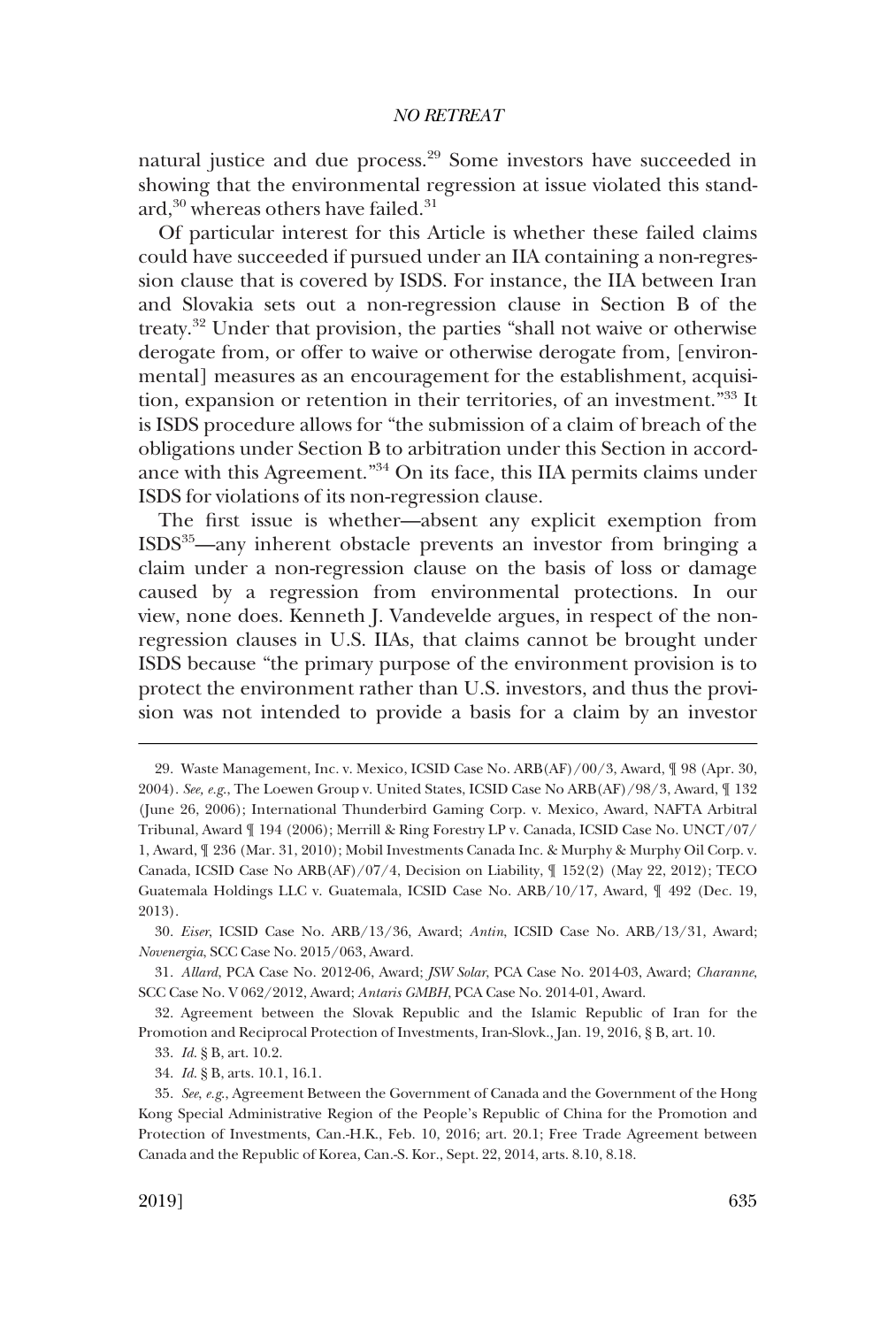against a host state."36 This observation may provide a rationale for explicitly exempting non-regression clauses from ISDS in the text of an IIA, but it does not provide a compelling basis for rendering claims inadmissible in the absence of such an exemption. Rather, the admissibility of claims should be based on which obligations the states party to an IIA have agreed to subject to ISDS. The text of the IIA itself its most reliable reflection of what the states parties have agreed in that regard. Thus, if a state party to an IIA violates one of its obligations and an investor suffers harm as a result, the only question of legal relevance should be whether that obligation falls within the scope of ISDS in that IIA, according to the usual rules of treaty interpretation.

The second issue is whether the regressions at issue in the claims that failed to meet the threshold for a FET violation could nonetheless violate a non-regression clause. The conclusion of the respective tribunals that the regressions at issue involved the reasonable effects of a state's right to safeguard economic or other public interests, was a major factor in the failure of claims involving the regressions by the Czech Republic and Spain from incentives for solar energy generation.<sup>37</sup> Nonregression clauses embed no such flexibility that could ground this kind of defence.<sup>38</sup> Rather, the key legal question would be whether a regression occurred within the terms of the relevant non-regression clause, and whether the delimiting circumstances applied to that regression.<sup>39</sup>

In the claims against the Czech Republic, the state derogated from the applicable environmental instruments by amending laws to remove incentives for solar producers.40 However, the derogations sought to restore the level of environmental protection that the Czech

<sup>36.</sup> KENNETH J. VANDEVELDE, U.S. INTERNATIONAL INVESTMENT AGREEMENTS 744 (2009).

<sup>37.</sup> *JSW Solar*, PCA Case No. 2014-03, Award, ¶ 406 ("The contested measures were reasonable, being a carefully calibrated response to developments in the Czech solar sector at a time of economic and political uncertainty."); *Antaris GMBH*, PCA Case No. 2014-01, Award, ¶ 444 ("[t]he Tribunal accepts that the Respondent had the rational objective of reducing excessive profits and sheltering consumers from excessive electricity price rises, and that its actions were not arbitrary or irrational"); *Charanne*, SCC Case No. V 062/2012, Award, ¶ 493 ("[t]o convert a regulatory standard into a specific commitment of the state, by the limited character of persons who may be affected, would constitute an excessive limitation on the power of states to regulate the economic in accordance with the public interest"), ¶ 536 ("it is not arbitrary, irrational or contrary to public interest for the Respondent to have implemented measures to try to limit the deficit and price increases."); *see also* Selivanova, *supra* note 11, § 4B(i).

<sup>38.</sup> *See infra* Section IV.A.

<sup>39.</sup> *See infra* Section IV.B.

<sup>40.</sup> *JSW Solar*, PCA Case No. 2014-03, Award, ¶¶ 385-87, 391; *Antaris GMBH*, PCA Case No. 2014-01, Award, ¶ 400.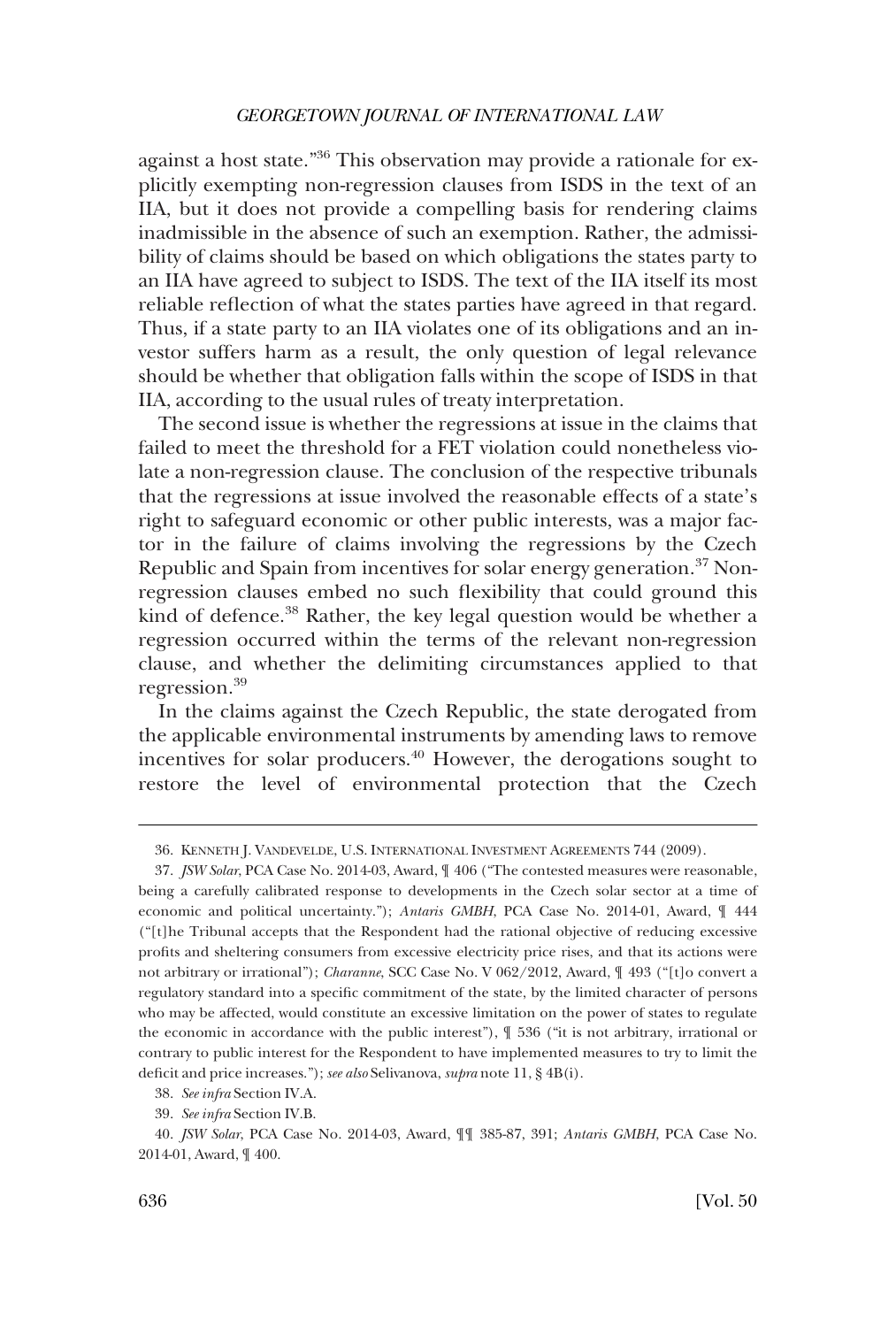Government had originally intended before realising that the measures in question were operating in unforeseen ways. As one tribunal concluded, "[a]ll that the measures did was to reduce the rate of return to a level which the State had originally intended."41

As we explain further in section IV.D, some non-regression clauses prohibit any derogation from an "environmental law," regardless of whether the level of protection actually afforded by that law has been weakened by the derogation. For such clauses, the Czech Republic's derogation could well give rise to a violation. However, other nonregression clauses require there to be a weakening of an "environmental *protection*." This factual matrix illustrates the conceptual difficulties in that regard, namely in identifying the level of environmental protection afforded by a measure and the appropriate benchmark for ascertaining whether a regression has occurred. In this case, the Czech Government's *intended* level of protection diverged substantially from the level of protection that the measure *actually* afforded, leading to two alternative benchmarks that would lead to different outcomes for whether removal of incentives amounted to a regression. As presently drafted, non-regression clauses are ill-equipped to deal with these kinds of complexities, presenting significant risks and uncertainties for states seeking to modify environmental measures.<sup>42</sup> Not only does this make it difficult for states to gauge whether their policies comply with nonregression clauses, but it also affords wide discretion to arbitrators to determine the circumstances under which a state may permissibly revisit the nature and degree of its environmental protections.

The regression by Spain is more straightforward. The impugned measures in the claims against Spain derogated from both the environmental *law* at issue, as well as the originally-intended level of environmental *protection*, namely (*inter alia*) a 20 percent reduction in the value of the feed-in tariff for eligible solar generators.<sup>43</sup> This reduced incentives to invest in renewables, thus weakening climate mitigation objective of the measures in question.<sup>44</sup> Therefore, such claims would not

<sup>41.</sup> *Antaris GMBH*, PCA Case No. 2014-01, Award, ¶ 445; *see also JSW Solar*, PCA Case No. 2014- 03, Award, ¶ 406 ("The foregoing analysis shows that the measures left the guarantees of payback and return intact for plants meeting the required parameters.").

<sup>42.</sup> *See infra* Section IV.E.

<sup>43.</sup> *Charanne*, SCC Case No. V 062/2012, Award, ¶ 526.

<sup>44.</sup> We treat these subsidies as environmental protections in view of their concomitant treatment by Spain as part of its climate mitigation policy. *See* U.N. Framework Convention on Climate Change Secretariat, *Summary Report on the Multilateral Assessment of Spain at the Forty-Sixth Session of the Subsidiary Body for Implementation*, ¶ 6, U.N. Doc. FCCC/SBI/2017/7 (June 16, 2017).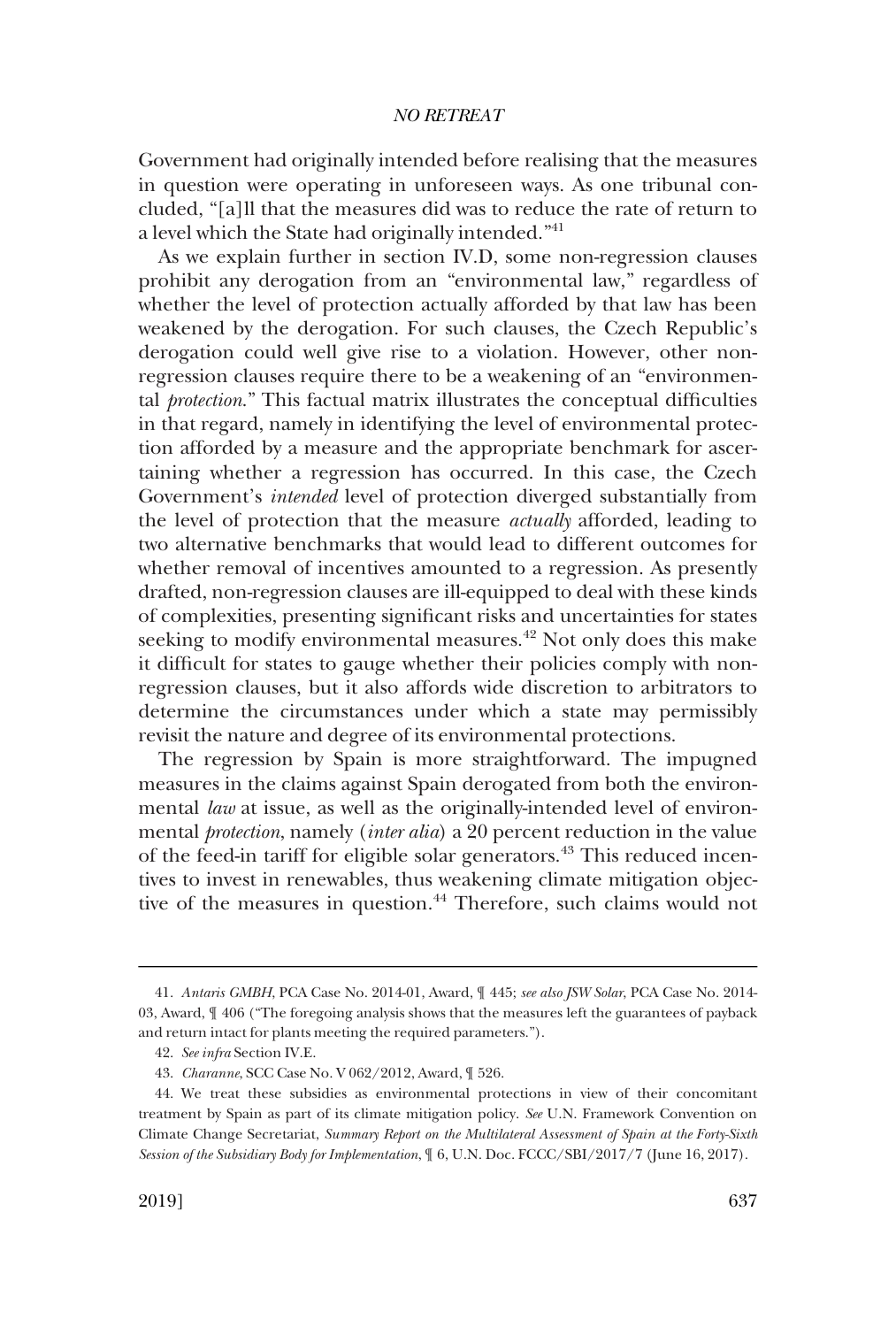<span id="page-13-0"></span>involve similar uncertainties about whether a regression has, in fact, occurred for the purposes of a non-regression clause.

Turning to the second limb of non-regression clauses, for those clauses whose delimiting circumstances pertain to "encouraging investment" generally, or more broadly to anything "affecting investment," a plausible case could be made for these claims. Both were intended to improve each country's economic and fiscal circumstances in the context of challenging economic conditions.<sup>45</sup> To the extent that "encourage" can encompass creating economic conditions that are attractive to investors and investment, $\frac{4}{6}$  these regressions could be viewed as encouraging investment. There are, however, more restrictive delimiting circumstances in some non-regression clauses, and narrower interpretations of what it means to "encourage" investment, as we will show in section  $IV.C.<sup>47</sup>$ 

Thus, depending on the features of the non-regression clause at issue, the claims for violation of the FET standard that failed in respect of Spain's and the Czech Republic's regressions could succeed if pursued under non-regression clauses. This possibility exists even though the respective tribunals found these regressions to be taken in the public interest.48 These cases, therefore, demonstrate not only the potential for claims under non-regression clauses, but also their inflexible and far-reaching application.

# B. *Contextual Impact of Non-Regression Clauses on Claims Under Other Provisions*

Some IIAs exclude non-regression clauses from state-state dispute settlement, ISDS, or both, so that neither a home state nor an investor could bring a claim against a host state alleging violation of such provisions. Non-regression clauses in these IIAs could nonetheless play a contextual role in the interpretation and application of FET obligations to the extent that the alleged conduct involves regressions from domestic environmental protections. A non-regression clause could play a contextual role within the customary rules of treaty interpretation as reflected in Article 31 of the Vienna Convention on the Law of

<sup>45.</sup> *JSW Solar*, PCA Case No. 2014-03, Award, ¶¶ 364, 389; *Charanne*, SCC Case No. V 062/2012, Award, ¶¶ 535-36; *see infra* Section IV.C.

<sup>46.</sup> *See* Philip Morris v. Uruguay, ICSID Case No. ARB/10/7, Jurisdiction, ¶ 168 (July 2, 2013).

<sup>47.</sup> *See infra* Section IV.C.

<sup>48.</sup> *JSW Solar*, PCA Case No. 2014-03, Award, ¶ 406; *Antaris GMBH*, PCA Case No. 2014-01, Award, ¶ 444; *Charanne*, SCC Case No. V 062/2012, Award, ¶¶ 494, 536.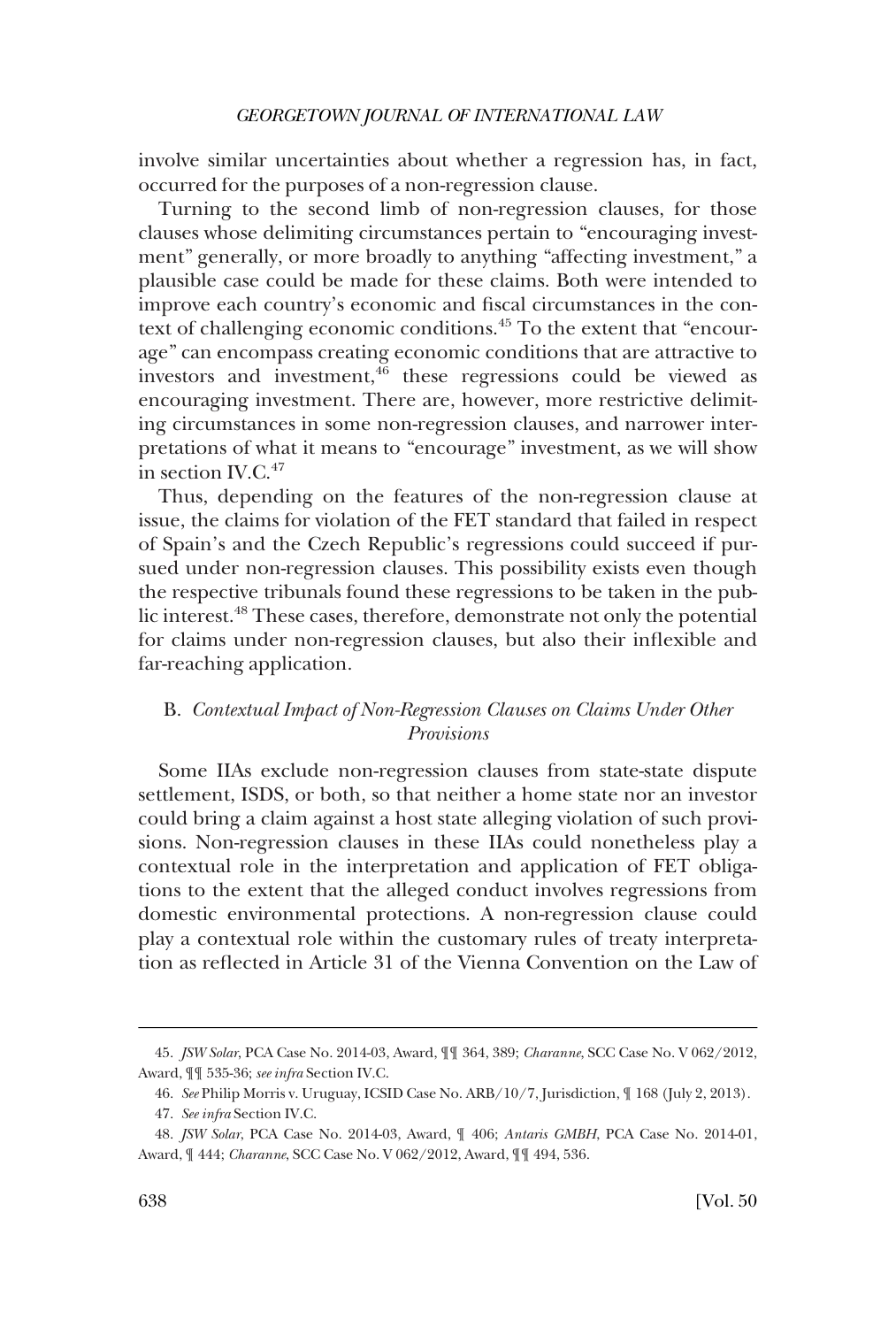<span id="page-14-0"></span>Treaties (VCLT)<sup>49</sup> through three possible avenues, which we consider in turn: 1) in restricting the policy space available under an FET obligation; 2) in creating legitimate expectations with respect to the FET obligation; 3) or in demonstrating a breach of the FET obligation through a breach of the non-regression provision. We consider only the first of these avenues to be viable in practice at present.

# 1. Delineating the Policy Space Under Fair and Equitable Treatment

The first and most compelling avenue for using a non-regression clause as relevant context would be in delineating the policy space afforded by the FET standard. That standard affords states a certain latitude to regulate in the public interest, whether justified legally through a doctrine of police powers or through space left by the high threshold for violation set by the obligation itself. $50$ 

As discussed in section II.A, the cases in which investors failed to demonstrate that regressions from environmental laws evinced violations of FET turned, in large part, on the conclusion that Spain and the Czech Republic reasonably exercised a State's right to safeguard economic or other public interests.51 In *Antaris GMBH v. Czech Republic*, the tribunal "accept[ed] that the Respondent had the rational objective of reducing excessive profits and sheltering consumers from excessive electricity price rises, and that its actions were not arbitrary or irrational."52 In *Charanne v. Spain*, the tribunal concluded that "it is not arbitrary, irrational or contrary to public interest for the Respondent to have implemented measures to try to limit the [budget] deficit and [electricity] price increases" caused by the incentives for renewable energy.53 The tribunal in *JSW Solar v. Czech Republic* acknowledged explicitly that the withdrawal of governmental subsidies and reduction of consumer prices for electricity were a "carefully calibrated response" in a context of general economic crisis.<sup>54</sup> These considerations reflected a FET standard under which states have a right to exercise sovereign authority to legislate and to adapt their legal systems to changing

<sup>49.</sup> Vienna Convention on the Law of Treaties art. 31, May 23, 1969, 1155 U.N.T.S. 1-18232.

<sup>50.</sup> See Andrew D. Mitchell, James Munro & Tania Voon, *Importing WTO General Exceptions Into International Investment Agreements: Proportionality, Myths, and Risks*, *in* YEARBOOK ON INT'L INVESTMENT L. & POL'Y 2017 305, 305 (2019) for a discussion of these issues.

<sup>51.</sup> *JSW Solar*, PCA Case No. 2014-03, Award, ¶ 406; *Antaris GMBH*, PCA Case No. 2014-01, Award, ¶ 444; *Charanne*, SCC Case No. V 062/2012, Award, ¶¶ 494, 536.

<sup>52.</sup> *Antaris GMBH*, PCA Case No. 2014-01, Award, ¶ 444.

<sup>53.</sup> *Charanne*, SCC Case No. V 062/2012, Award, ¶ 536.

<sup>54.</sup> *JSW Solar*, PCA Case No. 2014-03, Award, ¶¶ 389, 406, 442.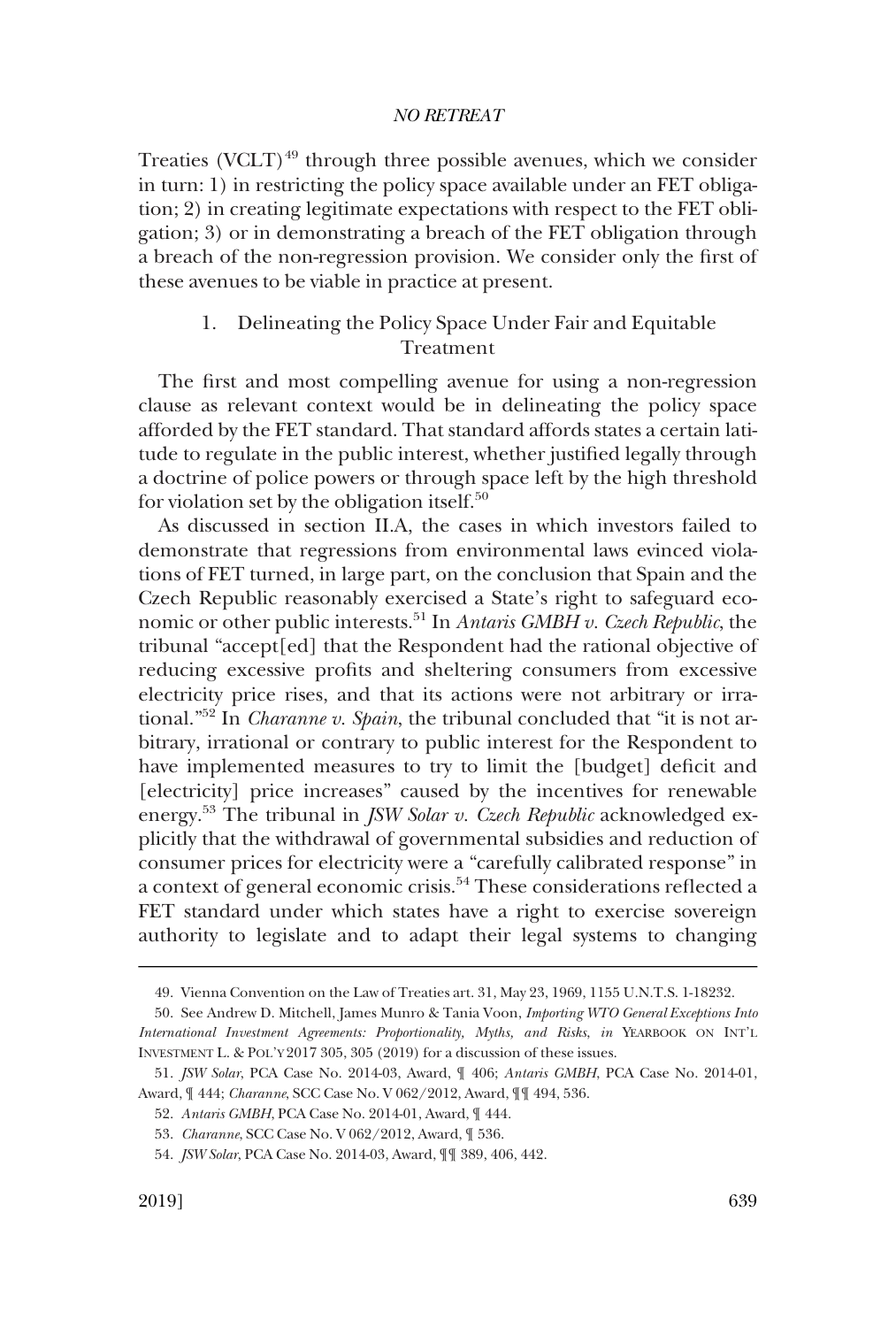circumstances,55 and an understanding that international law generally extends a high measure of deference to national authorities in regulating matters within their own borders.<sup>56</sup>

By contrast, in cases where investors succeeded in demonstrating that a host state's regression violated the FET standard, the tribunals found the regressions "[in]consistent with the assurances on the stability of the regulatory framework provided by the state and required by the [IIA]," despite a "sovereign power to amend its regulations to respond to changing circumstances in the public interest."57

Against that background, the presence of a non-regression clause in an IIA could shed light on what constitutes a reasonable and proportionate exercise of a state's right to regulate in the public interest for the purposes of the FET obligation. Regardless of whether the IIA contains an explicit textual right to set levels of environmental protection (see below section IV.D), the very presence of a nonregression clause reflects a fetter on that sovereign right.<sup>58</sup> In other words, non-regression clauses could be perceived as shaping the contours of the right to regulate applicable in a given IIA. The tribunal in *Aven v. Costa Rica* was confronted with a similar issue concerning the relationship between the FET obligation in the IIA at issue and its provisions in another chapter admonishing the failure to enforce environmental laws, the latter of which were not subject to ISDS.<sup>59</sup> In reconciling these features, the tribunal considered that "the rules of treaty interpretation provide the answer," and it would "tak[e] into account . . . other provisions of the [IIA] . . . in construing in context the proper meaning" of the IIA, including its FET obligation. $60$  With that in mind, the tribunal held that:

By signing the Treaty, Respondent has agreed that there are limits to the manner in which a Party may implement and enforce its own environmental laws. It must do so in a fair, nondiscriminatory fashion, applying said laws to protect the

<sup>55.</sup> *See Antaris GMBH*, PCA Case No. 2014-01, Award, ¶ 360; *JSW Solar*, PCA Case No. 2014-03, Award, ¶¶ 442, 446; *Charanne*, SCC Case No. V 062/2012, Award, ¶¶ 500, 514.

<sup>56.</sup> *Antaris GMBH*, PCA Case No. 2014-01, Award, ¶ 360; *Charanne*, SCC Case No. V 062/2012, Award, ¶ 517.

<sup>57.</sup> *See Antaris GMBH*, PCA Case No. 2014-01, Award, ¶ 637; *see also Eiser*, ICSID Case No. ARB/ 13/36, Award, ¶¶ 371, 382; *Novenergia*, SCC Case No. 2015/063, Award, ¶ 658.

<sup>58.</sup> Unless, of course, the text of the IIA suggests otherwise, as in the CPTPP. See the Comprehensive and Progressive Agreement for Trans-Pacific Partnership, Feb. 21, 2018.

<sup>59.</sup> Aven v. Costa Rica, DR-CAFTA Case No. UNCT/15/3, ¶ 410 (Sept. 18, 2018).

<sup>60.</sup> *Id*. ¶ 411.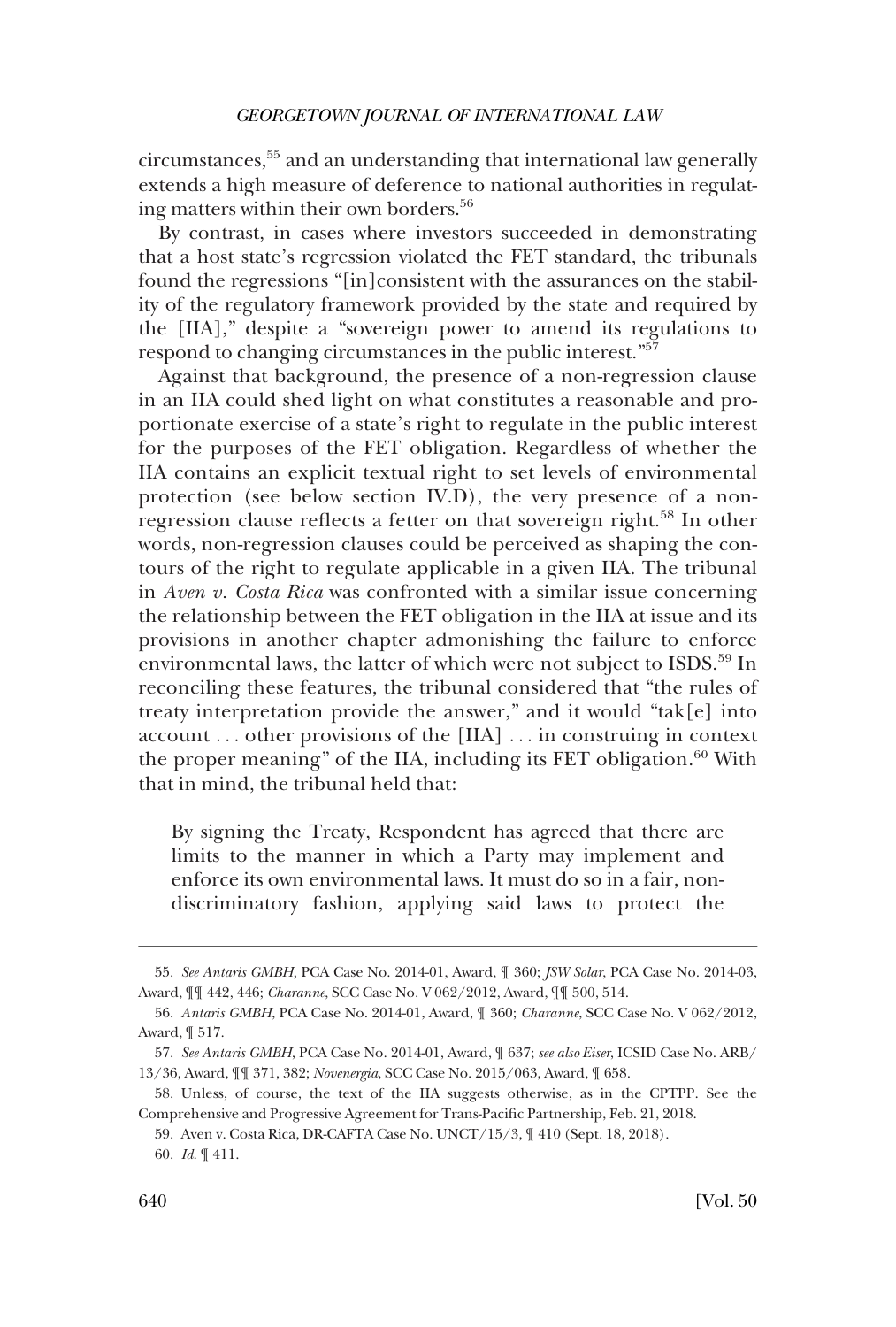<span id="page-16-0"></span>environment, following principles of due process, not only for its adoption but also for its enforcement.<sup>61</sup>

Ultimately, the tribunal found as a matter of fact that the complainant had not demonstrated a denial of justice manifesting as the failure to enforce properly domestic environmental laws.<sup>62</sup> Nonetheless, its understanding of the relationship between the FET obligation and other environmental provisions in the IIA that were exempt from ISDS illustrate how the latter can shape the contours of the former. Likewise, the tribunal in *Hamadi Al Tamimi v. Oman* held that "Chapter 17 of the U.S.–Oman FTA entitled 'Environment', although it does not fall directly within the Tribunal's jurisdiction, provides further relevant context" for interpreting its FET obligation, stating further that "[w]hen it comes to determining any breach of the minimum standard of treatment under Article 10.5, the Tribunal must be guided by the forceful defence of environmental regulation and protection provided in the express language of the Treaty."63 Thus, under an IIA containing a non-regression clause, a state's right to regulate with respect to the environment could be interpreted as constrained with respect to regressions that encourage investment. Equally, the existence of a nonregression clause could be evidence that a regression does not reflect reasonable or proportionate conduct by a state, nor a measure in the public interest.

# 2. Creating Legitimate Expectations in Connection with Fair and Equitable Treatment

Non-regression clauses might also be perceived as a representation to investors that a host state will not regress from its environmental protections, thus enlivening legitimate expectations of investors against regressions that could be protected by FET obligations. Some tribunals—including those arbitrating regressions from environmental protections—have foreshadowed that promises or representations to investors can be inferred from legislative instruments.<sup>64</sup> From that perspective, the mere existence of a non-regression clause in an IIA could represent to an investor that a host state will not regress

<sup>61.</sup> *Id*. ¶ 413.

<sup>62.</sup> *Id*. ¶¶ 630- 31.

<sup>63.</sup> Adel A Hamadi Al Tamimi v. Oman, ICSID Case No. ARB/11/33, Award, ¶¶ 388, 390 (Nov. 3, 2015).

<sup>64.</sup> *Antin*, ICSID Case No. ARB/13/31, Award, ¶ 366.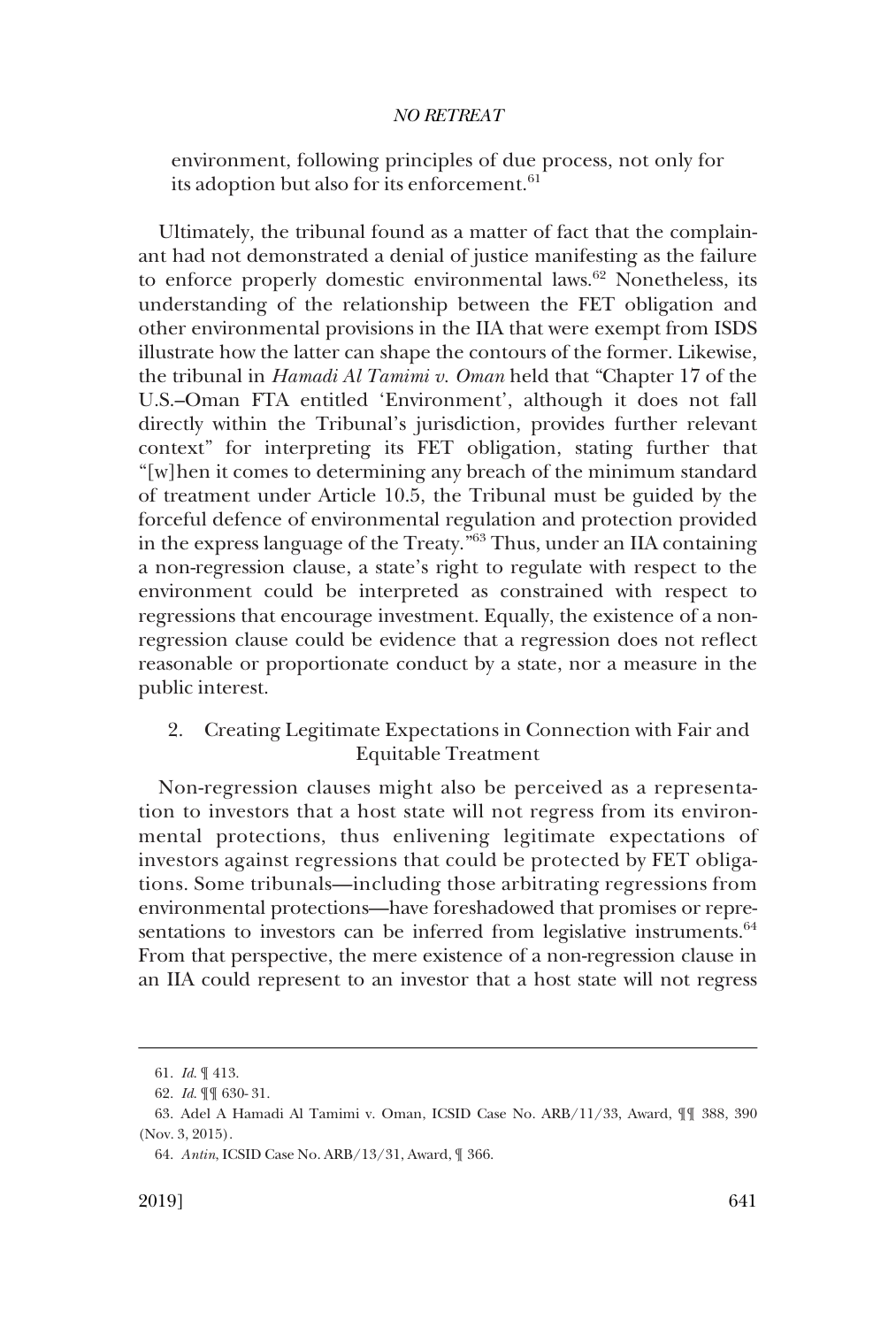<span id="page-17-0"></span>from its environmental protections in the manner specified in that clause.

However, the prevailing view, and that favored by other tribunals arbitrating regressions from environmental protections,65 is that a representation must be somehow specific to the claimant investor or their investment in order to ground a relevant legitimate expectation for the purposes of the FET obligation.<sup>66</sup> Non-regression clauses, by contrast, are broadly-framed protections applying to investments or investors of a state party generally, as opposed to being directed at inducing certain expectations on the part specific investors and investments. A nonregression clause in an IIA is therefore unlikely to suffice in establishing such an expectation, particularly if the IIA explicitly excludes the clause from ISDS and hence from the suite of protections from which an investor can legitimately expect to benefit.

3. Equating a Breach of Non-Regression with a Breach of Fair and Equitable Treatment

A third avenue for invoking a non-regression clause as context in an FET claim would be to argue that a breach of that clause leads, in turn, to a breach of the FET standard. A breach of a host State's obligation in international law has at times given rise to violations of core investor protections, but only in exceptional cases.<sup>67</sup> The predominant view is that a breach of another IIA provision does not give rise, in and of itself, to a violation of FET.68 Some IIAs enshrine this approach in their textual clarifications to the FET obligations,<sup>69</sup> but the same position arguably applies even in the absence of such a clarification. The argument that a violation of a non-regression clause—without more—gives rise to a violation of the FET standard is unlikely to succeed. That conclusion is enhanced with respect to IIAs that exclude the non-regression clause from ISDS and/or state-state dispute settlement, because the argument would otherwise undermine that exclusion.

<sup>65.</sup> *See JSW Solar*, PCA Case No. 2014-03, Award, ¶¶ 410-11; *Eiser*, ICSID Case No. ARB/13/36, Award, ¶¶ 362-63; *Antin*, ICSID Case No. ARB/13/31, Award, ¶ 448, 538; *Charanne*, SCC Case No. V 062/2012, Award, ¶¶ 495-497.

<sup>66.</sup> Mitchell, Munro & Voon, *supra* note 50, at 318-19.

<sup>67.</sup> As one exceptional example in respect of expropriation, see Saipem S.p.A. v. The People's Republic of Bangladesh, ICSID Case No. ARB/05/07, Award, ¶¶ 165, 170, 173 (June 30, 2009).

<sup>68.</sup> PATRICK DUMBERRY, THE FAIR AND EQUITABLE TREATMENT STANDARD: A GUIDE TO NAFTA CASE LAW ON ARTICLE 1105 277-78 (2013); IOANA TUDOR, THE FAIR AND EQUITABLE TREATMENT STANDARD IN THE INTERNATIONAL LAW OF FOREIGN INVESTMENT 183, 189, 202 (2009).

<sup>69.</sup> *See*, *e.g*., Comprehensive and Progressive Agreement for Trans-Pacific Partnership*, supra*  note 58, at art 9.6.3.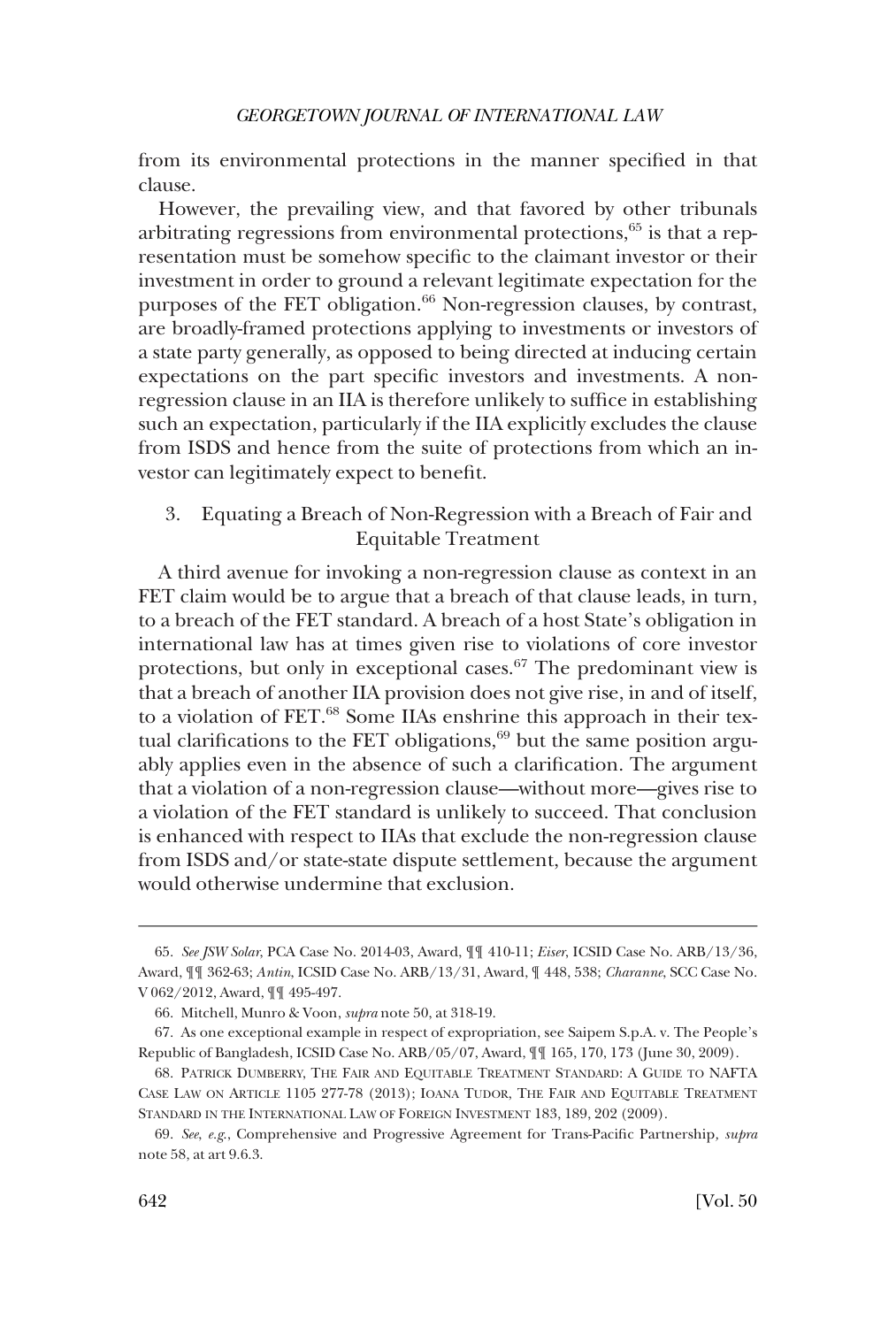# <span id="page-18-0"></span>III. THE EMERGENCE OF NON-REGRESSION CLAUSES IN INTERNATIONAL INVESTMENT LAW

In this section, we explain the origins and rationale for a principle of non-regression from domestic environmental protections in international investment law. We begin by outlining the development of a principle of non-regression in international investment law both in the United States and in the EU, before evaluating the proliferation of this principle amongst a diverse spectrum of other States' IIAs in recent years.

We reject the notion that the proliferation of this principle is a function solely of asymmetrical power-relations in IIA negotiations, whereby developed countries such as the US and the EU are the *demandeurs* and developing countries are the unwilling recipients of this principle.<sup>70</sup> Rather, its appearance in bilateral IIAs between such sets of countries as China and Georgia, Nigeria and Singapore, the United Arab Emirates and Rwanda, and Iran and Slovakia, calls for a more sophisticated explanation of how and why this principle is proliferating in international investment law. Interrelated factors of power asymmetry, acculturation, and socialization $71$  have together led to over 130 states subscribing to a non-regression principle in at least one IIA, generating a critical mass whereby such a principle has become standard.<sup>72</sup>

Against that background, we then juxtapose the rationale for adopting non-regression clauses with the rationales of States for engaging in regressions from environmental protections in the first place. A survey of real-world examples of such regressions will reveal that their motivations extend well beyond the pragmatic pursuit of commercial interests to arguably more legitimate non-commercial motivations; such as safeguarding another public interest, protecting another environmental interest, or to account for unforeseen consequences arising from environmental laws. As we will demonstrate, non-regression clauses in IIAs fail to account for this variety in states' motivations. Further, they fail to accommodate for complexities associated with identifying environmental protection objectives and ascertaining the level of protection that an environmental protection measure actually affords. The imprecision of many clauses and the failure to accommodate the varying motivations of states for engaging in regressions risks, creating host

<sup>70.</sup> *See*, *e.g*., Sikina Jinnah & Julia Kennedy*, Environmental Provisions in US Trade Agreements: A New Era of Trade-Environment Politics*, 12 WHITEHEAD J. DISPL. & INT'L REL. 95, 105 (2011).

<sup>71.</sup> For a discussion on how forces of rationalism, socialization, and acculturation are interlinked, see Harold Koh, *Internalization through Socialization*, 54 DUKE L. J. 975, 981 (2005).

<sup>72.</sup> *See infra* Section VI.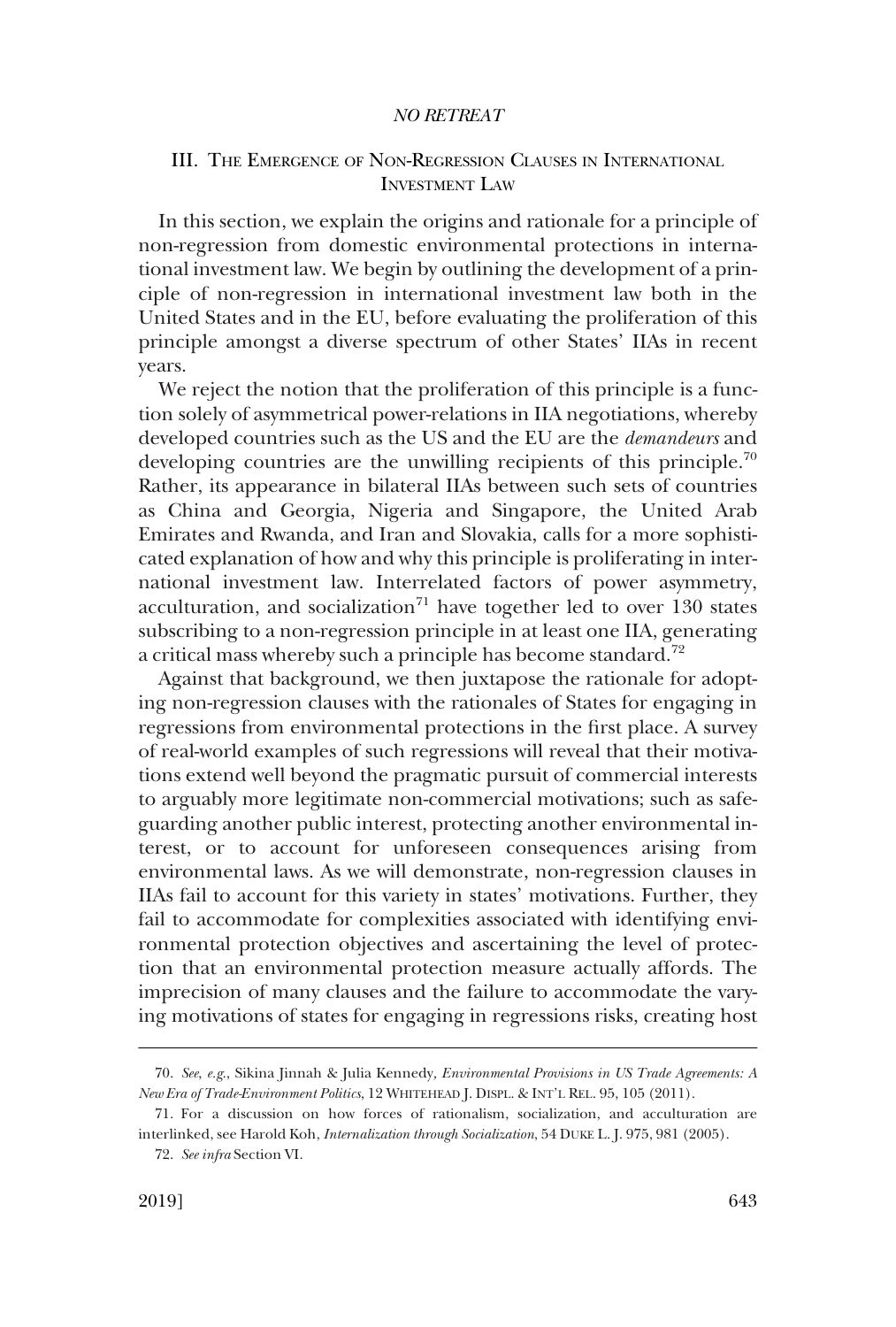<span id="page-19-0"></span>state liability without a sufficient basis in environmental harm from a particular regulatory change.

#### A. *NAFTA and the Pollution Haven Hypothesis*

Mitigating against the potential for industrial relocation due to weakened environmental laws—and thus the potential for "pollution havens"—is a relatively persistent theme underlying the US advocacy of non-regression clauses in IIAs. Although initially tailored to particular concerns regarding Mexico in NAFTA, it has since become entrenched as an enduring feature of US IIAs. This is despite the continuing absence of definitive empirical evidence demonstrating the "pollution haven" hypothesis to be a real-world phenomenon,<sup>73</sup> and despite a recognition, with respect to certain IIA partners, of no risk of "pollution havens" occurring.<sup>74</sup>

# 1. Original Concerns Regarding Mexico in the Negotiation of NAFTA

A rich literature developed around the time of the NAFTA negotiations that elucidates the concerns giving rise to its non-regression clause.75 In essence, the concerns revolved around the possibility that

<sup>73.</sup> We express no views on the real-world efficacy of the inclusion of a non-regression obligation in IIAs. However, a number of empirical studies into the 'pollution haven' hypothesis have cast doubt on its existence as a real-world phenomenon. *See, e.g*., Gene Grossman & Alan Krueger, *Environmental Impact of a North American Free Trade Agreement* 36 (Nat'l Bureau of Econ. Research, Working Paper No. 3914, 1991); Robert Carbaugh & Darwin Wassink, *Environmental Standards and International Competitiveness*, 16 WORLD COMPETITION 81, 88-89 (1992); Gunnar S. Eskelanda & Ann E. Harrison, *Moving to Greener Pastures? Multinationals and the Pollution Haven Hypothesis*, 70 J. DEV. ECON. 1, 21-22 (2003); Robert J. R. Elliott & Kenichi Shimamoto, *Are ASEAN Countries Havens for Japanese Pollution-Intensive Industry?*, THE WORLD ECON. 236, 250 (2008); Eric Neumayer, *Pollution Havens: An Analysis of Policy Options for Dealing With an Elusive Phenomenon*, 10 J. ENV'T & DEV. 147, 161-64 (2001). *See also* OECD, *Foreign Direct Investment and the Environment: An Overview of the Literature*, Negotiating Group on the Multilateral Agreement on Investment (MAI), at 10-14, DAFFE/MAI(97)33/REV1 (Dec. 22, 1997).

<sup>74.</sup> H.R. REP. NO. 108-597, at 5 (2004); U.S. TRADE REP., FINAL ENVIRONMENTAL REVIEW OF THE AGREEMENT ON THE ESTABLISHMENT OF A FREE TRADE AREA BETWEEN THE GOVERNMENT OF THE UNITED STATES AND THE GOVERNMENT OF THE HASHEMITE KINGDOM OF JORDAN 25-26 (2002). Some commentators have suggested that, in addition to legitimate environmental concerns, certain environmentalists in the US viewed negotiations on investment obligations as a pragmatic opportunity to advance environmental issues that otherwise receive limited attention. *See* DANIEL C. ESTY, GREENING THE GATT: TRADE, ENVIRONMENT AND THE FUTURE 27-28 (1994); Condon, *supra* note 8, at 137-38.

<sup>75.</sup> A sample of such literature and material includes: SUSAN R. FLETCHER & MARY TIEMANN, CONG. RESEARCH SERV.,TRADE AND ENVIRONMENT: TREATMENT IN RECENT AGREEMENTS—GATT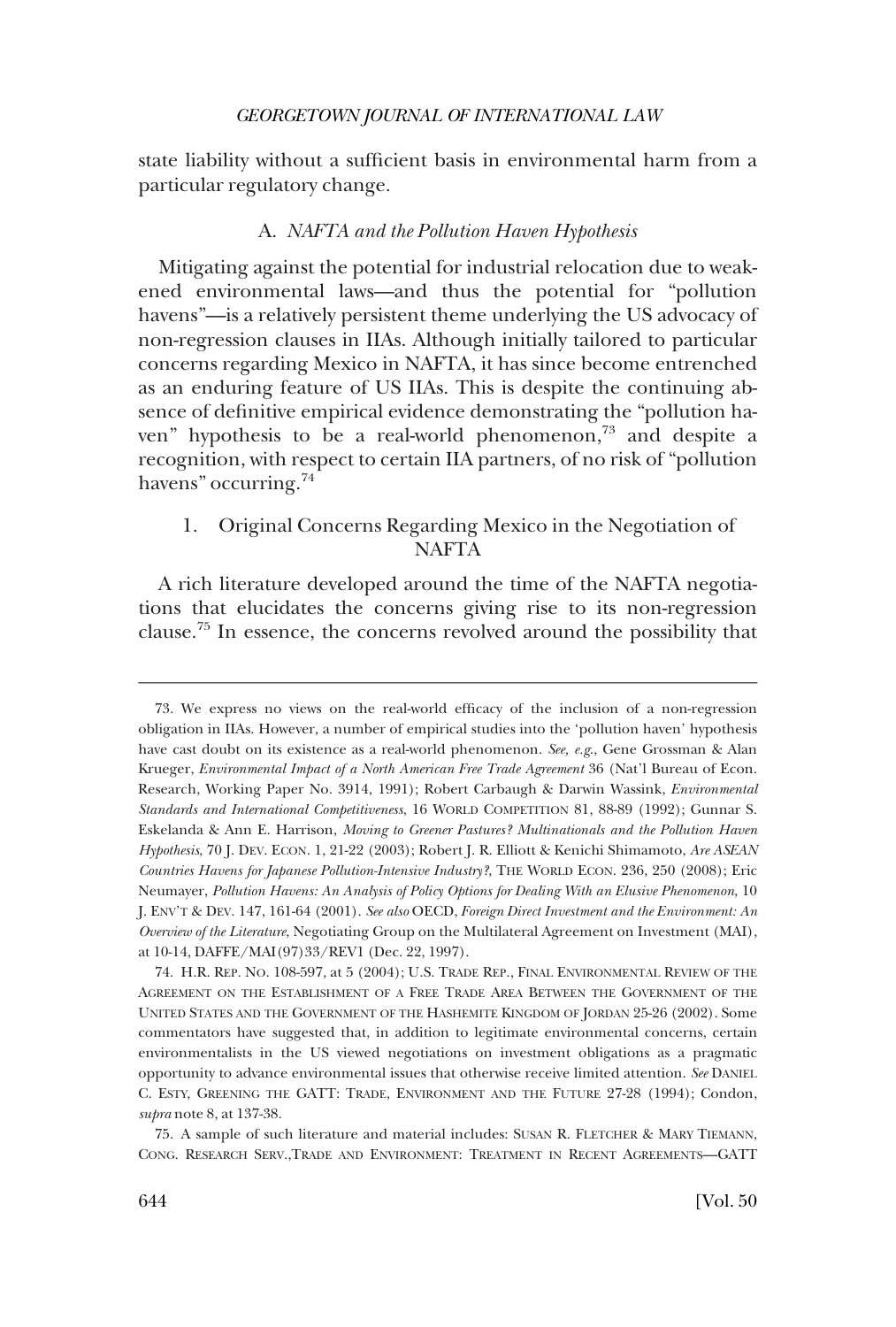industries would relocate to Mexico to take advantage of cost advantages flowing from a perceived laxity in Mexico's environmental standards and enforcement.<sup>76</sup> Similarly, there was speculation that Mexico might further weaken environmental protections, thereby reducing regulatory compliance costs, to attract inward investment.<sup>77</sup> The potential for such an eventuality gave rise to further concerns.

First, from an economic perspective, there was a concern that the United States<sup>78</sup> would be unfairly harmed by the loss of the production facilities (and jobs) that would relocate to obtain the benefit of lower environmental compliance costs.<sup>79</sup>

Second, from an environmental perspective, there was a concern that such relocation could undermine the stronger environmental protections maintained in the United States and lead to perverse outcomes.80 In particular, by contributing to the relocation of production facilities to a jurisdiction with comparatively weaker environmental protections and lower compliance costs, the maintenance of stronger environmental protections in the United States could perversely stimulate more pollution-intensive methods of production and less environmentally-

76. Feeley & Knier, *supra* note 75, at 271-80; Grossman & Krueger*, supra* note 73, at 2; Comm'n for Envtl. Cooperation, *NAFTA Effects Potential NAFTA Effects: Claims and Arguments 1991-1994*, at 508 (Nov. 1995) [hereinafter NAAEC].

77. OFF. OF TECH. ASSESSMENT, *supra* note 75, at 17-18; Esty, *supra* note 74, at 155-56; Spracker, Brown & Connolly, *supra* note 75, at 677; NAAEC, *supra* note 76, at 5-8, 10.

78. Although Canada was also a negotiating party to NAFTA, it was equivocal, if not skeptical, about the efficacy of blending trade and environment matters, possibly owing to its lack of proximity to Mexico. *See, e.g*., Frederick W. Mayer, *Negotiating the NAFTA: Political Lessons for the FTAA in* GREENING THE AMERICAS – NAFTA'S LESSONS FOR HEMISPHERIC TRADE 97, 104-108 (Carolyn L. Deere & Daniel C. Etsy eds., 2002).

79. ESTY, *supra* note 74, at 155-56; Carbaugh & Wassink, *supra* note 73, at 82-83; Steve Charnovitz, *The North American Free Trade Agreement: Green Law or Green Spin?*, 26 L. & POL'Y INT'L BUS. 1, 37-38 (1994); Grossman & Krueger*, supra* note 73, at 2; Esty & Geradin, *supra* note 75, at 320, 333.

80. GROSSMAN & KRUEGER, *supra* note 73, at 1-2, 4; Esty & Geradin, *supra* note 75, at 313-14.

AND NAFTA 1, 9-10 (1994); Michael Scott Feeley & Elizabeth Knier, En*vironmental Considerations of the Emerging United States-Mexico Free Trade Agreement*, 2 DUKE J. COMP. & INT'L L. 259 (1992); OFF. OF TECH. ASSESSMENT, OTA-BP-ITE-94, TRADE AND ENVIRONMENT: CONFLICTS AND OPPORTUNITIES 17-18 (1992); ANTHONY CHAPMAN, CAN. PARLIAMENT RESEARCH BRANCH, BP-327E, NORTH AMERICAN FREE TRADE AGREEMENT: RATIONALE AND ISSUES (1993); ESTY, *supra* note 74, at 27-28, 42- 43, 155; Carbaugh & Wassink, *supra* note 73, at 16; Steve Charnovitz, *Free Trade, Fair Trade, Green Trade: Defogging the Debate*, 27 CORNELL INT'L L. J. 459, 462-464 (1994); Grossman & Krueger, *supra*  note 73, at 1-4; Stanley M. Spracker, Gregory M. Brown & Anne-Margaret Connolly, *Environmental Protection and International Trade: NAFTA as a Means of Eliminating Environmental Contamination as a Competitive Advantage*, *5* GEO. INT'L ENVTL. L. REV. 669, 674-75 (1993); Daniel C. Esty & Damien Geradin, *Market Access, Competitiveness, and Harmonization: Environmental Protection in Regional Trade Agreements*, 21 HARV. ENVTL. L. REV. 265, 269 (1997).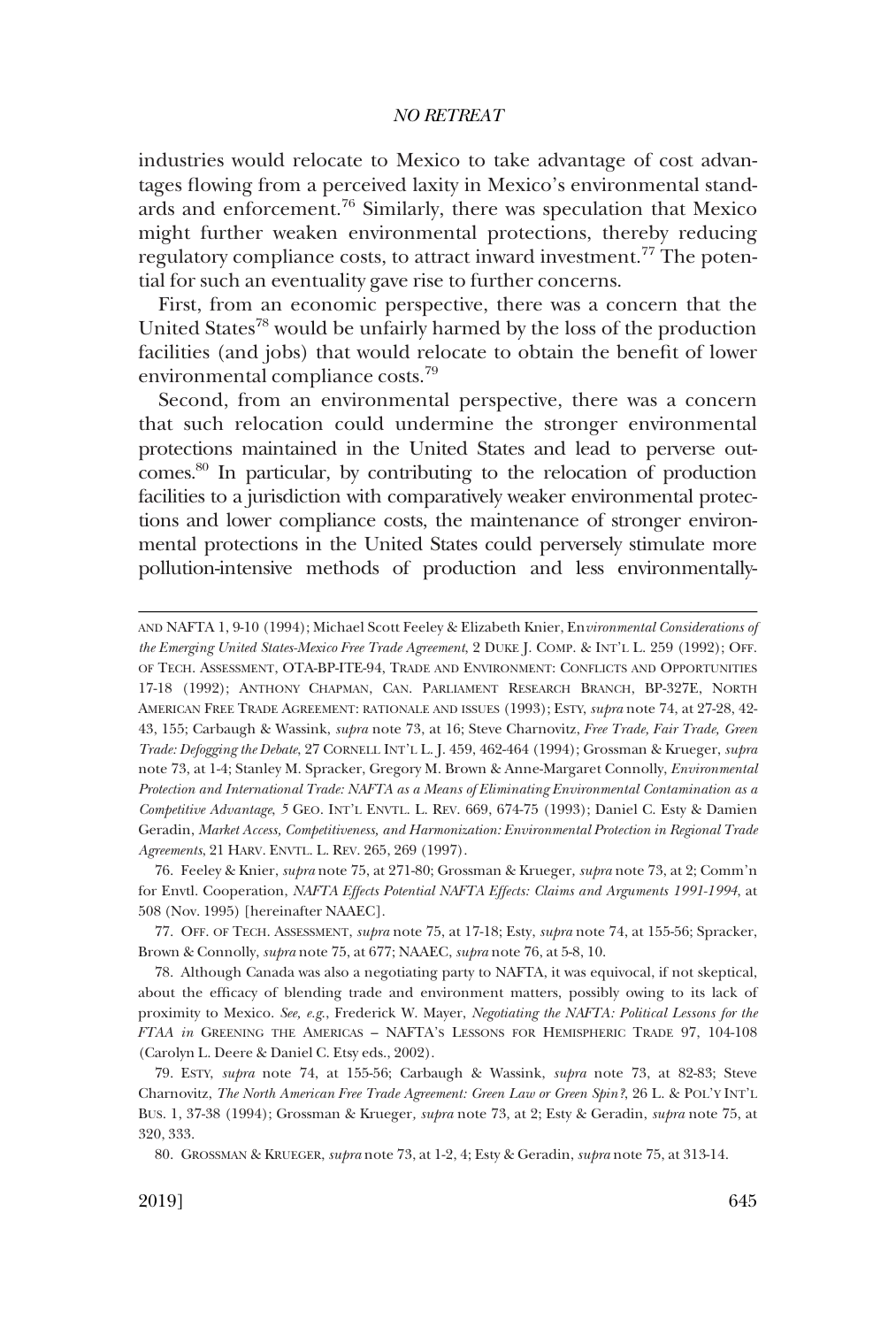<span id="page-21-0"></span>friendly products — i.e. the very outcomes that the stronger protections were intended to ameliorate. The fear was that Mexico would become a "pollution haven" and that the Mexico-U.S. border region could be especially affected by spillovers of increased pollution.<sup>81</sup>

Further, products manufactured under a weaker environmental regime would likely have some degree of cost advantage over equivalent products manufactured in the United States due to the lower environmental compliance costs.<sup>82</sup> This could potentially displace the products associated with better environmental outcomes in domestic and international markets, and rouse domestic pressure to reduce the stronger environment protections in order to level the conditions of competition.

The Bush Administration conducted a study in relation to these concerns, determining that industrial relocation to Mexico on the basis of weak environmental protections would occur only in instances where both environmental compliance costs and existing trade barriers were high.83 The study concluded that such factors were present in relation to only a handful of industries, and that the risk of such relocation was low.84 Separately, the Bush Administration adopted certain measures in parallel to address issues specific to pollution along the U.S.-Mexico border.85

# 2. NAFTA Article 1114(2): The First Non-Regression Clause

Despite the conclusions of the study conducted by the Bush Administration, the US proposed a non-regression clause during the NAFTA negotiations worded initially as follows:

No Party shall, as an inducement or incentive to the establishment, acquisition, or expansion of an investment of an investor of another Party, eliminate, waive, reduce, or otherwise derogate from measures of general application necessary to protect human, animal or plant life or health or the environment in its

<sup>81.</sup> Feeley & Knier*, supra* note 75, at 271-80; Grossman & Krueger, *supra* note 73, at 2; NAAEC, *supra* note 76, at 5-8.

<sup>82.</sup> Feeley & Knier, *supra* note 75, at 269-71; Carbaugh & Wassink, *supra* note 73, at 82-85.

<sup>83.</sup> CHAPMAN, CAN. PARLIAMENT RESEARCH BRANCH, *supra* note 75 (citing U.S. TRADE REP., REVIEW OF U.S.-MEXICO ENVIRONMENTAL ISSUES 171 (1992)).

<sup>84.</sup> *See* Grossman & Krueger, *supra* note 73, at 36; Carbaugh & Wassink, *supra* note 73, at 88-89; Gunnar & Harrison, *supra* note 73, at 21-22; Elliott & Shimamoto, *supra* note 73, at 250; Neumayer, *supra* note 73, at 161-64. *See also* OECD, *Foreign Direct Investment and the Environment*, *supra* note 73, at 10-14.

<sup>85.</sup> Feeley & Knier, *supra* note 75, at 264-267; Lawrence A. Organ & John M. Williams, *NAFTA and the Environment: The "Greening" of Mexico*, 4 DUKE ENVTL L. & POL'Y F. 62, 69 (1994).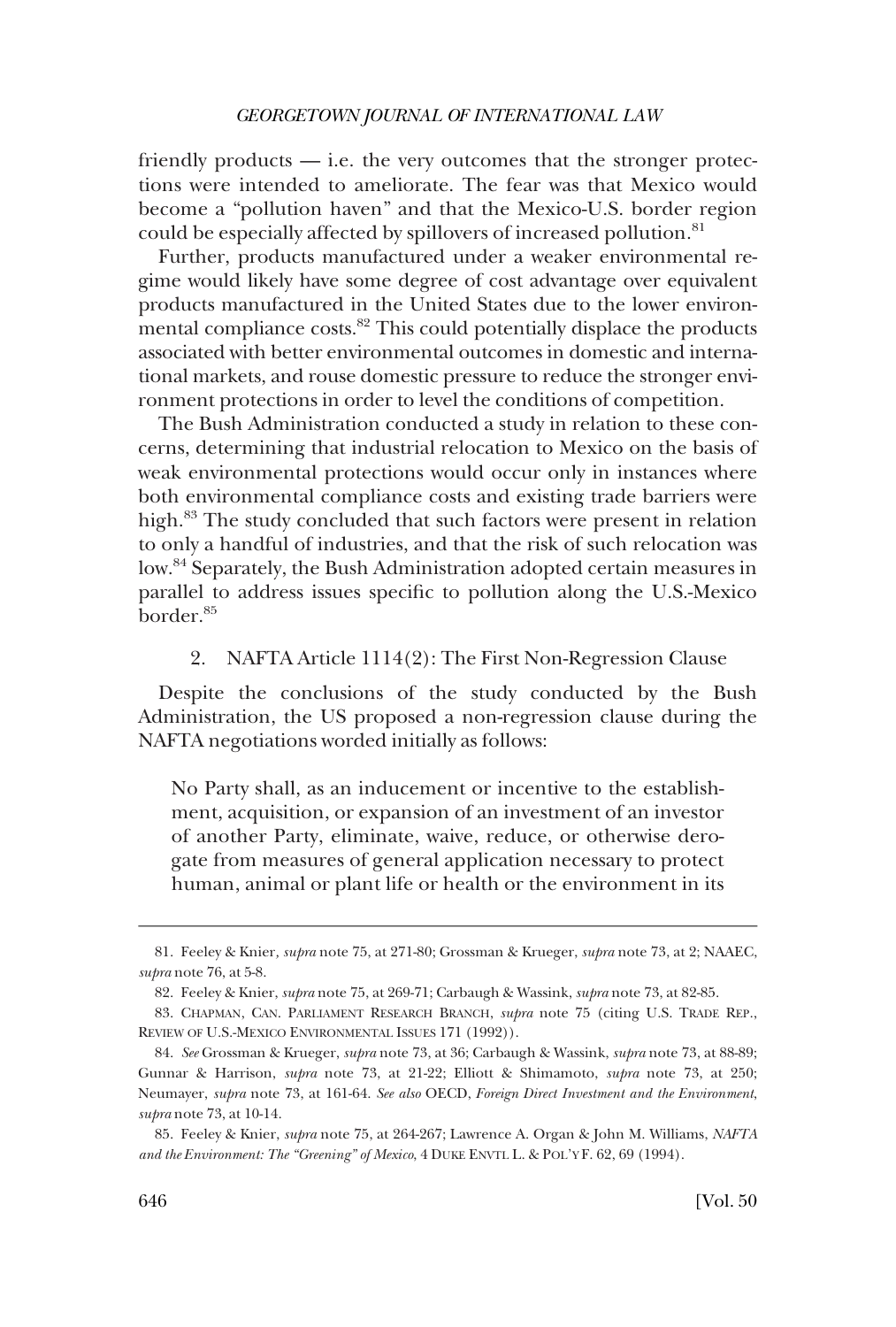territory, or from measures relating to the conservation of exhaustible natural resources.<sup>86</sup>

The text of the non-regression principle ultimately agreed to by the NAFTA negotiating parties is reflected in its Article 1114(2):

The Parties recognize that it is inappropriate to encourage investment by relaxing domestic health, safety or environmental measures. Accordingly, a Party should not waive or otherwise derogate from, or offer to waive or otherwise derogate from, such measures as an encouragement for the establishment, acquisition, expansion or retention in its territory of an investment of an investor. If a Party considers that another Party has offered such an encouragement, it may request consultations with the other Party and the two Parties shall consult with a view to avoiding any such encouragement.<sup>87</sup>

Though conceptually like the initial proposal, it is apparent that the text evolved considerably during the negotiations. An introductory sentence setting out a statement of principle was added, and the operative obligation in the second sentence was modified from "shall" to "should." The description of the measures covered was simplified from the initial language mirroring Article XX(b) and (g) of the *General Agreement on Tariffs and Trade* 1947 (GATT)<sup>88</sup> to the more general formulation of "domestic health, safety or environmental measures," and a consultation mechanism was included in the final sentence in lieu of binding dispute settlement.89 The *North American Agreement on* 

*See* NAFTA Draft Investment, June 4, 1992, [http://www.naftaclaims.com/commissionfiles/](http://www.naftaclaims.com/commissionfiles/11-June041992.pdf)  86. [11-June041992.pdf](http://www.naftaclaims.com/commissionfiles/11-June041992.pdf) (last visited Jul. 10, 2018); *see also* INVESTMENT DISPUTES UNDER NAFTA: AN ANNOTATED GUIDE TO NAFTA CHAPTER 11, 1114-1 (Meg N. Kinnear, Andrea K. Bjorklund & John F. G. Hannaford, eds., The Netherlands: Kluwer Law International, 2006) [hereinafter INVESTMENT DISPUTES UNDER NAFTA (Meg Kinnear et al. eds.)].

<sup>87.</sup> NAFTA, *supra* note 7, art. 1114(2).

<sup>88.</sup> *General Agreement on Tariffs and Trade 1947*, Oct. 30, 1947, 61 Stat. A-11, 55 U.N.T.S. 194.

<sup>89.</sup> Nothing in NAFTA explicitly exempts Article 1114(2) from its dispute settlement mechanisms (in contrast to, e.g., Article 1138 of NAFTA). Nonetheless, this intention—which flows from the use of the term 'should' and the inclusion of a standalone consultations mechanism for derogations from Article 1114—is reflected in the negotiating history and other materials of the parties associated with the negotiations. *See* United States, The North American Free Trade Agreement Implementation Act, H.R. 3450, 103rd Congress, 145 (1993); Department of External Affairs, NORTH AMERICAN FREE TRADE AGREEMENT CANADIAN STATEMENT OF IMPLEMENTATION (Can.) 152 (Jan. 1994); INVESTMENT DISPUTES UNDER NAFTA (Meg Kinnear et al. eds.), *supra* note 86, at 1114-13. As we discuss below, however, the use of the term 'should' and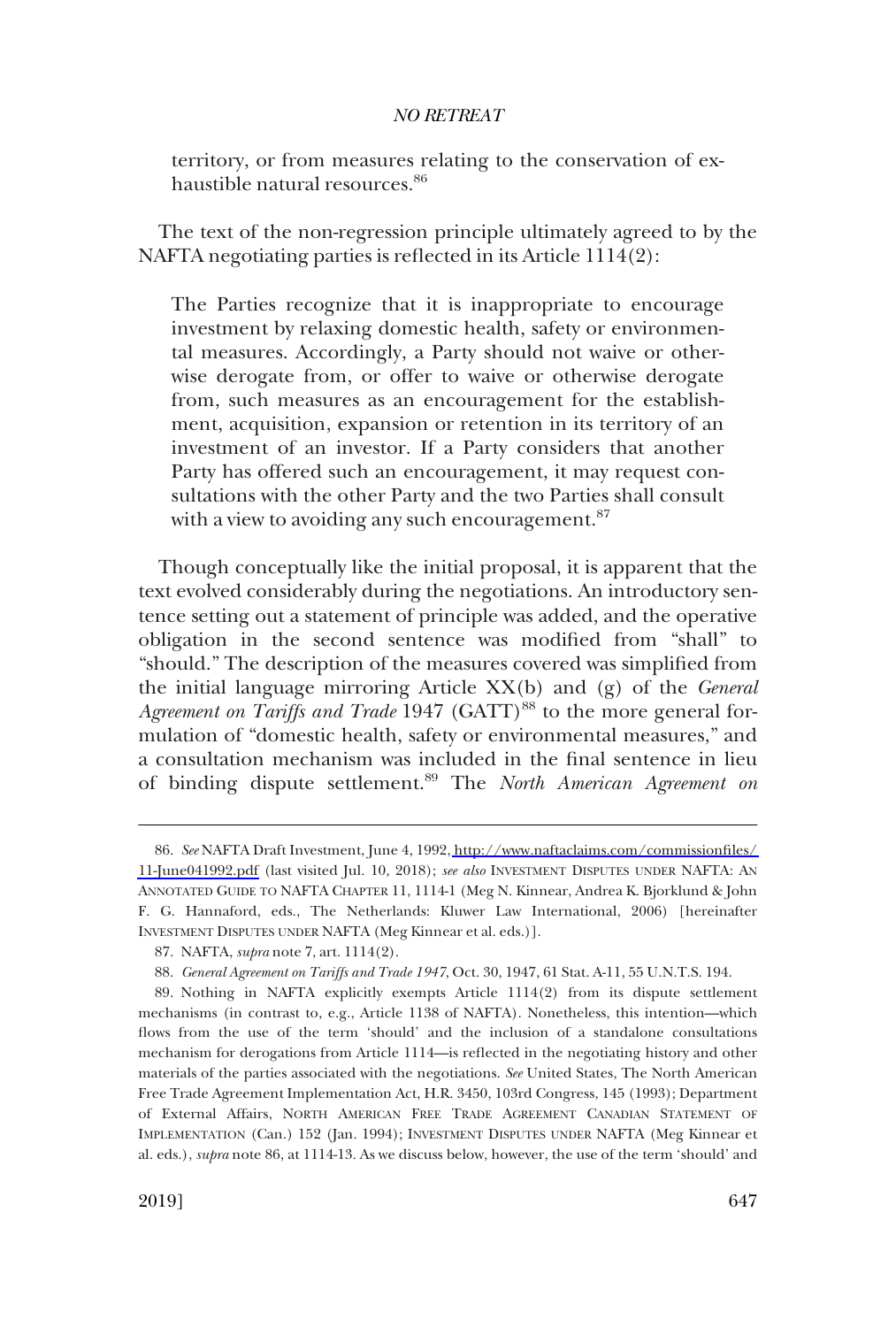<span id="page-23-0"></span>*Environmental Cooperation* (NAAEC)<sup>90</sup> subsequently added some aspects relevant to non-regression.<sup>91</sup> Importantly, however, neither Article 1114(2) of NAFTA nor the reflections of non-regression in the NAEEC were part of the hallmark dispute settlement procedures of the NAAEC that could ultimately result in the suspension of trade concessions under NAFTA.92

# 3. Non-Regression in the 'new' NAFTA: The United States-Mexico-Canada Agreement

The subsequent developments in the United States' approach<sup>93</sup> can be surmised from the non-regression clause found in the Trump Administration's renegotiated NAFTA, entitled the *United States-Mexico-Canada Agreement* (USMCA).<sup>94</sup> In particular, Article 24.4.3 of USMCA provides:

Without prejudice to Article  $24.3 \cdot 1^{95}$ , the Parties recognize that it is inappropriate to encourage trade or investment by weakening or reducing the protection afforded in their respective environmental laws. Accordingly, a Party shall not waive or otherwise derogate from, or offer to waive or otherwise derogate from, its environmental laws in a manner that weakens or

92. Rather, those procedures were available only where a party exhibited a persistent pattern of failure to effectively *enforce* its environmental laws in a manner affecting *trade* between the parties. NAAEC, *supra* note 90, art 24.1.

the inclusion of a standalone consultations mechanism should not otherwise be viewed as dispositive as to whether the non-regression obligation in a given treaty is exempt from its dispute settlement mechanisms. *See infra* in Section IV.A.

<sup>90.</sup> North American Agreement on Environmental Cooperation, Can.-Mex.-U.S., Sept. 8-14, 1993, 32 I.L.M. 1480 (1994) [hereinafter NAAEC].

<sup>91.</sup> For a more detailed discussion on the linkages between non-regression in Article 1114 of NAFTA and the NAAEC, see GEOFFERY GARVER, *Forgotten Promises: Neglected Environmental provisions of the NAFTA and the NAAEC*, *in* NAFTA AND SUSTAINABLE DEVELOPMENT 15, 18-21 (Hoi L. Kong & L. Kinvin Wroth eds., 2015).

We can ascertain that this provision reflects the U.S.' preference from the U.S.' stated 93. negotiating objectives, *see* OFF. OF THE U.S. TRADE REP. - EXECUTIVE OFFICE OF THE PRESIDENT, SUMMARY OF OBJECTIVES FOR THE NAFTA RENEGOTIATION 13 (July 17, 2017) [https://ustr.gov/](https://ustr.gov/sites/default/files/files/Press/Releases/NAFTAObjectives.pdf)  [sites/default/files/files/Press/Releases/NAFTAObjectives.pdf.](https://ustr.gov/sites/default/files/files/Press/Releases/NAFTAObjectives.pdf)

<sup>94.</sup> Negotiations concluded September 30, 2018. USMCA, *supra* note 10.

<sup>95.</sup> The opening reference to Article 24.3.1 relates to the State parties' right to regulate, which entails "[t]he Parties recogniz[ing] the sovereign right of each Party to establish its own levels of domestic environmental protection and its own environmental priorities, and to establish, adopt or modify its environmental laws and policies accordingly." *Id*. at art. 24.3.1. We discuss this somewhat anomalous feature of the clause below. *See infra* Section IV.D.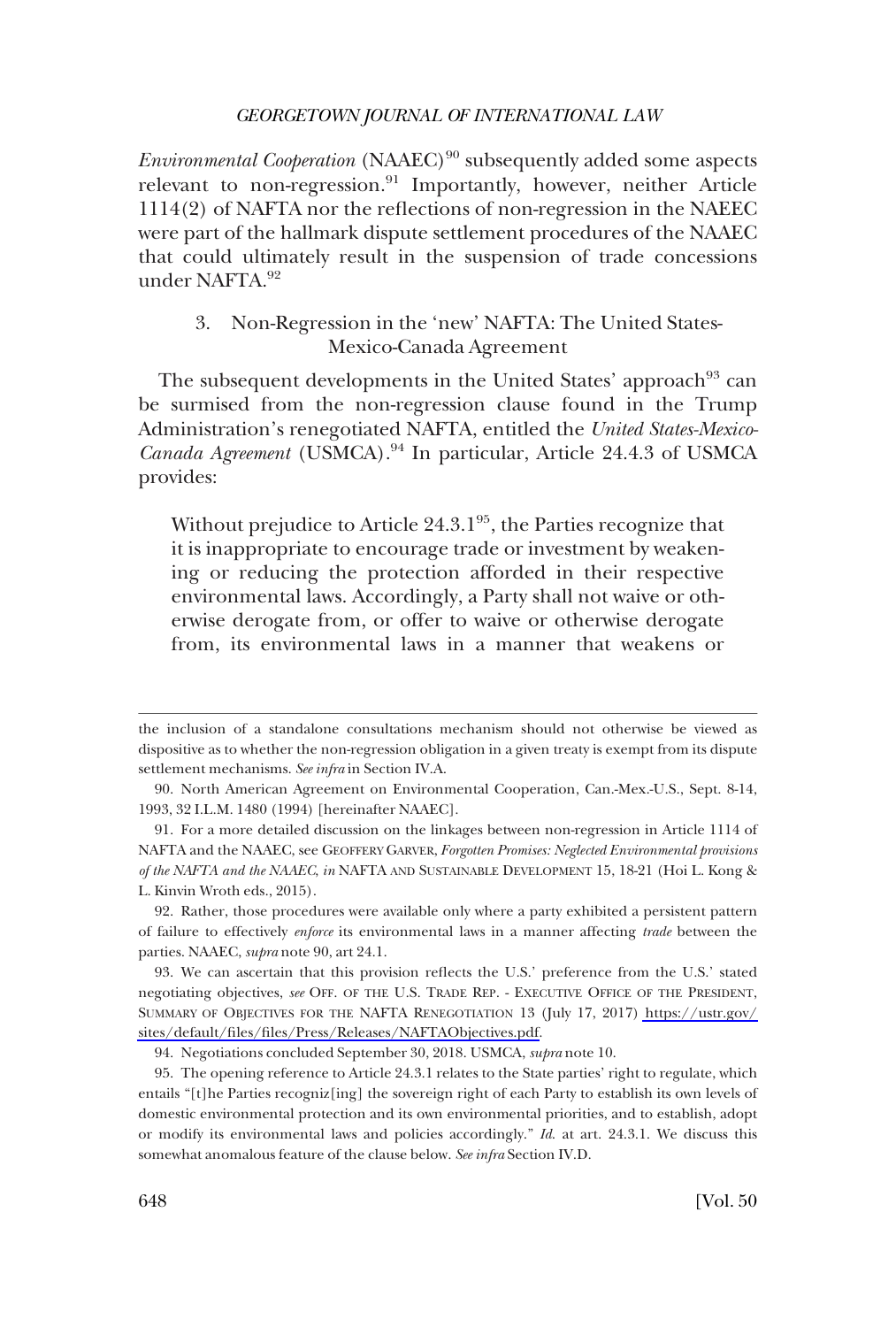reduces the protection afforded in those laws in order to encourage trade or investment between the Parties.

Aside from more precise drafting, the two key developments reflected in the United States' approach involve the evolution of the term "should" in the original NAFTA to "shall" in USMCA, together with the application of binding state-state dispute settlement procedures in USCMA that permit economic countermeasures in the event of a violation.<sup>96</sup>

These developments had been incremental in the intervening 25 years between NAFTA and USMCA. Subsequent to NAFTA, the US initially used the term "shall strive" in its PTAs and model 2004 IIA in lieu of "should,"97 before adopting the stronger "shall" as part of a bipartisan trade deal (the 'May 10 Agreement') after the Democrats took control of Congress in 2006.<sup>98</sup> Though secured by the Democrats in Congress, these changes were advocated by domestic interest groups, who contended that the "shall strive"-based non-regression clause in the 2004 Model IIA was a "hortatory and unenforceable provision [that] is insufficient to prevent the Model [IIA] from driving, or exacerbating environmental pollution or degradation, or unsustainable natural resource extraction, in the territories of [IIA] partners."<sup>99</sup> For the same reason, the May 10 Agreement also provided for non-regression

<sup>96.</sup> *Id*. at art. 24.32, 31.19.1.

<sup>97.</sup> The 2004 US Model IIA is the first model to include a non-regression and used the term "shall strive" while exempting it from State-State dispute settlement and ISDS, with the same approach being taken in the US' contemporaneous PTAs with Singapore, Chile, and Australia (albeit in Environment Chapters rather than Investment Chapters). *See* United States Model IIA 2004, art 12.1, [https://ustr.](https://ustr.gov/archive/assets/Trade_Sectors/Investment/Model_BIT/asset_upload_file847_6897.pdf)  [gov/archive/assets/Trade\\_Sectors/Investment/Model\\_BIT/asset\\_upload\\_file847\\_6897.pdf](https://ustr.gov/archive/assets/Trade_Sectors/Investment/Model_BIT/asset_upload_file847_6897.pdf) (last visited July 19, 2018); Australia–United States Free Trade Agreement, Aus.-U.S., art. 19.2.2, May 18, 2004, T.I.A.S. No. 6422 [hereinafter AUSFTA]; United States-Singapore Free Trade Agreement, Sing.-U.S., art. 18.2.2, May 6, 2003, [https://ustr.gov/sites/default/files/uploads/](https://ustr.gov/sites/default/files/uploads/agreements/fta/singapore/asset_upload_file708_4036.pdf)  [agreements/fta/singapore/asset\\_upload\\_file708\\_4036.pdf](https://ustr.gov/sites/default/files/uploads/agreements/fta/singapore/asset_upload_file708_4036.pdf) (last visited July 13, 2019) [hereinafter SGFTA]; United States-Chile Free Trade Agreement, Chile-U.S., art. 19.2.2 June 6, 2003, [https://](https://ustr.gov/trade-agreements/free-trade-agreements/chile-fta)  [ustr.gov/trade-agreements/free-trade-agreements/chile-fta](https://ustr.gov/trade-agreements/free-trade-agreements/chile-fta) (last visited July 13, 2019) [hereinafter CLFTA]. According to Vandevelde's history of the development of the 2004 Model IIA, there was a desire to align the drafting practice in standalone IIAs with PTAs containing investment obligations. VANDEVELDE, *supra* note 36, at 202.

<sup>98.</sup> OFF. OF THE U.S. TRADE REP., BIPARTISAN AGREEMENT ON TRADE POLICY 2-3 (2007); Charles B. Rangel, *Moving Forward: A New, Bipartisan Trade Policy That Reflects American Values* 45 HARV. J. LEGIS. 377, 395 (2008).

<sup>99.</sup> BUREAU OF ECON. AND BUS. AFFAIRS, REPORT OF THE SUBCOMMITTEE ON INVESTMENT OF THE ADVISORY COMMITTEE ON INTERNATIONAL ECONOMIC POLICY REGARDING THE MODEL BILATERAL INVESTMENT TREATY, Sept. 30, 2009, [https://2009-2017.state.gov/e/eb/rls/othr/2009/131118.](https://2009-2017.state.gov/e/eb/rls/othr/2009/131118.htm)  [htm](https://2009-2017.state.gov/e/eb/rls/othr/2009/131118.htm) (last visited July 11, 2018); *see also* Mark Kantor, *The New U.S. Model BIT: "If Both Sides Are Angry*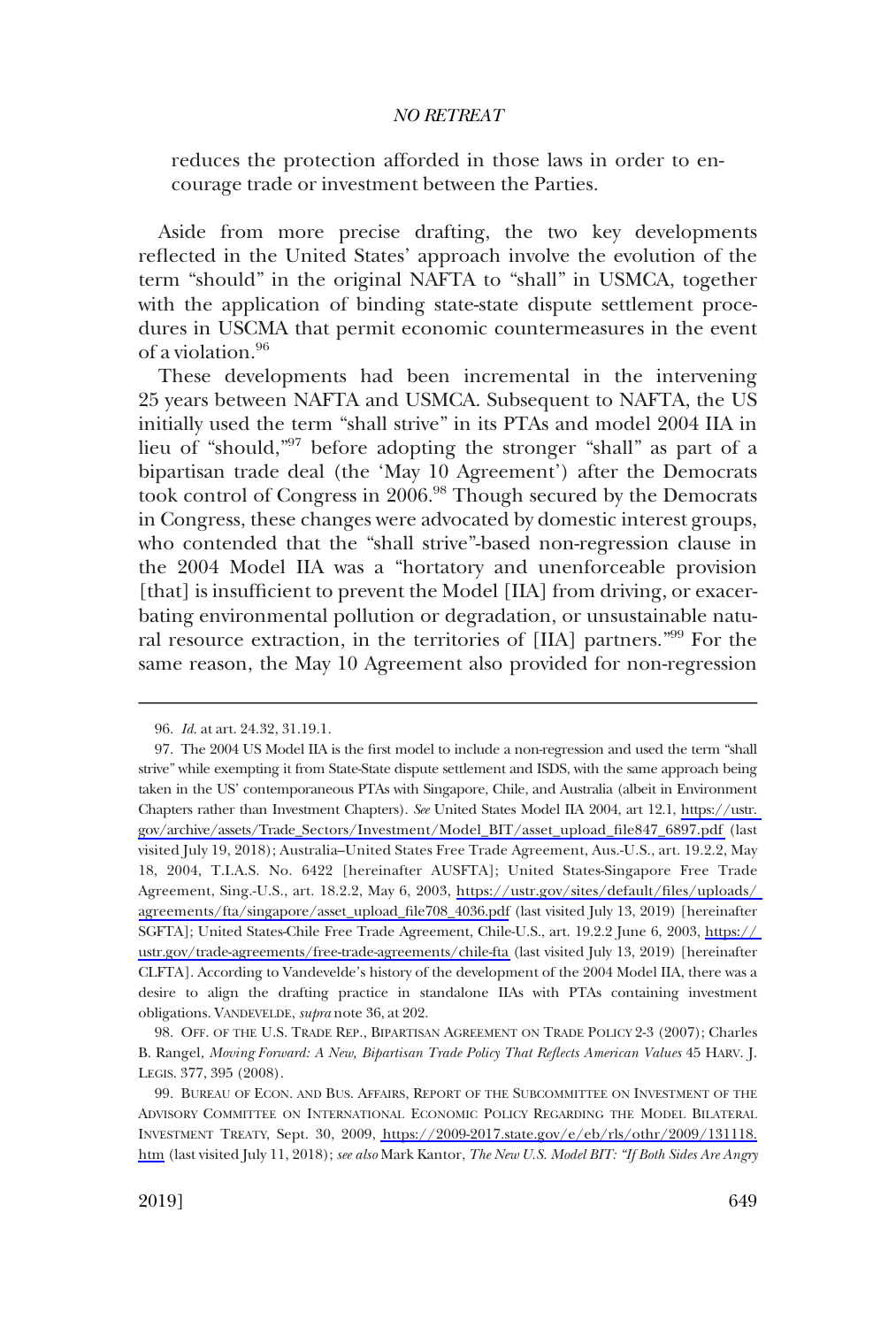<span id="page-25-0"></span>clauses to be subject to state-state dispute settlement linked to economic countermeasures.

Throughout this period of developments, the essential motivation for the inclusion of non-regression clauses, namely "to prevent environmental abuse as a means to gain an advantage" in international economic relations,<sup>100</sup> persisted.<sup>101</sup> Though the concerns giving rise to the inclusion of the non-regression principle in NAFTA pertained specifically to Mexico, it became a more general and entrenched feature of US practice in concluding IIAs. Further, unlike the case of Mexico in NAFTA, the inclusion of non-regression clauses in subsequent BITs and PTAs does not appear to have been in response to any specific or tangible environmental concerns.102 In the case of the United States' PTA with Australia, the Report to Congress accompanying the implementing legislation stated that "Australia's environmental laws are world class."103

#### B. *The EU and the Promotion of Sustainable Development*

The foregoing section demonstrates that mitigating the potential for using environmental (non-) regulation as a source of competitive advantage was the founding rationale for the emergence of a nonregression principle in international investment law. The EU, however, has cited a wholly different rationale for its advocacy of non-regression clauses in its IIAs. For the EU, the inclusion of non-regression clauses is a function of issue linkage: using its negotiating leverage in the international economic sphere to further sustainable development goals internationally, thereby strengthening global environmental governance.<sup>104</sup>

103. H.R. REP. NO. 108-597, *supra* note 74, at 5.

*With You, You Must Be Doing Something Right"*, 9 TRANSNAT'L DISP. MGMT. 47, 57 (2012) [hereinafter Mark Kantor, *The New U.S. Model BIT*].

<sup>100.</sup> Rangel, *supra* note 98, at 396-97, 399.

<sup>101.</sup> See BUREAU OF ECON. & BUS. AFFAIRS, REPORT OF THE SUBCOMMITTEE ON INVESTMENT OF THE ADVISORY COMMITTEE ON INTERNATIONAL ECONOMIC POLICY REGARDING THE MODEL BILATERAL INVESTMENT TREATY art. 12, Jan. 30, 2004, [http://www.ciel.org/Publications/BIT\\_Subcmte\\_Jan3004.](http://www.ciel.org/Publications/BIT_Subcmte_Jan3004.pdf)  [pdf](http://www.ciel.org/Publications/BIT_Subcmte_Jan3004.pdf) (last visited July 11, 2018).

<sup>102.</sup> H.R. REP. NO. 108-597, *supra* note 74, at 5; U.S. TRADE REP., FINAL ENVIRONMENTAL REVIEW OF THE AGREEMENT ON THE ESTABLISHMENT OF A FREE TRADE AREA BETWEEN THE GOVERNMENT OF THE UNITED STATES AND THE GOVERNMENT OF THE HASHEMITE KINGDOM OF JORDAN, *supra* note 74, at 25-26.

<sup>104.</sup> See, e.g., COUNCIL OF THE EUROPEAN UNION, REVIEW OF THE EU SUSTAINABLE DEVELOPMENT STRATEGY (No. 10117/06) 21 (June 9, 2006), [https://register.consilium.europa.eu/doc/srv?l=](https://register.consilium.europa.eu/doc/srv?l=EN&f=ST%2010917%202006%20INIT)  [EN&f=ST%2010917%202006%20INIT](https://register.consilium.europa.eu/doc/srv?l=EN&f=ST%2010917%202006%20INIT) (last visited Jul. 13, 2019); EUROPEAN COMMISSION, TRADE FOR ALL-TOWARDS A MORE RESPONSIBLE TRADE AND INVESTMENT POLICY, 23 (2015), [http://trade.](http://trade.ec.europa.eu/doclib/docs/2015/october/tradoc_153846.pdf)  [ec.europa.eu/doclib/docs/2015/october/tradoc\\_153846.pdf](http://trade.ec.europa.eu/doclib/docs/2015/october/tradoc_153846.pdf) (last visited July 13, 2019). *See*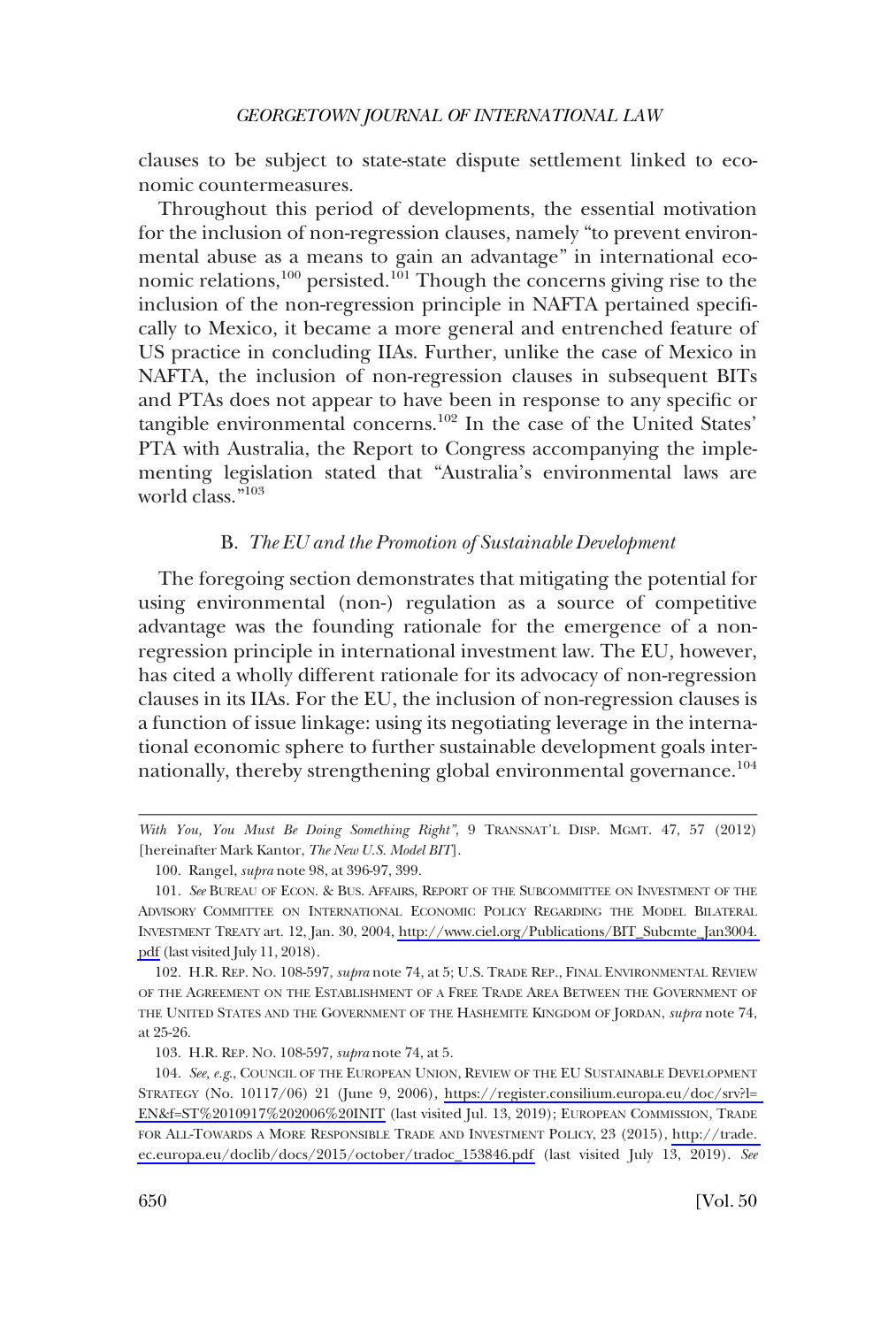<span id="page-26-0"></span>Thus, whereas the United States is motivated more by pragmatic considerations of avoiding industrial relocation and the undermining of its own environmental protections as a result of the another IIA party weakening its environmental standards, the EU is motivated more by normative considerations of promoting sustainable development globally.

#### 1. Implications of the Treaty on the Functioning of the EU

Compared to the United States, the EU as an entity is relatively new to IIA negotiations. Though its member States have negotiated over 1,400 IIAs,<sup>105</sup> the EU itself obtained competence to negotiate IIAs only upon the entry into force of the *Treaty of Lisbon* in December 2009.<sup>106</sup> None of the model IIAs of the EU's major member states had hitherto contained references to a principle of non-regression.<sup>107</sup>

The European Commission's first major statement on its international investment policy in 2010 failed to include any explicit mention of a non-regression principle.108 It did, however, indicate that its approach would be guided by the principles and objectives of the EU's external action more generally, including the promotion of sustainable development. Indeed, such an approach is mandated by Article 205 of

generally GRACIA MARÍN-DURÁN AND ELISA MORGERA, ENVIRONMENTAL INTEGRATION IN THE EU'S EXTERNAL RELATIONS: BEYOND MULTILATERAL DIMENSIONS 46-51 (Hart, 2012); *see also* Wybe Th. Douma, *The Promotion of Sustainable Development through EU Trade Instruments*, 2 EUR. BUS. L. REV. 197 (2017); OECD, ENVIRONMENT AND REGIONAL TRADE AGREEMENTS 28-29 (2007); Sikina Jinnah & Elisa Morgera, *Environmental Provisions in American and EU Free Trade Agreements: A Preliminary Comparison and Research Agenda*, 22 REV. OF EURO. CMTY & INT'L ENVTL. L. 324, 327-28, 337 (2013).

EUROPEAN COMMISSION, INVESTMENT 23 (2015), [http://ec.europa.eu/trade/policy/](http://ec.europa.eu/trade/policy/accessing-markets/investment/)  105. [accessing-markets/investment/](http://ec.europa.eu/trade/policy/accessing-markets/investment/).

<sup>106.</sup> *See* Treaty of Lisbon Amending the Treaty on European Union and the Treaty Establishing the European Community, Dec. 13, 2007, 2007 O.J. (C 306) ¶¶ 158-59 [hereinafter Treaty of Lisbon].

*See* 2008 German Model IIA, [http://italaw.com/sites/default/files/archive/ita1025.pdf;](http://italaw.com/sites/default/files/archive/ita1025.pdf) 2003 107. Italian Model IIA, [http://www.italaw.com/sites/default/files/archive/ITALY%202003%20Model%](http://www.italaw.com/sites/default/files/archive/ITALY%202003%20Model%20BIT%20.pdf)  [20BIT%20.pdf](http://www.italaw.com/sites/default/files/archive/ITALY%202003%20Model%20BIT%20.pdf); 2006 French Model IIA, [http://italaw.com/documents/ModelTreatyFrance2006.pdf;](http://italaw.com/documents/ModelTreatyFrance2006.pdf) 2008 United Kingdom Model IIA, [http://investmentpolicyhub.unctad.org/IIA/AdvancedSearch](http://investmentpolicyhub.unctad.org/IIA/AdvancedSearchIRIResults)  [IRIResults.](http://investmentpolicyhub.unctad.org/IIA/AdvancedSearchIRIResults) Variously opaque or soft references appear in the model IIAs of Finland, Austria, and the Netherlands: 2001 Finland Model IIA, preambular recital 6, [http://investmentpolicyhub.unctad.org/](http://investmentpolicyhub.unctad.org/IIA/AdvancedSearchIRIResults)  [IIA/AdvancedSearchIRIResults;](http://investmentpolicyhub.unctad.org/IIA/AdvancedSearchIRIResults) 2008 Austrian Model IIA, art. 4 [http://investmentpolicyhub.unctad.](http://investmentpolicyhub.unctad.org/IIA/AdvancedSearchIRIResults)  [org/IIA/AdvancedSearchIRIResults](http://investmentpolicyhub.unctad.org/IIA/AdvancedSearchIRIResults); 2004 Netherlands Model IIA, preambular recital 4, [http://](http://investmentpolicyhub.unctad.org/IIA/AdvancedSearchIRIResults) [investmentpolicyhub.unctad.org/IIA/AdvancedSearchIRIResults.](http://investmentpolicyhub.unctad.org/IIA/AdvancedSearchIRIResults)

<sup>108.</sup> *Trade for All-Towards a More Responsible Trade and Investment Policy*, COM (2010) 343 final (July 7, 2010).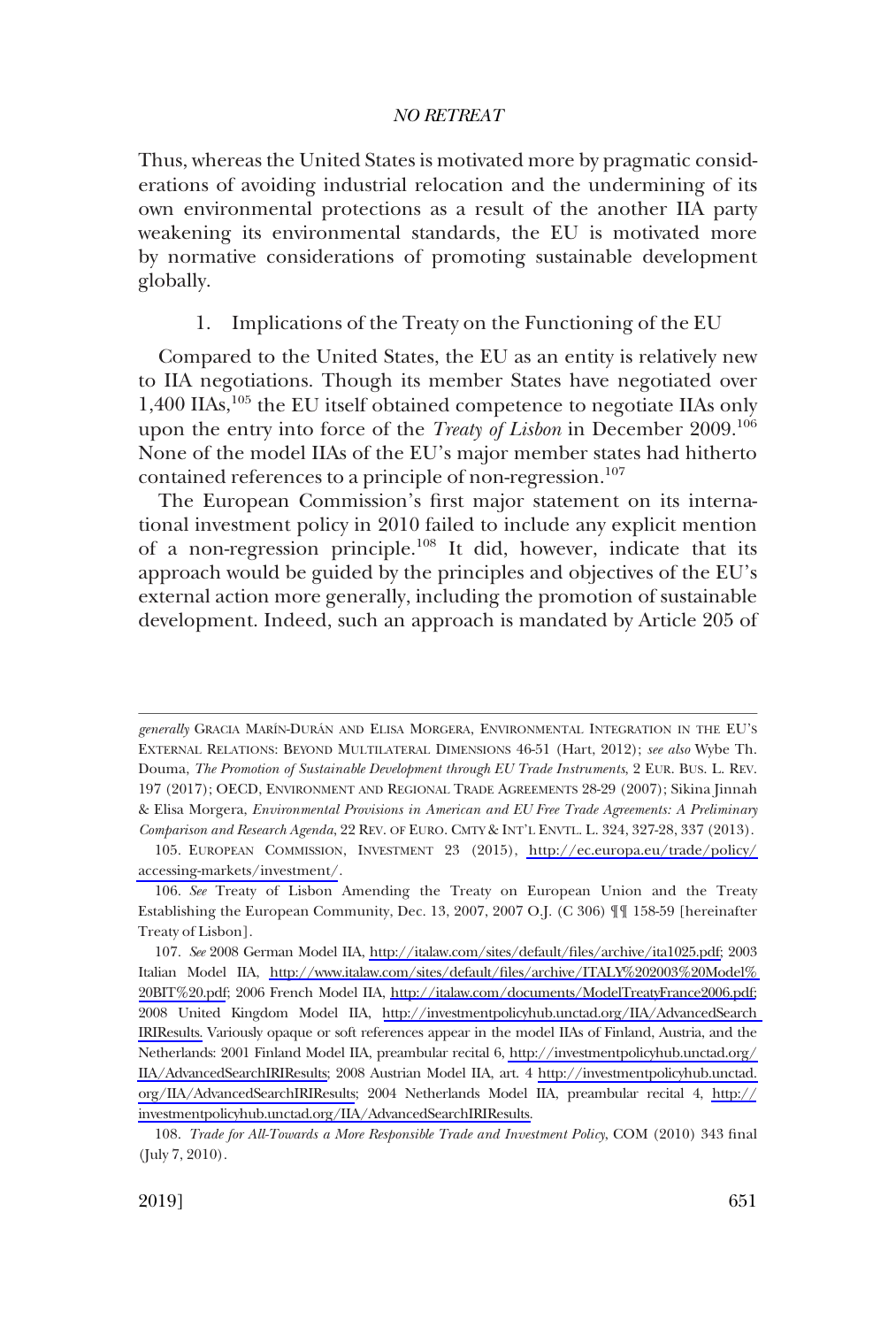<span id="page-27-0"></span>the *Treaty on the Functioning of the European Union* (TFEU)<sup>109</sup>, which requires that the EU's international investment policy pursue the objectives laid down in Chapter 1 of Title V of the *Treaty on European Union*. This included the requirement to "help develop international measures to preserve and improve the quality of the environment and the sustainable management of global natural resources, in order to ensure sustainable development."110

2. EU Guidance on Negotiating Preferential Trade Agreements

With respect to PTAs in particular, the European Commission had already foreshadowed in 2006 that it would pursue nonregression clauses regarding investment in order to support sustainable development:

Future FTAs will need to cover sustainable development concerns by addressing environmental and social issues in addition to economic considerations. . . . Building on the Commission's work on trade-related Sustainability Impact Assessments, the Commission intends incorporating environmental and social chapters and clauses *covering in particular the necessity not to relax existing standards to attract foreign investment* . . .<sup>111</sup>

Accordingly, the EU's 2013 negotiating directives for its PTA negotiations with both the US (known as "TTIP") and Japan explicitly connect its advocacy for a non-regression clause with its objective of sustainable development.112 In contrast to the US focus on competitiveness

<sup>109.</sup> Consolidated Version of the Treaty on the Functioning of the European Union, art. 205, June 7, 2016, 2016 O.J. (C 202) 59 [hereinafter TFEU].

<sup>110.</sup> Treaty on European Union art. 21(2)(f), Feb. 7, 1992, 1992 O.J. (C 191) 35. In addition, TFEU art. 11 provides that "[e]nvironmental protection requirements must be integrated into the definition and implementation of the Union policies and activities, in particular with a view to promoting sustainable development"; TFEU, *supra* note 109, art 5. *See also* GEERT VAN CALSTER & LEONIE REINS, EU ENVIRONMENTAL LAW 25-26 (2017).

<sup>111.</sup> *Global Europe: Competing in the World: A Contribution to the EU's Growth and Jobs Strategy*, at 18, SEC (2006) 1230 final (Oct. 4, 2006) (bolding removed) (emphasis added) (footnotes omitted).

<sup>112.</sup> Council of the European Union, *Directives for the negotiation on the Transatlantic Trade and Investment Partnership between the European Union and the United States of America*, ¶ 8 (No. 11103/13, Brussels, June 17, 2013); Council of the European Union, *Directives for the negotiation of a Free Trade Agreement with Japan*, ¶ 3 (No. 15864/12/Add.1/REV.2, Brussels, 29 Nov. 2012) ("The Agreement should recognise that sustainable development is an overarching objective of the Parties and that . . . [t]he Agreement should recognise that the Parties will not encourage trade or foreign direct investment by lowering domestic environmental, labour or occupational health and safety legislation and standards.").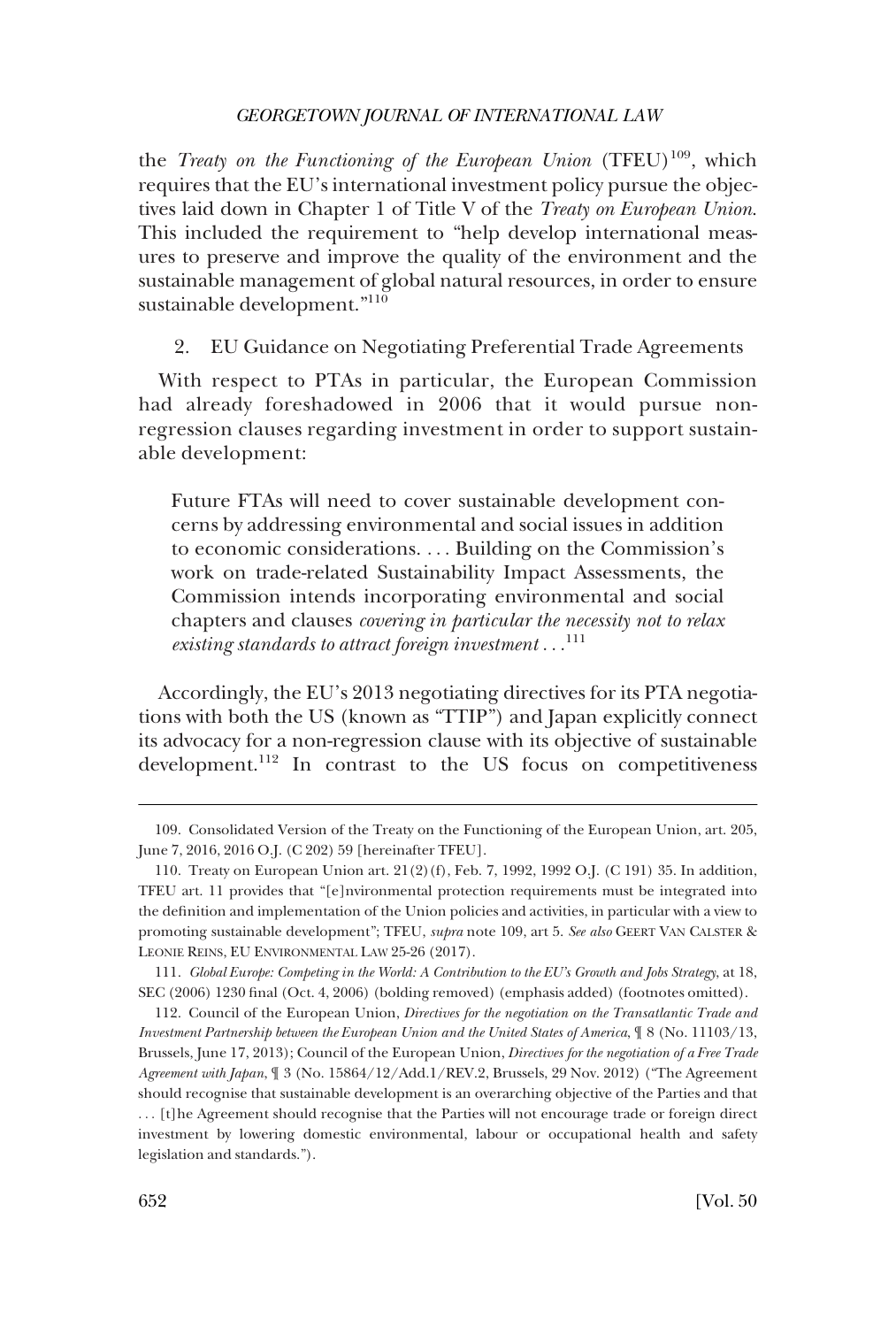<span id="page-28-0"></span>concerns and the possibility of undue economic harm resulting from the other party weakening environmental standards, the EU clarified with respect to the non-regression clause in its PTA with Canada that "in case of any violation of this commitment, governments can remedy such violations *regardless of whether these negatively affect an investment or investor's expectations of profit*."113 In other words, the non-regression clause can apply regardless of whether any actual competitive disadvantage manifests as a result of the weakening of environmental standards.

### C. *Proliferation of Non-Regression in Investment Treaties of Other States*

Empirical studies show that provisions relating to non-regression, and to the environment generally, were largely absent from IIAs until the mid-late 2000s, with the exception of IIAs involving either the US or Canada.114 Yet, as of 2018, well over 130 countries have now included a principle of non-regression in some form in at least one IIA, mostly concluded in the past decade.<sup>115</sup> This massive shift is due to the interrelated drivers of: asymmetrical power relations, acculturation, and socialization, which we address in turn.

#### 1. Power Asymmetries

One explanation for the increased uptake of non-regression clauses in IIAs could relate to asymmetrical power dynamics in negotiations between capital-exporting developed countries and capital-importing developing countries.<sup>116</sup> In other words, non-regression clauses are being imposed on weaker negotiating parties by dominant players. Indeed, this was essentially the case with respect to the original nonregression clause included in NAFTA.117 In support of that explanation, the discussion in sections III.A and III. B demonstrates that the

<sup>113.</sup> Council of the European Union, *Joint Interpretative Instrument on the Comprehensive Economic and Trade Agreement (CETA) between Canada and the European Union and its Member States*, ¶ 8 (No. 13541/16, Oct. 27, 2016) (emphasis added).

<sup>114.</sup> *See, e.g*., the studies in Newcombe, *supra* note 8, at 399; Martini, *supra* note 8, at 529; George, *supra* note 8.

<sup>115.</sup> See the appendix at the end of this piece.

<sup>116.</sup> *See, e.g*., KATE MILES, THE ORIGINS OF INTERNATIONAL INVESTMENT LAW: EMPIRE, ENVIRONMENT AND THE SAFEGUARDING OF CAPITAL 386-89 (2013); Condon*, supra* note 8, at 138- 139; Jinnah & Kennedy, *supra* note 70, at 105.

<sup>117.</sup> Gustavo Alanis-Ortega & Ana Karina Gonzalez-Lutzenkirchen, *No Room for the Environment: The NAFTA Negotiations and the Mexican Perspective on Trade and the Environment in*  GREENING THE AMERICAS – NAFTA'S LESSONS FOR HEMISPHERIC TRADE 41, 53 (Carolyn L. Deere & Daniel C. Esty eds., 2002).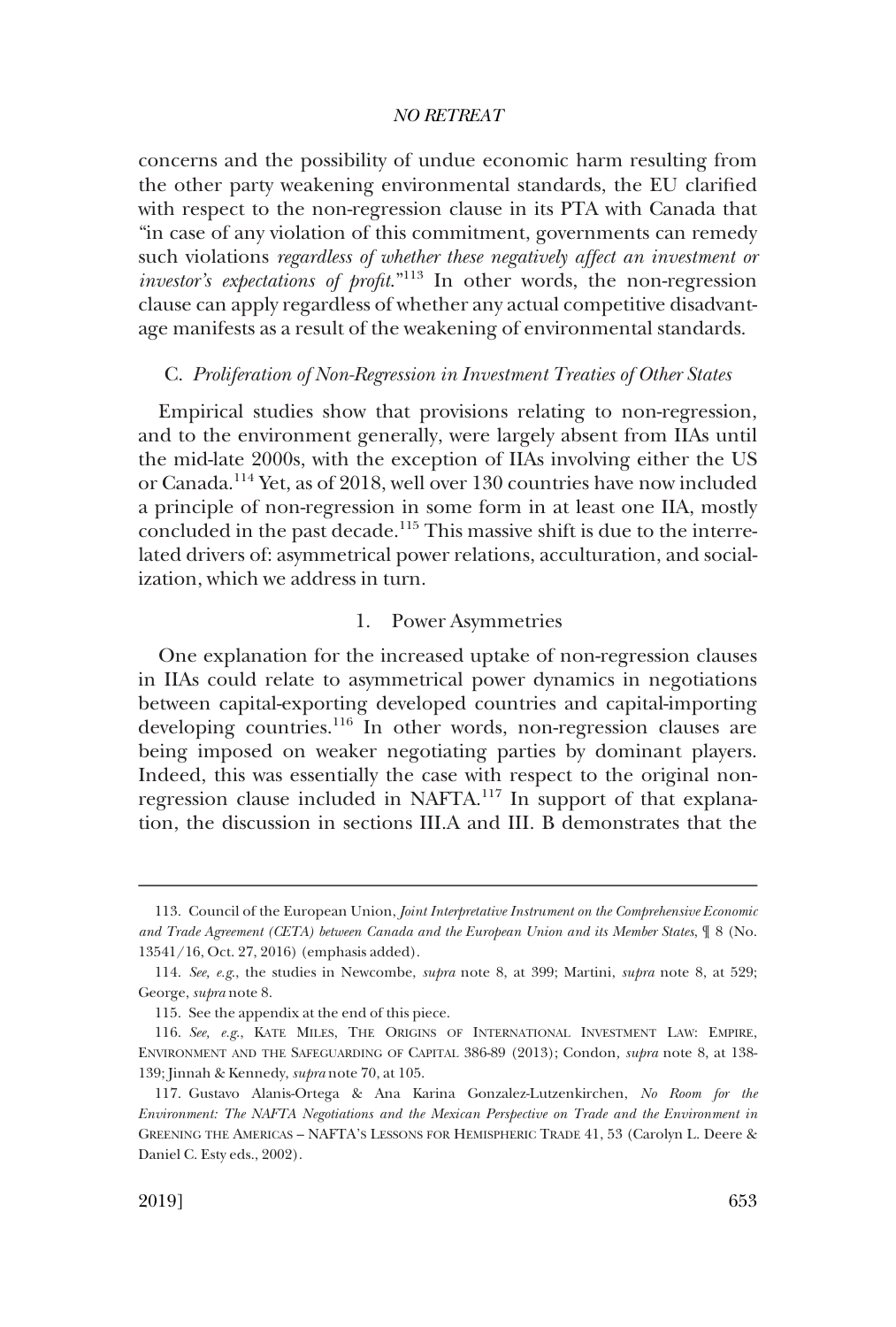United States and the EU have been *demandeurs* of non-regression principles.

We can also infer from state practice that a principle of non-regression is now a preference of other major jurisdictions. Brazil, for instance, has included a non-regression clause in its 2015 Model IIA, demonstrating its preferred policy position. It has also included such a clause in its subsequent IIA negotiations with Ethiopia<sup>118</sup> and Suriname.<sup>119</sup> Japan has consistently included a non-regression clause modelled on NAFTA in the IIAs it has concluded since its IIA with Korea in 2002.<sup>120</sup> China did not include a non-regression clause in its IIAs with Finland or Belgium signed in 2004 and 2005 respectively, despite such provisions being a part of those countries' Model IIAs or general practice at the time.<sup>121</sup> However, since its 2012 IIA with Canada,<sup>122</sup> China has tended to include increasingly stringent non-regression clauses, including in its IIAs with Tanzania  $(2013)$ ,<sup>123</sup> Korea  $(2015)$ ,<sup>124</sup>

<sup>118.</sup> Agreement between the Federative Republic of Brazil and the Federal Democratic Republic of Ethiopia on Investment Cooperation and Facilitation art. 16.2, Braz.-Eth., Apr. 11, 2018 (not yet in force).

<sup>119.</sup> Cooperation and Facilitation Investment Agreement between the Federative Republic of Brazil and the Republic of Suriname art. 16.2, Braz.-Surin., May 2, 2018 (not yet in force).

<sup>120.</sup> The exception is Japan's IIA with Iran: Agreement between Japan and the Islamic Republic of Iran on Reciprocal Promotion and Protection of Investment, Feb. 5, 2016 (entered into force May 26, 2017).

<sup>121.</sup> See Agreement between the Belgium-Luxembourg Economic Union and the Government of the People's Republic of China on the Reciprocal Promotion and Protection of Investments, June 6, 2006 (entered into force Dec. 1, 2009); Agreement between the Government of the Republic of Finland and the Government of the People's Republic of China on the Encouragement and Reciprocal Protection of Investments, Nov. 15, 2004 (entered into force Nov. 15, 2006); 2001 Finland Model IIA, preambular recital 6: [http://investmentpolicyhub.](http://investmentpolicyhub.unctad.org/IIA/AdvancedSearchIRIResults) [unctad.org/IIA/AdvancedSearchIRIResults;](http://investmentpolicyhub.unctad.org/IIA/AdvancedSearchIRIResults) Agreement between the United Arab Emirates on the one hand, and the Belgian-Luxemburg Economic Union, on the other hand, on the Reciprocal Promotion and Protection of Investments art. 5, Mar. 5, 2004 (entered into force Aug. 12, 2007); Agreement between the Belgian-Luxemburg Economic Union and the Government of the Republic of Guatemala on the Reciprocal Promotion and Protection of Investments art. 13, Apr. 14, 2005 (entered into force Sept. 1, 2007).

<sup>122.</sup> Agreement Between the Government of Canada and the Government of the People's Republic of China for the Promotion and Reciprocal Protection of Investments art. 10, Mar. 24, 2013 (entered into force Apr. 17, 2014).

<sup>123.</sup> Agreement Between the Government of the People's Republic of China and the Government of the United Republic of Tanzania for the Promotion and Reciprocal Protection of Investments, Sept. 9, 2012 (entered into force Oct. 1, 2014).

<sup>124.</sup> Free Trade Agreement between the Government of the People's Republic of China and the Government of the Republic of Korea arts. 12.16, 16.5.2, June 2, 2015 (entered into force Dec. 20, 2015).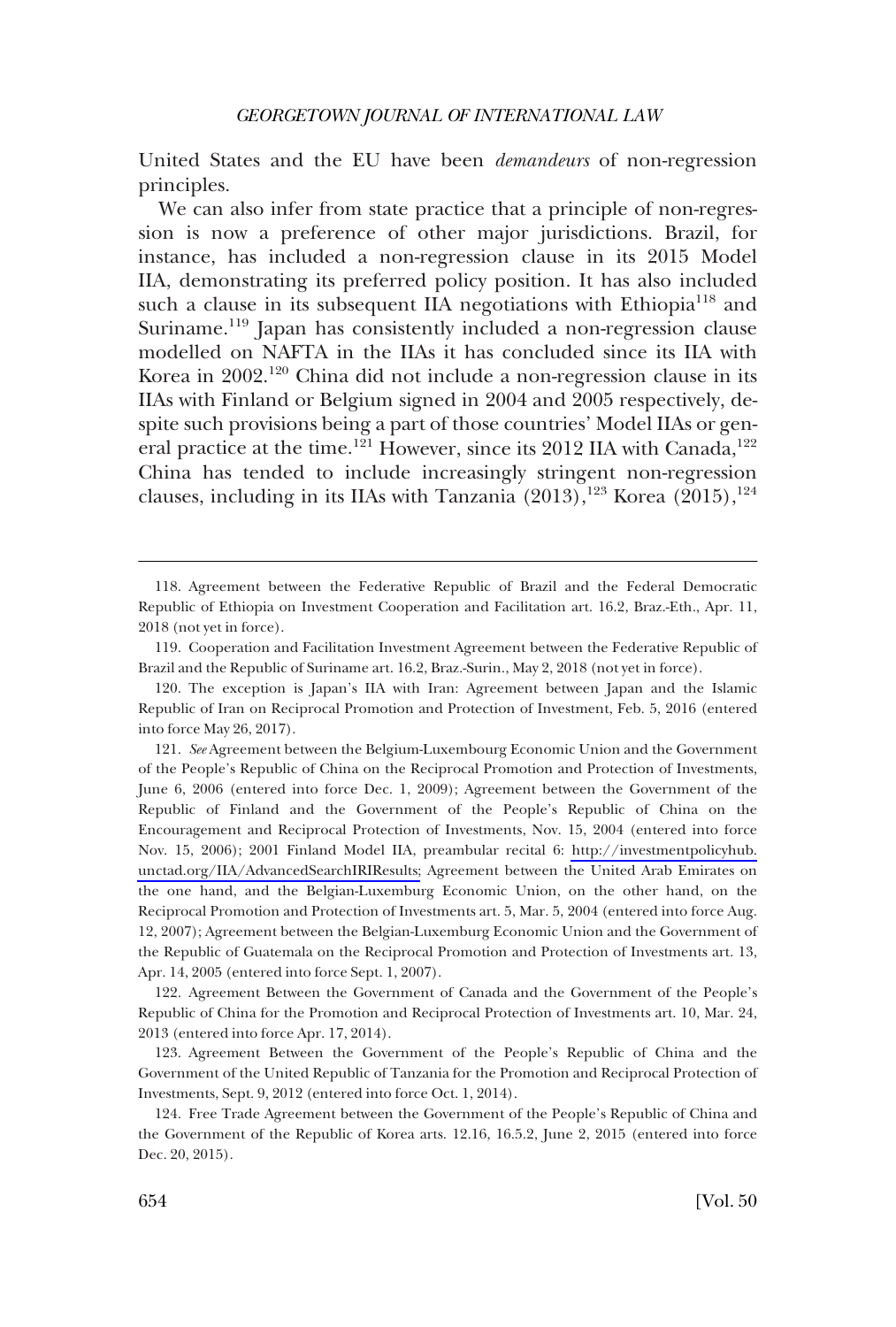<span id="page-30-0"></span>Hong Kong  $(2017),^{125}$  and Georgia  $(2018),^{126}$  India, by contrast, excluded a non-regression clause from its 2016 Model IIA,<sup>127</sup> despite having earlier accepted such a clause in its IIAs with Japan (2011) and Korea (2010).<sup>128</sup> Korea has also tended to exclude non-regression clauses from its  $BITs<sup>129</sup>$  but has included them in its PTAs containing investment obligations, such as with the Colombia  $(2016)$ ,  $^{130}$  Australia  $(2014)$ ,<sup>131</sup> and Canada (2014).<sup>132</sup>

### 2. Acculturation

Although most major jurisdictions have demonstrated a preference for non-regression clauses in their IIAs, their asymmetrical power in IIA negotiations cannot explain fully the proliferation of this principle in international investment law in recent years. Non-regression clauses have also appeared in IIAs between diverse sets of negotiating parties that would not ordinarily be associated with hegemonic tendencies in this sphere of international law.133 For instance, the IIAs between Guatemala and Trinidad and Tobago, and between Iran and Slovakia,

129. *See, e.g*., Agreement between the Government of the Republic of Korea and the Government of the Republic of Kenya for the Promotion and Protection of Investments, Aug. 7, 2014 (entered into force May 3, 2017); Agreement between the Government of the Republic of Korea and the Government of the Republic of Cameroon for the Promotion and Protection of Investments, Dec. 24, 2013 (entered into force Apr. 13, 2018).

132. Canada-Korea Free Trade Agreement, *supra* note 35, arts. 8.10, 17.5.3.

<sup>125.</sup> Mainland and Hong Kong Closer Economic Partnership Arrangement Investment Agreement art. 25, June 28, 2017.

<sup>126.</sup> Free Trade Agreement between the Government of the People's Republic of China and the Government of Georgia art. 9.2, May 13, 2017 (entered into force Jan. 1, 2018).

*See* India Model IIA, [https://www.mygov.in/sites/default/files/master\\_image/Model%](https://www.mygov.in/sites/default/files/master_image/Model%20Text%20for%20the%20Indian%20Bilateral%20Investment%20Treaty.pdf)  127. [20Text%20for%20the%20Indian%20Bilateral%20Investment%20Treaty.pdf](https://www.mygov.in/sites/default/files/master_image/Model%20Text%20for%20the%20Indian%20Bilateral%20Investment%20Treaty.pdf) (last visited July 19, 2019).

<sup>128.</sup> Comprehensive Economic Partnership Agreement between Japan and the Republic of India art. 99, Feb. 16, 2011 (entered into force June 30, 2011); Comprehensive Economic Partnership Agreement between the Republic of Korea and the Republic of India art. 10.16.2, Aug. 7, 2009 (entered into force Jan. 1, 2010).

<sup>130.</sup> Korea-Colombia-Free Trade Agreement art. 16.4.3, Feb. 21, 2013 (entered into force July 15, 2016).

<sup>131.</sup> Korea-Australia Free Trade Agreement art. 18.2.3, Apr. 18, 2014 (entered into force Dec. 12, 2014).

<sup>133.</sup> *See, e.g*., Investment Promotion and Protection Agreement between the Government of the Federal Republic of Nigeria and the Government of the Republic of Singapore art. 10, Nov. 4, 2016 (not yet in force); Agreement between the United Arab Emirates on the one hand, and the Belgian-Luxemburg Economic Union, on the other hand, on the Reciprocal Promotion and Protection of Investments art. 5, Mar. 5, 2004 (entered into force Aug. 12, 2007); Agreement between the Republic of Guatemala and the Republic of Trinidad and Tobago on the Reciprocal Promotion and Protection of Investments art. 16, Aug. 13, 2013 (entered into force June 23,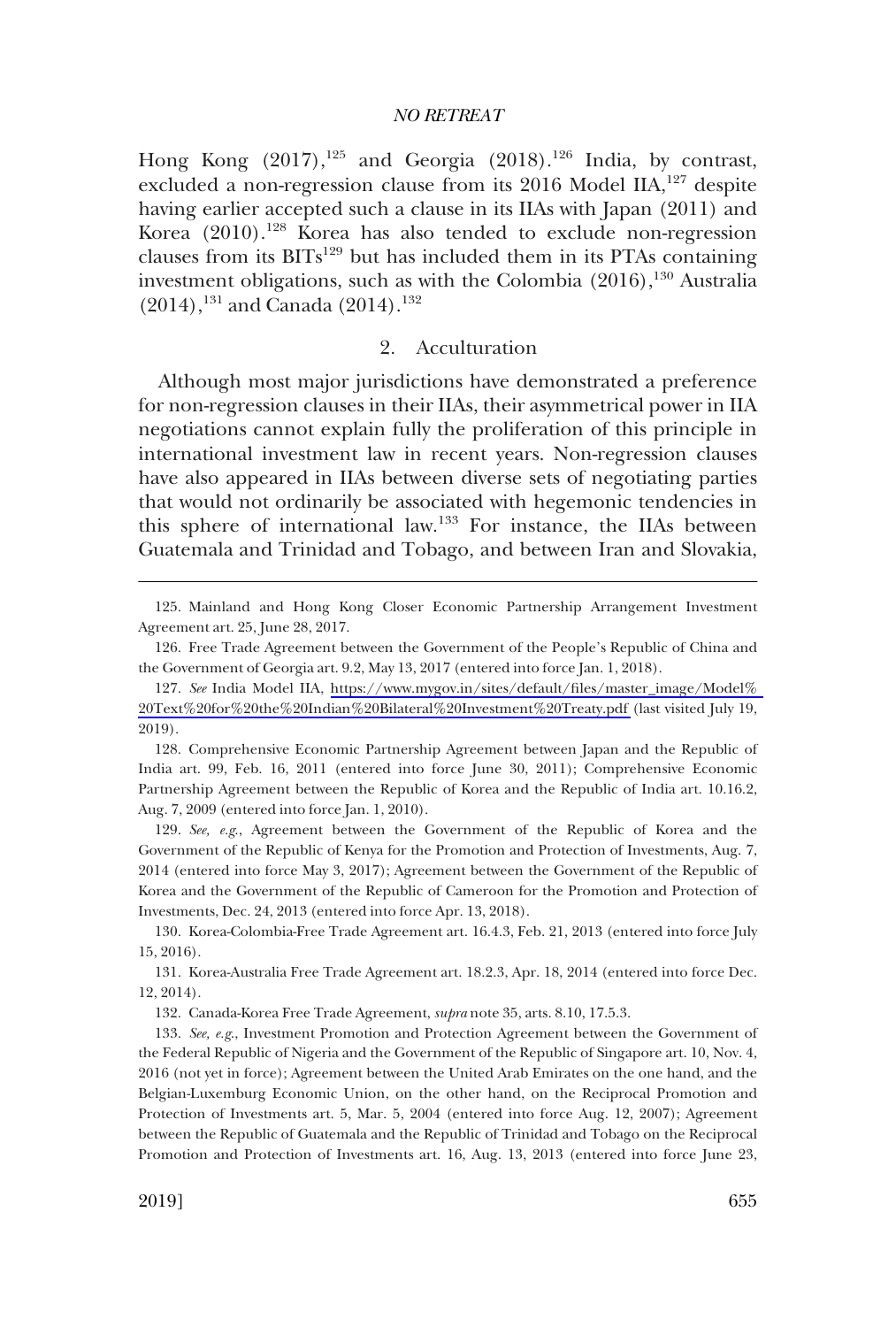contain essentially the same obligation that they "shall not waive or otherwise derogate from, or offer to waive or otherwise derogate from, domestic environmental legislation as an encouragement for . . . an investment."134

This dynamic calls for a different or additional explanation to that based on power imbalances. One explanation is that the adoption of the principle is a function of acculturation, that is, conforming to norms out of a sense of appropriateness by mimicking a dominant or influential reference group.<sup>135</sup> In that way, states<sup>136</sup> may take note of the appearance of a principle of non-regression in the major IIAs of dominant players and adopt it in order to conform to perceived global standards regarding the kind of norms or matters that should be included in IIAs.<sup>137</sup>

One study focusing on environment norms in PTAs showed that environmental norms tend to be copied from older agreements, and that the older the norm, the more likely it was to be adopted.<sup>138</sup> The authors postulated that "it can be inefficient to search for novel solutions where a wide and diverse pool already exists" and hence "considerably less risky, less expensive, and more efficient to utilize norms already in circulation."139 Thus, states may copy non-regression clauses from existing IIAs out of a sense of conformity. As states tend to cling to precedents in international investment law,  $i^{40}$  the desire to conform could extend to copying non-regression clauses from their own past IIAs, despite

<sup>2016);</sup> Agreement between the Slovak Republic and the Islamic Republic of Iran, *supra* note 32, § B, art. 10.1.

<sup>134.</sup> Agreement between the Republic of Guatemala and the Republic of Trinidad and Tobago on the Reciprocal Promotion and Protection of Investments art. 16, Aug. 13, 2013 (entered into force June 23, 2016); Agreement between the Slovak Republic and the Islamic Republic of Iran, *supra* note 32, § B, art. 10.1.

<sup>135.</sup> Ryan Goodman & Derek Jinks, *How to Influence States: Socialization and International Human Rights Law*, 54 DUKE L. J. 621, 639, 642-44 (2004); Asher Alkoby, *Theories of Compliance with International Law and the Challenge of Cultural Difference*, 4 J. OF INT'L L. & INT'L REL. 151, 166 (2008).

<sup>136.</sup> It is, of course, not 'states' themselves that are socialized, but relevant individuals within them. *See* Ryan Goodman & Derek Jinks, *International Law and State Socialization: Conceptual, Empirical, and Normative Challenges*, 54 DUKE L. J. 983, 984 (2005).

<sup>137.</sup> Goodman & Jinks, *supra* note 135, at 642-44.

<sup>138.</sup> Jean Frederic Morin, Joost Pauwelyn & James Hollway, *The Trade Regime as a Complex Adaptive System: Exploration and Exploitation of Environmental Norms in Trade Agreements*, 20 J. INT'L ECON. L. 365, 383-86 (2017).

<sup>139.</sup> *Id*. at 383.

<sup>140.</sup> *See*, *e.g*., VANDEVELDE*, supra* note 36, at 111-12; CHESTER BROWN, COMMENTARIES ON SELECTED MODEL INVESTMENT TREATIES 1 (2013).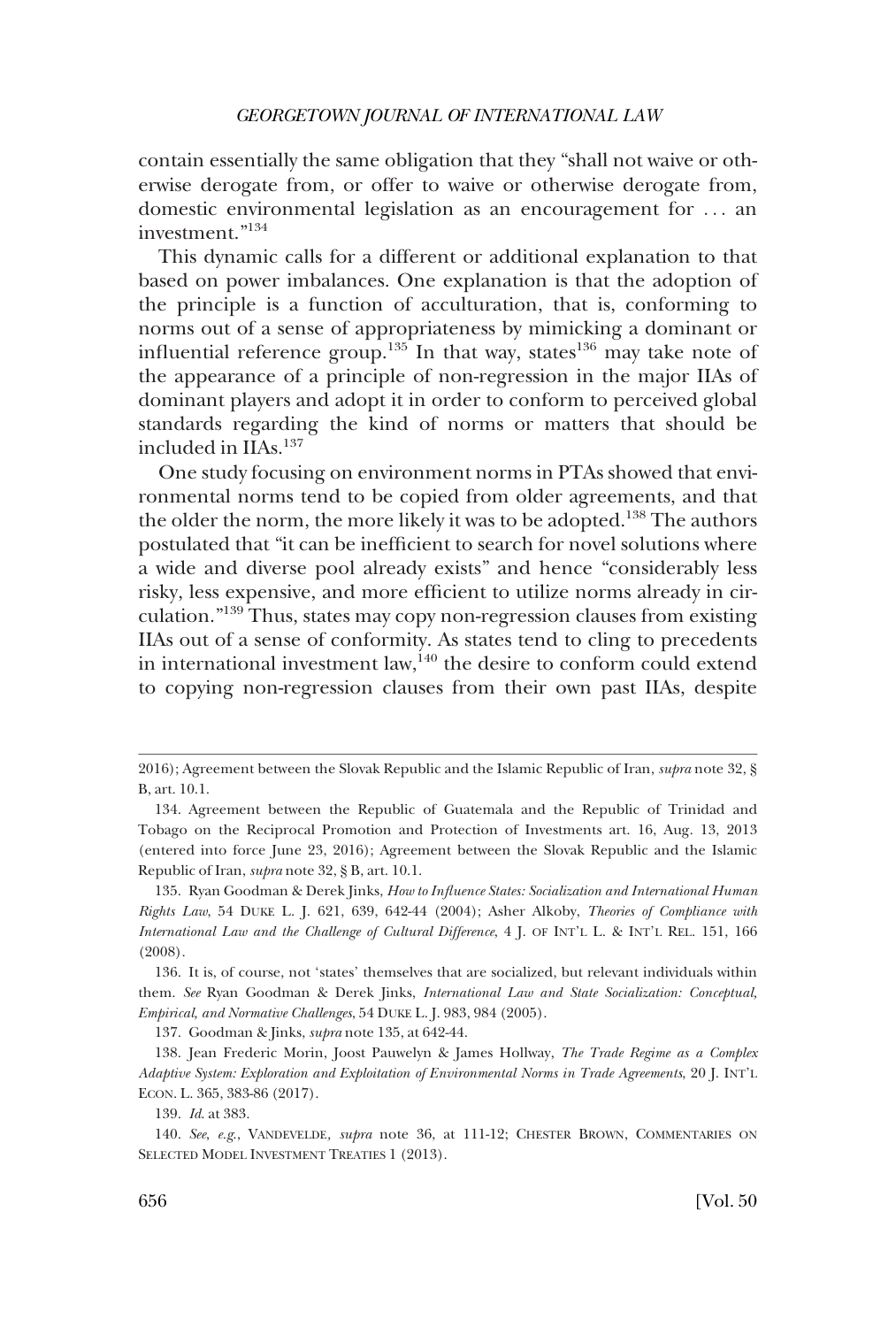<span id="page-32-0"></span>having been compelled to adopt such clauses by a stronger negotiating party in those earlier IIAs.<sup>141</sup>

One example of acculturation at play might be the Southern African Development Community (SADC) Model IIA, whose Article 22 includes a non-regression clause almost identical to Article 1114(2) of NAFTA. The SADC's commentary accompanying Article 22 explains its inclusion solely in terms of its concomitant inclusion in NAFTA and the fact that it had already been adopted in an existing SADC IIA.<sup>142</sup> On its face, this explanation suggests conformity with norms out of a sense of appropriateness by mimicking a dominant reference group. An explanation based on acculturation would be particularly apt where states copy verbatim (or almost verbatim) the text of a major precedent, such as NAFTA.

### 3. Socialization

An explanation based on acculturation is less persuasive where it is apparent that states have innovated in the text of the non-regression clause. For instance, the IIA between the United Arab Emirates and the Belgian-Luxemburg Economic Union eschews the widely-adopted "waive or otherwise derogate" formulation from NAFTA in favour of the phrase: "[n]o Contracting Party shall *change or relax* its domestic environmental legislation to encourage investment."143 As another example, the PTA between Vietnam and the Eurasian Economic Union<sup>144</sup> supplemented the NAFTA formulation of "*encourage* investment" with a requirement that such encouragement be "to *gain [an]* . . . *investment advantage* by weakening."<sup>145</sup>

These kinds of singular innovations in non-regression clauses suggest that their inclusion is explained by something more than conforming

<sup>141.</sup> For instance, Mexico initially opposed such a provision in NAFTA. *See* ALANIS-ORTEGA & GONZALEZ-LUTZENKIRCHEN, *supra* note 117, at 53. However, it accepted the provision shortly afterwards in its IIA with a significantly smaller jurisdiction, Switzerland. *See* Agreement between the Swiss Confederation and the United Mexican States on the Promotion and Reciprocal Protection of Investments art. 3, July 10, 1995 (entered into force Mar. 14, 1996).

<sup>142.</sup> Southern African Development Community, *SADC Model Bilateral Investment Treaty Template with Commentary* 41 (2012).

<sup>143.</sup> Agreement between the United Arab Emirates on the one hand, and the Belgian-Luxemburg Economic Union, on the other hand, on the Reciprocal Promotion and Protection of Investments art. 5, Mar. 5, 2004 (entered into force Aug. 12, 2007) (emphasis added).

<sup>144.</sup> The Eurasian Economic Union is comprised of Russia, Kazakhstan Kyrgyzstan, Belarus, and Armenia.

<sup>145.</sup> Free Trade Agreement between the Eurasian Economic Union and its Member States, of the one part, and the Socialist Republic of Vietnam, of the other part art. 12.4.3, May 29, 2015 (entered into force Oct. 5, 2016) (emphasis added).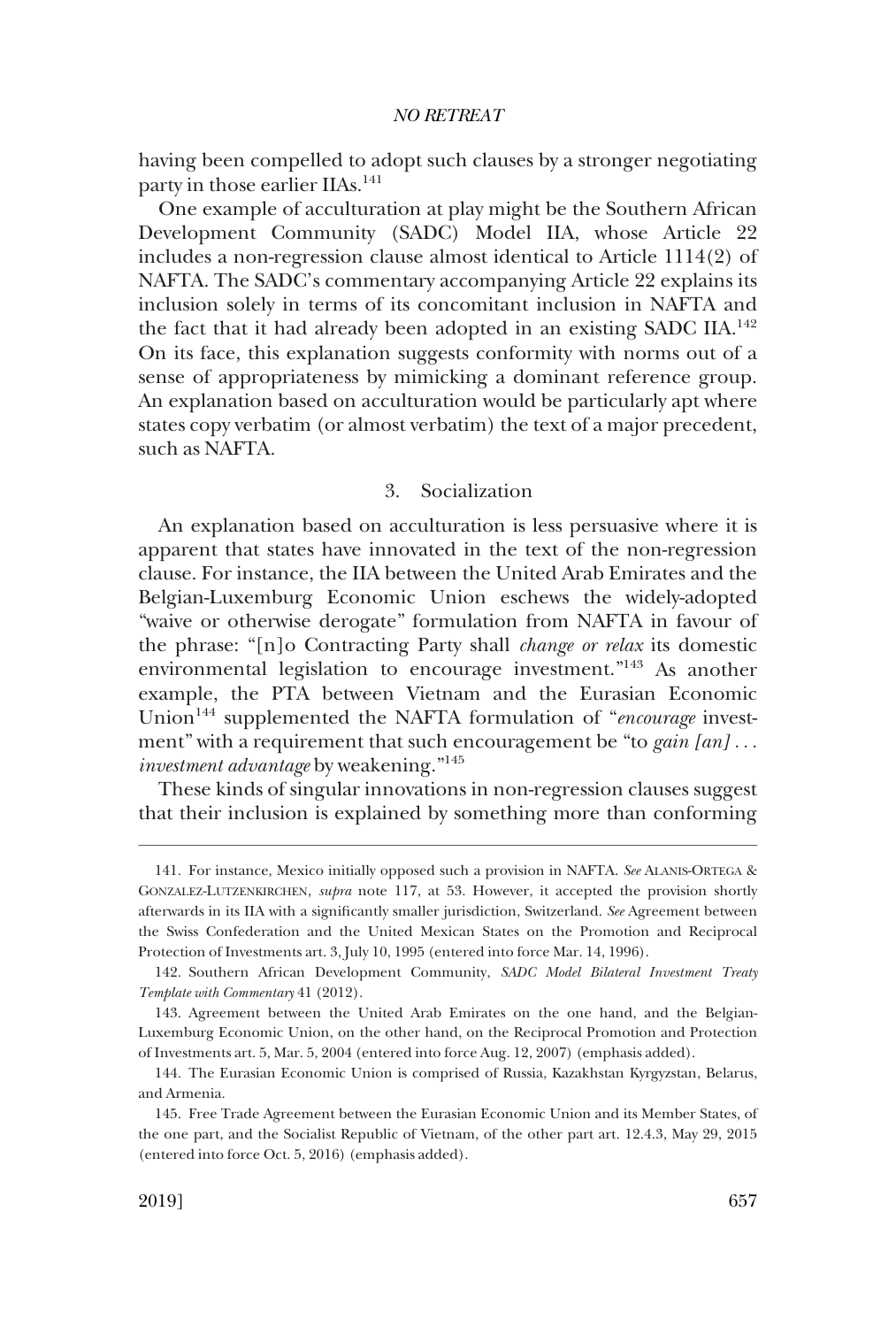<span id="page-33-0"></span>to the norms of an influential reference group. Rather, they suggest that the negotiating parties—or at least one negotiating party—had internalised and reflected on the content and meaning of the norm and determined that its inclusion was desirable, subject to certain refinements or clarifications to improve its drafting. Thus, a further explanation for the proliferation of non-regression clauses in IIAs pertains to a process of socialization, whereby States have become persuaded of the desirability of the norm itself.<sup>146</sup>

#### D. *States' Motivations for Regressing from Domestic Environmental Protections*

As the foregoing sections demonstrate, the founding rationale for non-regression clauses in international investment law was, somewhat pragmatically, to mitigate the potential for using environmental (non-) regulation as a source of competitive advantage in attracting capital. The EU's motivation appears to go further by pursuing non-regression clauses for the normative of promoting sustainable development. Nonregression clauses have since proliferated through the interrelated mechanisms of power asymmetries, acculturation, and socialization to become standard aspects of modern IIAs.

An implicit assumption in the case for including non-regression clauses in IIAs, therefore, is that regressions by States are designed to reduce environmental compliance costs for business in order to enhance competitiveness, or that such regressions undermine sustainable development generally.

Having surveyed a variety of regressions from environmental protections, this implicit assumption is borne out in some instances. For instance, upon announcing its proposed repeal of the Clean Power Plan, which had been designed to reduce carbon dioxide emissions from electrical power generation by thirty-two percent by 2030, the Trump Administration cited "\$33 billion in avoided compliance costs" as a primary rationale.<sup>147</sup> Likewise, the Australian Government's explanation for repealing Australia's carbon pricing scheme included "boost[ing] Australia's economic growth," "enhance[ing] Australia's international competitiveness," and "remov[ing] the cost pressures faced by business as a result of the carbon tax.<sup>7148</sup> The newly-elected

<sup>146.</sup> *See* Andrew Moravscik, *The Origins of Human Rights Regimes*, 54(2) INT'L ORG. 217, 223-24 (2002); Goodman & Jinks, *supra* note 135, at 635-36; Koh, *supra* note 71, at 976–77.

<sup>147.</sup> EPA, *supra* note 1.

<sup>148.</sup> Revised Explanatory Memorandum, Clean Energy Legislation (Carbon Tax Repeal) Bill 2014, 5, [https://parlinfo.aph.gov.au/parlInfo/download/legislation/ems/r5311\\_ems\\_144677a8-32fc-4fab-](https://parlinfo.aph.gov.au/parlInfo/download/legislation/ems/r5311_ems_144677a8-32fc-4fab-94b9-f5e90b54927f/upload_pdf/14167rem.pdf;fileType=application%2Fpdf)[94b9-f5e90b54927f/upload\\_pdf/14167rem.pdf;fileType=application%2Fpdf](https://parlinfo.aph.gov.au/parlInfo/download/legislation/ems/r5311_ems_144677a8-32fc-4fab-94b9-f5e90b54927f/upload_pdf/14167rem.pdf;fileType=application%2Fpdf).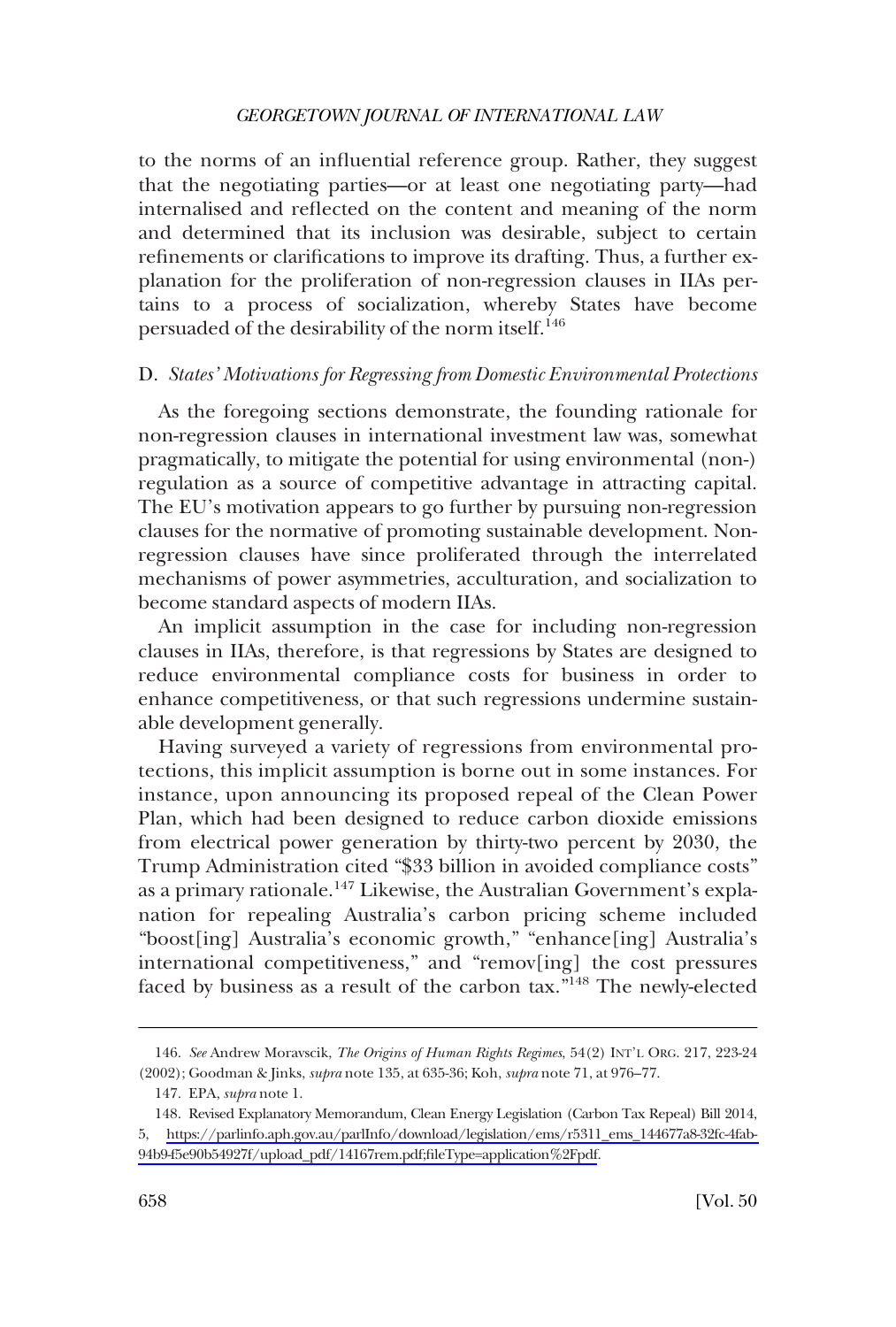Government of Ontario recently gave similar reasons for its proposed repeal of the Ontario emissions trading scheme.<sup>149</sup>

However, the examples of the regressions by the Czech Republic and Spain discussed in section II.A reveal a more nuanced picture. Spain was motivated by safeguarding another public interest, namely addressing an economic emergency and securing an international bailout package.<sup>150</sup> The Czech Republic was motivated to address an unforeseen change in circumstances (the collapse in the price of solar panels) and to correct dramatic errors in its forecast modelling when designing the policy (an uptake of 15 GWh from solar, as opposed to the eventuality of 2,182 GWh).<sup>151</sup> The EU was motivated to protect another environmental value—unanticipated land-clearing in other jurisdictions; with potentially adverse impacts on biodiversity, water quality, and greenhouse gas emissions<sup>152</sup>—when it regressed from its promotion of biofuels to reduce greenhouse gas emissions in the transportation sector by imposing limitations on permissible sources of biofuel that could be used for that purpose.<sup>153</sup> Australia was motivated by a desire to harmonise with the internationally-dominant EU emissions trading scheme when it rescinded its minimum price floor of AUS 15 for carbon units in its (now-repealed) emissions trading scheme. This opened the scheme to international prices as low as AUD 3.60 and weakening the incentives to invest to climate mitigation.<sup>154</sup>

Thus, regressions from domestic environmental protections can sometimes be condemned as seeking to advance commercial interests, but this is not always a state's motivation for such shifts. Non-commercial motivations may be present particularly when a change takes place

<sup>149.</sup> Office of the Premier, A Government for the People: Speech from the Throne, 12 July 2018.

European Commission, *Spain: Memorandum of Understanding on Financial-Sector Policy*  150. *Conditionality*, ¶ 31 (July 20, 2012), [ec.europa.eu/economy\\_finance/eu\\_borrower/mou/2012-07-](ec.europa.eu/economy_finance/eu_borrower/mou/2012-07-20-spain-mou_en.pdf)  [20-spain-mou\\_en.pdf](ec.europa.eu/economy_finance/eu_borrower/mou/2012-07-20-spain-mou_en.pdf) (last accessed July 18, 2019).

<sup>151.</sup> *JSW Solar*, PCA Case No. 2014-03, Award, ¶ 375.

*Id. See also* European Parliament, *EU biofuels policy: Dealing with indirect land use change*, 152. Briefing (Jan. 2015), [http://www.europarl.europa.eu/RegData/etudes/BRIE/2015/545726/](http://www.europarl.europa.eu/RegData/etudes/BRIE/2015/545726/EPRS_BRI(2015)545726_REV1_EN.pdf)  [EPRS\\_BRI\(2015\)545726\\_REV1\\_EN.pdf](http://www.europarl.europa.eu/RegData/etudes/BRIE/2015/545726/EPRS_BRI(2015)545726_REV1_EN.pdf) (last visited July 18, 2019). One of the environmental values was tacitly the same in this example, namely reducing greenhouse gas emissions through increased biofuel usage vis-a`-vis reducing greenhouse gas emissions from land clearing.

European Parliament, *EU biofuels policy: Dealing with indirect land use change*, Briefing (Jan. 153. 2015), [http://www.europarl.europa.eu/RegData/etudes/BRIE/2015/545726/EPRS\\_BRI\(2015\)](http://www.europarl.europa.eu/RegData/etudes/BRIE/2015/545726/EPRS_BRI(2015)545726_REV1_EN.pdf)  [545726\\_REV1\\_EN.pdf](http://www.europarl.europa.eu/RegData/etudes/BRIE/2015/545726/EPRS_BRI(2015)545726_REV1_EN.pdf) (last visited July 18, 2019) (Preambular recitals 4, 5, 17, 28).

*See* Alexandre Kossoy et al., *Mapping Carbon Pricing Initiatives: Developments and Prospects* 53- 154. 54 (2013) [https://openknowledge.worldbank.org/bitstream/handle/10986/15771/77955.pdf?](https://openknowledge.worldbank.org/bitstream/handle/10986/15771/77955.pdf?sequence=1)  [sequence=1](https://openknowledge.worldbank.org/bitstream/handle/10986/15771/77955.pdf?sequence=1).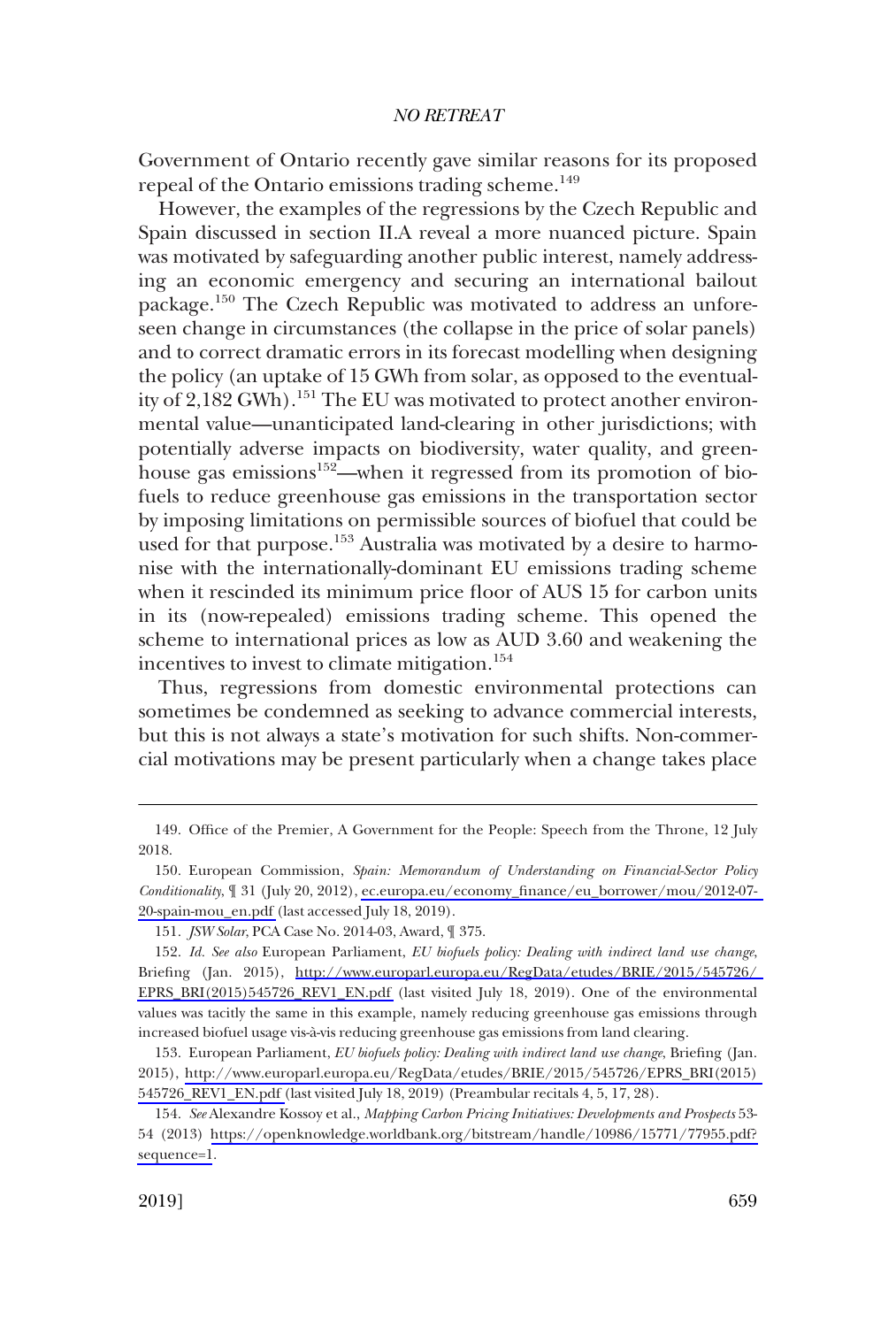<span id="page-35-0"></span>with respect to the original data, assumptions, or balance of interests that produced the initial level of environmental protection (including external events such as economic emergency). Not only does this reveal the assumption implicit in the rationales for adopting non-regression clauses to be partially flawed, but as we show in section II.A, the text of non-regression clauses in IIAs fails to account for these alternative motivations for regressing from environmental protections, thereby exposing host states unintentionally to liability for such reasonable conduct.

#### E. *Making Non-Regression Clauses Work: Unanswered Questions*

As already discussed and as illustrated in the Appendix, it is not uncommon for states to subject their non-regression clauses to ISDS or state-state dispute settlement procedures. The corollary is that States intend such clauses to be capable of practical operation and application. However, the simplicity of concept underlying non-regression clauses masks deep complexities in measuring levels of environmental protection and identifying reductions in those levels.

To be operational, the principle of non-regression from domestic environmental protections requires, at a minimum, the identification of a domestic environmental protection, and a benchmark against which to assess whether the State has regressed from such protection.

However, the subject matter of a domestic measure for protecting the environment can be identified at different levels of abstraction, and differing qualitative and quantitative goals may exist regarding the degree to which the measure is intended to contribute to the protection of that subject matter. For instance, in 2010 Australia introduced a renewable energy target whereby twenty percent of its electricity would be generated from renewable sources by 2020, compared to its 1997 levels.<sup>155</sup> Based on contemporaneous projections forecasting electricity demand over the coming decade, the target of twenty percent was quantified in legislation as mandating 41,000GWh of electricity generated from renewable sources by 2020.156 Over time, those projections proved inaccurate, and by 2014 it appeared that the 41,000GWh mandate would result in a renewable energy mix of twenty-eight percent by 2020.157 In a context where electricity prices were rising at rates that

Climate Change Authority, *2014 Renewable Energy Target Review—Report*, 17, [http://www.](http://www.climatechangeauthority.gov.au/reviews/2014-renewable-energy-target-review/report)  155. [climatechangeauthority.gov.au/reviews/2014-renewable-energy-target-review/report](http://www.climatechangeauthority.gov.au/reviews/2014-renewable-energy-target-review/report) (last visited July 18, 2019).

<sup>156.</sup> *Id*. The 41,000 GWh target was for large-scale generation, with an ancillary but separate target for small-scale generation, combining to fulfill the goal of twenty percent.

<sup>157.</sup> *Id*.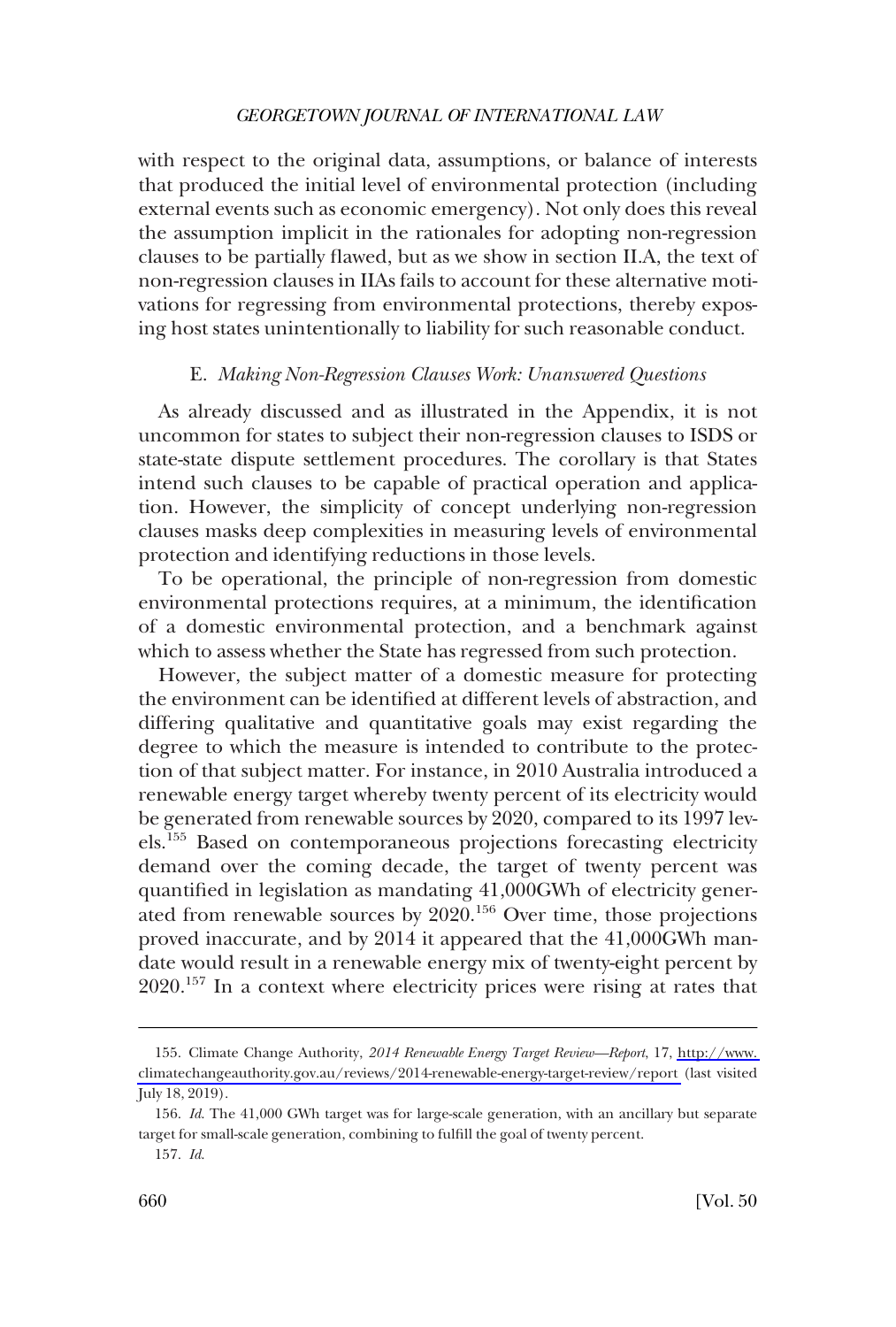were politically, socially, and economically unacceptable,<sup>158</sup> the 41,000GWh target was reduced in 2015 to  $33,000$ GWh,<sup>159</sup> which would still reflect a renewable energy mix of approximately 23.5% by 2020.<sup>160</sup> This was more than the twenty percent target originally envisaged by the scheme.

In such a case, the quantum of electricity (i.e. 41,000GWh vs 33,000 GWh) is one indication of the environmental objective, whereas the percentage of renewable energy mix (i.e. twenty percent vs. 23.5%) is another. These differing articulations of the level of environmental protection produce diverging outcomes for whether the respective changes involved a regression. Relatedly, it is unclear whether the focus should be on the level of protection that was originally intended (albeit incorrectly quantified due to deficient modelling), or on the actual level of protection that was quantified and enshrined in legislation. Further, the legislation mandating the renewable energy target was directed at "reduc[ing] emissions of greenhouse gases in the electricity sector."<sup>161</sup> This was part of a wider suite of policies to achieve the overall goal of reducing Australia's *aggregate* greenhouse gas emissions by 26-28 percent below 2005 levels by 2030.162 Therefore, the appropriate domestic environmental protection could alternatively be conceived at a higher level of abstraction as the aggregate 26-28 percent target.

The concept underlying non-regression clauses is deceptively simple. It does not self-evidently reveal how to identify and delimit the given environmental protection objective at issue, nor how to account for errors in the design of the measure and unforeseen developments in the science or effectiveness of the measure. Scope exists for legitimate diverging approaches that produce contradictory outcomes, and IIA non-regression clauses are presently ill-equipped to accommodate these nuances. Thus, despite the concept underlying non-regression

<sup>158.</sup> The renewable energy target was not the sole, nor necessarily the main, reason for which energy prices had increased substantially. *See id*. at 24-27; *see also* Warburton Review (Expert Panel on the Renewable Energy Target Review), *Renewable Energy Target Scheme—Report of the Expert Panel*, ii-iii (2014) (attributing the cost burden of the renewable energy target to around 4 percent of retail electricity prices).

<sup>159.</sup> *See* Explanatory Memorandum, Renewable Energy (Electricity) Amendment Bill 2015.

<sup>160.</sup> The Hon. Greg Hunt MP (Minister for the Environment) and The Hon. Ian Macfarlane MP (Minister for Industry and Science), *Certainty and Growth For Renewable Energy Joint Media Release* (Press Release, June 23, 2015).

<sup>161.</sup> *Renewable Energy (Electricity) Act 2000* (Cth) § 3.

<sup>162.</sup> Australian Government, *Australia's Intended Nationally Determined Contribution to a New Climate Change Agreement* 2 (UNFCCC NDC Registry, Aug. 2015).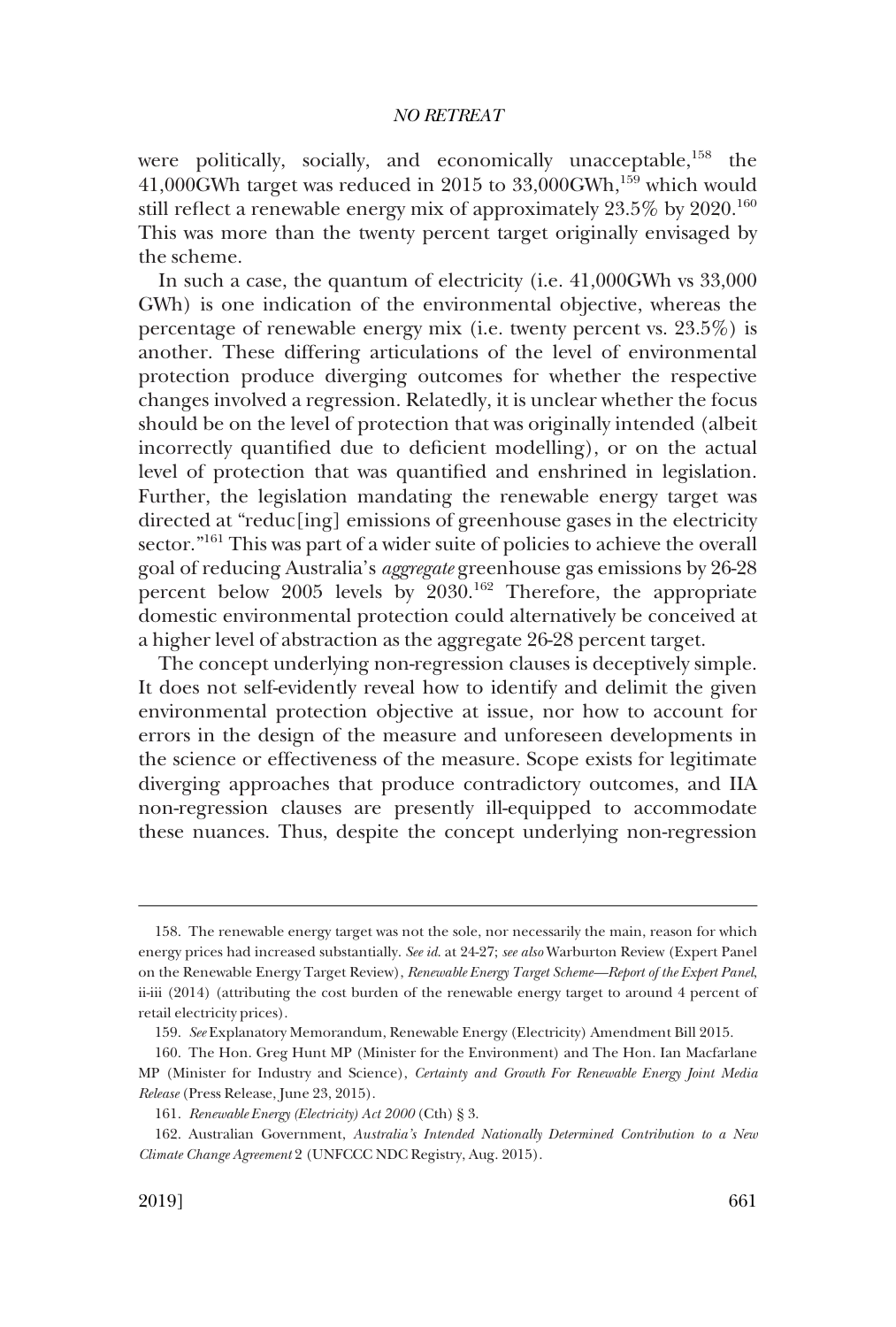clauses being deceptively simple, their application in practice has the potential to be inflexible and lead to capricious results.

# IV. SCOPE, CONTENT, AND APPLICATION OF NON-REGRESSION CLAUSES IN INTERNATIONAL INVESTMENT AGREEMENTS

We turn now to evaluate how the principle of non-regression from domestic environmental protections is reflected in the text of IIAs. We evaluate the scope, content and application of non-regression clauses by reference to what measures are covered and what conduct is prohibited. Our assessment reveals a wide variety of textual approaches, with significant divergences in the particular environmental measures covered, the character of the obligation as an exhortatory principle or mandatory duty, the precise nature of the impugned regressive conduct, and the circumstances in which the provision applies, such as to specific investors or to investment flows generally. Some non-regression clauses are highly precise. Others are capacious and vague, potentially prohibiting any change—however minor and whatever the reason—to an environmental measure whose effectiveness is reduced. Several iterations evoke the debate surrounding scope and meaning of FET in international investment law, whose vague and untethered drafting in many IIAs subsequently caused significant confusion and consternation amongst some states.<sup>163</sup> The variety of non-regression clauses, their ambiguity, and potentially expansive scope, create a similar potential for uncertainty, unpredictability, and significant impact in the context of investment treaty disputes (as discussed further in section IV.C), particularly given the failure in many instances to appreciate the complexities of environmental protection and regression identified in section III.E.

## A. *Nature of the Obligation: Exhortatory Principle or Binding Rule?*

# 1. The Continuum from Hard to Soft Law

We have described in subsection III.A how the operative obligation of non-regression in US practice evolved textually over time from "should" to "shall strive" to "shall," with corresponding evolutions in the extent to which the obligation was subject to binding dispute settlement linked to economic countermeasures. These differences are replicated across IIAs generally. Some early non-regression clauses are limited to expressions of principle in the preamble of an IIA, whereas

<sup>163.</sup> *See, e.g*., Christoph Schreuer, *Fair and Equitable Treatment in Arbitral Practice*, 6(3) J. WORLD INV. & TRADE 357, 360, 364 (2005); *cf*. SANTIAGO MONTT, STATE LIABILITY IN INVESTMENT TREATY ARBITRATION 303, 306 (2009).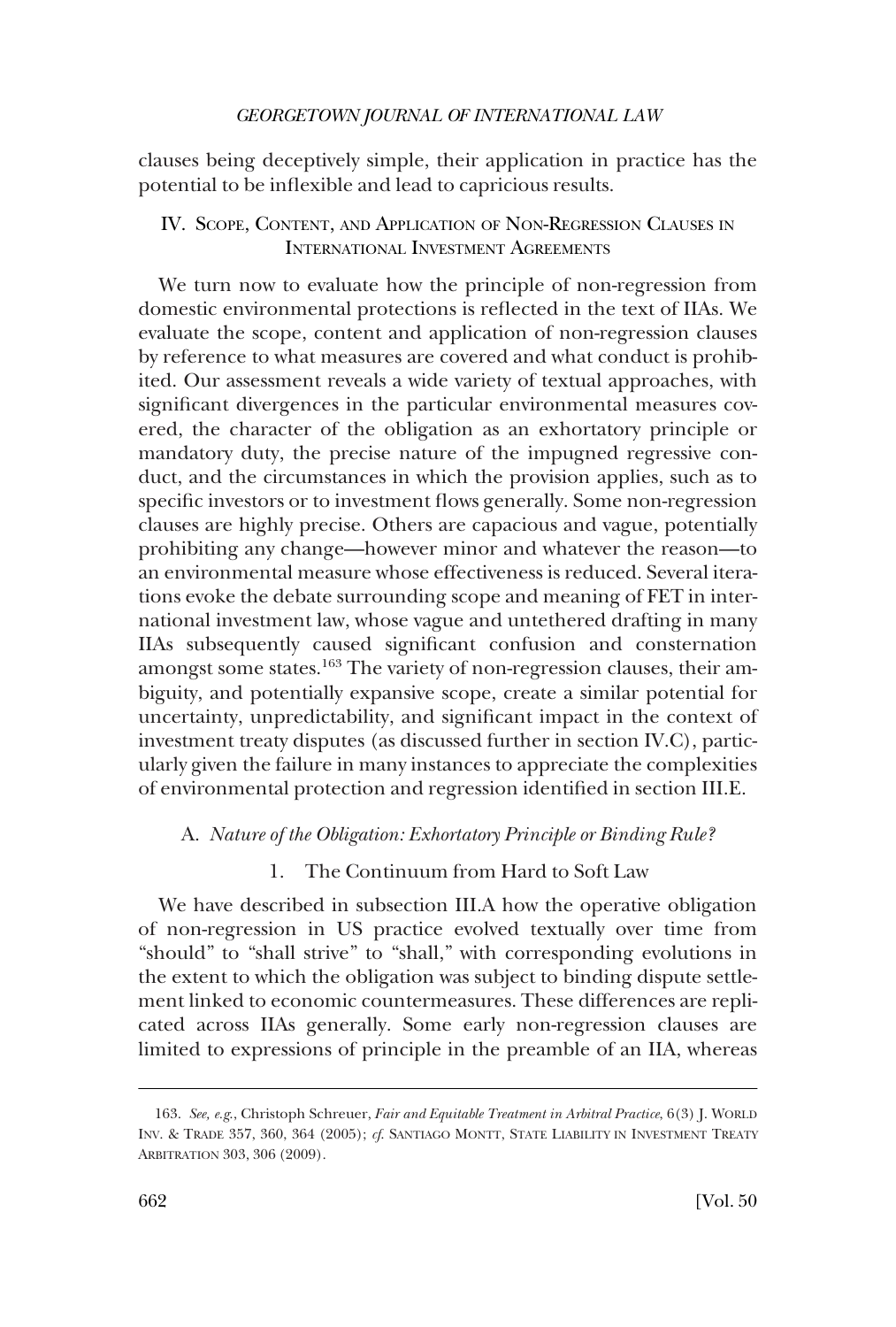others take the NAFTA approach of "should"-based obligations or the subsequent US approaches of obligations based on "shall strive" or "shall."164

The evolution of these approaches aligns, to some degree, with the concept of "legalisation" in international law, based on a continuum from varied forms of "soft law" to "hard law."165 In this continuum, hard law refers to norms framed in mandatory terms and with higher precision and oversight by independent adjudication, whereas soft law is framed in aspirational terms, often vague in content, and exempt from adjudicatory procedures.166 Iterations of the non-regression principle that impose "shall"-based obligations clearly reflect a "hard legal rule" in this schema.167 Iterations using formulations of "should" or "shall strive" could likewise be characterized as "hortatory, creating at best weak legal obligations," akin to soft law.168

# 2. The Binding Nature of Treaty Provisions: When Should Approximates Shall

However, it would be erroneous to dismiss provisions based on terms such as "should" as "non-binding."169 Rather, treaty provisions are binding under international law, pursuant to their terms.170 The term "should" is capable of connoting not only an aspiration, but also a duty or responsibility, albeit something less prescriptive than "shall."171 The jurisprudence of both international investment arbitrations and the World Trade Organization  $(WTO)^{172}$  has led to the interpretation of a

170. "Every treaty in force is binding upon the parties to it and must be performed by them in good faith." Vienna Convention on the Law of Treaties, *supra* note 49, art. 26.

171. *See, e.g*., Occidental Expl. & Prod. Co. v. Ecuador, Case No. UN3467, Award, ¶ 70 (London Ct. of Int'l Arb. 2004); Appellate Body Report, *EU—Countervailing Measures on Certain Polythlyene Terephthalate From Pakistan*, ¶ 5.112, WTO Doc. WT/DS486/AB/R (adopted May 16, 2018).

<sup>164.</sup> *See* Appendix.

<sup>165.</sup> Kenneth W. Abbott et al., *The Concept of Legalization*, 54(3) INT'L ORG. 401, 401-03 (2000).

<sup>166.</sup> *Id*. at 404.

<sup>167.</sup> *Id*. at 410.

<sup>168.</sup> *Id*. at 412

<sup>169.</sup> *See, e.g*., Alberto Szekely, *A Commentary on the Softening of International Environmental Law*, 91 AM. SOC'Y OF INT'L L. PROC. 234, 239-40 (1997); Christina L. Beharry & Melinda E. Kuritzky, *Going Green: Managing the Environment through International Investment Arbitration*, 30 AM. U. INT'L L. REV. 383, 395-96 (2015).

<sup>172.</sup> In this Article, while giving primacy to interpretations and interpretive methods developed in international investment arbitrations, we also consider those developed in the WTO dispute settlement system. We use WTO jurisprudence to shed light on possible interpretive approaches to terms and concepts in non-regression clauses in IIAs for which no precedent or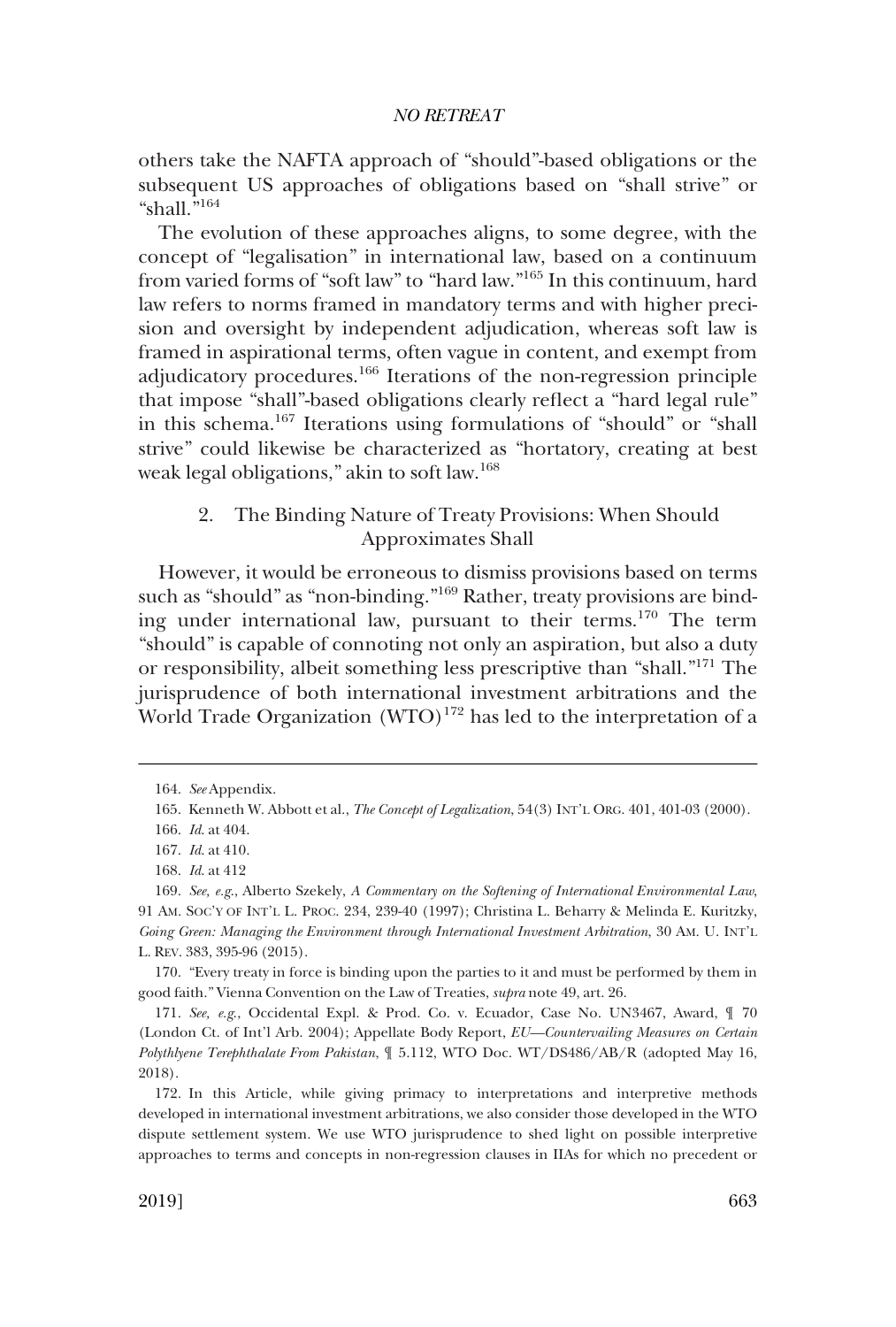number of "should"-based provisions as setting out a normative duty to engage in (or refrain from) certain conduct; while recognising that the choice of "should" over "shall" embeds a degree of flexibility in how the duty is applied or followed in a given instance.<sup>173</sup>

For instance, if a state declines to follow the duty on a basis that can be considered legitimate within the framework of the duty itself or the treaty more generally, it may not violate the "should"-based provision. However, if a state has no justification for declining to follow the duty, or if the justification is wholly inconsonant with the duty itself or the object and purpose of the treaty more generally, it could well be found to violate the "should"-based provision. In other words, all else being equal, a state may be bound to abide by the duty reflected in a "should" based provision.

This understanding of the function of the term "should" is warranted, particularly in iterations of the principle of non-regression

173. In international investment law, a number of tribunals have interpreted "should"-based provisions as imposing some form of duty or obligation on a state, albeit less forceful than an obligation based on "shall." *See, e.g*., Grand River Enters. Six Nations, Ltd. and others v. United States of America, Decision on Objections to Jurisdiction, ¶ 58 (UNCITRAL Arbitration 2006); El Paso v. Argentina, ICSID Case No. ARB/03/15, Jurisdiction,  $\parallel$  106, 110 (Apr. 27, 2006); Occidental Expl. and Prod. Co. v. Ecuador, Case No. UN3467, supra note 171, at ¶ 70; Enron v. Argentina, ICSID Case No. ARB/01/3, Jurisdiction, ¶ 65 (Jan. 14, 2004). On the other hand, where the text and context has indicated explicitly that a "should"-based provision is intended to lie outside the framework of the IIA itself, tribunals have construed such provisions as "not creat[ing] a mandatory obligation for the State." *See* Vincent J. Ryan, Schooner Capital LLC, and Atlantic Inv. Partners LLC v. Poland, ICSID Case No. ARB(AF)/11/3, Award, ¶ 285, 288 (Nov. 24, 2015). With respect to WTO jurisprudence, for instances of "should"-based provisions being construed as imposing some form of duty or obligation, see Appellate Body Report, *Canada— Measures Affecting the Export of Civilian Aircraft*, ¶ 187, WTO Doc. WT/DS70/AB/R (adopted Aug. 2, 1999); Panel Report, *US – Measures Affecting the Production and Sale of Clove Cigarettes*, ¶ 7.575, WTO Doc. WT/DS406/R (adopted Sept. 2, 2011); Panel Report, *Korea—Import Bans, and Testing and Certification Requirements for Radionuclides*, ¶ 7.429, WTO Doc. WT/DS495/R (adopted Feb. 22, 2018); Panel Report, *Guatemala—Definitive Anti-Dumping Measure of Grey Cement from Mexico*, n. 854, WTO Doc. WT/DS156/R (adopted Oct. 24, 2000).

guidance currently exists, whilst careful to adapt it as relevant to different contexts. As a separate body of law, we acknowledge the limitations of WTO jurisprudence. While some investment tribunals have drawn on WTO jurisprudence, others have eschewed it. *See generally* J. ROMESH WEERAMANTRY, TREATY INTERPRETATION IN INVESTMENT ARBITRATION 122-23 (2012); TARCISIO GAZZINI, INTERPRETATION OF INTERNATIONAL INVESTMENT TREATIES 230-32, 309-10 (2016). The use of WTO jurisprudence may be particularly apt where the IIA in question is a PTA that encourages or requires adjudicators in state-state dispute settlement to apply WTO jurisprudence. *See also, e.g*., Free Trade Agreement between the Republic of Korea and Australia, S. Kor.-Austl., art. 20.5, Apr. 8, 2014 (entered into force Dec. 12, 2014); Free Trade Agreement between the Government of Australia and the Government of the People's Republic of China, Austl.-China, June 17, 2015 art. 15.9.2. For a discussion of the legal bases for taking WTO jurisprudence into account in an investment arbitration, see Voon, Mitchell & Munro, *supra* note 50.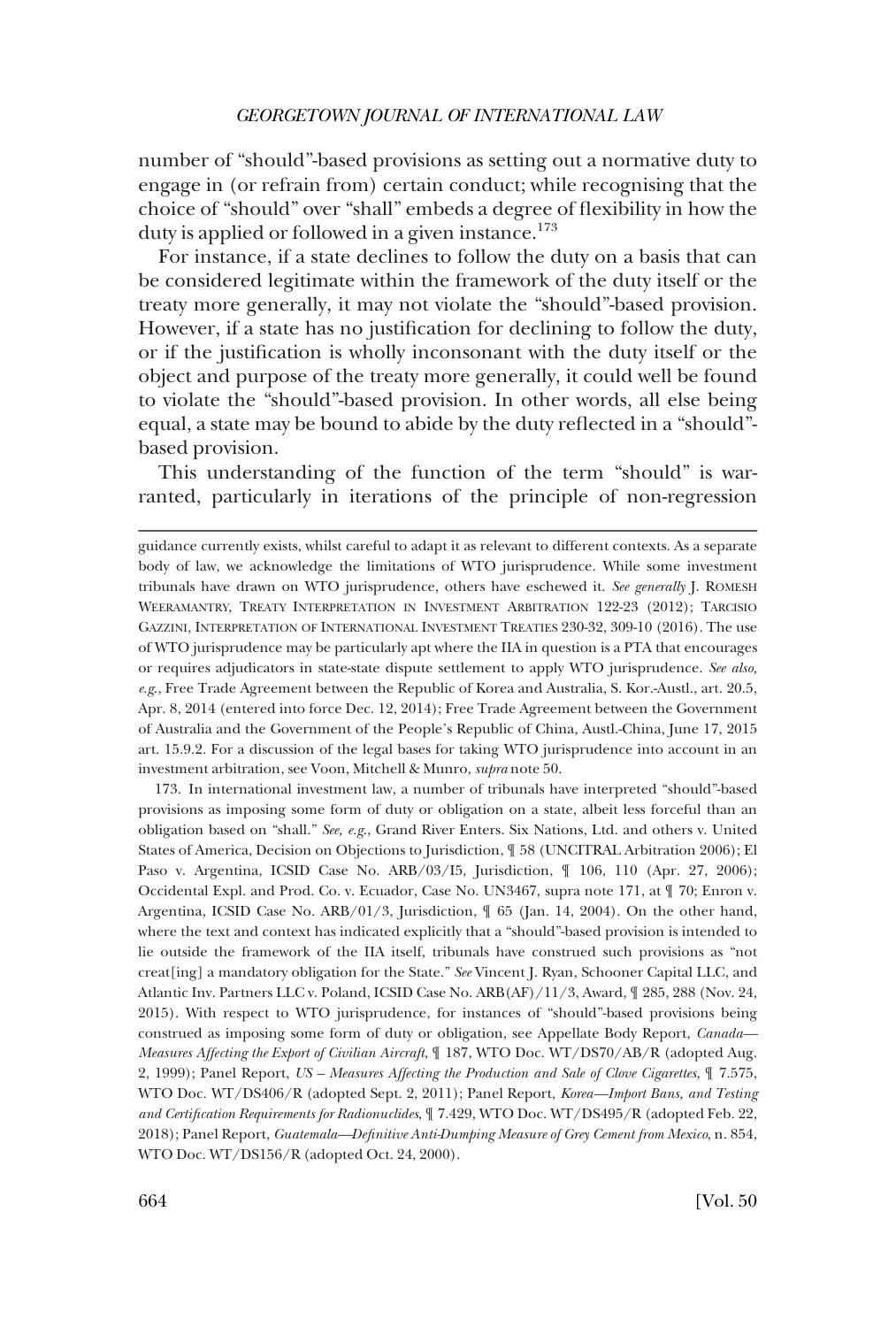based on NAFTA, whereby a statement of principle admonishing regressions to encourage investment is followed by language that operationalizes this principle, setting out the particular conduct that "should" not be undertaken. This two-pronged structure involving an initial statement of principle followed by a more specific admonition of certain conduct suggests that the latter is not merely hortatory. If states parties had intended such non-regression clauses to be hortatory, they could have included the initial statement of principle without the additional "should"-based operationalizing language. Some IIAs do take that approach.<sup>174</sup>

## 3. Relevance of Dispute Settlement Linkage

Some IIAs explicitly exempt their "should"-based non-regression clauses from dispute settlement procedures.175 The very existence of an exemption suggests that the provision is of a nature that could be subject to dispute settlement—i.e. that it otherwise is capable of being operative and imposing an enforceable duty on the parties to the IIA. Conversely, other IIAs appear to subject their "should"-based nonregression clauses to investor-state and state-state dispute settlement.<sup>176</sup> The application of binding dispute settlement procedures to an obligation in international law does not affect the binding nature of the

<sup>174.</sup> *See, e.g*., Agreement for the Promotion and Protection of Investment between the Government of the Republic of Austria and the Government of the Kyrgyz Republic, Austria-Kyrg., art. 4, Apr. 22, 2016; Peru-Australia Free Trade Agreement art. 19.3.3, Feb. 12, 2018.

<sup>175.</sup> *See*, *e.g*., Agreement Between the Government of Canada and HKSAR, Can.-H.K., *supra*  note 35, art. 20.1; Canada-Korea Free Trade Agreement, *supra* note 35, arts. 8.10, 8.18.

<sup>176.</sup> *See, e.g*., 2004 Canada Model Investment Agreement art. 22; Agreement among the Government of Japan, the Government of the Republic of Korea and the Government of the People's Republic of China for the Promotion, Facilitation and Protection of Investment, art. 23, May 13, 2012 ("should"-based non-regression clause), art. 15.2 (ISDS covering all obligations in the Agreement), art. 15.12 (exempting certain obligations, but not art 23), and art. 17 (state-state dispute settlement covering all aspects of Agreement); Agreement between the Government of the Republic of Colombia and the Government of the Republic of Turkey concerning the Reciprocal Promotion and Protection of Investments, Colum.-Turk., art. 11.2, May 13, 2012 ("should" —based non-regression clause), art. 12.2 (coverage of all provisions except arts 3 and 15), and art. 14.1 (covering all provisions); Agreement between the Government of Japan and the Government of the Republic of Kenya for the Promotion and Protection of Investment, Japan-Kenya, art. 15, Aug. 28, 2016 ("should"-based non-regression clause) and art. 22 (covering all obligations in the Agreement); Comprehensive Economic Partnership Agreement between the Republic of India and the Republic of Korea, India-S. Kor., art. 10.16.2, Aug. 7, 2009 ("should" based non-regression clause), art. 10.21.1 (covering all obligations in the Investment Chapter), and art. 14.2.1 (covering all aspects of the Agreement).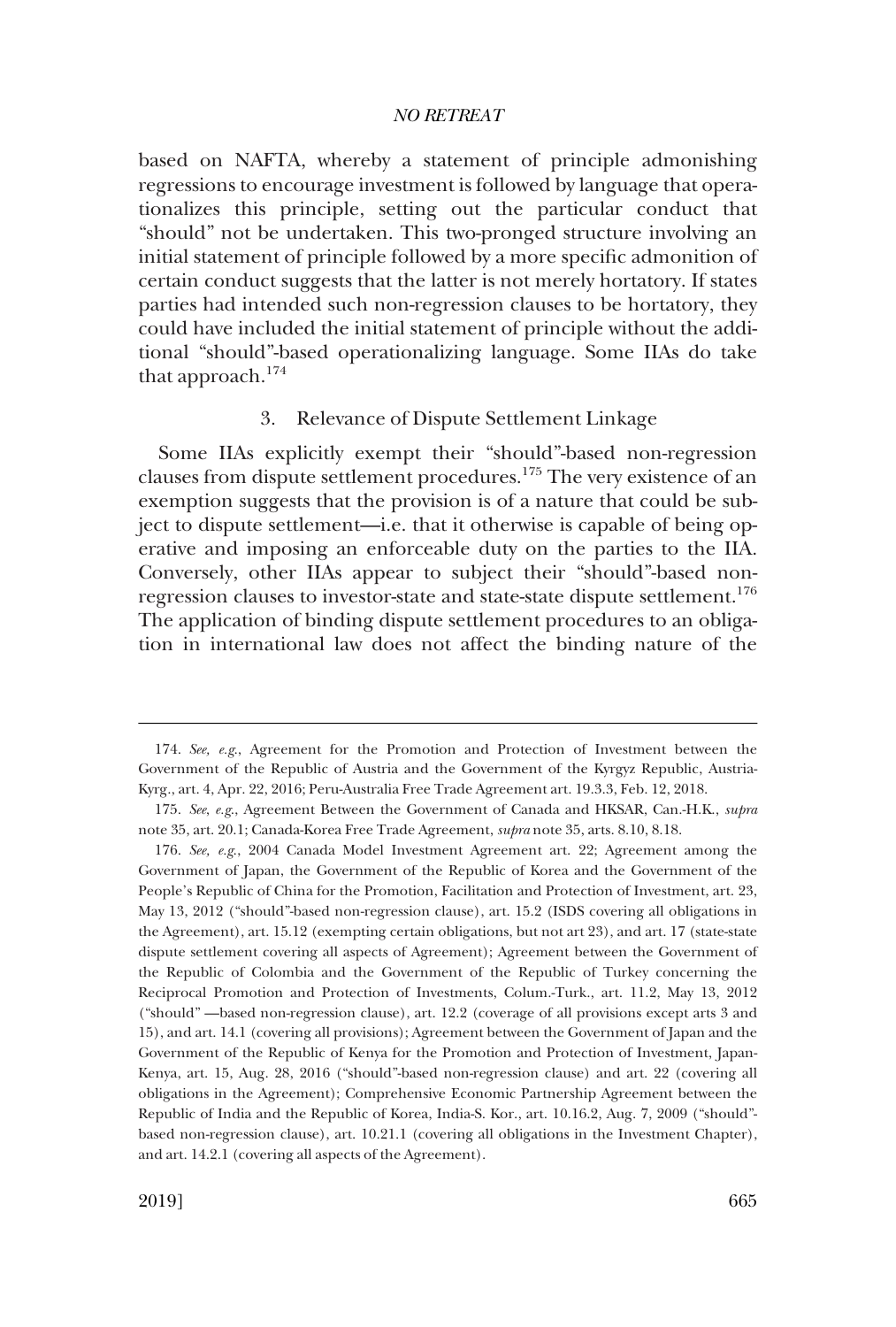obligation itself.177 It can, however, assist in shedding light on the character of non-regressions clauses in international law as aspirational statements or operational duties, particularly those based on terms such as "should."

The other "soft law" formulation of non-regression clauses commonly used in international investment law is "shall strive." As with "should"-based iterations, provisions using "shall strive" as their operative obligation have variously been exempt from,<sup>178</sup> and subject to,<sup>179</sup> binding ISDS and state-state dispute settlement procedures. Although they do not presuppose or prescribe any particular outcome, obligations framed as "shall strive" are nonetheless substantive commitments that are capable of being infringed.<sup>180</sup> For instance, if a party to such a commitment engages in conduct that manifestly undermines or subverts the principle of non-regression reflected in such provisions, it cannot be said to have "strived" to abide by that principle.

Increasingly common in recent IIAs, particularly those of major jurisdictions, are non-regression clauses with "shall" as the operative obligation.181 The unqualified use of "shall" is typically understood as the most stringent articulation of an obligation in international law, connoting a mandatory course of conduct.182 Although some IIAs pair their "shall"-based non-regression clauses with binding dispute settlement linked to economic countermeasures,<sup>183</sup> others exempt their

181. *See, e.g*,, Free Trade Agreement between the Government of the People's Republic of China and the Government of Georgia, China-Geor., art. 9.2, China-Geor., May 13, 2017 (entered into force Jan. 1, 2018); Comprehensive Economic and Trade Agreement between Canada and the European Union art. 24.5.2, Can.-EU, Oct. 30, 2016 (not yet in force but provisionally applied in part) [hereinafter CETA]; EU-Japan Economic Partnership Agreement art. 16.2.2, UE-JAP., July 17, 2018 (not yet in force) [hereinafter EU-Japan Economic Partnership Agreement]; Comprehensive & Progressive Agreement on Trans-Pacific Partnership, *supra* note 58, art. 20.3.6.

<sup>177.</sup> Rather, the binding character of treaties flows from their nature as legal instruments. *See also* Vienna Convention on the Law of Treaties, *supra* note 49, art. 26 ("every treaty in force is binding upon the parties to it and must be performed by them in good faith.").

<sup>178.</sup> *See, e.g*., AUSFTA, *supra* note 97, art. 19.7.5.

<sup>179.</sup> *See, e.g*., Agreement Between the Belgium-Luxembourg Economic Union, on the One Hand, and Montenegro, on the Other Hand, on the Reciprocal Promotion and Protection of Investments arts. 5.2, 12, 13, Feb. 16, 2010. Article 5.2 contains the non-regression clause. *Id*. at art. 5.2.

<sup>180.</sup> *See, e.g*., Panel Report, *United States—Anti-Dumping and Countervailing Measures on Steel Plate from India*, ¶ 7.113-7.114, WTO Doc. WT/DS206/R (adopted June 28, 2002) ("explore").

<sup>182.</sup> BRYAN A. GARNER, GARNER'S DICTIONARY OF LEGAL USAGE 952-54 (3rd ed. 2011); *Shall*, BLACK'S LAW DICTIONARY (Bryan A. Gardner ed., 10th ed, 2014); *see also* ANTHONY AUST, MODERN TREATY LAW AND PRACTICE 431-32, appendix G (2nd ed. 2007).

<sup>183.</sup> Comprehensive & Progressive Agreement on Trans-Pacific Partnership, *supra* note 58, art. 20.23.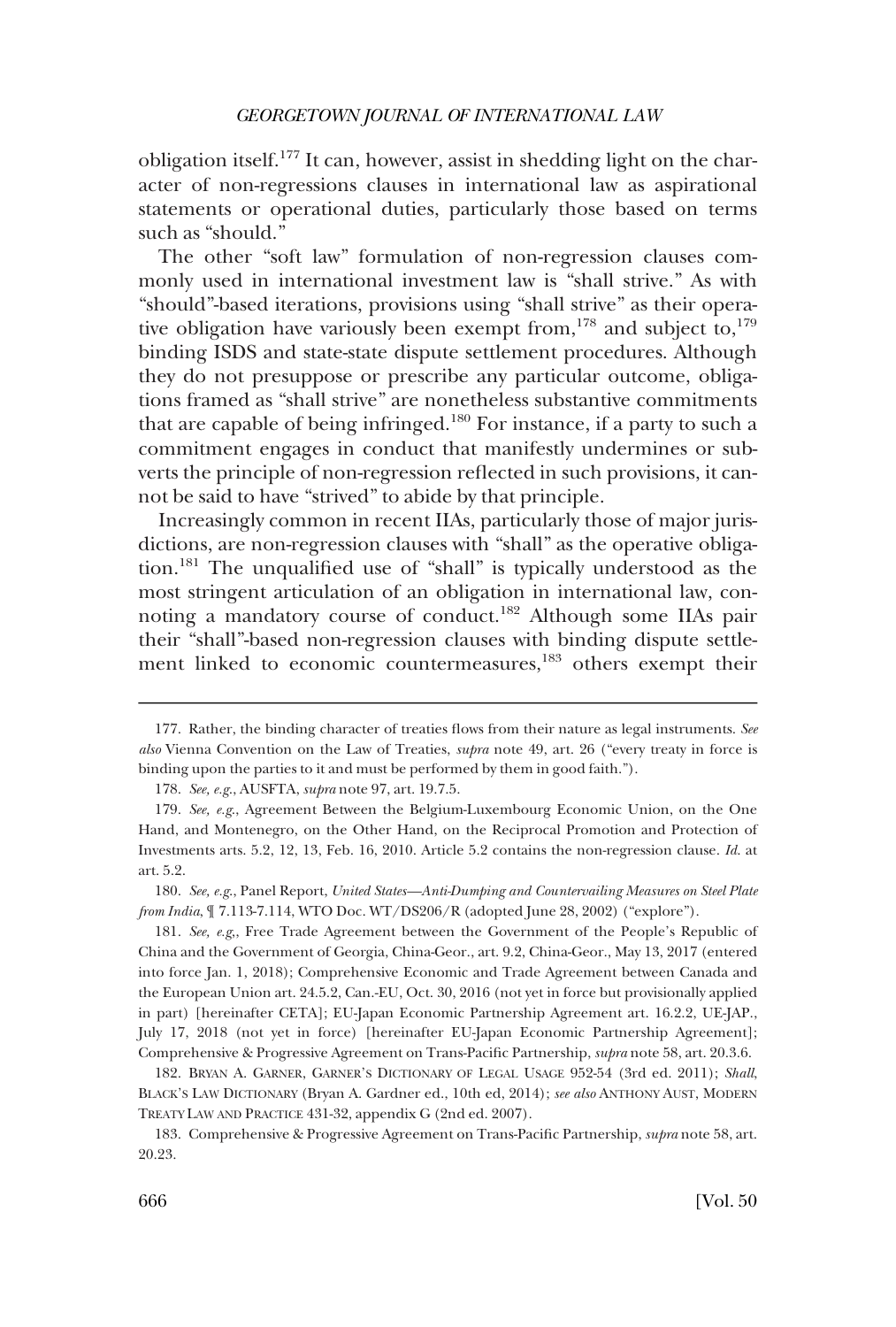"shall"-based equivalents from dispute settlement entirely.<sup>184</sup> In between these extremes, the EU pursues an approach whereby its "shall"-based non-regression clauses are overseen by independent adjudicatory bodies whose judgments are neither binding nor linked to economic countermeasures.185

#### B. *Which Domestic Environmental Measures Are Covered?*

1. Explicit Definitions of Environmental Laws

Some IIAs explicitly define the scope of environmental measures that are covered by their non-regression clauses. The first such definitions appeared with respect to the non-regression clauses in US PTAs with Singapore, Chile, and Australia, which were all negotiated around 2003–2004.186 Those non-regression clauses apply to "environmental laws," defined as follows:

[E]nvironmental law means any statute or regulation of a Party, or provision thereof, the primary purpose of which is the protection of the environment, or the prevention of a danger to human, animal, or plant life or health, through:

(a) the prevention, abatement, or control of the release, discharge, or emission of pollutants or environmental contaminants;

(b) the control of environmentally hazardous or toxic chemicals, substances, materials, and wastes, and the dissemination of information related thereto; or

(c) the protection or conservation of wild flora or fauna, including endangered species, their habitat, and specially protected natural areas, in areas with respect to which a Party exercises sovereignty, sovereign rights, or jurisdiction, but does not

<sup>184.</sup> *See, e.g*., Agreement between the Federative Republic of Brazil and the Federal Democratic Republic of Ethiopia on Investment Cooperation and Facilitation, Braz.-Eth., art. 24.3, Apr. 11, 2018 (not yet in force); Free Trade Agreement between the EFTA States and the Central American States art. 9.10.4, June 24, 2013 (not yet in force); Free Trade Agreement between Colombia and the Republic of Korea, Colum.-S. Kor., art. 20.2, Feb. 21, 2013 (entered into force July 15, 2016).

<sup>185.</sup> *See, e.g*., CETA, *supra* note 181, arts. 24.15, 24.16; EU-Japan Economic Partnership Agreement, *supra* note 181, art. 16.18.

<sup>186.</sup> This definition was included in art 45 of the NAAEC signed in 1993. However, the NAAEC contains neither investment obligations nor an investment-based non-regression clause, and we therefore do not treat it as an IIA. NAAEC, *supra* note 90, art. 45.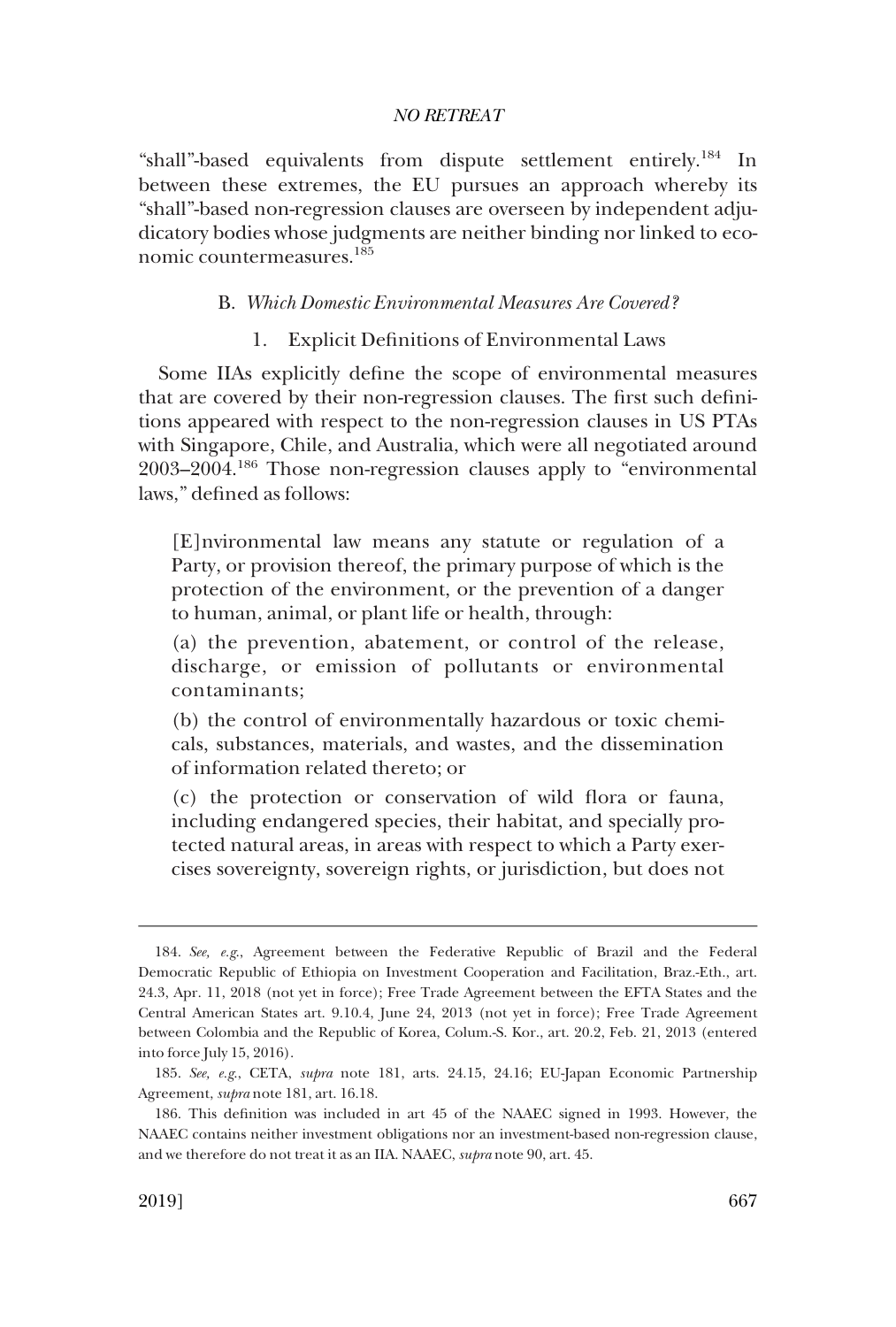include any statute or regulation, or provision thereof, directly related to worker safety or health.

For the purposes of this Article, the primary purpose of a particular statutory or regulatory provision shall be determined by reference to its primary purpose, rather than to the primary purpose of the statute or regulation of which it is part. A particular provision whose primary purpose is not the protection of the environment or the prevention of a danger to human, animal, or plant life or health is not an environmental law as defined by this Article.<sup>187</sup>

Other iterations following this basic structure are found in IIAs involving, *inter alia*, Canada,<sup>188</sup> the EU,<sup>189</sup> and Korea,<sup>190</sup> as well as the recent *Comprehensive & Progressive Agreement for Trans-Pacific Partnership*   $(CPTPP)$ <sup>191</sup>

This type of definition requires the "primary purpose" of the particular provision at issue to be either "the protection of the environment" or "the prevention of a danger to human, animal, or plant life or health." Identifying the "primary purpose" of a legal instrument or provision involves identifying and characterizing its objective, which would likely be ascertained by reference to the text of the measure, its design, architecture, structure, legislative history, and its operation.<sup>192</sup> This definition is based on the "purpose" rather than the effects of the law.193

189. CETA, *supra* note 181, art 24.1.

192. For examples of investment tribunals characterizing domestic law within a particular objective or subject matter in this way. See Devas v India, Award, Case No. 2013-09, ¶¶ 354, 357- 358, 368-370 (Perm Ct. Arb. 2016) (assessing whether a domestic measure can be characterized as serving an "essential security interest"); Occidental Expl. and Prod. Co. v. Ecuador, Case No. UN3467, *supra* note, at ¶¶ 157, 161, 166, 176, 190 (assessing whether a domestic measure can be characterized as a taxation measure). For an articulation of this approach in WTO jurisprudence, *see* Appellate Body Report, *US—Certain Country of Origin Labelling (COOL) Requirements*, ¶ 385, WTO Doc. WT/DS384/AB/R (adopted June 29, 2012).

193. In that regard, this approach can be distinguished from other provisions in international law whereby a purposive approach based on the regulatory intent, of a measure, or its 'aims and effects', have been rejected. *See, e.g*., Appellate Body Report, *European Communities—Measures Prohibiting the Importation and Marketing of Seal Products*, ¶¶ 5.90-5.93, 5.105-5.116, WTO Doc. WT/

<sup>187.</sup> AUSFTA, *supra* note 97, art. 19.9; SGFTA, *supra* note 97, art. 18.9; CLFTA, *supra* note 97, art 19.9.

<sup>188.</sup> Canada-Korea Free Trade Agreement, *supra* note 35, art 17.17.

<sup>190.</sup> Korea-United States of America-Free Trade Agreement, Kor.-U.S., art. 20.11, June 30, 2007, 125 Stat. 428 (entered into force Mar. 15, 2012).

<sup>191.</sup> Comprehensive & Progressive Agreement on Trans-Pacific Partnership, *supra* note 58, art. 20.1.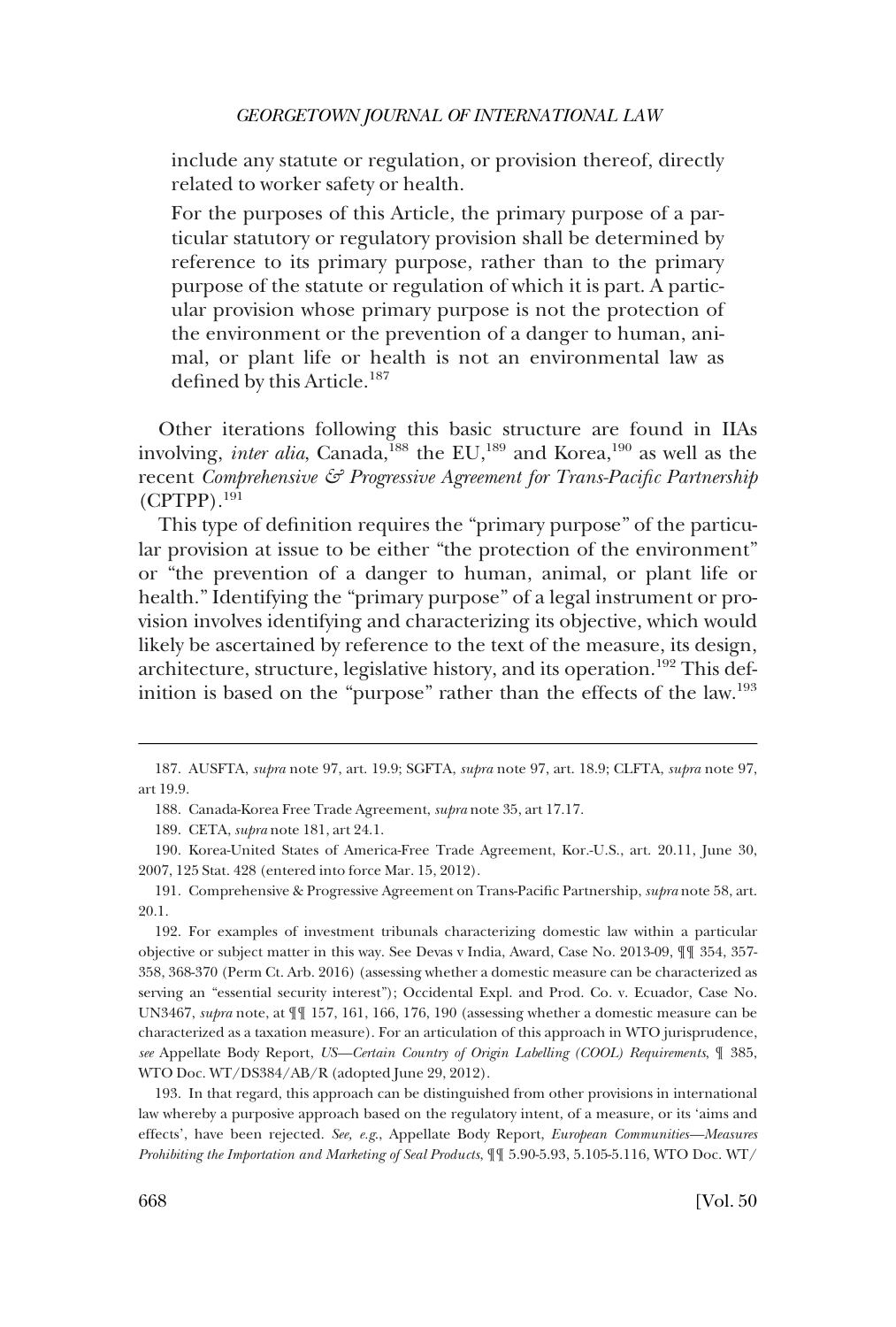For instance, a tax on coal may have the effect of reducing coal consumption and therefore emissions, but the tax may be primarily directed at raising revenue rather than environmental concerns. In focusing on the "primary" purpose, the definition excludes measures with an ancillary or complementary purpose of environmental protection in tandem with another primary purpose such as promoting energy security.<sup>194</sup> Some iterations also limit the scope of the laws covered to those maintained by central governments, excluding the environmental measures of provincial or regional governments.<sup>195</sup>

# 2. Environmental Measures Covered in the Absence of a Definition

Many other IIAs, however, omit any explicit definition for the measures subject to their non-regression clauses.196 Further, a diversity of terminology is used to denote the types of measures that are covered. For instance, the formulations based on NAFTA refer to "environmental measures,"197 whereas the Brazilian Model IIA refers to "environmental

DS400/AB/R (adopted May 22, 2014). For a discussion of the merits of a purposive approach in other contexts in international law, see Heinrik Horn & Petros Mavroidis, *Still Hazy after All These Years: The Interpretation of National Treatment in the GATT/WTO Case-law on Tax Discrimination*, 15 EURO. J. INT'L L. 39, 55-62 (2004).

<sup>194.</sup> For examples of cases involving measures with multiple objectives, *see* Panel Report, *US— Measures Affecting the Production and Sale of Clove Cigarettes*, ¶ 115, WTO Doc. WT/DS406/R (adopted Sept. 2, 2011); Appellate Body Report, *United States—Measures Concerning the Importation, Marketing and Sale of Tuna and Tuna Products*, ¶¶ 325, 331, WTO Doc. WT/DS381/AB/R (adopted May 6, 2012).

<sup>195.</sup> See, e.g., 2012 US Model IIA, art 12.4, https://ustr.gov/sites/default/files/BIT%20text% [20for%20ACIEP%20Meeting.pdf](https://ustr.gov/sites/default/files/BIT%20text%20for%20ACIEP%20Meeting.pdf); Canada-Korea Free Trade Agreement, *supra* note 35, Annex 17-B.

<sup>196.</sup> *See, e.g*., Agreement between the Government of Japan and the Government of the Republic of Kenya for the Promotion and Protection of Investment, Jap.-Kenya, art. 15, Aug. 28, 2016 (entered into force Sept. 14, 2017); Agreement between the Slovak Republic and the Islamic Republic of Iran, *supra* note 32, § B, art. 10.1; Agreement between the Swiss Confederation and the United Mexican States on the Promotion and Reciprocal Protection of Investments art. 3, July 10, 1995 (entered into force Mar. 14, 1996); Free Trade Agreement between the Government of the People's Republic of China and the Government of Georgia, China-Geor., art. 9.2, May 13, 2017 (entered into force Jan. 1, 2018).

<sup>197.</sup> *See, e.g*,, Agreement Between the Government of Canada and the Government of the People's Republic of China for the Promotion and Reciprocal Protection of Investments, Can.- China, art. 10, Mar. 24, 2013 (entered into force Apr. 17, 2014); Agreement between the Government of Japan and the Government of the Republic of Kenya for the Promotion and Protection of Investment, *supra* note 196, art. 15; Agreement between the Swiss Confederation and the United Mexican States on the Promotion and Reciprocal Protection of Investments art. 3, July 10, 1995 (entered into force Mar. 14, 1996).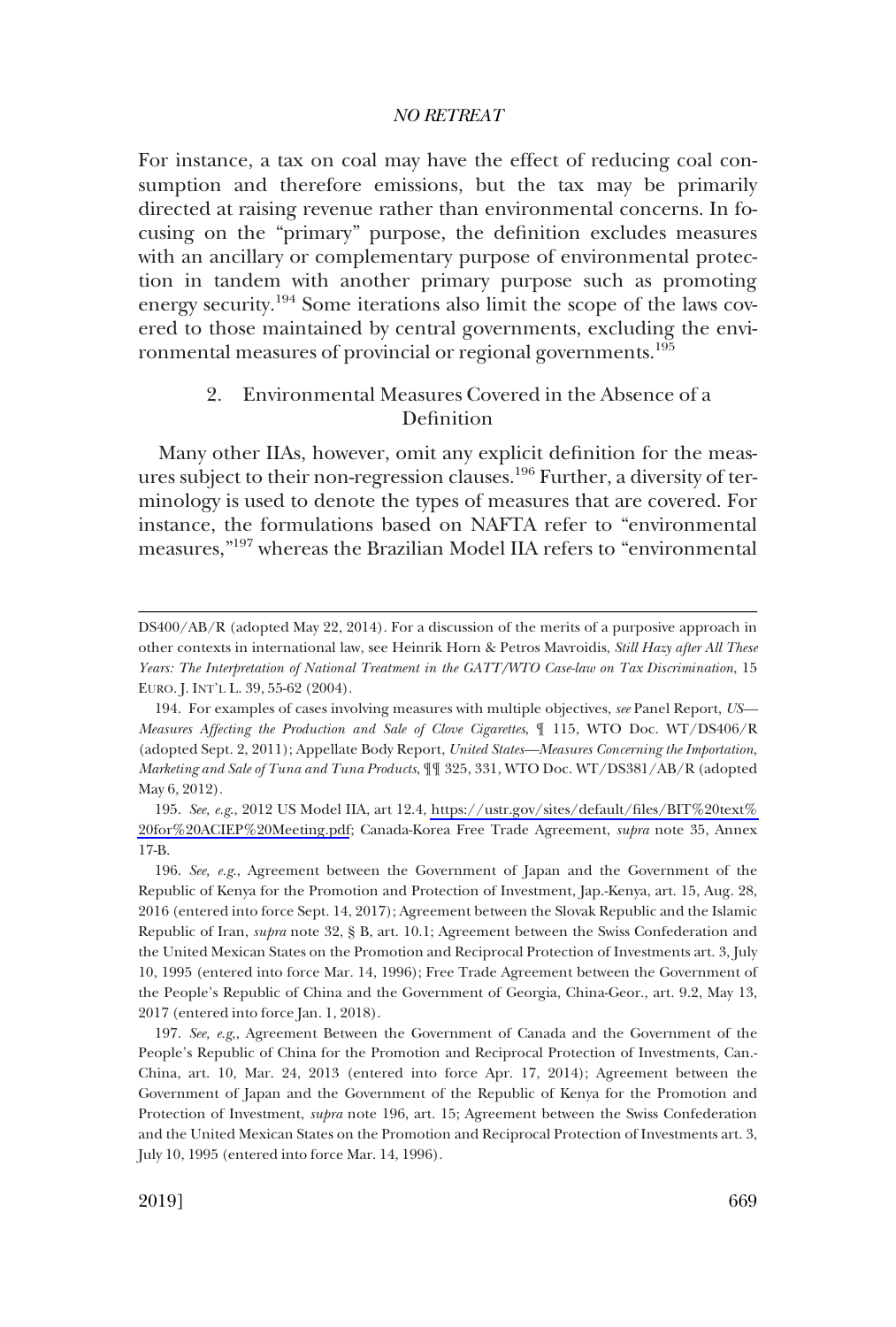legislation,"198 and the IIA between Korea and China refers to "environmental laws, regulations, policies and practices."<sup>199</sup>

In the absence of explicit definitions, these terms would be interpreted in the usual way according to public international law, particularly because the term "environment" has no consistent or universal meaning in international law.200 Pursuant to Article 31(1) of the VCLT, a "treaty shall be interpreted in good faith in accordance with the ordinary meaning to be given to the terms of the treaty in their context and in the light of its object and purpose."201

The *Lexicon of Environmental Law* contains no definition of "environment,"202 and the *Oxford English Dictionary* defines the term somewhat capaciously as: "[t]he natural world or physical surroundings in general, either as a whole or within a particular geographical area, esp. as affected by human activity."<sup>203</sup> The *OECD Glossary of Statistical Terms*  defines the "environment" as "the totality of all the external conditions affecting the life, development and survival of an organism,"<sup>204</sup> and the *System of Environmental-Economic Accounting 2012* developed by the United Nations, IMF, World Bank, and other organizations, states that, "the environment includes all living and non-living components that constitute the biophysical environment, including all types of natural resources and the ecosystems within which they are located."205 These broad definitions are somewhat unsatisfying in that they could overlay other objectives such as "public health" and "energy security." A respondent state could therefore seek to reframe an ostensibly

202. CÉDRIC VIALE, LEXICON OF ENVIRONMENTAL LAW (Brill, 2012).

*Environment,* OXFORD ENGLISH DICTIONARY (2d. ed. 1989), [http://www.oed.com.ezp.lib.](http://www.oed.com.ezp.lib.unimelb.edu.au/view/Entry/161835?rskey=GYMUmv&result=3&isAdvanced=false#eid)  203. [unimelb.edu.au/view/Entry/161835?rskey=GYMUmv&result=3&isAdvanced=false#eid.](http://www.oed.com.ezp.lib.unimelb.edu.au/view/Entry/161835?rskey=GYMUmv&result=3&isAdvanced=false#eid)

<sup>198.</sup> Brazil Model IIA, art 16.2.

<sup>199.</sup> Free Trade Agreement between the Government of the People's Republic of China and the Government of the Republic of Korea, China-S. Kor., art. 16.5.3, June 1, 2015 (entered into force Dec. 20, 2015).

<sup>200.</sup> VED P. NANDA & GEORGE PRING, INTERNATIONAL ENVIRONMENTAL LAW AND POLICY FOR THE 21ST CENTURY 5-6 (Nijhoff, 2013); PHILIPPE SANDS ET AL, PRINCIPLES OF INTERNATIONAL ENVIRONMENTAL LAW 13-15 (2012); STUART BELL & DONALD MCGILLIVRAY, ENVIRONMENTAL LAW 7- 8 (7th ed. 2008); PATRICIA BIRNIE, ALAN BOYLE & CATHERINE REDGWELL, INTERNATIONAL LAW AND THE ENVIRONMENT 4-5 (3rd ed. 2009).

<sup>201.</sup> Vienna Convention on the Law of Treaties*, supra* note 49, art 31.1. *See also* RUDOLF DOLZER & CHRISTOPH SCHREUER, PRINCIPLES OF INTERNATIONAL INVESTMENT LAW 30 (2012).

<sup>204.</sup> OECD, *Glossary of Statistical Terms*, definition of "environment" (referencing Glossary of Environment Statistics, Studies in Methods, Series F, No. 67, United Nations, New York, 1997), <https://stats.oecd.org/glossary/detail.asp?ID=813>(accessed Sept. 1, 2018).

<sup>205.</sup> United Nations, EU, Food and Agriculture Organization of the United Nations, IMF, OECD, *System of Environmental-Economic Accounting 2012 Central Framework* ¶ 2.12 (United Nations, 2014).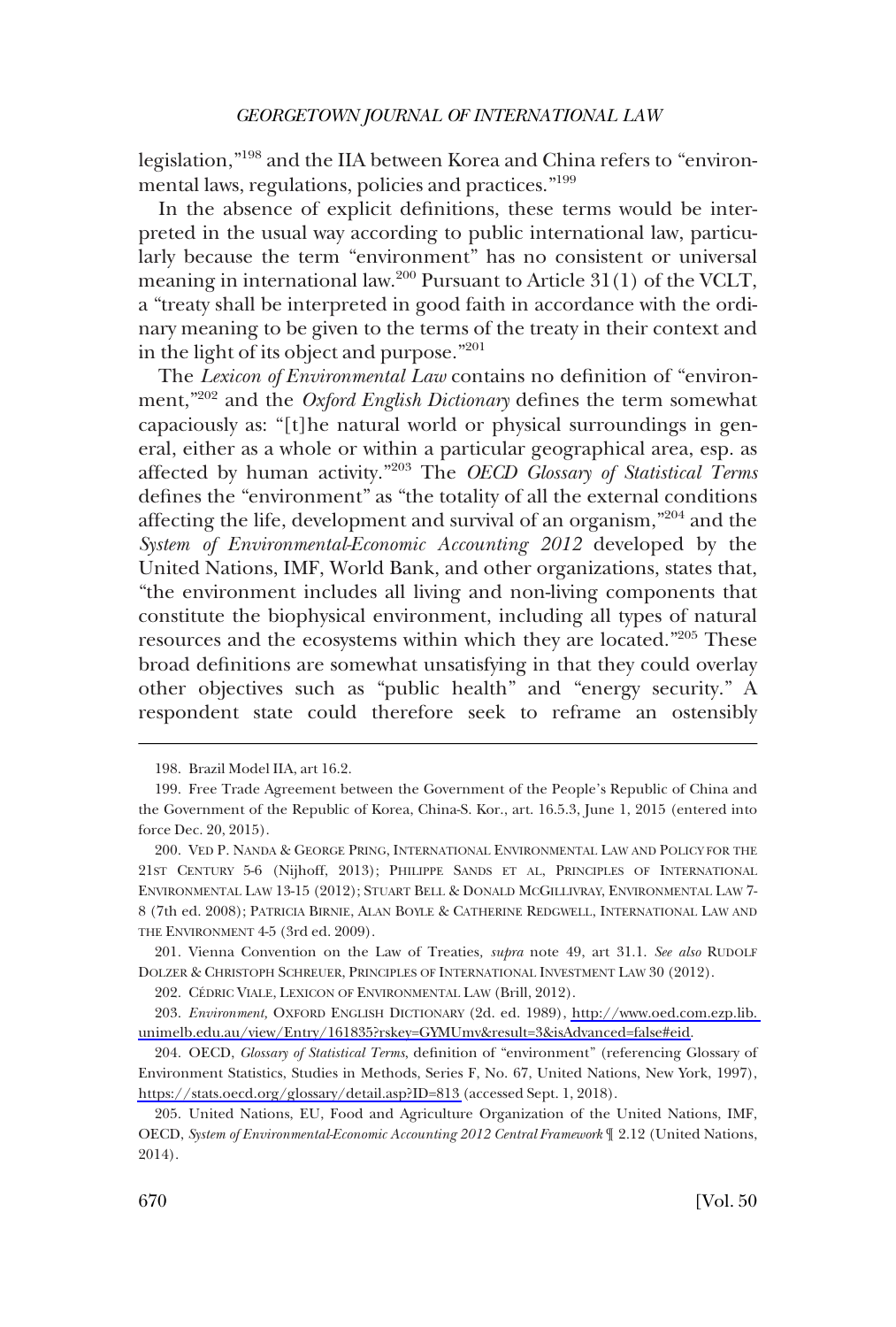"environmental" measure as being directed at another objective. In that regard, it is unclear whether the classification of a measure as "environmental" in non-regression clauses is exclusive or may coexist with other such characterizations. The "primary purpose" test resolves the issue in the explicit definition extracted above in favor of an exclusive approach.

The second element in the undefined terms relates to the category of instruments or actions covered, such as "measures,"206 "legislation,"207 "laws, regulations and standards,"208 and "policies or practices."209 The term "measures" is the most capacious of these variants, encompassing not only laws, regulations, and other instruments of a state, but also any action or omission that can be attributed to it (including by binding and non-binding measures).<sup>210</sup> The term "legislation" excludes non-binding instruments and specific actions or omissions by a state, but has otherwise tended to be interpreted broadly as the legal framework in which rules and norms are given binding effect, such as laws, regulations or other binding instruments. $211$  Terms such as "standards," "policies," and "practices" extend the scope of the measures covered beyond binding instruments to cover non-binding norms of conduct attributable to the state in question.<sup>212</sup>

209. *See, e.g*., Free Trade Agreement between the Eurasian Economic Union and its Member States, of the one part, and the Socialist Republic of Viet Nam, of the other part art. 12.4.2, May 29, 2015 (entered into force Oct. 5, 2016).

210. Saluka Investments B.V. v. Czech Republic, Partial Award,  $\parallel$  459 (UNICITRAL 2006); Frontier Petroleum Services Ltd. v. Czech Republic, Final Award, ¶¶ 223-224 (UNICITRAL 2010). *See also* Fisheries Case (Can. v Spain), Judgment, 1998 I.C.J. Rep. 432, ¶ 66 (Dec. 4); Int'l Law Comm'n, Draft articles on Responsibility of States for Internationally Wrongful Acts, with commentaries, at 4 (2001), [legal.un.org/ilc/texts/instruments/english/commentaries/9\\_6\\_](legal.un.org/ilc/texts/instruments/english/commentaries/9_6_2001.pdf)  [2001.pdf.](legal.un.org/ilc/texts/instruments/english/commentaries/9_6_2001.pdf)

211. Vladislav Kim and others v. Republic of Uzbekistan, ICSID Case No. ARB/13/6, Decision on Jurisdiction, ¶¶ 18, 371 (Mar. 8, 2017); Appellate Body Report, *US—Large Civil Aircraft (2nd Complaint)*, ¶ 750, WTO Doc. WT/DS353/AB/R (adopted Mar. 8, 2012).

212. *See, e,g*., Panel Report, *Japan—Measures Affecting Consumer Photographic Film and Paper*, ¶¶ 10.43, 10.45, WTO Doc. WT/DS44/R; Appellate Body Report, *United States—Laws, Regulations and Methodology for Calculating Dumping Margins (Zeroing)*, ¶¶ 196-97, WTO Doc. WT/DS294/AB/RW; Appellate Body Report, *Argentina—Measures Affecting the Importation of Goods*, ¶ 5.107, WTO Docs.

<sup>206.</sup> *See, e.g*., Agreement between the Government of Japan and the Government of the Republic of Kenya for the Promotion and Protection of Investment, *supra* note 196, art. 15.

<sup>207.</sup> *See, e.g*., Brazil Model IIA, art 16.2; Agreement between the Republic of Guatemala and the Republic of Trinidad and Tobago on the Reciprocal Promotion and Protection of Investments art. 16, Aug. 13, 2013 (entered into force June 23, 2016).

<sup>208.</sup> *See, e.g*., Agreement between the Swiss Confederation and Georgia on the Promotion and Reciprocal Protection of Investments, Switz.-Geor., art. 3.3, June 3, 2014 (entered into force Apr. 17, 2015).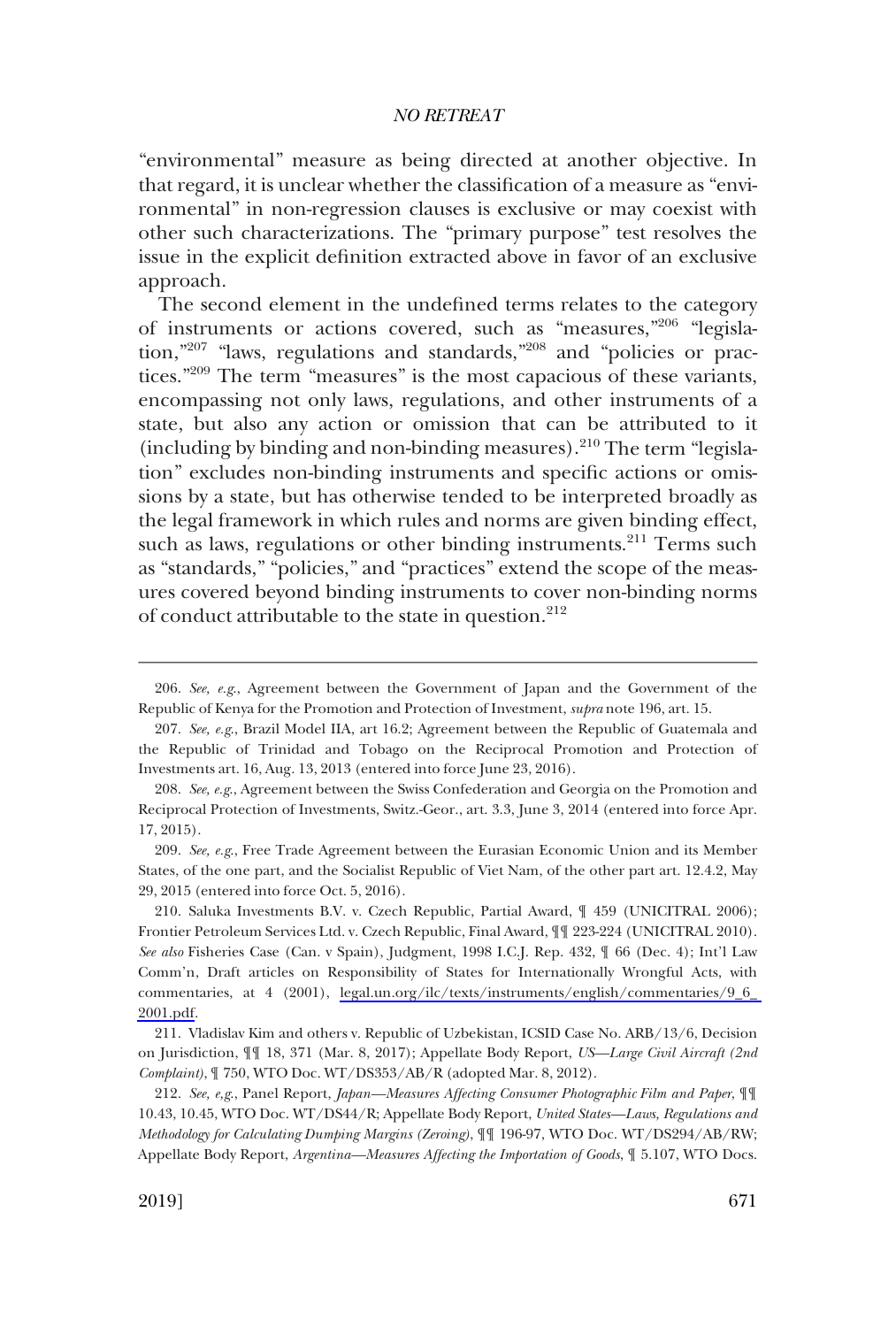# 3. The Varying Scope of Environmental Measures Covered by Non-Regression Clauses

Based on the foregoing discussion, it is apparent that the types of measures covered by non-regression clauses in international investment law vary significantly between IIAs. At one end of the spectrum, nonregression clauses apply to an explicitly-defined set of measures comprising legally-binding instruments (or individual provisions thereof) that are maintained by the central level of government, whose primary purpose is the protection of the environment or the prevention of dangers to health, and which are implemented through either the regulation of toxic and non-toxic pollutants, or the conservation of the natural environment. At the other end of the spectrum, non-regression clauses can apply to any act or omission attributable to a state that has an "environmental" character, potentially extending to any impact on the "natural world or physical surroundings in general."

Environmental measures that are implemented through non-legal instruments, such as executive policies or moratoria, may not be captured by some non-regression clauses that focus on legally binding instruments.<sup>213</sup> Conversely, where an environmental protection objective subsists as a non-binding policy but the implementing mechanism is contained in a legal instrument, the repeal of the implementing mechanism could comprise a regression regardless of whether the environmental protection objective remains unchanged or is implemented through some other means. $214$ 

Finally, some IIAs exempt taxation, subsidies, or government procurement from their scope.<sup>215</sup> These represent common tools through which environmental protections are implemented and could narrow

WT/DS438/AB/R, WT/DS444/AB/R, WT/DS445/AB/R; Appellate Body Report, *United States— Continued Existence and Application of Zeroing Methodology*, ¶ 181, WTO Doc. WT/DS350/AB/R; Appellate Body Report, *European Communities and Certain member States—Measures Affecting Trade in Large Civil Aircraft*, ¶ 794, WTO Doc. WT/DS316/AB/R.

<sup>213.</sup> One example might be the Trump Administration's reversal of the moratorium on new coal leases on federal land. *See* Donald Trump, President, U.S., Remarks by President Trump at the Unleashing American Energy Event (June 29, 2017).

<sup>214.</sup> One example might relate to Australia's 2020 renewable energy target, wherein the unchanged and unaffected policy of twenty percent renewables by 2020 was a non-binding policy, but the mandated level of electricity from renewables, which was reduced from 41,000 GWh to 33,000 GWh, was contained in legislation. *See supra* Section III.E; *see also* Explanatory Memorandum, *supra* note 159; *Certainty and Growth for Renewable Energy Joint Media Release*, *supra* note 160 (Press Release, June 23, 2015).

<sup>215.</sup> *See* ANDREW NEWCOMBE AND LLUI´S PARADELL, LAW AND PRACTICE OF INVESTMENT TREATIES 507-508 (2009).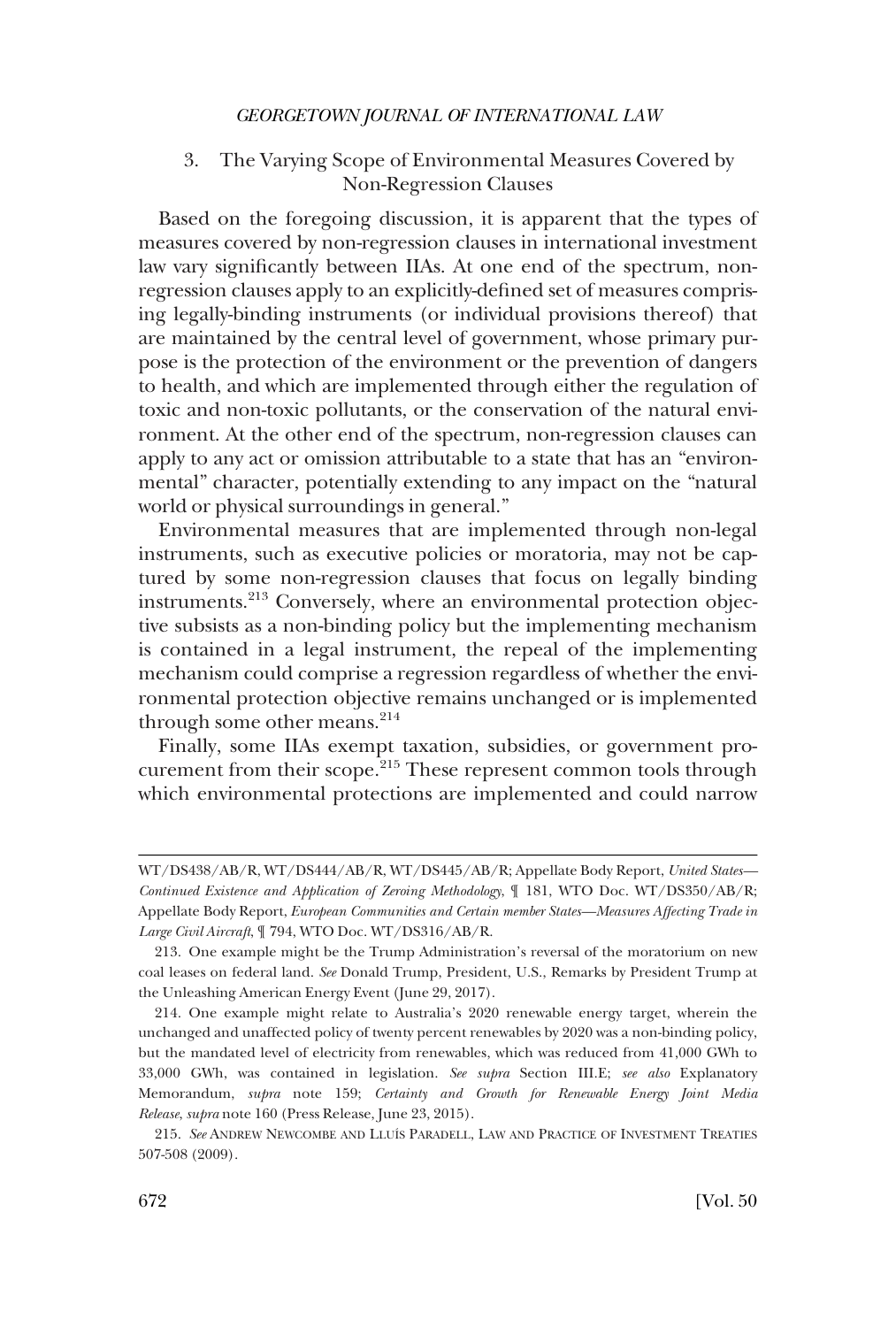substantially the range of environmental measures that would be subject to non-regression clauses in IIAs.<sup>216</sup>

#### C. *Impugned Conduct*

In this section, we describe the various courses of conduct by a state that are prohibited by non-regression clauses in international investment law. We show how some non-regression clauses admonish not only regressions from environmental protections that are intended to obtain a competitive advantage, but also regressions directed at protecting other public interests and different environmental values, or that account for unforeseen developments in the operation of the measure or external conditions.

Most—if not all—non-regression clauses in international investment law exhibit a two-part structure. First, the type or nature of interference with a domestic environmental measure is described, such as a "waiver" or "derogation."217 Second, there is a delimitation of the circumstances in which these interferences with domestic environmental measures are proscribed.218 For instance, the "waiver" or "derogation" in question may only be impugned if undertaken in order to "encourage" investment. In this section, we expand upon these two facets of the conduct impugned by non-regression clauses in IIAs, demonstrating wide variations in the types of conduct and measures that are legally capable of falling within their ambit.

#### 1. Types of Interference with Domestic Environmental Measures

The types of interferences with domestic environmental protections that are impugned by non-regression clauses vary between "derogations," "waivers," "weakenings," "reductions," "changes," "relaxations," "amendments," and "repeals." Whether such interferences necessarily require an adverse impact on the environment depends on the text and possibly the context of the provision in question. At least some non-regression clauses apply to any amendment to environmental legislation regardless of any nexus to adverse impacts on the environment, whereas other non-regression clauses are activated only upon a showing of a weakening or reduction of environmental protections afforded by the law in question. Even where non-regression clauses more clearly

<sup>216.</sup> *See, e.g*., OECD, POLICY INSTRUMENTS FOR THE ENVIRONMENT DATABASE 2017, 2 (2017) ("Environmentally related taxes represent about a third of the instruments in the PINE database"); *id*. at 9 ("More than 900 environmentally motivated subsidies in 53 countries").

<sup>217.</sup> *See, e.g*., NAFTA, *supra* note 7, art. 1114(2).

<sup>218.</sup> *See supra* Section I; *see infra* Section IV.C.2.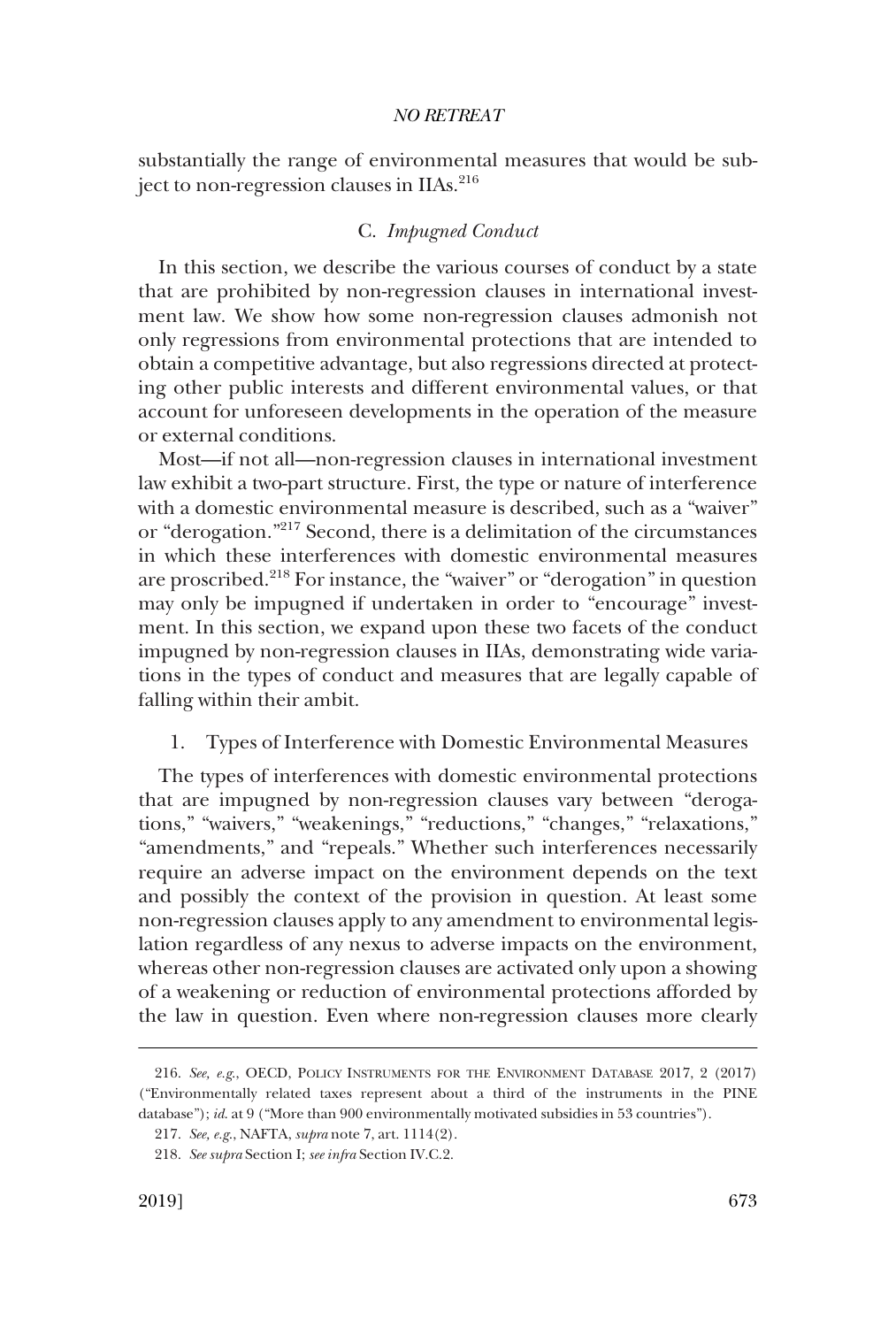require a weakening of an environmental protection, they leave open how to identify that environmental protection and the benchmark against which to assess whether a regression has occurred.

#### *a. Waiver or Derogation: The NAFTA Language*

As explained earlier, non-regression clauses in international investment law originate in NAFTA. Many other IIAs replicate the approach and terminology reflected in NAFTA's non-regression clause. Namely an initial statement of principle that is integrated into the operative obligation through a connecting term such as "[a]ccordingly," as well as the use of the terms "waive" and "derogate" to denote the proscribed types of interference with domestic environmental measures. A variation of this approach is found in the IIA between the EU and the Southern African Development Community, which provides: "Recognising that it is inappropriate to encourage trade or investment by weakening or reducing domestic levels of . . . environmental protection, a Party shall not derogate from . . . its environmental and labour laws to this end."219 It is important, therefore, to ascertain what is meant by "waive" and "derogate" in this context. The ordinary meaning of "waive" is "[t]o abandon, renounce, or surrender (a claim, privilege, right, etc.); to give up (a right or claim) voluntarily," or "[t]o refrain from insisting on (a strict rule, formality, etc.); to forgo."220 The ordinary meaning of "derogate" is "to detract<sup>"221</sup> or "[t] he partial repeal or abrogation of a law by a later act that limits its scope or impairs its utility and force."222 Thus, the non-regression clauses using these terms proscribe the voluntary non-application of, or exemption from, an environmental measure ("waive"), as well as the repeal of such a measure or an

<sup>219.</sup> Economic Partnership Agreement Between the European Union and its Member States, of the one part, and the SADC EPA States, of the other part, art. 9.3, June 10, 2016 (not yet in force).

*Waive*, BLACK'S LAW DICTIONARY (Bryan A. Gardner ed., 10th ed., 2014)." The *Oxford*  220. *English Dictionary* likewise provides "[t]o relinquish (a right, claim, or contention) either by express declaration or by doing some intentional act which by law is equivalent to this; to decline to avail oneself of (an advantage); to refuse to accept (some provision made in one's favour)" or "To refrain from insisting upon, give up (a privilege, right, claim, etc.); to forbear to claim or demand": *see Waive*, OXFORD ENGLISH DICTIONARY (2d. ed. 1989), [http://www.oed.com.ezp.lib.](http://www.oed.com.ezp.lib.unimelb.edu.au/view/Entry/225159?rskey=Wt7dqe&result=2&isAdvanced=false#eid) [unimelb.edu.au/view/Entry/225159?rskey=Wt7dqe&result=2&isAdvanced=false#eid](http://www.oed.com.ezp.lib.unimelb.edu.au/view/Entry/225159?rskey=Wt7dqe&result=2&isAdvanced=false#eid).

<sup>221.</sup> BRYAN A. GARNER, GARNER'S DICTIONARY OF LEGAL USAGE 268 (3rd ed. 2011).

<sup>222.</sup> BLACK'S LAW DICTIONARY, *supra* note 220, at *Derogation*. The *Oxford English Dictionary*  likewise provides "[t]o repeal or abrogate in part (a law, sentence, etc.); to destroy or impair the force and effect of; to lessen the extent or authority of" or "To detract from; to lessen, abate, disparage, depreciate." *See* OXFORD ENGLISH DICTIONARY *supra* note 220, at *Waive*.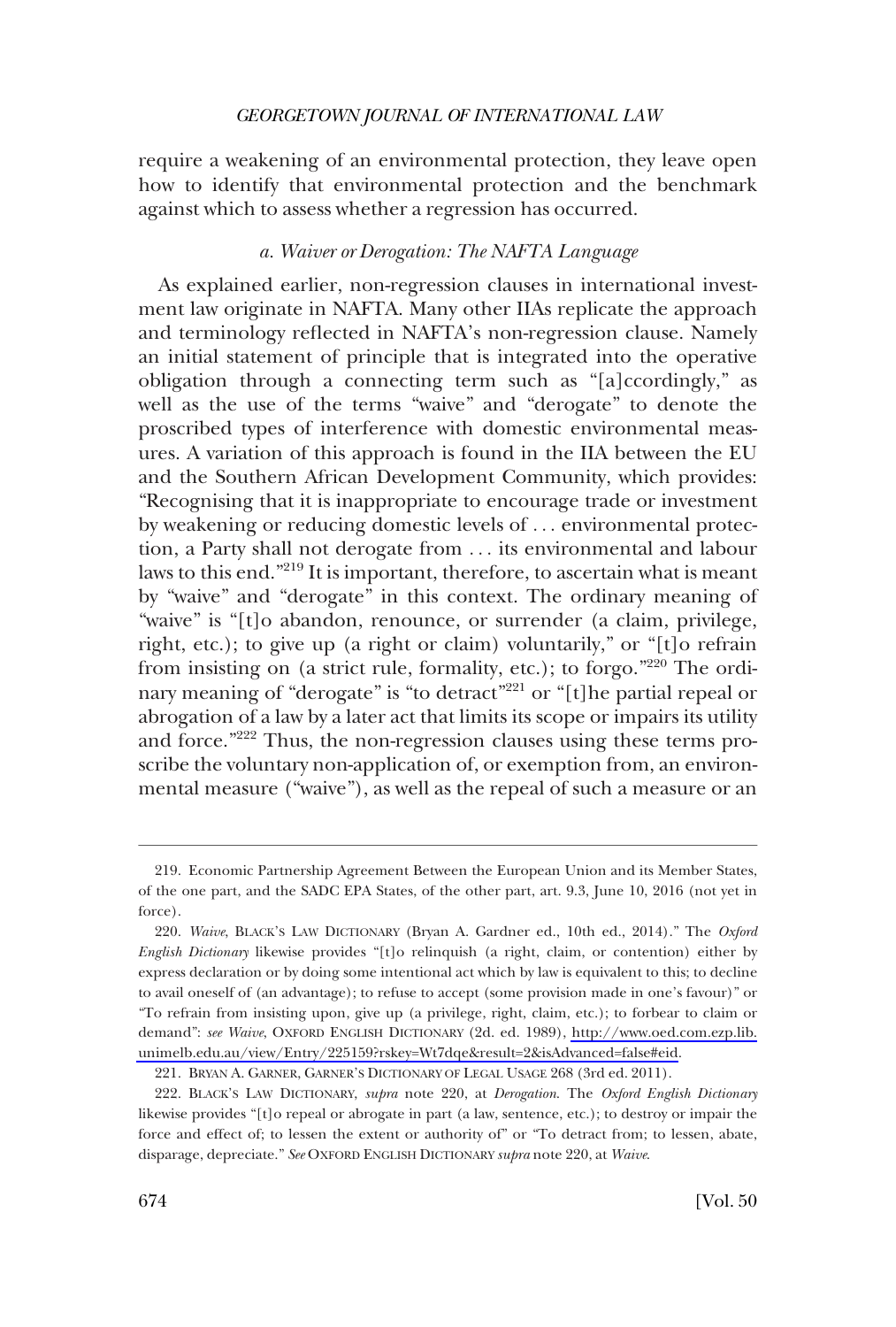amendment that somehow impairs or limits its effectiveness or scope  $("deregrate").<sup>223</sup>$ 

#### *b. Describing the Nexus with Environmental Outcomes*

Through connecting terms such as "accordingly" or "to this end," the statement of a principle admonishing the "relaxation" of environmental measures, or the "weakening" or "reduction" of protections afforded in those measures, is imported into the substance of "waive" and "derogate." In particular, these connecting terms create a nexus between the waiver or derogation in question, and the adverse environmental outcome referenced in the statement of principle. Therefore, if a waiver or derogation has no impact on the environment—for instance, a "partial repeal" of an environmental law that is limited to aspects on consumer protection<sup>224</sup>—it would not be captured by these non-regression clauses.

Some IIAs go further, clarifying more precisely the nexus between the "waiver" or "derogation" and the impact on the environment, such as the IIA between China and Georgia:

The Parties recognize that it is inappropriate to encourage trade or investment by weakening or reducing the protections afforded in its environmental laws, regulations, policies and practices. Accordingly, neither Party shall waive or otherwise derogate from such laws, regulations, policies and practices *in a manner that weakens or reduces the protections afforded in those laws, regulations, policies and practices*. 225

A similar clarification is made in the new USMCA non-regression clause.226 Although such clarifications afford more precise guidance on how to ascertain whether a "waiver" or "derogation" has occurred, we

<sup>223.</sup> We thus disagree with Vandevelde's contention that these provisions exclude amendments. "[T]he provision does not address the situation where a host state amends its environmental laws including the situation where the amendment is regarded as weakening the law. Rather the provision is intended to discourage waiving or derogating from a law in force." VANDEVELDE, *supra* note 36, at 743.

<sup>224.</sup> For instance, a climate law or policy may impose obligations to refrain from arbitrarily increasing consumer prices. *See, e.g*., GREG COMBET, MINISTER FOR CLIMATE CHANGE AND ENERGY EFFICIENCY, SECURING A CLEAN ENERGY FUTURE: IMPLEMENTING THE AUSTRALIAN GOVERNMENT'S CLIMATE CHANGE PLAN 11, 17 (2012).

<sup>225.</sup> Free Trade Agreement between the Government of the People's Republic of China and the Government of Georgia, China-Geor., art. 9.2, May 13, 2017 (entered into force Jan. 1, 2018). 226. USMCA, *supra* note 10, art. 24.4.3.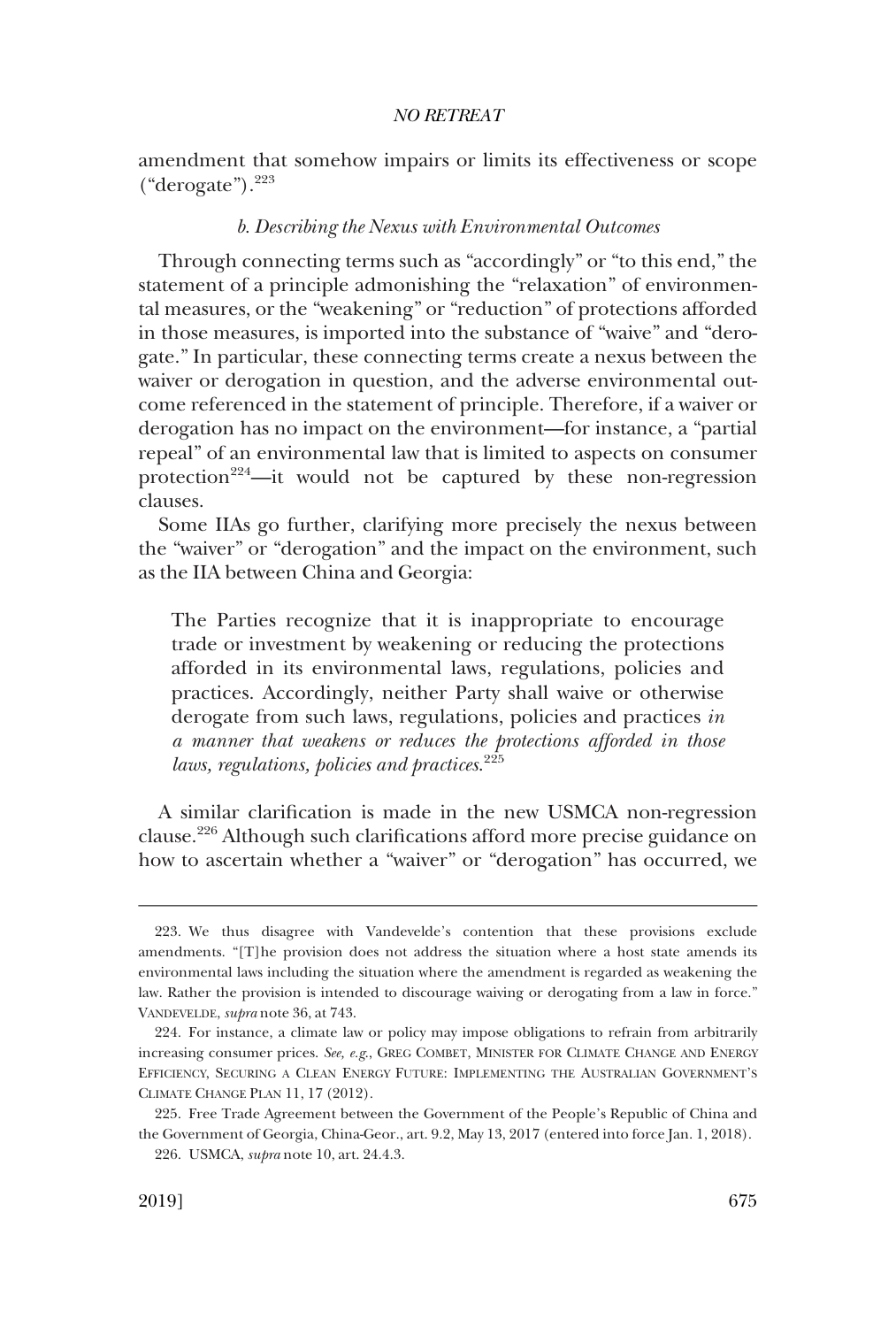recall that the concept of "environmental protection" raises its own difficulties. As illustrated in section III.E, there are often multiple plausible ways of identifying an "environmental protection" in a given instance, which can lead to materially different benchmarks for ascertaining whether a "regression" has occurred. As described earlier, Australia reduced its renewable energy target by 2020 from 41,000 GWh to 33,000 GWh, which would on its face appear to be manifest a "derogation" from the its renewable energy legislation.<sup>227</sup> However, changes in forecast electricity demand meant that this putative "derogation" still represented an *increase* in the intended level of renewable energy from twenty percent of the overall electricity supply to 23.5 percent by 2020. In any case, the overall climate mitigation target of a twenty-six percent reduction by 2030, to which this renewable energy law was intended to contribute, remained unchanged. Thus, despite clarifying that a "waiver" or "derogation" must involve a reduction in the protections afforded by the environmental "law, regulation, policy or practice" in question, this non-regression clause provides no guidance on how to identify the level of protection afforded by that "law, regulation, policy or practice."

### *c. Omitting the Nexus Requirement*

Other IIAs omit any such nexus to the weakening of an environmental protection—either explicitly or through a connecting term to a statement of principle or through other context<sup>228</sup>—from the operative obligation in their non-regression clauses. For instance, the IIA between Guatemala and Trinidad and Tobago provides, "A Contracting Party shall not waive or otherwise derogate from, or offer to waive or otherwise derogate from, domestic environmental legislation as an encouragement for the establishment, acquisition, expansion or retention in its territory of an investment."229 In such instances, the legal focus is on

<sup>227.</sup> *See supra* Section II.A.

<sup>228.</sup> *See, e.g*., Agreement between New Zealand and the Separate Customs Territory of Taiwan, Penghu, Kinmen, and Matsu on Economic Cooperation, N.Z.-Taiwan ch. 17, art. 2.3, July 10, 2013, 2013 NZTS 11 [hereinafter New Zealand-Taiwan Agreement]; Agreement between the United Arab Emirates on the one hand, and the Belgian-Luxemburg Economic Union, on the other hand, on the Reciprocal Promotion and Protection of Investments art. 5, Mar. 5, 2004 (entered into force Aug. 12, 2007); Agreement between the Republic of Guatemala and the Republic of Trinidad and Tobago on the Reciprocal Promotion and Protection of Investments art. 16, Aug. 13, 2013 (entered into force June 23, 2016).

<sup>229.</sup> Agreement between the Republic of Guatemala and the Republic of Trinidad and Tobago on the Reciprocal Promotion and Protection of Investments art. 16, Aug. 13, 2013 (entered into force June 23, 2016).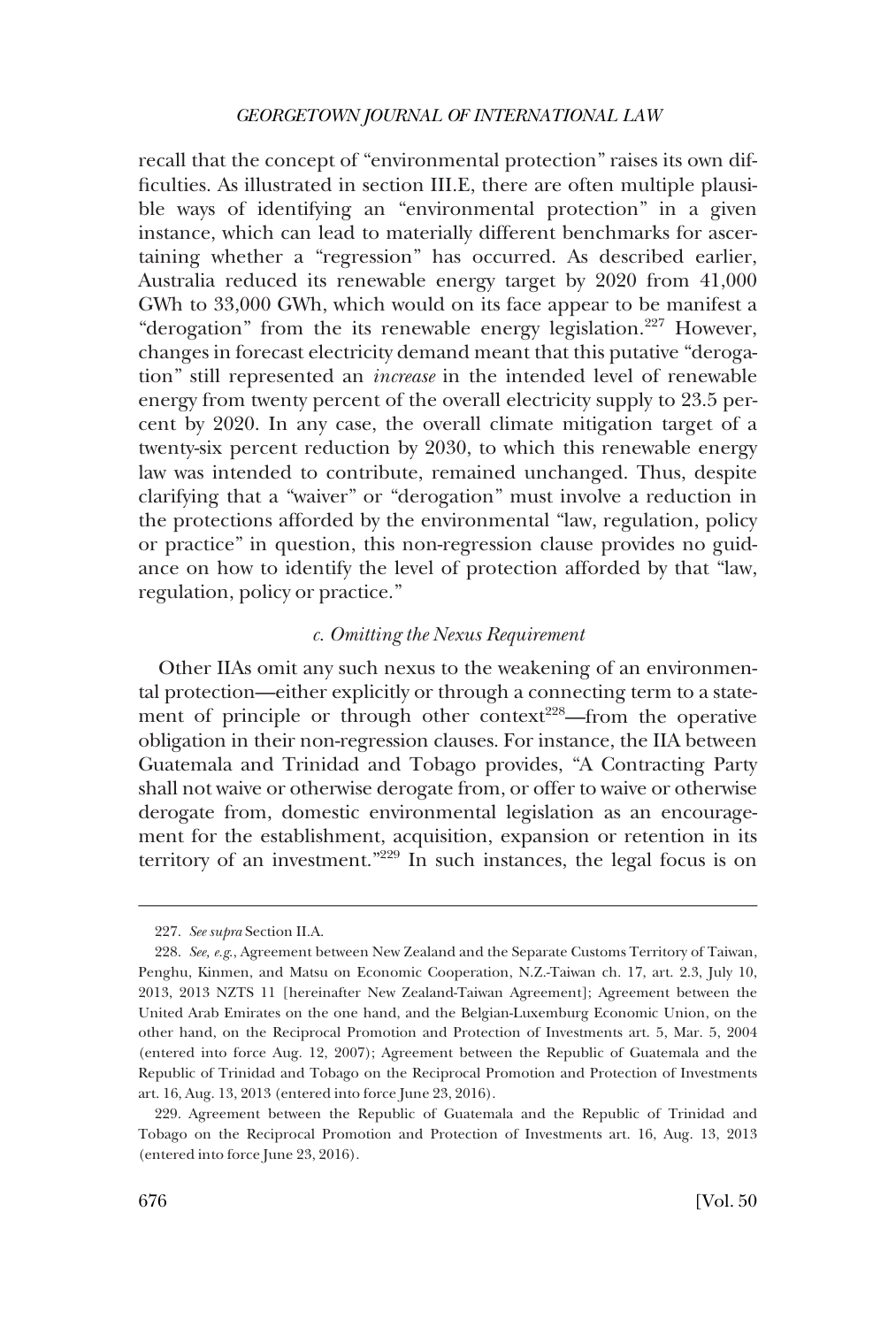whether there has been an exemption from, repeal of, or amendment to, an environmental law, as opposed to whether the actual level of environmental protection afforded by the law has been thereby reduced. The conceptual difficulties with respect to the identification of a given "environmental protection" and the appropriate benchmark against which to assess regressions does not arise. Rather, the benchmark is the environmental law itself. Accordingly, returning to the example of Australia's renewable energy target, the amendment to the law reducing the target from 41,000 GWh to 33,000 GWh by 2020 would clearly manifest as a "derogation." Questions relating to whether this reduction actually diminished the level of environmental protection that the law was intended to guarantee—namely, due to changes in the forecast demand for electricity, and due to the underlying policy goal of twenty percent renewables remaining unaffected—would not be legally relevant for this kind of non-regression clause.

### *d. Weakening, Relaxing, or Reducing Environmental Protection*

Although the terms "waive" and "derogate" are the most common descriptors of the types of interference with domestic environmental protections that are impugned by non-regression clauses in IIAs, other terminology exists. Some IIAs prohibit the "weakening" or "reduction" of domestic environmental protections.230 The IIA between the Belgian-Luxembourg Economic Union and the United Arab Emirates provides, "No Contracting Party shall change or relax its domestic environmental legislation to encourage investment, or investment maintenance or the expansion of the investment that shall be made in its territory."231 The term "relax" in the context of "domestic environmental legislation" would connote "[t]o make less strict or severe; to mitigate, tone down; to make less forceful," thus conveying something similar to "derogate."<sup>232</sup> By contrast, the term "change" is neutral and conveys no concomitant sense of impairment or weakening. Rather, "change" would encompass *any* amendment to "domestic environmental legislation" in

<sup>230.</sup> *See, e.g*., Free Trade Agreement between the Eurasian Economic Union and its Member States, of the one part, and the Socialist Republic of Vietnam, of the other part art. 12.4.3, May 29, 2015 (entered into force Oct. 5, 2016); Free Trade Agreement Between the European Union and its Member States, of the one part, and the Republic of Korea, of the other part, art. 13.7.2, Sept. 16, 2010, 2011 O.J. (L127) [hereinafter EU-South Korea Agreement].

<sup>231.</sup> Agreement between the United Arab Emirates on the one hand, and the Belgian-Luxemburg Economic Union, on the other hand, on the Reciprocal Promotion and Protection of Investments art. 5, Mar. 5, 2004 (entered into force Aug. 12, 2007).

*Relax*, OXFORD ENGLISH DICTIONARY (2d. ed. 1989), [http://www.oed.com.ezp.lib.](http://www.oed.com.ezp.lib.unimelb.edu.au/view/Entry/161835?rskey=GYMUmv&result=3&isAdvanced=false#eid) 232. [unimelb.edu.au/view/Entry/161835?rskey=GYMUmv&result=3&isAdvanced=false#eid.](http://www.oed.com.ezp.lib.unimelb.edu.au/view/Entry/161835?rskey=GYMUmv&result=3&isAdvanced=false#eid)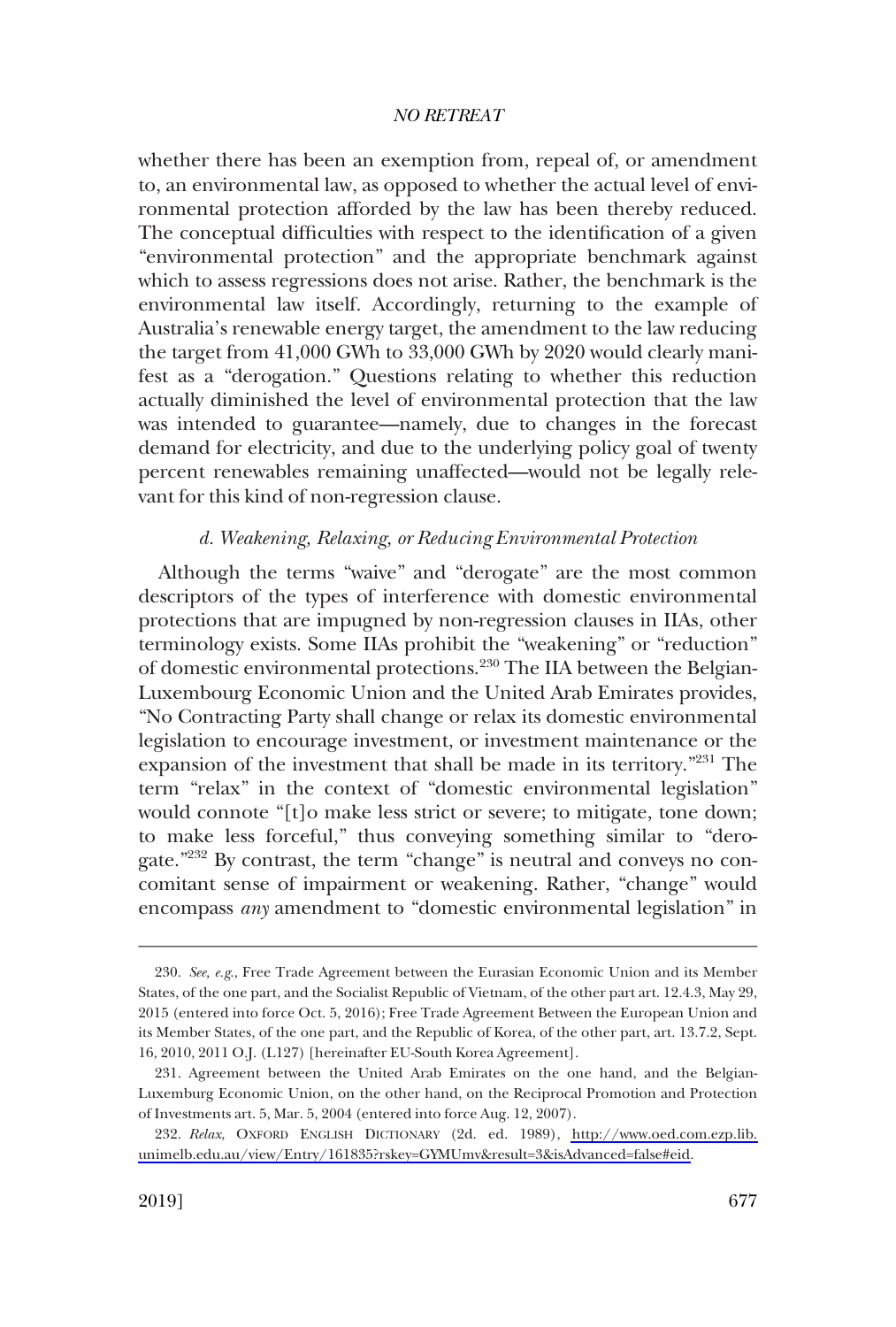the circumstances provided for. The Brazilian Model IIA is more explicit in that regard through its express reference to "amendments" or "repeals" (as opposed to "derogations" or "changes"):

The Parties recognize that it is inappropriate to encourage investment by lowering the standards of their labor and environmental legislation or measures of health. Therefore, each Party guarantees it shall not *amend or repeal, nor offer the amendment or repeal* of such legislation to encourage the establishment, maintenance or expansion of an investment in its territory, to the extent that such amendment or repeal involves decreasing their labor, environmental or health standards.<sup>233</sup>

However, unlike the IIA between the Belgian-Luxembourg Economic Union and the United Arab Emirates, the Brazilian Model IIA additionally requires that such amendments or repeals must "decrease their ... environmental ... standards." In that way, it covers similar ground as IIAs using the term "derogate" in connection with a reference to the weakening of environmental protections. However, the Brazilian Model IIA does not include *exemptions* from environmental legislation, and would be unlikely to cover the "waivers" that are included in the iterations referred to above.

# 2. The Link to Investment

The second aspect of non-regression clauses' structures sets out the various circumstances in which an interference with a domestic environmental protection is proscribed. A variety of limitations are used in IIAs' different non-regression clauses to set parameters on when they may be invoked. The concept of "encouraging" investment is routinely used to limit the class of regressions covered, despite being imprecise and broader than the underlying intention to capture incentives designed to obtain a competitive advantage.<sup>234</sup> Such "encouragement" pertains in some cases to all investments regardless of source but is limited in other cases to investments sourced from a specific investor, or from another party to the IIA in question. The term "affecting" offers a far broader legal standard by potentially encompassing any regression that has an effect—regardless of the form or magnitude—on investment.

<sup>233.</sup> Brazil Model IIA, *supra* note 198, art. 16.2.

<sup>234.</sup> *See infra* Section IV.C.2(a).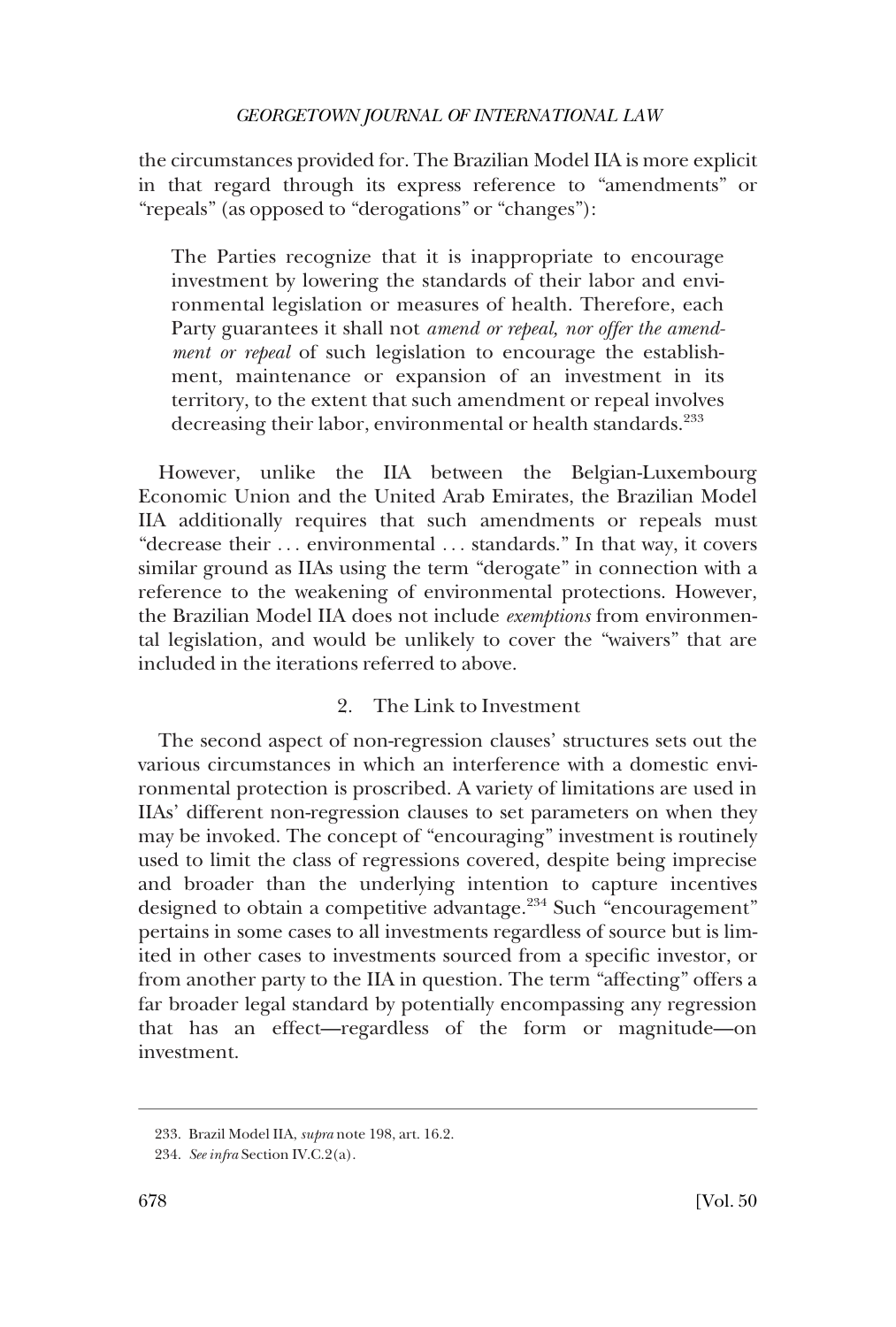#### *a. Encouraging Investment*

The original non-regression clause in international investment law, namely that reflected in NAFTA, proscribes regressions only where they act "as an *encouragement* for the establishment, acquisition, expansion or retention in its territory of an investment of an investor."235 The formulation "*as an* encouragement" has since been replicated frequently,236 with "*to* encourage investment" appearing as a variation in some IIAs,<sup>237</sup> and with the formulation "encourage investment *by* relaxing" appearing in the opening statements of principle in many nonregression clauses.238

The ordinary meaning of "encourage" is to "incite, induce, instigate; in weaker sense, to recommend, advise," and to "stimulate (persons or personal efforts) by assistance, reward, or expressions of favour or approval."<sup>239</sup> A tribunal construing the similar concept of "promot[ing] investment" understood it as referring to a "duty to create the conditions for the flowing of investments by nationals of one State into the

237. *See, e.g*., Free Trade Agreement between the Eurasian Economic Union and its Member States, of the one part, and the Socialist Republic of Vietnam, of the other part art. 12.4.3, May 29, 2015 (entered into force Oct. 5, 2016); Free Trade Agreement between the EFTA States and the Central American States art. 12.4.3, June 24, 2013 (not yet in force); EU-South Korea Agreement, *supra* note 230, art. 13.7.2.

238. *See, e.g*., NAFTA, *supra* note 7, art. 1114(2); Agreement between the Swiss Confederation and the United Mexican States on the Promotion and Reciprocal Protection of Investments art 3, July 10, 1995 (entered into force Mar. 14, 1996); Japan-Iraq BIT, *supra* note 236, art. 22; Agreement between the Slovak Republic and the Islamic Republic of Iran , *supra* note 32, § B art 10.1; Comprehensive Economic Partnership Agreement between the Republic of Korea and the Republic of India art. 10.16.2, Aug. 7, 2009 (entered into force Jan. 1, 2010); Agreement among the Government of Japan, the Government of the Republic of Korea and the Government of the People's Republic of China for the Promotion, Facilitation and Protection of Investment art.23, May 13, 2012 (entered into force May 17, 2014).

*Encourage*, OXFORD ENGLISH DICTIONARY (2d. ed. 1989), [http://www.oed.com.ezp.lib.](http://www.oed.com.ezp.lib.unimelb.edu.au/view/Entry/61791?rskey=DgSmfg&result=2&isAdvanced=false#eid) 239. [unimelb.edu.au/view/Entry/61791?rskey=DgSmfg&result=2&isAdvanced=false#eid.](http://www.oed.com.ezp.lib.unimelb.edu.au/view/Entry/61791?rskey=DgSmfg&result=2&isAdvanced=false#eid)

<sup>235.</sup> NAFTA, *supra* note 7, art. 1114(2) (emphasis added).

<sup>236.</sup> *See, e.g*., Agreement between the Swiss Confederation and the United Mexican States on the Promotion and Reciprocal Protection of Investments art. 3, July 10, 1995 (entered into force Mar. 14, 1996); Agreement between Japan and the Republic of Iraq for the Promotion and Protection of Investment, Iraq-Japan, art. 22, June 7, 2012, Nikokukan Joyakusha, 1, 11 [hereinafter Japan-Iraq BIT]; Agreement between the Slovak Republic and the Islamic Republic of Iran, *supra* note 32, § B, art. 10.1; Comprehensive Economic Partnership Agreement between Japan and the Republic of India art. 11, Feb. 16, 2011 (entered into force June 30, 2011); Agreement among the Government of Japan, the Government of the Republic of Korea and the Government of the People's Republic of China for the Promotion, Facilitation and Protection of Investment, art. 23, May 13, 2012.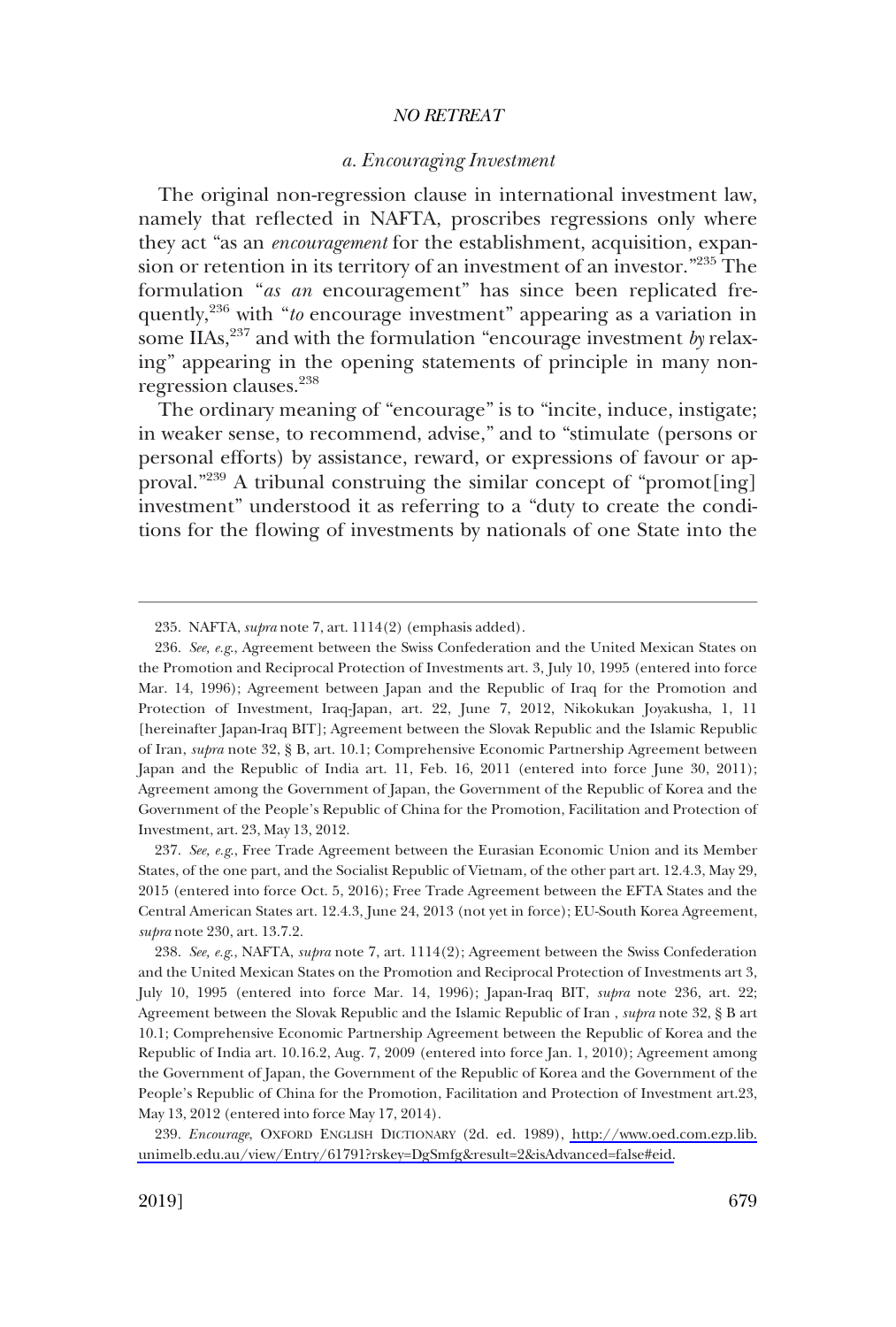territory of the other State."240 The prepositions "as," "to," and "by" describe the relationship between the "encouragement" on one hand, and the "derogation," "waiver," or other regression, on the other hand. These prepositions suggest that, in order to fall within the scope of the non-regression clause, the regression must be the mechanism through which the "encouragement" is given effect. $241$  For instance, if the regression at issue involves lifting a prohibition on investment in a national reserve, it clearly manifests directly as the mechanism that encourages investment.

In other cases, there may be intermediary steps between the regression at issue and a putative encouragement of investment. For instance, the Trump Administration explained its proposal to repeal the Clean Power Plan in terms of "\$33 billion in avoided compliance costs."<sup>242</sup> It was thus not the regression itself that could be said to encourage investment, but rather, the resulting reduction in compliance costs on business in a sector of the economy.

The more intermediary steps between the regression and the encouragement, the more difficult it may be to demonstrate that the regression is the mechanism through which an "encouragement" is given effect. For instance, as discussed in section II.A, Spain reduced its feedin tariffs as part of ameliorating a broader economic crisis and avoiding a default on public debt. $^{243}$  In such a case, a series of intermediary steps would be required to link that regression to a putative encouragement for investment. The regression was intended to lead to an improvement in public accounts, which was in turn intended to stabilise the economy, which would in turn create more favourable conditions for economic growth and, therefore, stimulate investment. Thus, although it is not difficult to link regressions intended to improve overall economic conditions with a desire to stimulate investment, it is not immediately clear whether this would be enough to show that the regression is "to" encourage investment. In that regard, it is significant that many iterations use the formulation "as *an* encouragement," indicating that the

<sup>240.</sup> Philip Morris v. Uruguay, ICSID Case No. ARB/10/7, Award, ¶ 168 (July 2, 2013).

<sup>241.</sup> *See, e.g*., Appellate Body Report, *Australia – Measures Affecting the Importation of Apples from New Zealand*, ¶ 172, WTO Doc. WT/DS367/AB/R (Nov. 29, 2010) ("The word 'to' in adverbial relation with the infinitive verb 'protect' indicates a purpose or intention. Thus, it establishes a required link between the measure and the protected interest.").

<sup>242.</sup> EPA, *supra* note 1.

<sup>243.</sup> IMF, Country Report No. 12/202, SPAIN: 2012 ARTICLE IV CONSULTATION 5 (2012); European Commission, *Spain: Memorandum of Understanding on Financial-Sector Policy Conditionality*, ¶ 31 (July 20, 2012), [ec.europa.eu/economy\\_finance/eu\\_borrower/mou/2012-07-20-spain](ec.europa.eu/economy_finance/eu_borrower/mou/2012-07-20-spain-mou_en.pdf)[mou\\_en.pdf](ec.europa.eu/economy_finance/eu_borrower/mou/2012-07-20-spain-mou_en.pdf) (last accessed July 19 2018).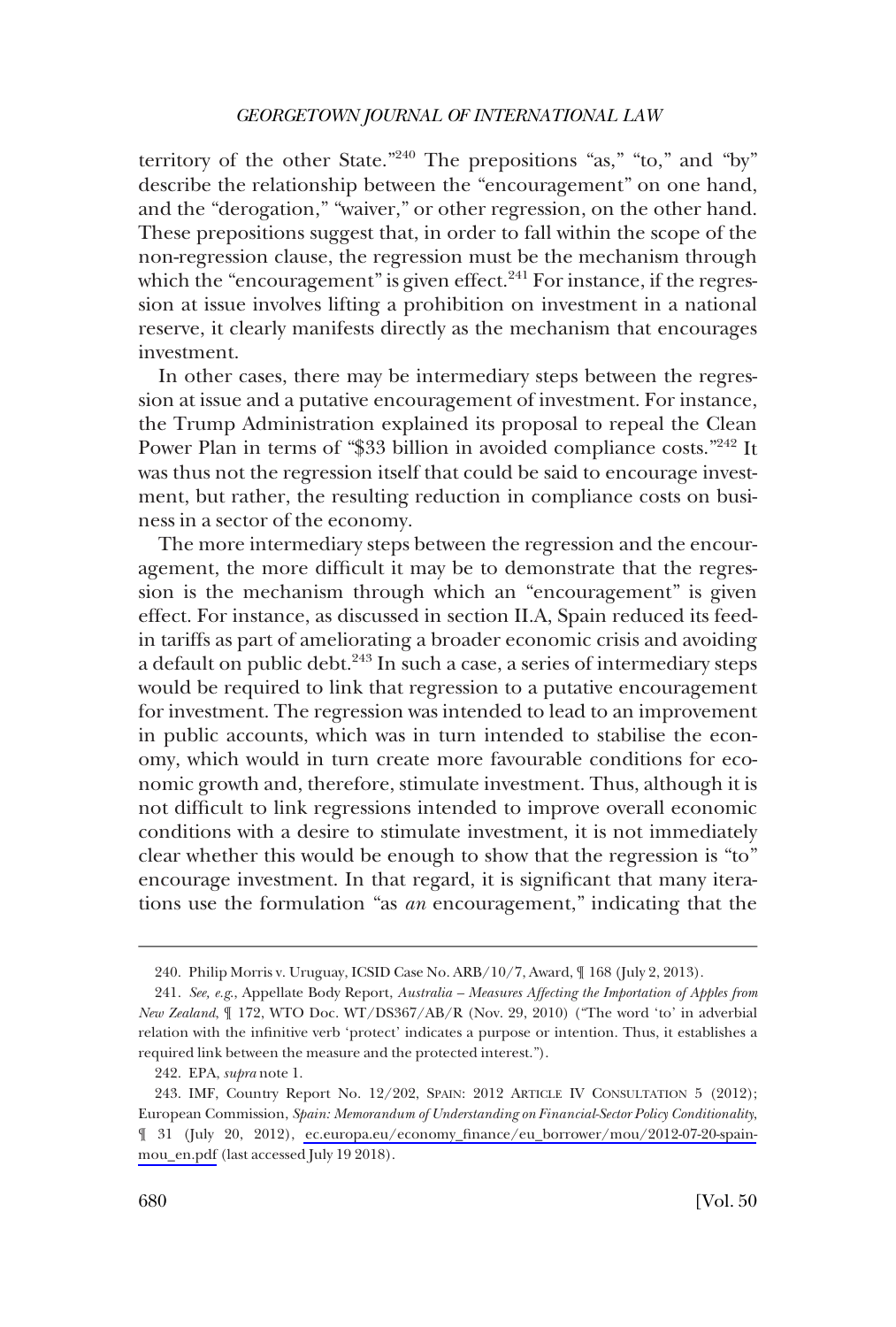regression need not be the only mechanism used to contribute to the encouragement of investment in a given instance. Rather, the use of "*an* encouragement" as opposed to "*the* encouragement" foreshadows that regression could be part of several influences which ultimately lead to a stimulation of investment.

Where there are multiple intermediary steps between the regression and a putative encouragement for investment, evidence that a state subjectively intended the regression to encourage investment would likely be dispositive.<sup>244</sup> For instance, the Australian government stated explicitly that the repeal of its emissions trading scheme, which reduced compliance costs on certain businesses, was intended *inter alia* "to get rid of [a] . . . \$15 billion burden on investment."245 In such a case, it would be difficult for Australia to argue that this regression did not manifest "as an encouragement" for investment. As another example, President Trump explained the purpose of the repeal of the Clean Power Plan in terms of "creat[ing] American jobs and ... grow[ing] American wealth," as well as "bringing back our jobs."<sup>246</sup> Absent such evidence of subjective intent, other "objective" evidence concerning the structure and design of the regression and the context surrounding its adoption could also reveal it as an instrument to encourage investment, either directly or indirectly.<sup>247</sup>

#### *b. Encouraging Investment to Obtain an Advantage*

Although the term "encourage" is ubiquitous in non-regression clauses in international investment law, it does not necessarily reflect the most precise drafting or articulation of their intended scope. As described in section III.A, the underlying purpose of the original nonregression clause in NAFTA was to prevent its parties from weakening environmental protections in order to obtain a competitive advantage in attracting investment. The term "encourage," however, is broader than that purpose. It applies to any stimulation or inducement of investment arising from a regression from environmental protection,

<sup>244.</sup> Lorand Bartels, *Human Rights, Labour Standards, and Environmental Standards in CETA, in*  MEGA-REGIONAL TRADE AGREEMENTS: CETA, TTIP, AND TISA: NEW ORIENTATIONS FOR EU EXTERNAL ECONOMIC RELATIONS 202, 206 (Stefan Griller et al. eds., 2017).

<sup>245.</sup> *See* Second Reading Speech, Clean Energy Legislation (Carbon Tax Repeal) Bill 2014 (Cth) (Austl.) [hereinafter Second Reading on Carbon Tax Repeal].

<sup>246.</sup> Press Release, The White House, *Remarks by President Trump at Signing of Executive Order to Create Energy Independence* (Mar. 28, 2017), [https://www.whitehouse.gov/briefings-statements/remarks](https://www.whitehouse.gov/briefings-statements/remarks-president-trump-signing-executive-order-create-energy-independence/)[president-trump-signing-executive-order-create-energy-independence/](https://www.whitehouse.gov/briefings-statements/remarks-president-trump-signing-executive-order-create-energy-independence/) [hereinafter Trump Remarks at Signing of Executive Order].

<sup>247.</sup> BARTELS, *supra* note 244.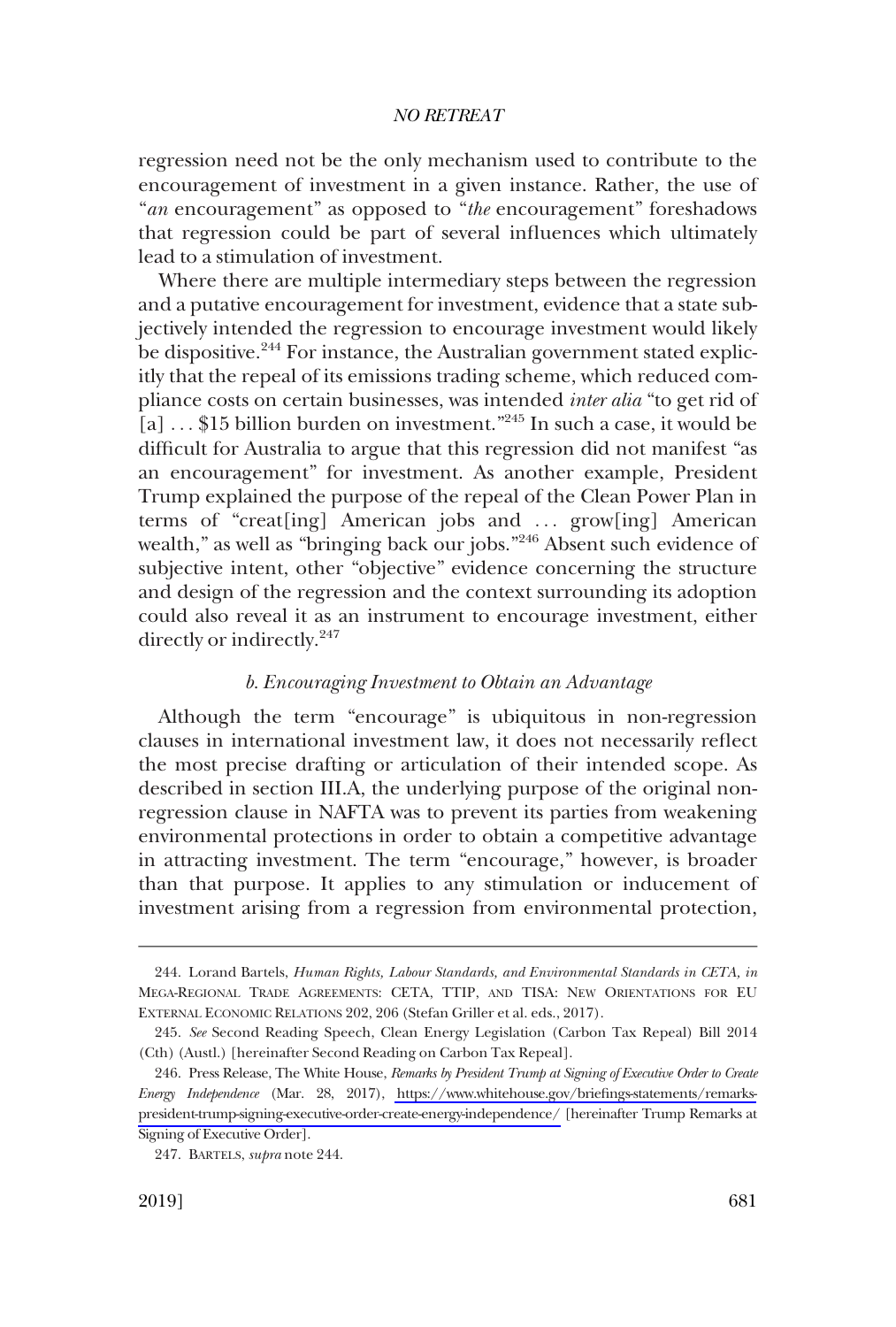regardless of whether the regression was intended to obtain a competitive advantage.<sup>248</sup> For instance, we described in section III.D how Australia rescinded the price floor in its emissions trading scheme to link with the EU's scheme. The linking of these schemes was clearly intended to *encourage* investment in each other's carbon market through enabling the purchases and holdings of each other's emissions permits.249 However, this "encouragement" was unrelated to any desire on the part of one state to obtain a competitive advantage in attracting flows of capital or inducing industrial relocation. $250$ 

Some non-regression clauses after NAFTA address this gap by more clearly articulating what the inducement must be in order to obtain a competitive advantage. For instance, the non-regression clause in the PTA between the Eurasian Economic Union<sup>251</sup> and Vietnam uses the formulation "[n]either Party shall seek to *encourage or gain trade or investment advantage* by weakening. . . ."252 The IIA between the EU and the CARIFORUM states<sup>253</sup> similarly provides that "the Parties agree not to encourage . . . foreign direct investment *to enhance or maintain a* 

<sup>248.</sup> *See supra* Section IV.C.2(a); *see also* Encourage, *supra* note 239.

<sup>249.</sup> *See* Second Reading Speech, *Clean Energy Amendment (International Emissions Trading and Other Measures) Bill 2012* (Cth) (Austl.) ("[The carbon price is now] creat[ing] a powerful incentive for all businesses to cut their pollution by investing in clean technology or finding more efficient ways of operating . . . [The linking arrangement] ensures that Australian businesses have access to a broader range of credible, low-cost abatement . . . from a more established market."); *see also* European Commission Memorandum IP/12/631, FAQ: Linking the Australian and European Union emissions trading systems (Aug. 28, 2012) ("Removing the price floor will simplify the pathway towards full linking, and was an element of the linking package agreed between Australia and the European Commission. By connecting Australian and European carbon markets, linking will ensure a single price for Australian and European carbon units. *This provides investors with long term certainty on the price of carbon pollution*, which largely removes the need for a price floor in the flexible price period.") (emphasis added) [hereinafter European Commission Memo on Emissions Trading Systems].

<sup>250.</sup> *See* European Commission Memo on Emissions Trading Systems, *supra* note 249; *Linking and Australian Liable Entities*, DEP'T OF CLIMATE CHANGE AND ENERGY EFFICIENCY, (full text on file with the authors).

<sup>251.</sup> The Eurasian Economic Union includes Russia, Kazakhstan Kyrgyzstan, Belarus, and Armenia.

<sup>252.</sup> Free Trade Agreement between the Eurasian Economic Union and its Member States, of the one part, and the Socialist Republic of Vietnam, of the other part, art. 12.4.3, May 29, 2015 (entered into force Oct. 5, 2016) (emphasis added).

<sup>253.</sup> The CARIFORUM States party to this IIA include Antigua and Barbuda, the Bahamas, Belize, Dominica, the Dominican Republic, Grenada, Guyana, Haiti, Jamaica, St Christopher and Nevis, St Lucia, St Vincent and the Grenadines, Suriname, and Tribidad and Tobago. Economic Partnership Agreement between the CARIFORUM States, of the one part, and the European Community, of the other part, Oct. 15, 2008, 2008 O.J. (L289) (emphasis added) [hereinafter Economic Partnership Agreement].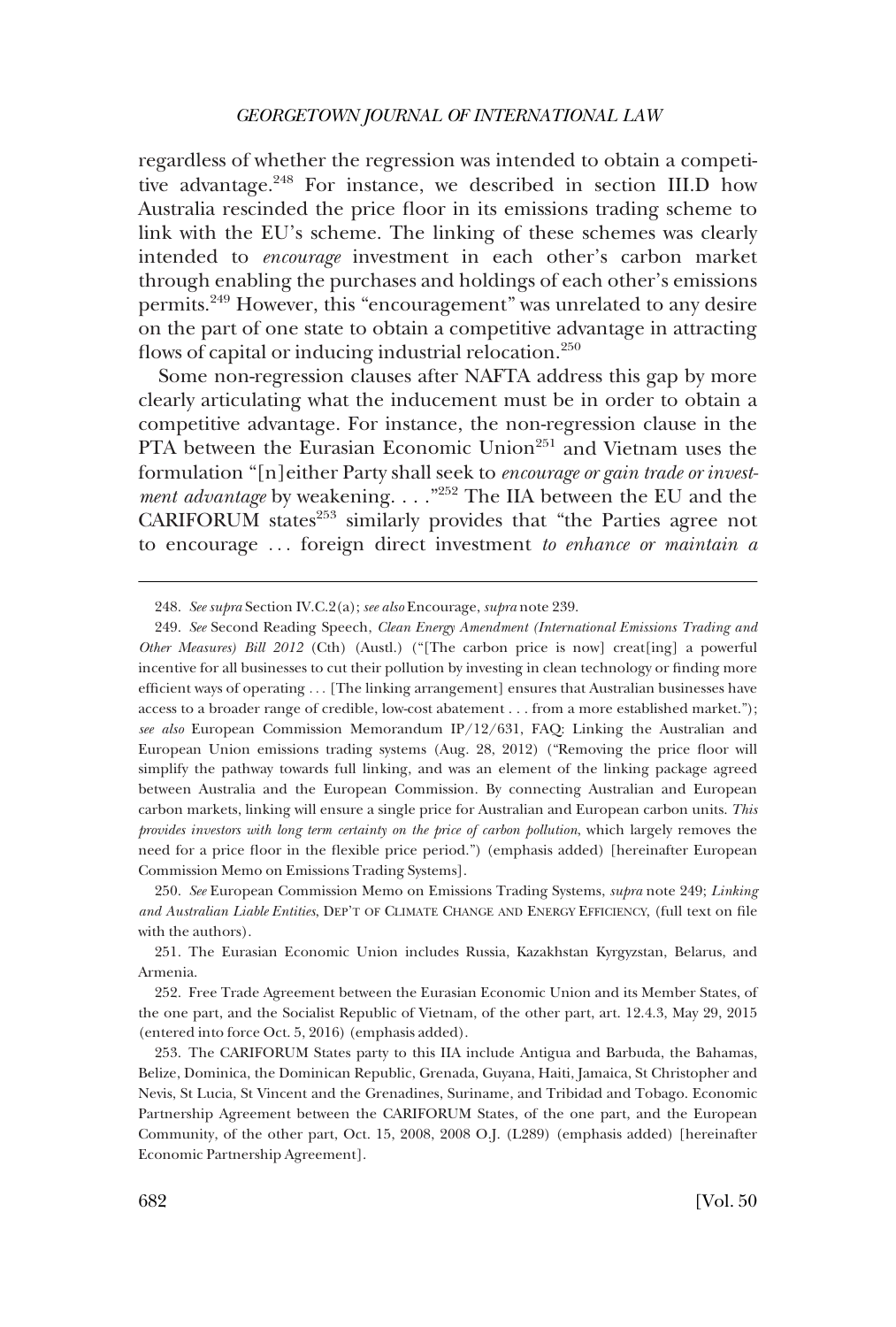*competitive advantage* by lowering. . . ."254 Other IIAs use the formulation "with the *sole intention to encourage* investment,"<sup>255</sup> which presumably narrows the scope of regressions covered to those that are exclusively and directly intended to induce investment, such as removing an investment ban on offshore oil drilling.256 The Chairman's proposed text for a non-regression clause in the Multilateral Agreement on Investment included the "interpretive note" that "[t]he Parties recognise that governments must have the flexibility to adjust their overall ... environmental ... standards over time for public policy reasons other than attracting foreign investment."257 Absent these textual clarifications, the term "encourage" could well cover regressions that remedy unanticipated economic or environmental harm, or that account for other unforeseen circumstances, but which are ultimately designed to improve economic circumstances and thereby stimulate investment.

#### *c. Encouraging a Particular Investment or Investment from a Party*

Some non-regression clauses appear to further delimit the circumstances covered by requiring that the "encouragement" made by a regression be specific to a particular investment. For instance, the Chairman's proposed text for a non-regression clause in the Multilateral Agreement on Investment referred to "an encouragement to the establishment, acquisition, expansion, operation, management, maintenance, use, enjoyment and sale or other disposition *of an investment of an investor*,"258 which the Chairman intended to be "limited to domestic measures and the circumstances *of a particular investment*."259 By contrast, other IIAs refer unambiguously to investment flows generally, such as "an encouragement for the establishment, acquisition or expansion *of investments in its territory*"260 or "to encourage *investment from* another

<sup>254.</sup> *Id*. art. 188.1.

<sup>255.</sup> Free Trade Agreement between the EFTA States and the Central American States art. 9.10.4, June 24, 2013 (not yet in force); Free Trade Agreement between the EFTA States and the Republic of Albania art. 34.2, Dec. 17, 2009, [https://www.efta.int/sites/default/files/](https://www.efta.int/sites/default/files/documents/legal-texts/free-trade-relations/Albania/EFTA-Albania-Free-Trade-Agreement.pdf)  [documents/legal-texts/free-trade-relations/Albania/EFTA-Albania-Free-Trade-Agreement.pdf](https://www.efta.int/sites/default/files/documents/legal-texts/free-trade-relations/Albania/EFTA-Albania-Free-Trade-Agreement.pdf).

<sup>256.</sup> *See*, *e.g*., Press Release, U.S. Dep't of the Interior, Secretary Zinke Announces Plan for Unleashing America's Offshore Oil and Gas Potential (Jan. 4, 2018).

<sup>257.</sup> OECD, CHAIRMAN'S NOTE ON ENVIRONMENT AND RELATED MATTERS AND ON LABOUR, DAFFE/MAI(98)10, (Mar. 9, 1998).

<sup>258.</sup> *Id*. at 2 (emphasis added).

<sup>259.</sup> *Id*. at 6 (emphasis added).

<sup>260.</sup> *See, e.g*., Agreement among the Government of Japan, the Government of the Republic of Korea and the Government of the People's Republic of China for the Promotion, Facilitation and Protection of Investment art. 23, May 13, 2012.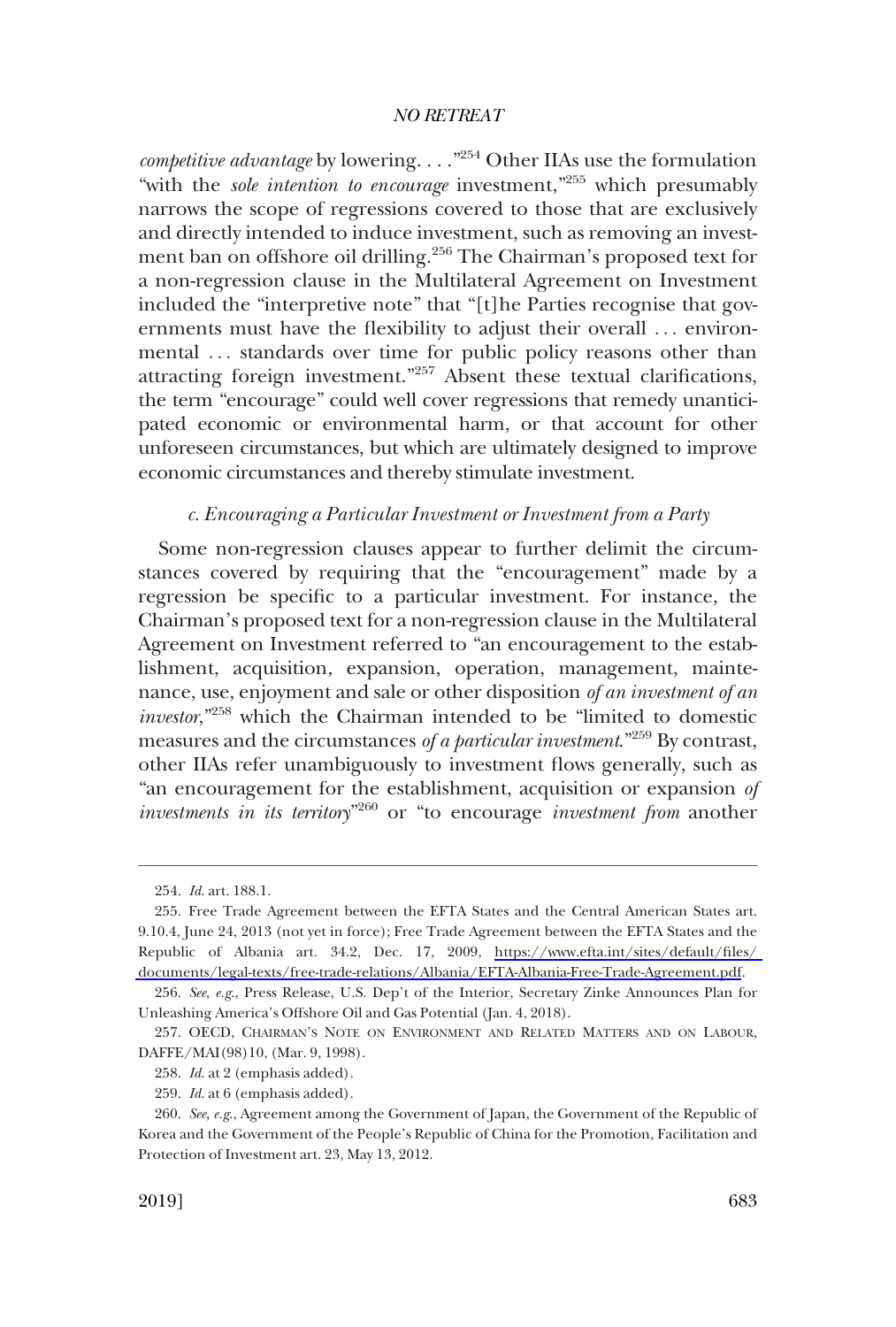Party."261 Especially when read against these broader formulations, the textual reference to "*an* investment of *an* investor" could suggest that the encouragement must be made to a particular investor with respect to an identifiable investment.<sup>262</sup> However, the use of the article adjective "an" does not inevitably denote a specifically-identifiable investment. Rather, it could also refer to "an" investment in the sense of one of a generalised class.263

Therefore, the context in which this phrase subsists could be determinative in ascertaining whether it should be read as limiting an encouragement to specific investments or, alternatively, as applying to "an investment" in a general, non-specific sense. For instance, despite using this formulation, NAFTA also specifies that its non-regression clause applies, somewhat exceptionally, to "*all investments* in the territory of the Party."<sup>264</sup> Additionally, the introductory statement of principle in its non-regression clause indicates that "it is inappropriate *to encourage investment*" generally, and its operative obligation applies not only to existing investments but also to the "establishment" of investments that is, possible future investments that do not yet exist. These elements of context suggest that it may be erroneous to read "of *an* investment of *an* investor" as narrowing the scope of NAFTA's non-regression clause to instances where an encouragement is made only with respect to a specific, identifiable investment.265

Some IIAs limit their non-regression clauses to encouragements of flows of capital from the other States parties. For instance, the nonregression clause in the new USMCA applies only to "investment *between the Parties*."266 Such a limitation would appear to evince an intention that the non-regression clause is concerned only with undue industrial relocation or other capital flows out of one State party and into

<sup>261.</sup> Free Trade Agreement between the EFTA States and the Central American States art. 9.4.2, June 24, 2013 (not yet in force).

*An*, OXFORD ENGLISH DICTIONARY (2d. ed. 1989), [http://www.oed.com.ezp.lib.unimelb.](http://www.oed.com.ezp.lib.unimelb.edu.au/view/Entry/4?rskey=AMakno&result=3&isAdvanced=false#eid)  262. [edu.au/view/Entry/4?rskey=AMakno&result=3&isAdvanced=false#eid](http://www.oed.com.ezp.lib.unimelb.edu.au/view/Entry/4?rskey=AMakno&result=3&isAdvanced=false#eid). In a more definite sense: one, a certain, a particular; the same, one and the same. Now chiefly in at a time (see time n. 18a) and in phrases after at, of, to, etc."

<sup>263.</sup> *Id*. "Used in an indefinite noun phrase referring to something not specifically identified (and, frequently, mentioned for the first time) but treated as one of a class: one, some, any (the oneness, or indefiniteness, being implied rather than asserted)."

<sup>264.</sup> NAFTA, *supra* note 7, art. 1101(1)(c) (emphasis added).

<sup>265.</sup> We would therefore cast doubt over Vandevelde's view that this provision is capable of applying only with respect to "particular investors or investments" as opposed to "creat[ing] a more attractive investment environment" generally. VANDEVELDE*, supra* note 36, at 743.

<sup>266.</sup> *See* USMCA, *supra* note 10, art. 24.4.3; *see also* Free Trade Agreement between the EFTA States and the Central American States art. 9.4.2, June 24, 2013 (not yet in force).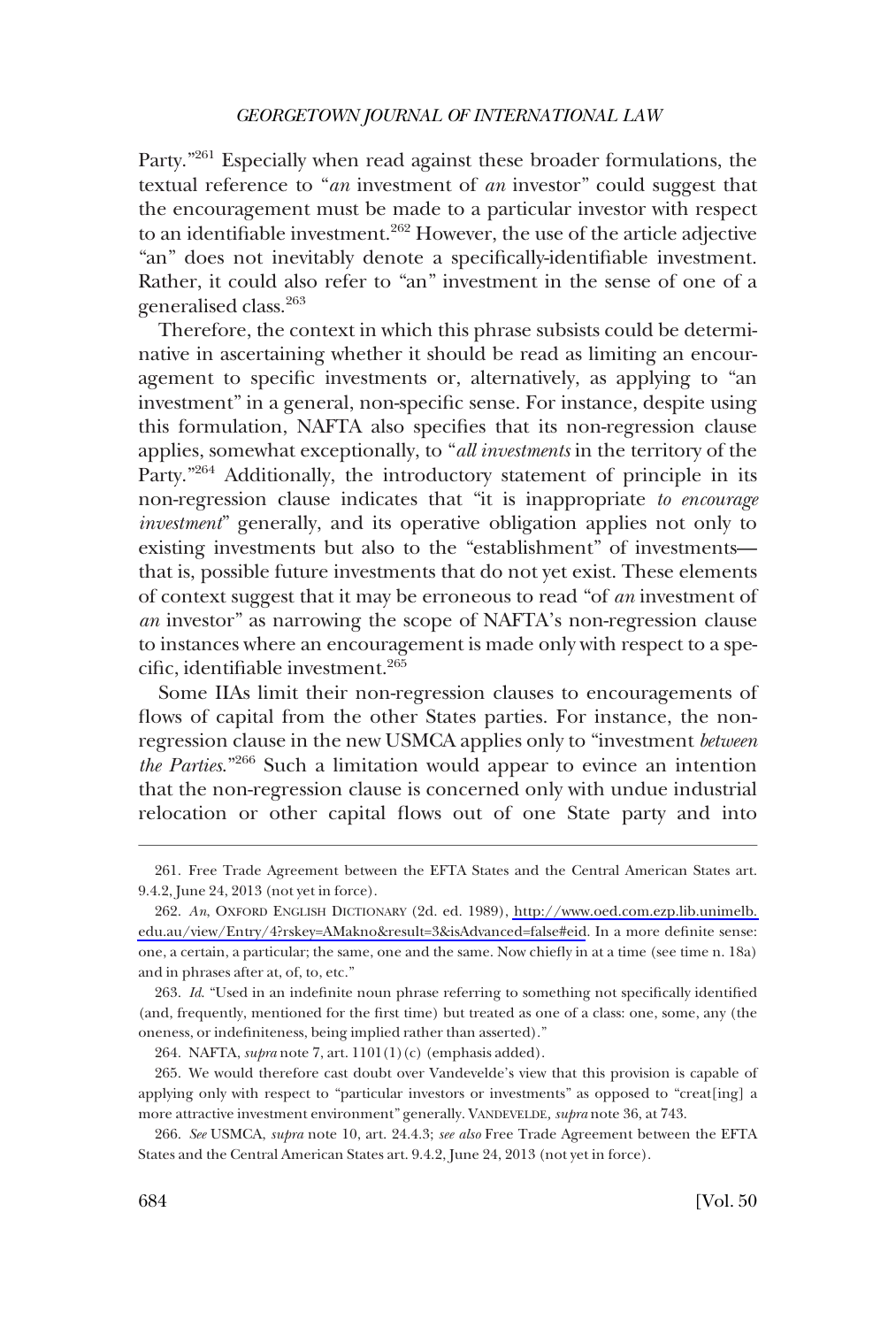another. However, such an approach leaves room for a state party to regress from its environmental protections in order to encourage investment from *other* jurisdictions. This could disadvantage existing investments within that state party that are owned by investors of another state party to the IIA. This is because the host state would be prohibited by the IIA's non-regression clause from offering the benefits of a regression from its environmental protection to investors of another state party, which in turn means investors would not be able to access the benefits of the regression vis-à-vis investors of non-state-parties.267 Thus, other IIAs make clear that their non-regression clauses can be violated regardless of the source of capital that is encouraged through a regression from environmental protections. For instance, the IIA between Japan and Iraq applies to "investments in its Area by investors *of the other Contracting Party and of a non-Contracting Party*."268

These two constraints on the focus of the "encouragement" at issue, namely that it be directed towards a specific investment or towards investment flows from another party to the IIA, are especially significant for the scope of the non-regression clauses in which they subsist. By requiring a nexus to a specific investment or jurisdiction from which the capital must originate, such constraints would likely exclude regressions that are designed to improve the climate for investment generally.

For instance, the repeal of Australia's emissions trading scheme was explicitly intended "to get rid of [a] ... \$15 billion burden on investment" by reducing compliance costs.<sup>269</sup> However, the scheme had applied in a relatively non-discriminatory way to any facility emitting above a certain threshold of greenhouse gas; its repeal was not focused on stimulating investment from any particular jurisdiction or on inducing a specific investor to make or expand an investment.270 Likewise, the respective derogations from the subsidies, targets and price supports for renewable energy by Spain and the Czech Republic that are described in section II were all ultimately directed at improving conditions for economic growth and investment. They were not undertaken with a view to inducing investment from a particular source or investor.

The Trump Administration's repeal of the Clean Power Plan, by contrast, was intended explicitly to improve conditions for coal producers,

<sup>267.</sup> VANDEVELDE, *supra* note 36, at 391-92, 744.

<sup>268.</sup> Japan-Iraq BIT, *supra* note 236, art. 22 (emphasis added).

<sup>269.</sup> *See* Second Reading on Carbon Tax Repeal, *supra* note 245.

<sup>270.</sup> *See generally* COMMONWEALTH OF AUSTL., SECURING A CLEAN ENERGY FUTURE: THE AUSTRALIAN GOVERNMENT'S CLIMATE CHANGE PLAN 104 (2011).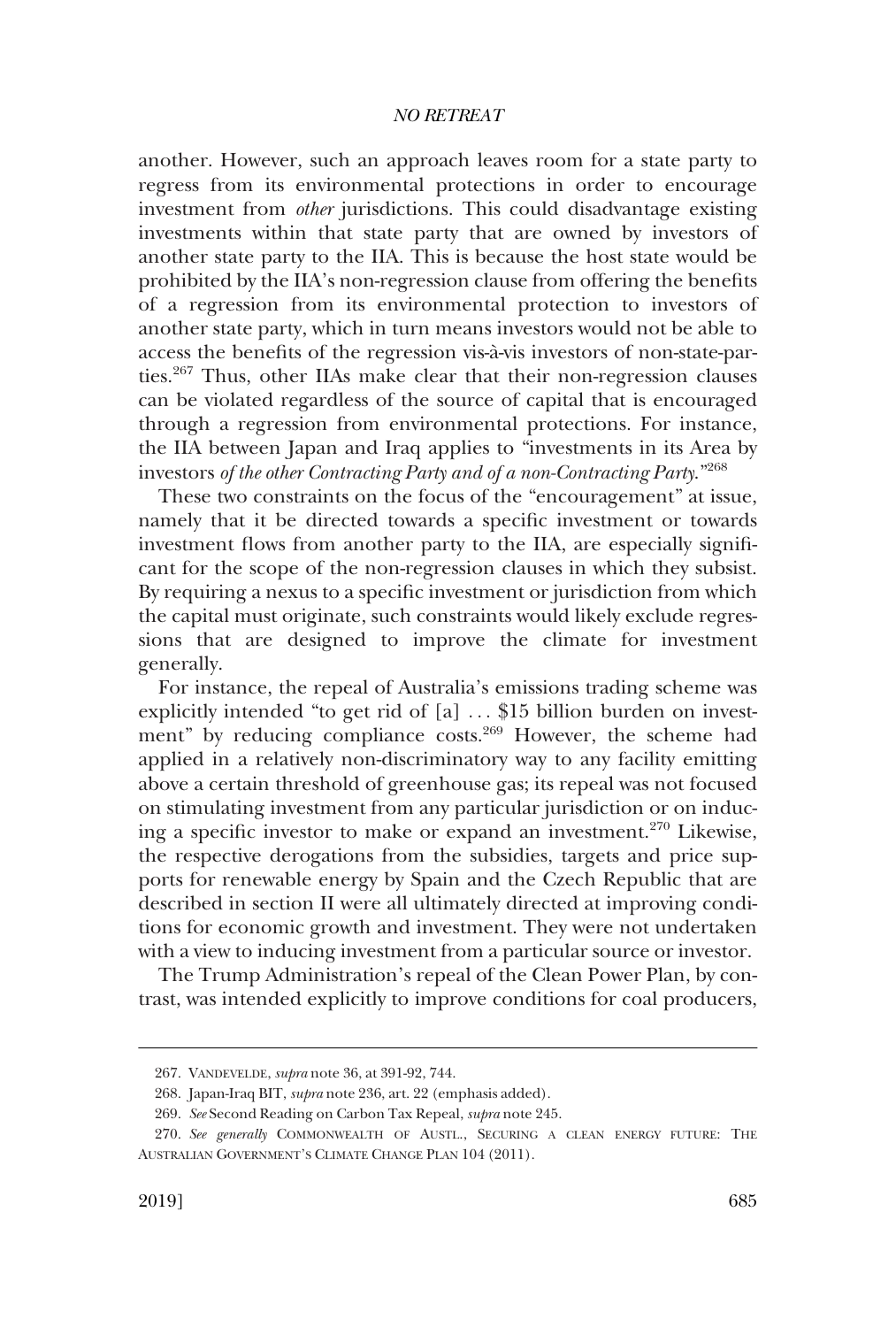and could thus be considered as an encouragement to a specific set of investors.271 The Trump Administration's reversal of moratoria on offshore oil drilling and leasing of federal land for coal production could likewise be considered sufficiently specific, especially if only a limited set of investors could plausibly exploit those investment opportunities.272 However, none of the examples we have surveyed in this Article are facially targeted at inducing investment from a particular jurisdiction. This suggests that requiring the encouragement for investment must be "between the parties" presents an unusually high burden in practice.

# *d. Affecting Investment*

As an alternative method of delimiting the circumstances in which an interference with a domestic environmental protection is proscribed, some IIAs use the term "affecting" in lieu of "encouraging." For instance, the IIA between New Zealand and Chinese Taipei provides:

3. The Parties recognise the importance of mutually supportive trade and environment policies and practices that support efforts to improve environmental protection, promote sustainable management of natural resources and enhance trade between the Parties. Accordingly:

(a) each Party shall not weaken, derogate from . . . its environmental laws, regulations and policies *in a manner affecting trade or investment between the Parties*. . . .<sup>273</sup>

The term "affecting" is significantly broader in scope than "encouraging." In particular, the impact of a regression on investment need not be limited to an inducement to establish, expand, or retain investments. It could also conceivably include *any* effect of a regression by one state party on an investment in its territory of an investor of another state party. This is because the ordinary meaning of the term "affecting" refers to anything that has "an effect on" investment.<sup>274</sup> An arbitral panel interpreting "affecting" in a similar provision concluded that evidence of actual trade effects was not required in order to

<sup>271.</sup> Trump Remarks at Signing of Executive Order, *supra* note 246.

<sup>272.</sup> *See, e.g*., Remarks on Efforts to Promote Domestic Energy Production, *supra* note 213.

<sup>273.</sup> New Zealand-Taiwan Agreement, *supra* note 228, ch. 17, art. 2.3 (emphasis added).

<sup>274.</sup> WTO, Panel Report, *European Communities - Regime for the Importation, Sale and Distribution of Bananas*, para. 220, WTO Doc. WT/DS27/AB/R (Sept. 9, 1997).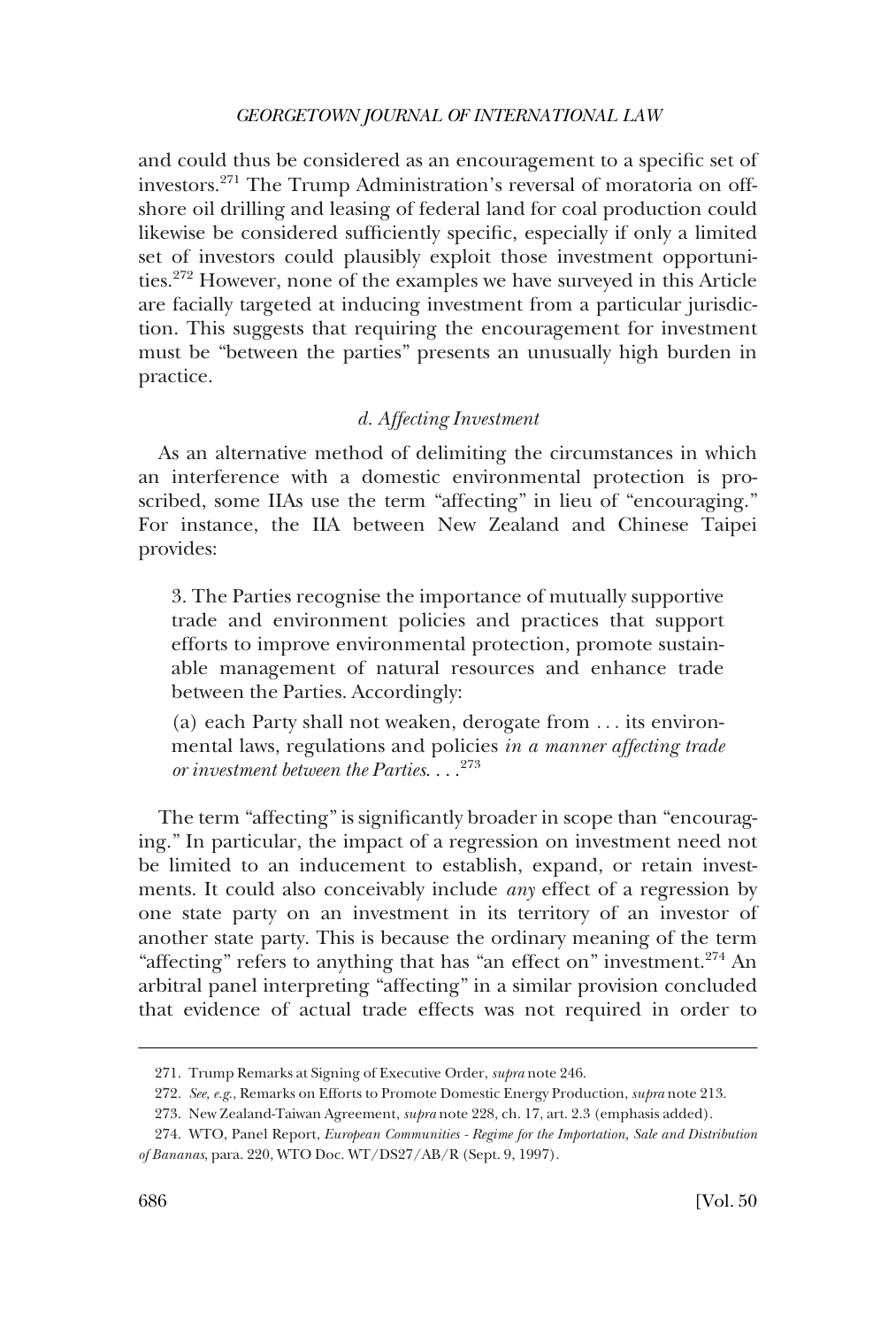demonstrate that a measure was "affecting trade,"275 but that the context of the term suggested that evidence of some modification in actual or potential conditions of competition would be required.<sup>276</sup> Such an approach may be slightly stricter than "*any* effect on" investment, but would nonetheless present a relatively low bar.

The United States has also used the term "affecting" in the nonregression clauses in a number of its more recent IIAs, albeit retaining the term "to encourage" in their opening statement of principle.<sup>277</sup> In such instances, it is unclear what interpretive role could be played by the concept of "encouragement." On the one hand, it could be argued that the "effect" on investment must involve some form of encouragement. On the other hand, the negotiating parties patently chose "affecting" instead of "encouraging" in the operative obligation of the non-regression clause, and hence to embed the concept of "encouragement" within the term "affecting" it would render that drafting choice inutile. In support of the latter position, an arbitral panel construing the term "affecting" in a similar provision in the context of labour protections made no reference to contextual elements referencing the concept of "encouragement."278

#### D. *Other Treaty Provisions as Relevant Interpretative Context*

In many IIAs, their non-regression clause represents their only aspect relating to the environment.<sup>279</sup> As such, no other contextual or purposive elements would appear to shed no directly definitive light on the interpretation of these non-regression clauses. Some IIAs include other

*In the Matter of Guatemala – Issues Relating to the Obligations Under Article 16.2.1(a) of the CAFTA-DR:*  275. *Final Report of the Panel*, INT'L TRADE ADMIN. ¶ 177 (June 14, 2017), [https://www.trade.gov/industry/](https://www.trade.gov/industry/tas/Guatemala%20%20%E2%80%93%20Obligations%20Under%20Article%2016-2-1(a)%20of%20the%20CAFTA-DR%20%20June%2014%202017.pdf)  [tas/Guatemala%20%20%E2%80%93%20Obligations%20Under%20Article%2016-2-1\(a\)%20of%](https://www.trade.gov/industry/tas/Guatemala%20%20%E2%80%93%20Obligations%20Under%20Article%2016-2-1(a)%20of%20the%20CAFTA-DR%20%20June%2014%202017.pdf)  [20the%20CAFTA-DR%20%20June%2014%202017.pdf](https://www.trade.gov/industry/tas/Guatemala%20%20%E2%80%93%20Obligations%20Under%20Article%2016-2-1(a)%20of%20the%20CAFTA-DR%20%20June%2014%202017.pdf) [hereinafter Final Report of Article 16. 2.1(a) Panel].

<sup>276.</sup> *Id*. ¶¶ 165, 175, 190.

<sup>277.</sup> Korea-United States of America-Free Trade Agreement, Kor.-U.S., art. 20.3.2, June 30, 2007, 125 Stat. 428 (entered into force Mar. 15, 2012); Trade Promotion Agreement, Colom.- U.S., art. 18.3.2, Nov. 22, 2006, [https://ustr.gov/trade-agreements/free-trade-agreements/](https://ustr.gov/trade-agreements/free-trade-agreements/colombia-fta/final-text)  [colombia-fta/final-text](https://ustr.gov/trade-agreements/free-trade-agreements/colombia-fta/final-text) [hereinafter Colombia-U.S. FTA].

<sup>278.</sup> See the absence of any reference to "encourage"—despite the inclusion of this concept in the related provision of Article 16,2,2 – in Final Report of Article 16.2.1(a) Panel, *supra* note 275, art. 16.2.2.

<sup>279.</sup> *See, e.g*., Agreement between the Swiss Confederation and the United Mexican States on the Promotion and Reciprocal Protection of Investments art. 3, July 10, 1995 (entered into force Mar. 14, 1996); Japan-Iraq BIT, *supra* note 236, art. 22; Agreement between the Republic of Guatemala and the Republic of Trinidad and Tobago on the Reciprocal Promotion and Protection of Investments art. 16, Aug. 13, 2013 (entered into force June 23, 2016).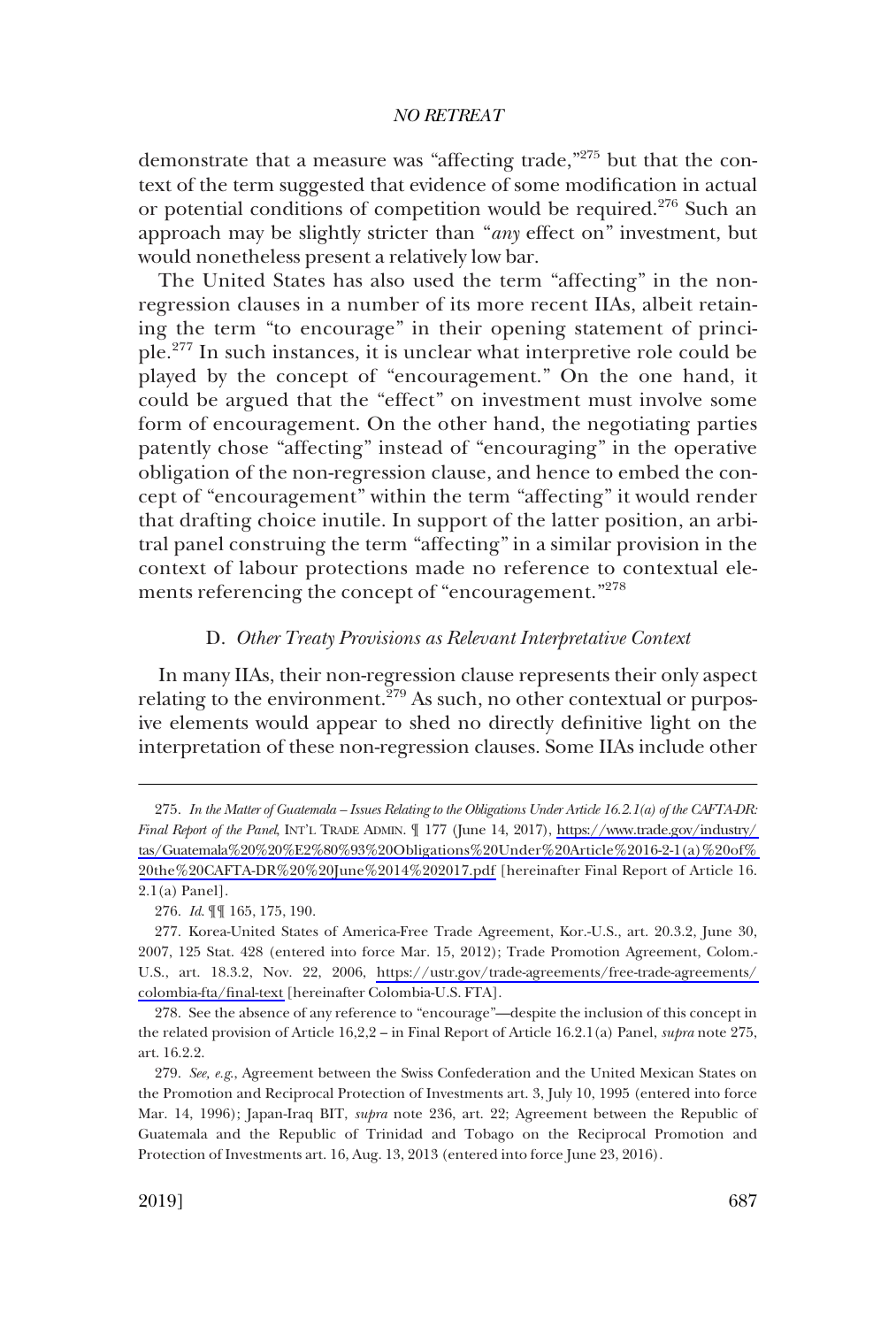elements that address, at least in part, the same subject matter as nonregression clauses. In general terms, these relevant contextual elements fall into one of two categories: (i) provisions recognising a right to regulate or a right to set levels of environmental protection; and (ii) provisions on maintaining, improving or not weakening environmental protection.280 We discuss each in turn.

# 1. Right to Regulate or Establish Levels of Environmental Protection

Perhaps the most pertinent aspect of context—or at least the aspect most in tension with a non-regression clause—is the inclusion in some IIAs of a provision (often entitled "Right to Regulate") that enshrines a party's "sovereign right . . . to establish its own levels of domestic environmental protection and its own environmental priorities, and to establish, adopt or modify its environmental laws and policies accordingly."281 A "sovereign right" to "modify" environmental laws and "establish" their levels of protection could encompass not only increases in these levels, but decreases as well. Such a right is inconsonant with the prohibition in non-regression clauses against decreases in levels of environmental protection and derogations from environmental laws. In view of that tension, a key question is how such a "sovereign right" affects the interpretation and practical operation of non-regression clauses.

The principle of effectiveness in treaty interpretation is the primary tool for resolving these kinds of tensions. That principle is founded on the proposition that it would make no sense for drafters to include provisions that contradict one another, or to include some provisions that are effectively redundant due to the practical application of other provisions.282 Accordingly, this principle stipulates that interpretations that would render other provisions void of meaning, or that would lead to a conflict with other aspects of the treaty, should be avoided.<sup>283</sup> Rather,

<sup>280.</sup> *See infra* Section IV.D.1, IV.D.2.

<sup>281.</sup> *See*, *e.g*., Comprehensive and Progressive Agreement for Trans-Pacific Partnership*, supra*  note 58, art. 20.3.2; CETA, *supra* note 181, art. 24.3; Agreement Between the Slovak Republic and the Islamic Republic, *supra* note 32, § B art. 10.2; Economic Partnership Agreement between the European Union and its Member States, of the one part, and the SADC EPA States, of the other part, art. 9.1, June 10, 2016 (not yet in force); Comprehensive Economic Partnership Agreement between Japan and the Republic of India art. 8, Feb. 16, 2011 (entered into force June 30, 2011).

<sup>282.</sup> ISABELLE VAN DAMME, TREATY INTERPRETATION BY THE WTO APPELLATE BODY 285-287 (2009); J. ROMESH WEERAMANTRY, TREATY INTERPRETATION IN INVESTMENT ARBITRATION 66-70 (2012).

<sup>283.</sup> GRAHAM COOK, A DIGEST OF WTO JURISPRUDENCE ON PUBLIC INTERNATIONAL LAW CONCEPTS AND PRINCIPLES 282 (2015); WEERAMANTRY, *supra* note 282, at 145.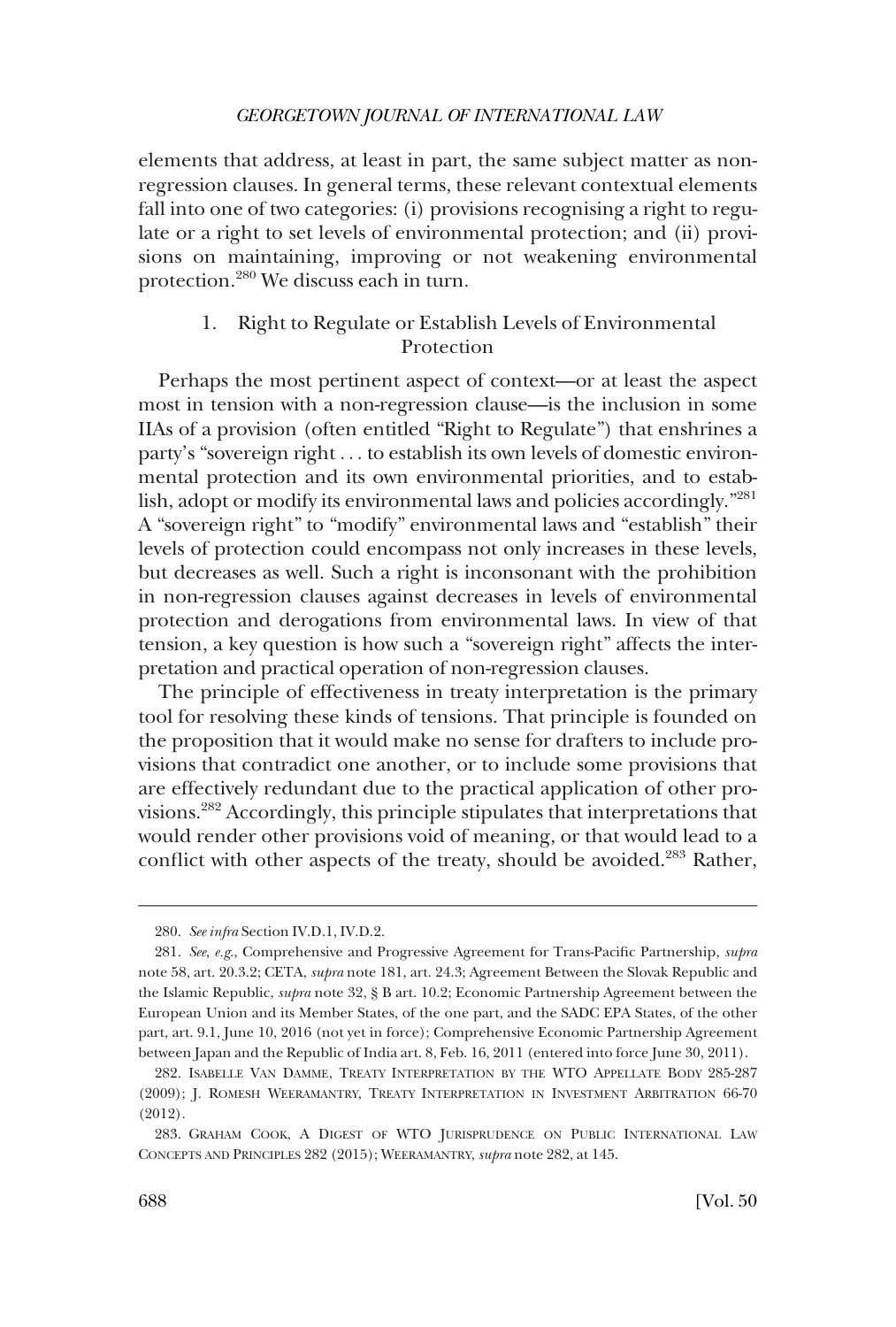in interpreting a treaty, it should be presumed that provisions are cumulative and complementary.<sup>284</sup>

Accordingly, non-regression clauses and their textual "sovereign rights" to set levels of environmental protection can be read harmoniously by construing such "sovereign rights" as contingent upon not regressing from levels of protection as a means of encouraging investment. While this would curtail the "sovereign right" to some extent, it would represent the only reading that affords both provisions meaning. On such a reading, the "sovereign right" to increase levels of protection would persist, as would the "sovereign right" to decrease levels of protection and regress from environmental laws in circumstances not covered by the non-regression clause, such as where such regressions do not encourage investment. An alternative reading whereby the "sovereign right" is posited as absolute and unconstrained by the non-regression clause would deprive the latter of any practical meaning. Indeed, Canada and the EU clarified in a joint interpretative statement that the "sovereign right" to set levels of environmental protection does not override their "agree[ment] not to lower levels of environmental protection in order to encourage trade or investment."285

Other IIAs, however, include seemingly opposite clarifications on the relationship between these two provisions. For instance, both the CPTPP and USMCA include the principle that "[t]he Parties recognise the sovereign right of each Party to establish its own levels of domestic environmental protection," and with the subsequent clarification in their non-regression clauses that, "[w]ithout prejudice to paragraph 2, the Parties recognise that it is inappropriate to encourage trade or investment by weakening or reducing the protection afforded in their respective environmental laws. Accordingly, a Party shall not waive or otherwise derogate from. . . ."286 On its face, the term "without prejudice" conveys that the non-regression clause "in no way harms or cancels the legal rights or privileges of a party" provided in paragraph 2, namely the "sovereign right" to set levels of protection (including modifications both upwards and downwards).287 Because this interpretation would render the non-regression clause meaningless, it may be possible to argue that the qualification "without prejudice" applies only to the first sentence of the provision, leaving the operative obligation in the

<sup>284.</sup> VAN DAMME, *supra* note 282, at 285-87; WEERAMANTRY, *supra* note 282, at 66-70.

<sup>285.</sup> CETA, *supra* note 181, art. 8.

<sup>286.</sup> Comprehensive and Progressive Agreement for Trans-Pacific Partnership*, supra* note 58, art. 20.3.6 (emphasis added); USMCA, *supra* note 10, art. 24.4.3 (referring to "Without prejudice to Article 24.3.1" in view of the different placement of the "right to regulate" paragraph).

<sup>287.</sup> BRYAN A. GARNER, GARNER'S DICTIONARY OF LEGAL USAGE 949 (3rd ed. 2011) ("without prejudice").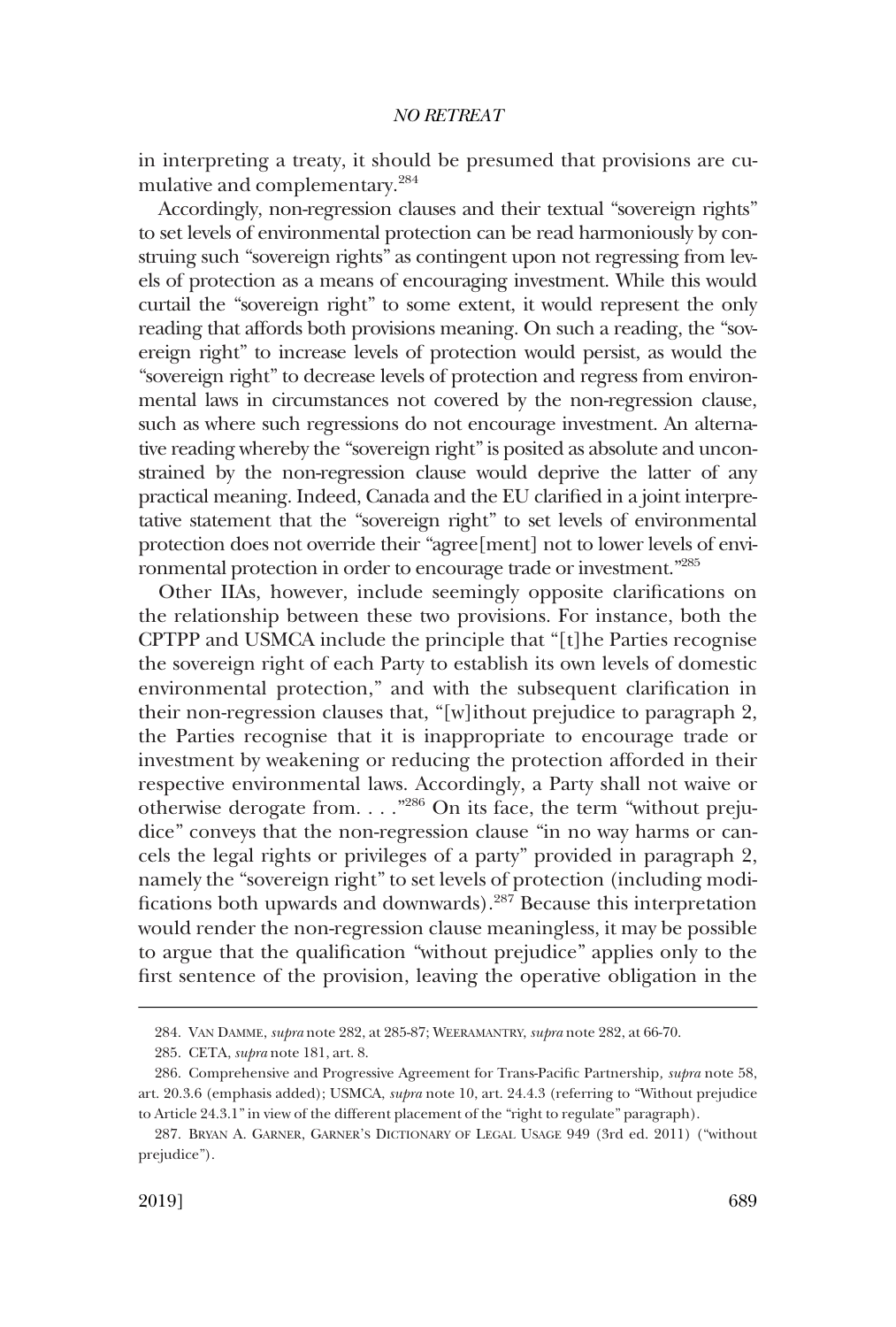second sentence unqualified. However, this would be a strained interpretation, negated by the connector "[a]ccordingly" at the beginning of the second sentence.

2. Obligations to Establish or Improve Environmental Protections

A second aspect of relevant context in some IIAs is a provision on maintaining appropriate (or high) levels of environmental protection, and seeking to improve those protections. For instance, the IIA between the EFTA States and Central American States provides:

2. Each Party shall seek to ensure that its laws, policies and practices provide for and encourage high levels of environmental and labour protection, appropriate to its social, environmental and economic conditions and consistent with the internationally recognised standards, principles and agreements referred to in Articles 9.5 and 9.6, and shall strive to improve the levels of protection provided for in those laws and policies.<sup>288</sup>

Provisions covering similar ground are found in IIAs between China and Korea,<sup>289</sup> Iran and Slovakia,<sup>290</sup> the United States and Colombia,<sup>291</sup> and the EU and Canada.292 The IIA between Japan and India requires its parties to "ensure that its laws and regulations provide for adequate levels of environmental protection."293 The significance of these kinds of provisions lies in their reinforcement of the view that the "sovereign right" to set levels of environmental protection is not unfettered (unless, of course, the text indicates otherwise). Rather, these kinds of provisions place limited caveats on a State's right to set its levels of environmental protection. They present an overall picture in which non-regression clauses establish the floor beyond which levels of environmental protection should not fall, with these other elements exhorting the parties to pursue higher and improved levels of protection.

<sup>288.</sup> Free Trade Agreement between the EFTA States and the Central American States art. 9.3.4, June 24, 2013 (not yet in force).

<sup>289.</sup> Free Trade Agreement between the Government of the People's Republic of China and the Government of the Republic of Korea art. 16.3.2, June 2, 2015 (entered into force Dec. 20, 2015).

<sup>290.</sup> Agreement between the Slovak Republic and the Islamic Republic of Iran, *supra* note 32, § B, art. 10.2.

<sup>291.</sup> Colombia-U.S. FTA, *supra* note 277, art. 18.1.

<sup>292.</sup> CETA, *supra* note 181, art 24.3.

<sup>293.</sup> Comprehensive Economic Partnership Agreement between Japan and the Republic of India art. 8.1, Feb. 16, 2011 (entered into force June 30, 2011).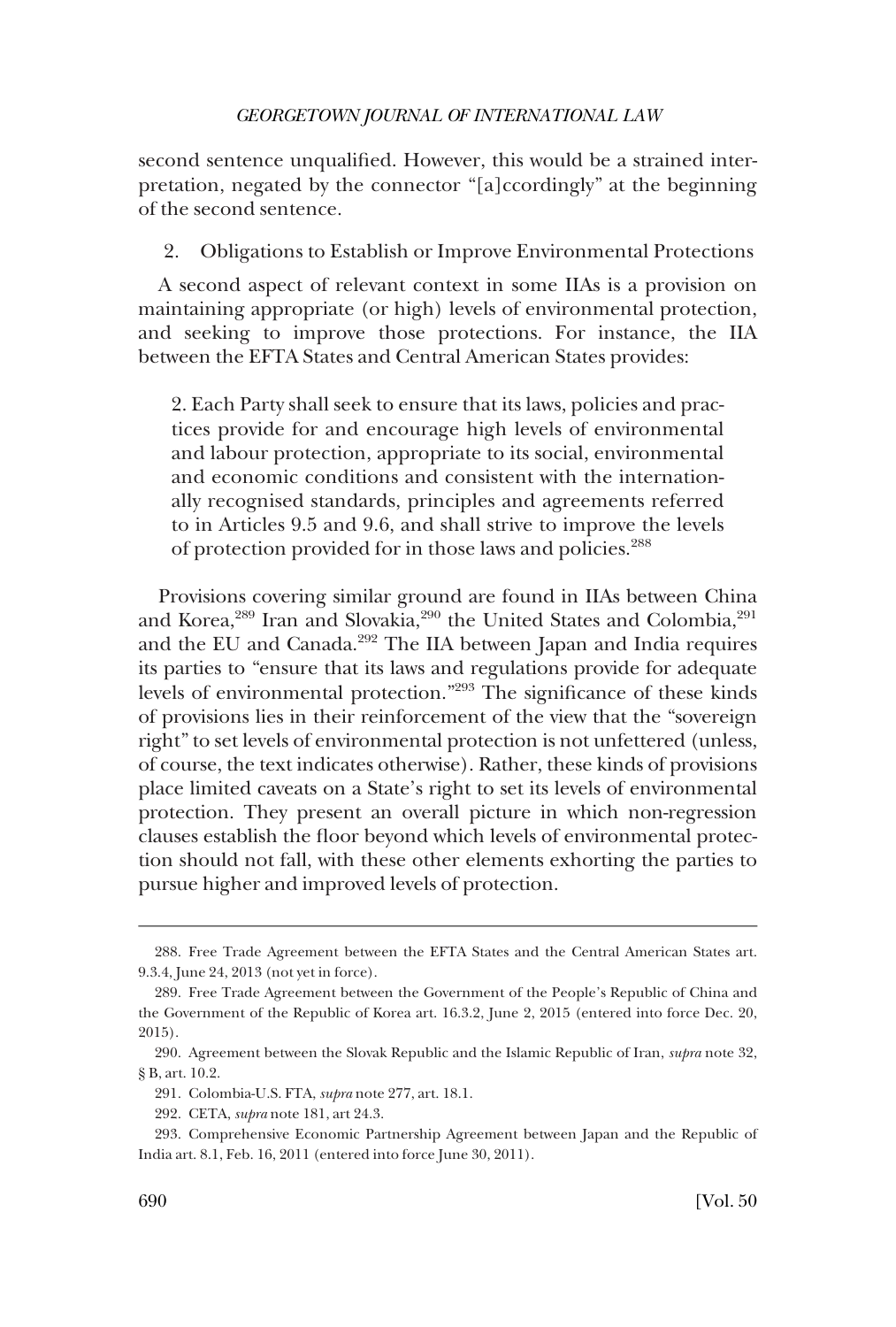#### V. CONCLUSION

The relatively fast and broad dissemination of non-regression clauses in IIAs provides one example of how state practice with respect to such treaties can evolve, as well as the difficulty of predicting how the inclusion of particular language or clauses may affect a state's rights and obligations. While the existence of non-regression clauses has become commonplace, and many follow similar drafting patterns, wide variation exists in the particular wording used and consequently in the implications of these clauses for achieving their environmental objectives without unnecessarily compromising host state regulatory autonomy. The origins and rationales for these clauses, which were initially derived from NAFTA, have now splintered into a whole range of other approaches by other states, including a separate EU approach. The frequency of such clauses in IIAs demonstrates that their inclusion rests not only on the dominance of parties such as the United States and the EU but also on factors of acculturation and socialization.

While the notion that a state should not reduce the level of protections it offers to the environment to promote investment seems simple, its operationalisation is anything but. Complexities arise even in understanding concepts as fundamental to non-regression clauses as environmental protection and regression. The varying motivations for changing or reducing a particular environmental measure include not only reducing compliance costs for business but also more policy-oriented reasons such as protecting other environmental interests or other public interests or addressing unforeseen consequences of the existing measure. Such motivations and measurements of the levels of environmental protection and regression are further complicated by real-world developments, including economic or social emergencies or scientific advances in predicting environmental impacts. Existing non-regression clauses do not fully address the variety of motivations that a host state may have in altering its environmental measures or the different quantitative and qualitative aspects that may be incorporated in an environmental objective or a mechanism to pursue that objective. The imprecision of many clauses creates a risk of creating host State liability without a sufficient basis in environmental harm from a particular regulatory change.

In drafting a new IIA, a state may be under the impression that a nonregression clause provides a means of signalling the importance of environmental protection without increasing its risk of liability, particularly if the obligation not to regress is framed as "should" or "shall strive" rather than "shall," and if the clause is not subject to ISDS or state-state dispute settlement. This impression is likely to be strengthened by the popularity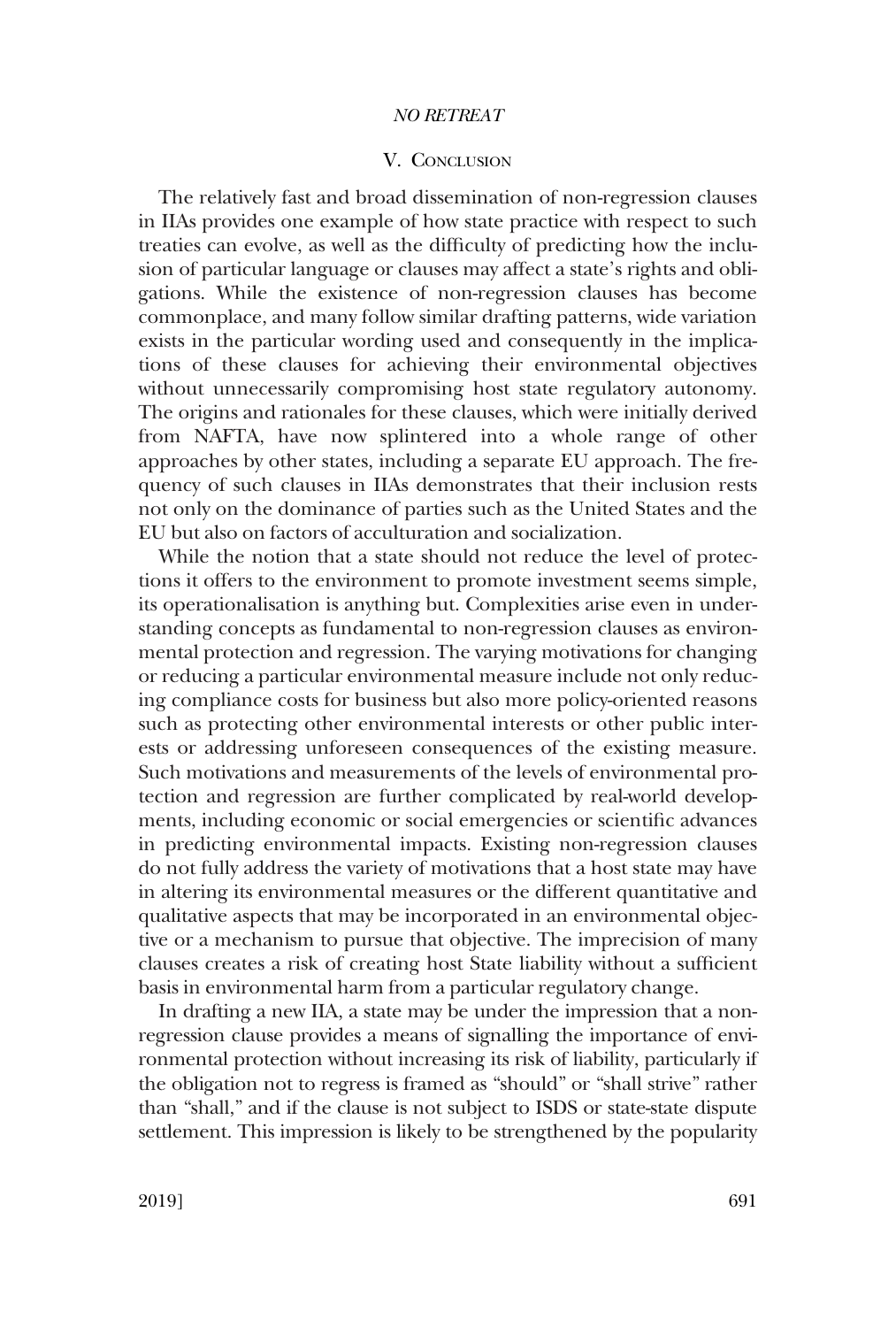of non-regression clauses in the practice of not only powerful entities such as the EU and the United States, but also more than 130 countries of different geographic and economic backgrounds around the world. Yet even an obligation that does not appear "binding" on its face can create expectations, at the international legal level, of host state conduct; and the exclusion of such a clause from dispute settlement does not prevent its use as interpretative context in, delineating the degree of policy space a host State has under the FET obligation. Therefore, potential exists not only for direct claims of violation of non-regression clauses, but also for indirect reliance on such clauses in supporting claims of other treaty breaches. The potential these eventualities is further increased by the recent use among various countries of approaches to environmental regulation that might be seen as regressive.

Although the purpose of preventing environmental degradation and lowering of environmental standards cannot be questioned, the role of non-regression clauses in achieving that purpose requires refinement in treaty drafting. Greater precision is needed to be able to distinguish—or at least to understand the States' intentions as regards the distinction between—changes in environmental regulation that do not hinder their underlying environmental objective and those that do. For example, an IIA that does not link the non-regression clause to environmental outcomes may unintentionally capture regulatory behaviour that does not reduce environmental protection in practice. An IIA that focuses on the legal form of environmental protections rather than their operation in practice may be at once over-inclusive and under-inclusive. The relationship between the non-regression clause and the encouragement of investment—which provides the basis for including such a clause in an IIA—is also vague, and even broader in those IIAs that refer to regressions that 'affect' investment. Conversely, IIAs that link regression to encouragement of a particular investment or investment from a party to the IIA may constrain the concept of encouragement to the point that it undermines the underlying intention of non-regression.

Further care is required in the drafting of non-regression clauses to both prevent these seemingly benign provisions from becoming unduly burdensome on host states as they attempt to regulate to protect the environment in good faith, and create a closer link between the concept of non-regression and the environmental objectives underlying it. A failure to pay greater attention to the wording of these clauses risks allowing them to become another unexpected means of increasing host state liability under the already maligned investment regime, without any corresponding benefit to the environment or the economy.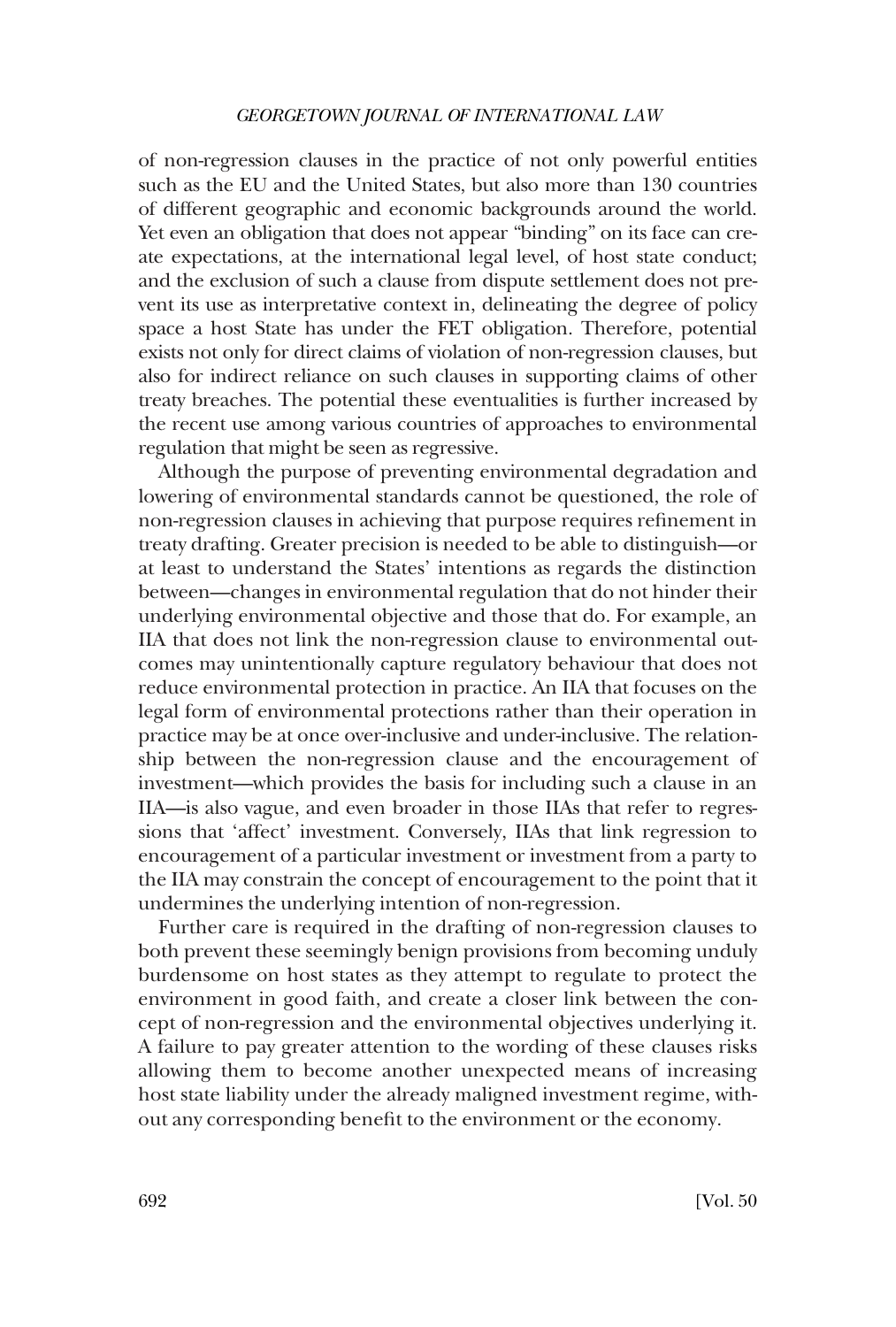### **APPENDIX**

# Recent non-regression clauses by country $294$

| Country              | Recent non-<br>regression<br>clause        | Nature of<br>provision | Applicability of<br>dispute<br>settlement                                                                               |
|----------------------|--------------------------------------------|------------------------|-------------------------------------------------------------------------------------------------------------------------|
| Albania              | FTA with EFTA<br>(protocol<br>signed 2015) | "shall"                | Exempt from<br>state-state dis-<br>pute settlement                                                                      |
| Angola               | <b>IIA</b> with SADC<br>(signed 2006)      | "shall"                | Not exempt<br>from investor<br>state dispute set-<br>tlement; not<br>exempt from<br>state-state dis-<br>pute settlement |
| Antigua &<br>Barbuda | FTA with EU<br>(signed 2008)               | "agree to"             | State-state dis-<br>pute settlement<br>without binding<br>outcome/<br>sanctions                                         |

<sup>294.</sup> This Appendix is based on data as of January 2019. There may be more recent cases of states subscribing to non-regression clauses. We have sought to identify the most recent nonregression clause that a state has included in an IIA. We do not claim this to be a comprehensive list, and it is possible that a state may have concluded a more recent IIA containing a nonregression clause—for instance, an IIA that has been signed but whose text is not yet public, or which has not been included on relevant databases. Our methodology was to utilize the search tools on the UNCTAD Investment Policy Hub (see <http://investmentpolicyhub.unctad.org/>), as well as the databases of SICE, see *Trade Agreements in Force*, SICE FOREIGN TRADE INFO. SYS., [http://](http://www.sice.oas.org/agreements_e.asp)  [www.sice.oas.org/agreements\\_e.asp](http://www.sice.oas.org/agreements_e.asp) (last visited July 8, 2019) and the WTO, *see Regional Trade Agreements Database*, WORLD TRADE ORG., [https://rtais.wto.org/UI/PublicMaintainRTAHome.](https://rtais.wto.org/UI/PublicMaintainRTAHome.aspx)  [aspx](https://rtais.wto.org/UI/PublicMaintainRTAHome.aspx) (last updated June 24, 2019). We also cross-checked against the IIA databases of individual negotiating parties, such as the EU, EFTA, the US, Japan, China, and Canada. While this table covers recent non-regression clauses concluded by states, it does not measure the density of a given state's non-regression clauses (that is, how frequently it has subscribed to such provisions). Further, the fact that a state may have subscribed to a "should"-based non-regression clause in its most recent IIA does not preclude the possibility that it has previously subscribed to more stringent "shall"-based provisions in earlier IIAs with other negotiating partners.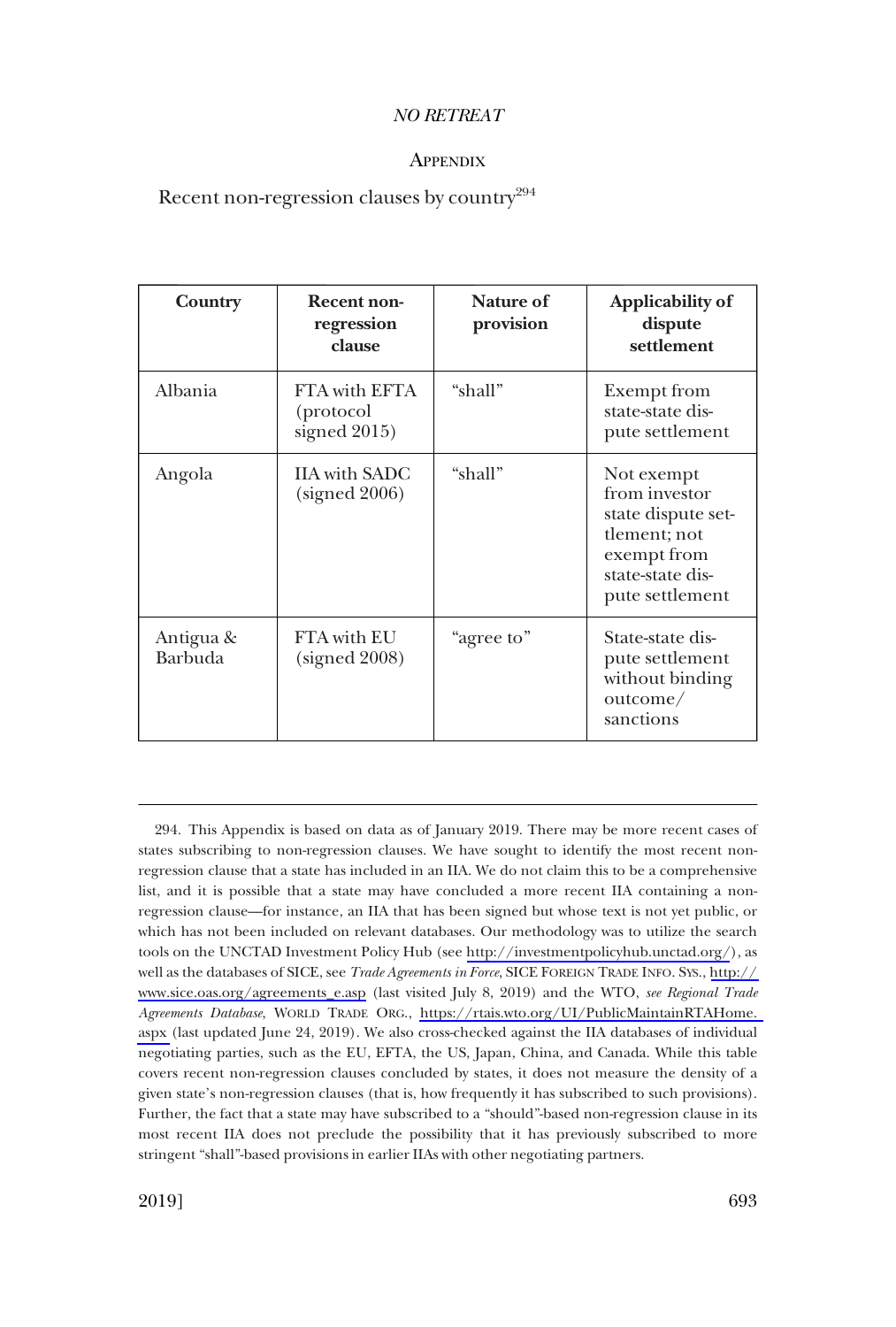| <b>CONTINUED</b> |                                                                                 |                               |                                                                                    |  |  |
|------------------|---------------------------------------------------------------------------------|-------------------------------|------------------------------------------------------------------------------------|--|--|
| Country          | <b>Recent non-</b><br>regression<br>clause                                      | <b>Nature of</b><br>provision | Applicability of<br>dispute<br>settlement                                          |  |  |
| Armenia          | Partnership<br>Agreement<br>with EU<br>(signed 2017)                            | "shall"                       | State-state dispute<br>settlement with-<br>out binding out-<br>come/sanctions      |  |  |
| Australia        | <b>CP-TPP</b><br>(signed 2018)                                                  | "shall"                       | State-state dis-<br>pute settlement;<br>economic<br>sanctions                      |  |  |
| <b>Bahamas</b>   | <b>FTA</b> with EU<br>(signed 2008)                                             | "agree to"                    | State-state dis-<br>pute settlement<br>without binding<br>outcome/<br>sanctions    |  |  |
| Bahrain          | <b>IIA</b> with<br>Belgian-<br>Luxembourg<br>Economic<br>Union (signed<br>2006) | "shall strive"                | Not exempt<br>from ISDS; not<br>exempt from<br>state-state dis-<br>pute settlement |  |  |
| Bangladesh       | <b>IIA</b> with Turkey<br>(signed 2012)                                         | "shall"                       | Not exempt<br>from ISDS; not<br>exempt from<br>state-state dis-<br>pute settlement |  |  |
| <b>Barbados</b>  | IIA with<br>Belgian-<br>Luxembourg<br>Economic<br>Union (signed<br>2009)        | "shall strive"                | Not exempt<br>from ISDS; not<br>exempt from<br>state-state dis-<br>pute settlement |  |  |
| <b>Belarus</b>   | FTA with<br>Vietnam<br>(signed 2015;<br>Eurasian<br>Economic<br>Union)          | "shall"                       | Exempt from<br>state-state dis-<br>pute settlement                                 |  |  |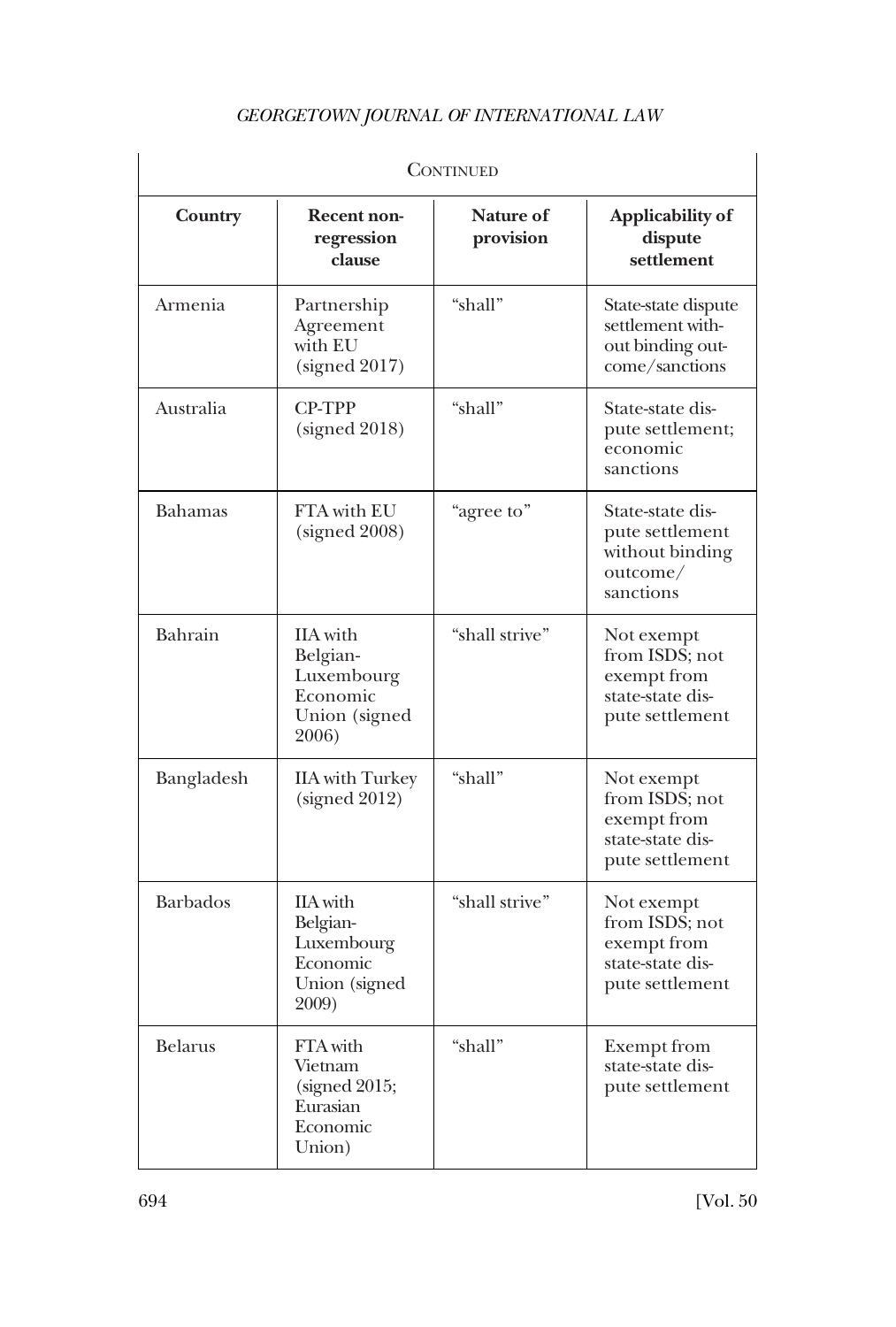| <b>CONTINUED</b>        |                                            |                               |                                                                                    |  |  |
|-------------------------|--------------------------------------------|-------------------------------|------------------------------------------------------------------------------------|--|--|
| Country                 | Recent non-<br>regression<br>clause        | <b>Nature of</b><br>provision | Applicability of<br>dispute<br>settlement                                          |  |  |
| <b>Belize</b>           | FTA with EU<br>(signed 2008)               | "agree to"                    | State-state dis-<br>pute settlement<br>without binding<br>outcome/<br>sanctions    |  |  |
| Benin                   | <b>IIA</b> with<br>Canada<br>(signed 2013) | "should"                      | Exempt from<br>ISDS; not<br>exempt from<br>state-state dis-<br>pute settlement     |  |  |
| Bosnia &<br>Herzegovina | FTA with EFTA<br>(signed 2013)             | "shall"                       | <b>Exempt</b> from<br>state-state dis-<br>pute settlement                          |  |  |
| <b>Botswana</b>         | FTA with EU<br>(signed 2016)               | "shall"                       | Not exempt<br>from state-state<br>dispute<br>settlement                            |  |  |
| <b>Brazil</b>           | IIA with<br>Suriname<br>(signed 2018)      | "shall"                       | <b>Exempt</b> from<br>state-state dis-<br>pute settlement                          |  |  |
| <b>Brunei</b>           | <b>CP-TPP</b><br>(signed 2018)             | "shall"                       | State-state dis-<br>pute settlement;<br>economic<br>sanctions                      |  |  |
| Burkina Faso            | <b>IIA</b> with<br>Canada<br>(signed 2015) | "should"                      | Exempt from<br>ISDS; not<br>exempt from<br>state-state dis-<br>pute settlement     |  |  |
| Cambodia                | IIA with Japan<br>(signed 2007)            | "should"                      | Not exempt<br>from ISDS; not<br>exempt from<br>state-state dis-<br>pute settlement |  |  |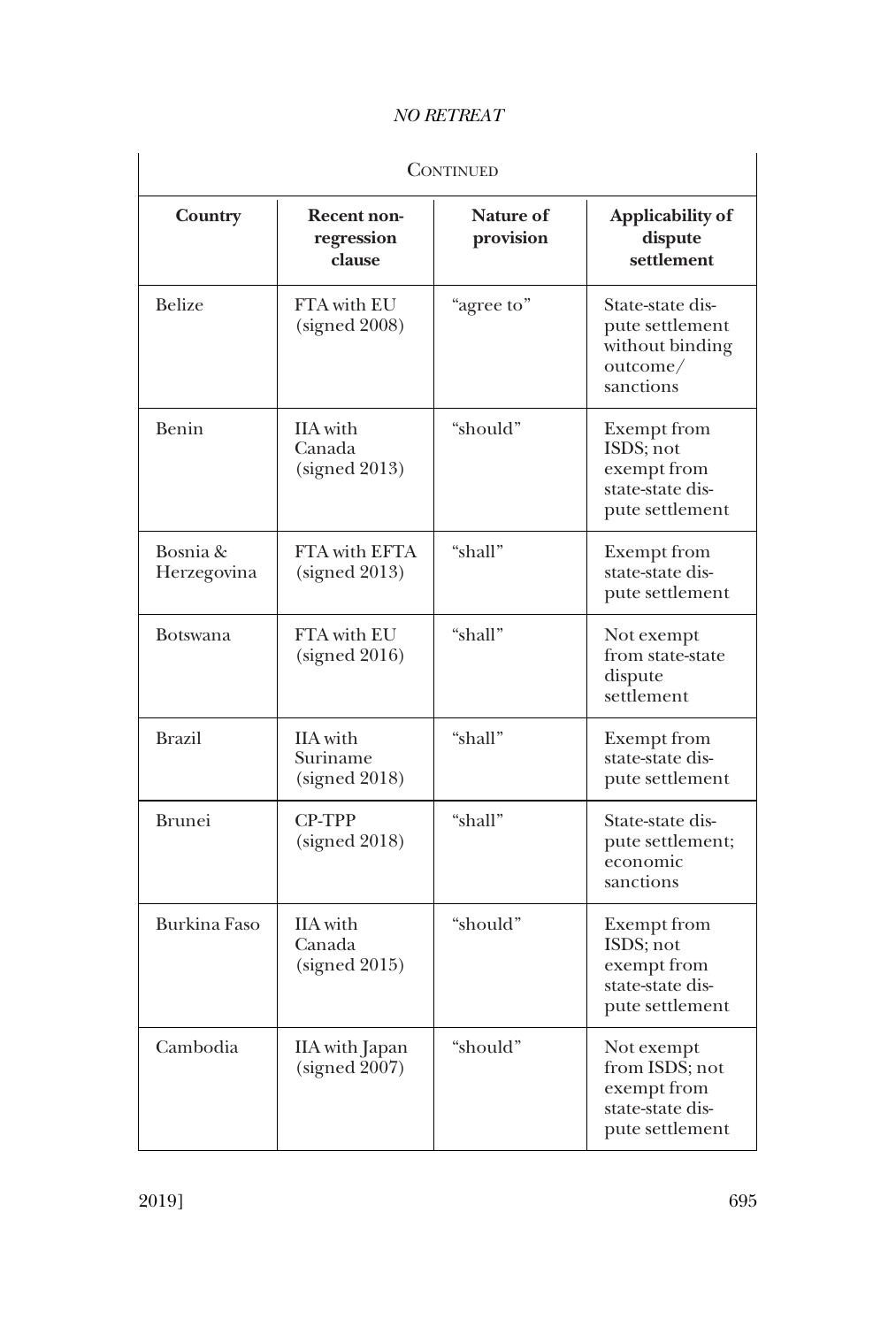| CONTINUED                        |                                            |                               |                                                                                       |  |  |
|----------------------------------|--------------------------------------------|-------------------------------|---------------------------------------------------------------------------------------|--|--|
| Country                          | <b>Recent non-</b><br>regression<br>clause | <b>Nature of</b><br>provision | Applicability of<br>dispute<br>settlement                                             |  |  |
| Cameroon                         | <b>IIA</b> with<br>Canada<br>(signed 2014) | "should"                      | <b>Exempt</b> from<br>ISDS: not<br>exempt from<br>state-state dis-<br>pute settlement |  |  |
| Canada                           | <b>CP-TPP</b><br>(signed 2018)             | "shall"                       | State-state dis-<br>pute settlement;<br>economic<br>sanctions                         |  |  |
| Chile                            | <b>CP-TPP</b><br>(signed 2018)             | "shall"                       | State-state dis-<br>pute settlement;<br>economic<br>sanctions                         |  |  |
| China                            | FTA with<br>Georgia<br>(signed 2017)       | "shall"                       | Exempt from<br>state-state dis-<br>pute settlement                                    |  |  |
| China –<br>Hong Kong             | FTA with<br>Georgia<br>(signed 2018)       | "shall"                       | <b>Exempt</b> from<br>state-state dis-<br>pute settlement                             |  |  |
| Colombia                         | FTA with<br>Korea (signed<br>2013)         | "shall"                       | <b>Exempt</b> from<br>state-state dis-<br>pute settlement                             |  |  |
| Congo,<br>Democratic<br>Republic | <b>IIA</b> with SADC<br>(signed 2006)      | "shall"                       | Not exempt<br>from ISDS; not<br>exempt from<br>state-state dis-<br>pute settlement    |  |  |
| Costa Rica                       | FTA with EFTA<br>(signed 2013)             | "shall"                       | Exempt from<br>state-state dis-<br>pute settlement                                    |  |  |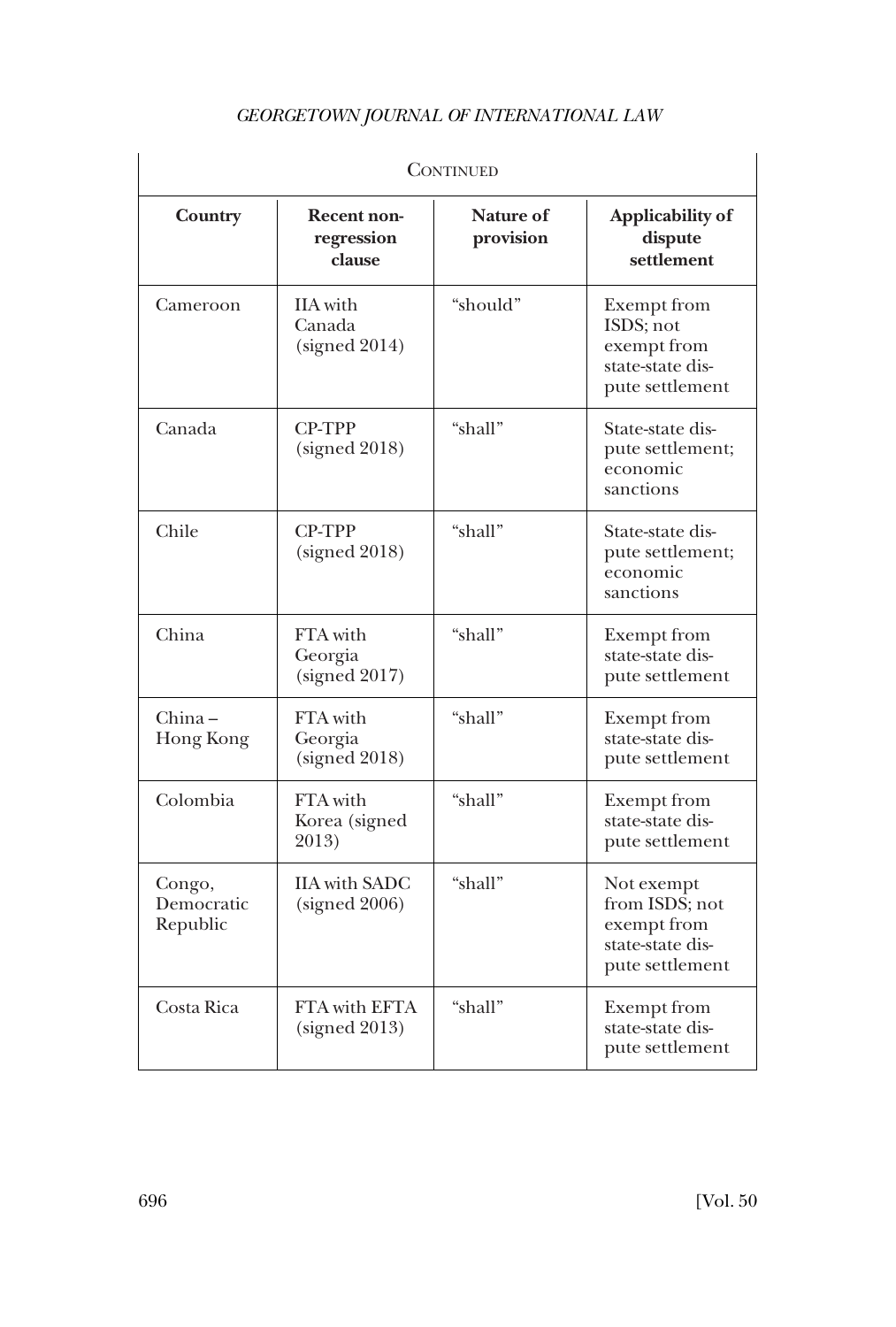| <b>CONTINUED</b>      |                                              |                                                         |                                                                                                           |  |
|-----------------------|----------------------------------------------|---------------------------------------------------------|-----------------------------------------------------------------------------------------------------------|--|
| Country               | Recent non-<br>regression<br>clause          | Nature of<br>provision                                  | Applicability of<br>dispute<br>settlement                                                                 |  |
| Dominica              | FTA with EU<br>(signed 2008)                 | "agree to"                                              | State-state dis-<br>pute settlement<br>without binding<br>outcome/<br>sanctions                           |  |
| Dominican<br>Republic | FTA with EU<br>(signed 2008)                 | "agree to"                                              | State-state dis-<br>pute settlement<br>without binding<br>outcome/<br>sanctions                           |  |
| Ecuador               | FTA with EFTA<br>(signed 2018)               | "should" (art<br>$4.6$ ) "shall"<br>$(\text{art } 8.4)$ | "shall" exempt<br>from state-state<br>dispute settle-<br>ment; "should"<br>not exempt<br>from state-state |  |
| Egypt                 | <b>FTA</b> with <b>EFTA</b><br>(signed 2007) | "recognize<br>inappropriate"                            | Not applicable                                                                                            |  |
| El Salvador           | FTA with EU<br>(signed 2012)                 | "shall"                                                 | State-state dis-<br>pute settlement<br>without binding<br>outcome/<br>sanctions                           |  |
| Ethiopia              | <b>IIA</b> with Brazil<br>(signed 2018)      | "shall"                                                 | <b>Exempt from</b><br>State-state dis-<br>pute settlement<br>$(\text{art } 24)$                           |  |
| European<br>Union     | FTA with Japan<br>(signed 2018)              | "shall"                                                 | State-state dis-<br>pute settlement<br>without binding<br>outcome/<br>sanctions                           |  |
| Gambia                | IIA with<br>Turkey (signed<br>2013)          | preambular<br>recital                                   | Not applicable                                                                                            |  |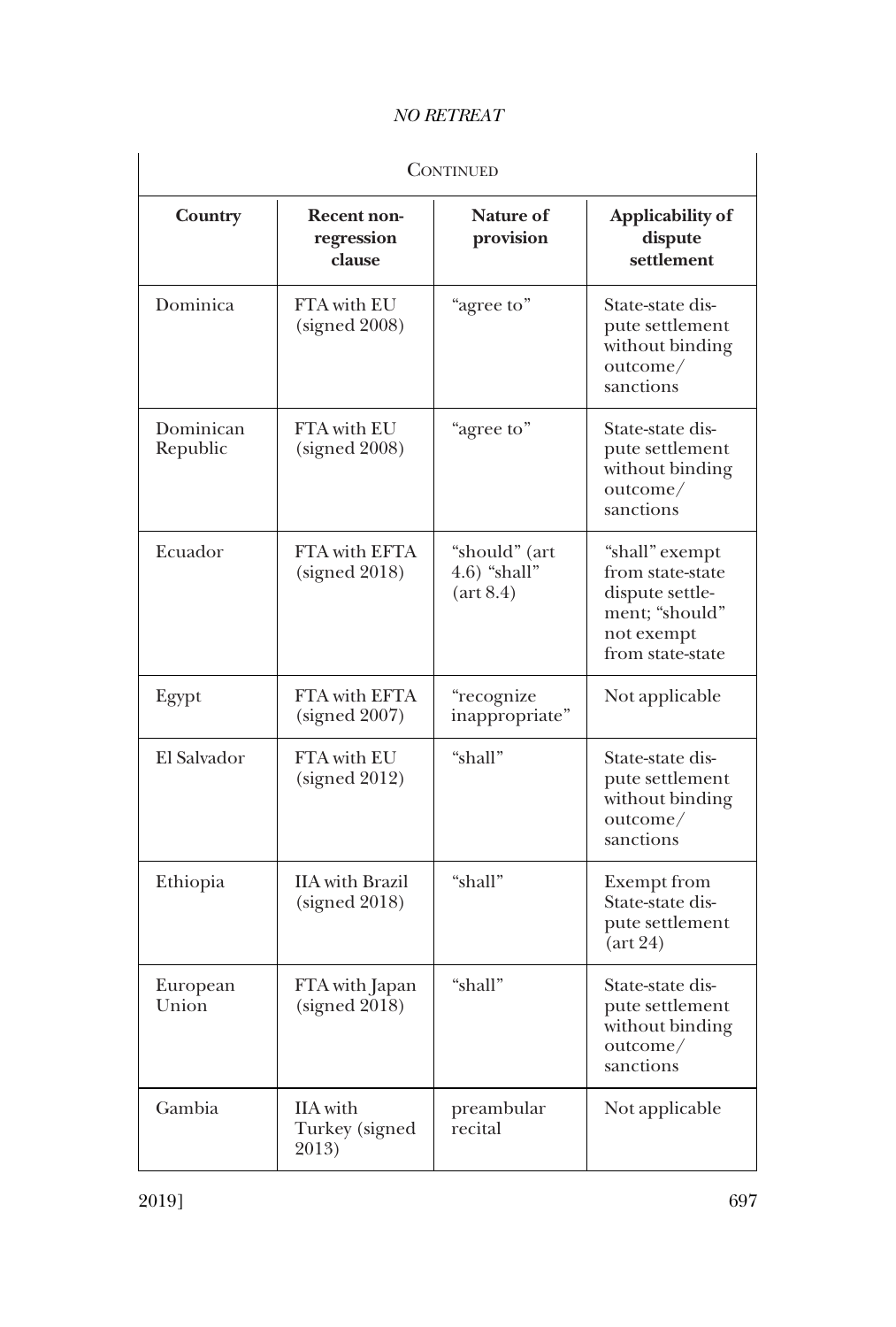| <b>CONTINUED</b> |                                                            |                        |                                                                                       |  |
|------------------|------------------------------------------------------------|------------------------|---------------------------------------------------------------------------------------|--|
| Country          | Recent non-<br>regression<br>clause                        | Nature of<br>provision | Applicability of<br>dispute<br>settlement                                             |  |
| Georgia          | FTA with<br>China (signed<br>2017)                         | "shall"                | <b>Exempt</b> from<br>state-state dis-<br>pute settlement                             |  |
| Grenada          | FTA with EU<br>(signed 2008)                               | "agree to"             | State-state dis-<br>pute settlement<br>without binding<br>outcome/<br>sanctions       |  |
| Guatemala        | <b>IIA</b> with<br>Trinidad and<br>Tobago<br>(signed 2013) | "shall"                | Not exempt<br>from ISDS; not<br>exempt from<br>state-state dis-<br>pute settlement    |  |
| Guinea           | <b>IIA</b> with<br>Canada<br>(signed 2015)                 | "should"               | <b>Exempt</b> from<br>ISDS; not<br>exempt from<br>state-state dis-<br>pute settlement |  |
| Guyana           | FTA with EU<br>(signed 2008)                               | "agree to"             | State-state dis-<br>pute settlement<br>without binding<br>outcome/<br>sanctions       |  |
| Haiti            | FTA with EU<br>(signed 2008)                               | "agree to"             | State-state dis-<br>pute settlement<br>without binding<br>outcome/<br>sanctions       |  |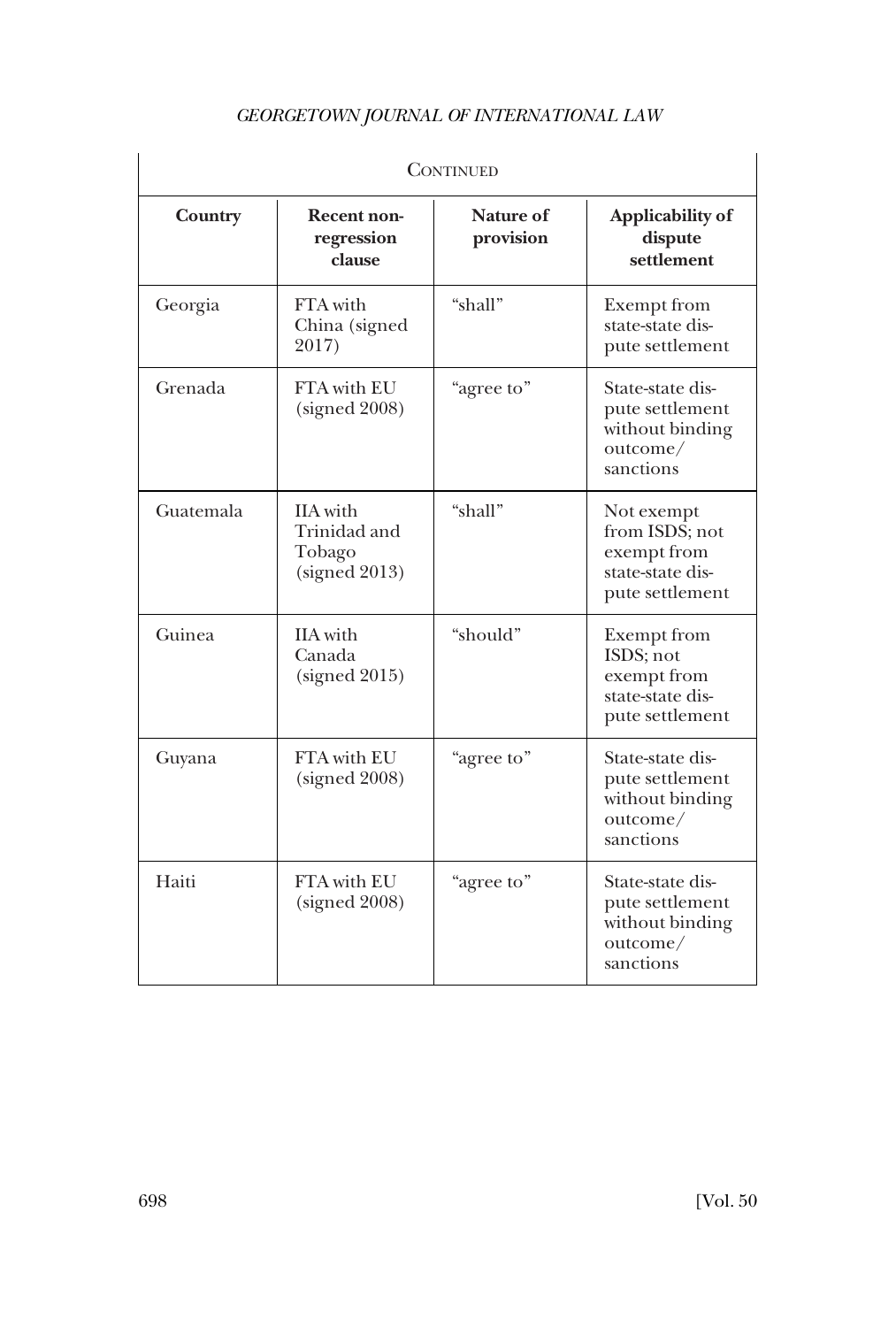| <b>CONTINUED</b> |                                                                              |                                                         |                                                                                                                                                                                                                                |
|------------------|------------------------------------------------------------------------------|---------------------------------------------------------|--------------------------------------------------------------------------------------------------------------------------------------------------------------------------------------------------------------------------------|
| Country          | Recent non-<br>regression<br>clause                                          | <b>Nature of</b><br>provision                           | Applicability of<br>dispute<br>settlement                                                                                                                                                                                      |
| Honduras         | FTA and envi-<br>ronmental side<br>agreement<br>with Canada<br>(signed 2013) | "should"<br>$(FTA)$ ; "shall"<br>(side<br>agreement)    | "should" exempt<br>from ISDS; not<br>exempt from<br>state-state dis-<br>pute settlement<br>with economic<br>sanctions; "shall"<br>covered by state-<br>state dispute set-<br>tlement without<br>binding out-<br>come/sanctions |
| Iceland          | FTA with<br>Ecuador<br>(EFTA)<br>(signed 2018)                               | "should" (art<br>$4.6$ ) "shall"<br>$(\text{art } 8.4)$ | "shall" exempt<br>from state-state<br>dispute settle-<br>ment; "should"<br>not exempt<br>from state-state                                                                                                                      |
| India            | FTA with Japan<br>(signed 2011)                                              | "should"                                                | Not exempt<br>from ISDS; not<br>exempt from<br>state-state dis-<br>pute settlement                                                                                                                                             |
| Iran             | <b>IIA</b> with<br>Slovakia<br>(signed 2016)                                 | "shall"                                                 | Not exempt<br>from ISDS; not<br>exempt from<br>state-state dis-<br>pute settlement                                                                                                                                             |
| Iraq             | IIA with Japan<br>(signed 2012)                                              | "should"                                                | Not exempt<br>from ISDS; not<br>exempt from<br>state-state dis-<br>pute settlement                                                                                                                                             |
| Israel           | IIA with Japan<br>(signed 2017)                                              | "recognise<br>inappropriate"                            | Not applicable.                                                                                                                                                                                                                |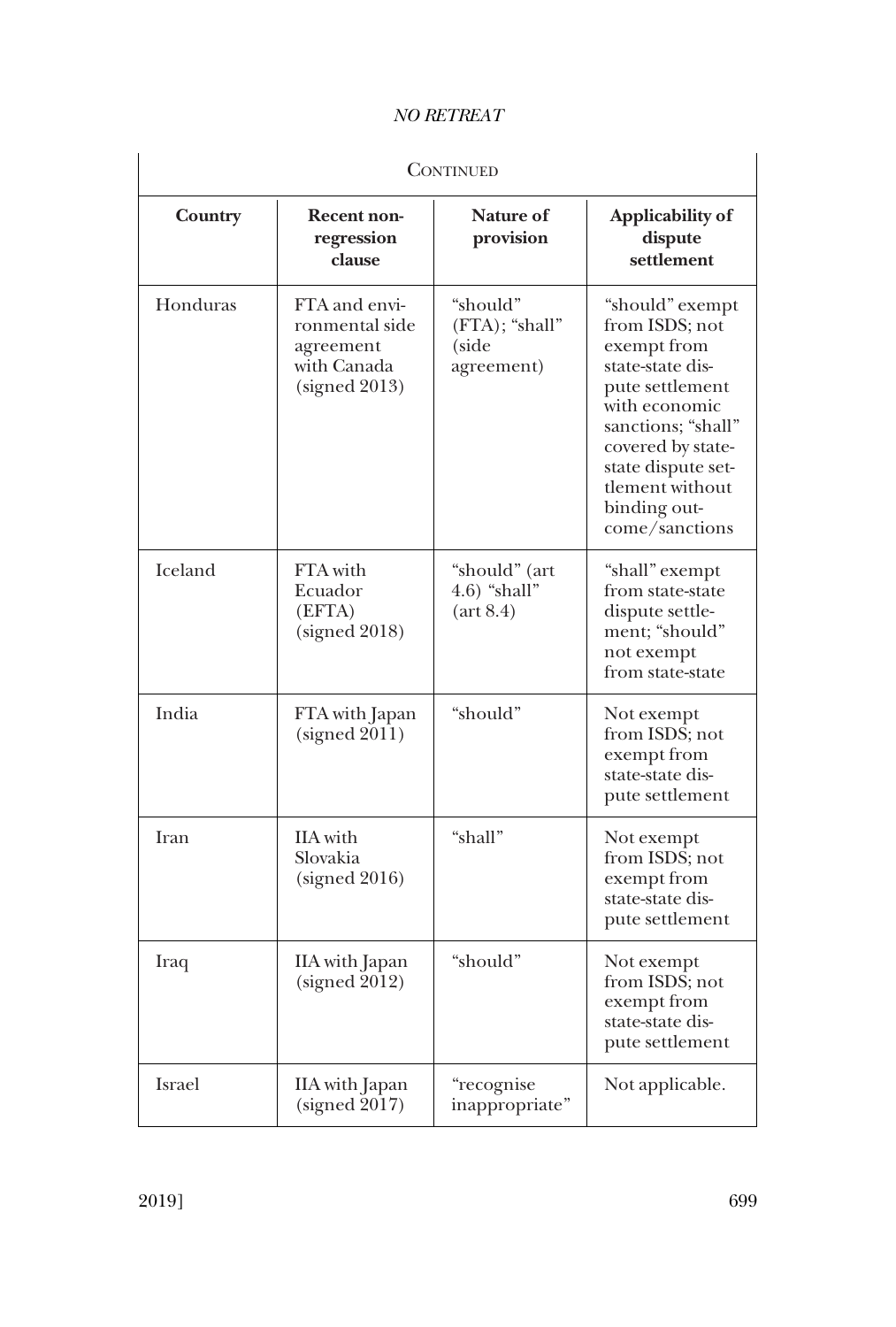| <b>CONTINUED</b>   |                                                      |                               |                                                                                                                                  |  |
|--------------------|------------------------------------------------------|-------------------------------|----------------------------------------------------------------------------------------------------------------------------------|--|
| Country            | Recent non-<br>regression<br>clause                  | <b>Nature of</b><br>provision | Applicability of<br>dispute<br>settlement                                                                                        |  |
| <b>Ivory Coast</b> | IIA with<br>Canada<br>(signed 2014)                  | "should"                      | Exempt from<br>ISDS; not<br>exempt from<br>state-state dis-<br>pute settlement                                                   |  |
| Jamaica            | FTA with EU<br>(signed 2008)                         | "agree to"                    | State-state dispute<br>settlement with-<br>out binding out-<br>come/sanctions                                                    |  |
| Japan              | FTA with EU<br>(signed 2018)                         | "shall"                       | State-state dis-<br>pute settlement<br>without binding<br>outcome/<br>sanctions                                                  |  |
| Jordan             | <b>IIA</b> with<br>Canada<br>(signed 2009)           | "should"                      | Exempt from<br>ISDS; not<br>exempt from<br>state-state dis-<br>pute settlement                                                   |  |
| Kazakhstan         | Partnership<br>Agreement<br>with EU<br>(signed 2015) | "shall"                       | State-state dispute<br>settlement with-<br>out binding out-<br>come/sanctions                                                    |  |
| Kenya              | IIA with Japan<br>(signed 2016)                      | "should"                      | Not exempt<br>from ISDS; not<br>exempt from<br>state-state dis-<br>pute settlement                                               |  |
| Korea<br>(South)   | FTA with<br>China (signed<br>2015)                   | "should"<br>/ "shall"         | "should" obliga-<br>tion not exempt<br>from ISDS;<br>"shall" obliga-<br>tion exempt<br>from state-state<br>dispute<br>settlement |  |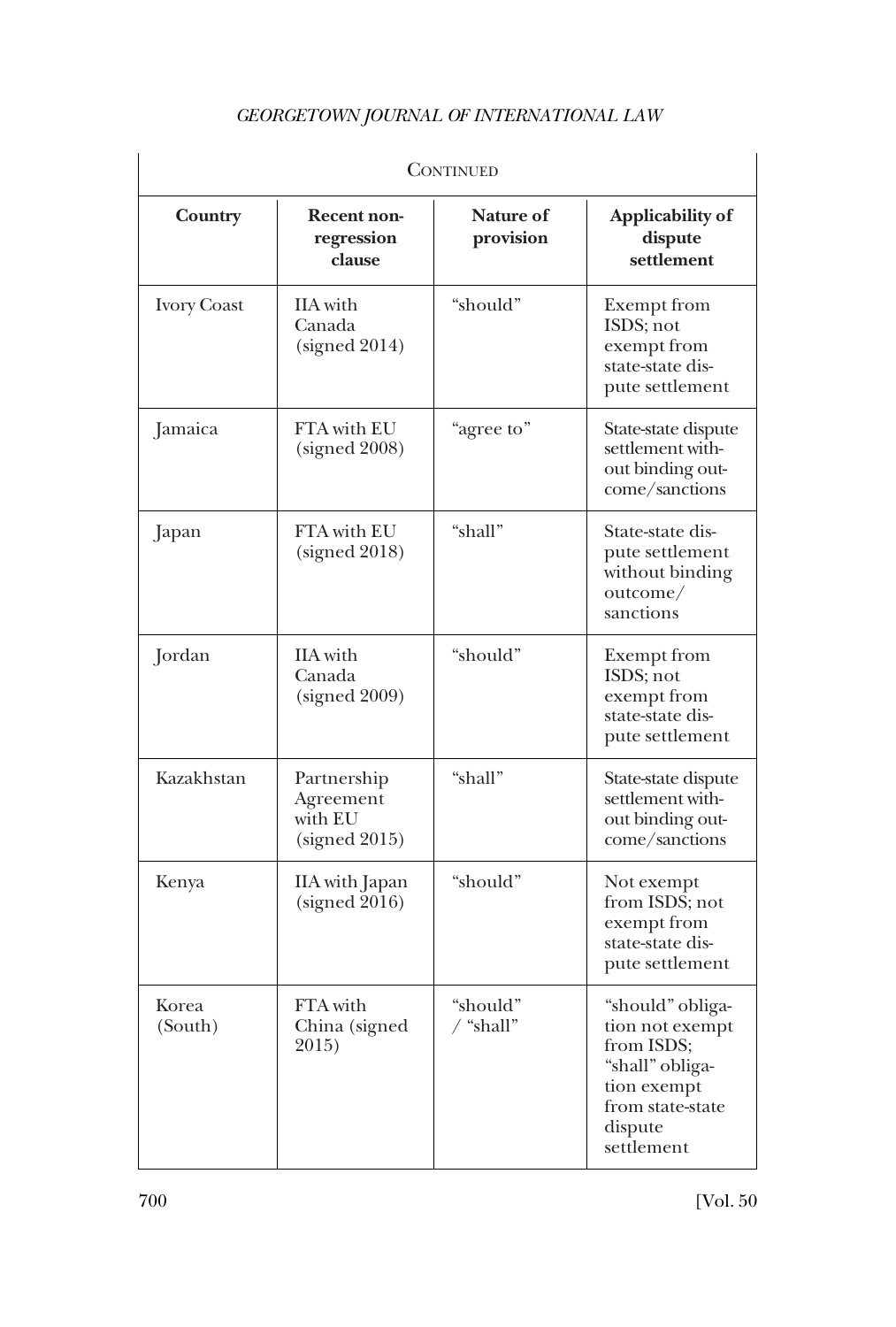| <b>CONTINUED</b>          |                                             |                              |                                                                                                                          |
|---------------------------|---------------------------------------------|------------------------------|--------------------------------------------------------------------------------------------------------------------------|
| Country                   | Recent non-<br>regression<br>clause         | Nature of<br>provision       | Applicability of<br>dispute<br>settlement                                                                                |
| Kuwait                    | IIA with Japan<br>(signed 2012)             | "should"                     | Not exempt<br>from ISDS; not<br>exempt from<br>state-state dis-<br>pute settlement                                       |
| <b>Kyrgyz</b><br>Republic | <b>IIA</b> with<br>Austria (signed<br>2016) | "recognise<br>inappropriate" | Not applicable.                                                                                                          |
| Laos                      | IIA with Japan<br>(signed 2008)             | "should"                     | Not exempt<br>from ISDS; not<br>exempt from<br>state-state dis-<br>pute settlement                                       |
| Lesotho                   | FTA with EU<br>(signed 2016)                | "shall"                      | Not exempt<br>from state-state<br>dispute<br>settlement                                                                  |
| Madagascar                | <b>IIA</b> with SADC<br>(signed 2006)       | "shall"                      | Not exempt<br>from investor-<br>state dispute set-<br>tlement; not<br>exempt from<br>state-state dis-<br>pute settlement |
| Malawi                    | <b>IIA</b> with SADC<br>(signed 2006)       | "shall"                      | Not exempt<br>from investor<br>state dispute set-<br>tlement; not<br>exempt from<br>state-state dis-<br>pute settlement  |
| Malaysia                  | CP-TPP<br>(signed 2018)                     | "shall"                      | State-state dis-<br>pute settlement;<br>economic<br>sanctions                                                            |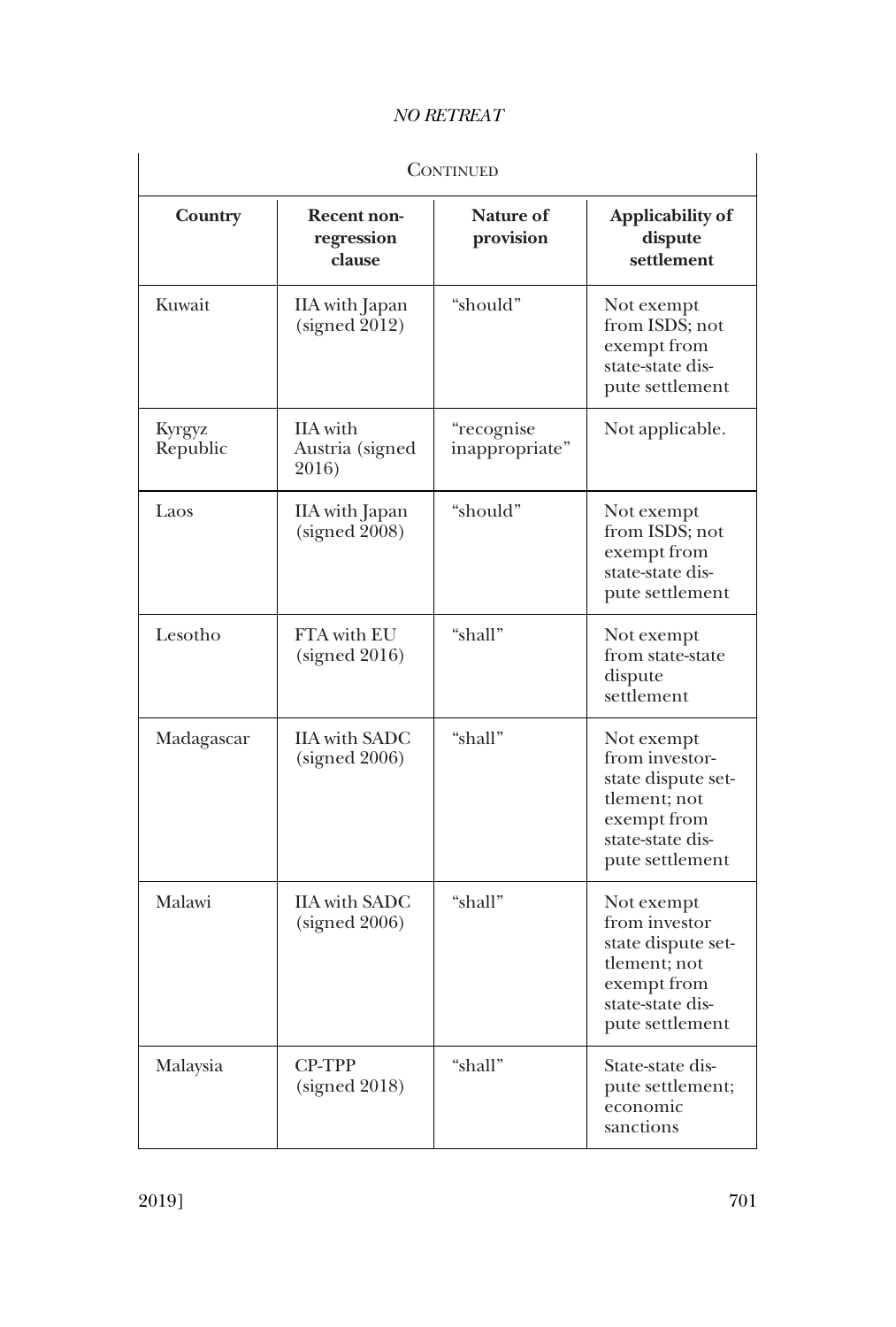| <b>CONTINUED</b> |                                                      |                               |                                                                                       |  |
|------------------|------------------------------------------------------|-------------------------------|---------------------------------------------------------------------------------------|--|
| Country          | <b>Recent non-</b><br>regression<br>clause           | <b>Nature of</b><br>provision | Applicability of<br>dispute<br>settlement                                             |  |
| Mali             | IIA with<br>Canada<br>(signed 2014)                  | "should"                      | Exempt from<br>ISDS; not<br>exempt from<br>state-state dis-<br>pute settlement        |  |
| Mauritius        | <b>IIA</b> with Egypt<br>(signed 2014)               | preambular<br>recital         | Not applicable                                                                        |  |
| Mexico           | <b>CP-TPP</b><br>(signed 2018)                       | "shall"                       | State-state dis-<br>pute settlement;<br>economic<br>sanctions                         |  |
| Moldova          | Partnership<br>Agreement<br>with EU<br>(signed 2014) | "shall"                       | State-state dis-<br>pute settlement<br>without binding<br>outcome/<br>sanctions       |  |
| Mongolia         | IIA with<br>Canada<br>(signed 2016)                  | "should"                      | <b>Exempt</b> from<br>ISDS; not<br>exempt from<br>state-state dis-<br>pute settlement |  |
| Montenegro       | FTA with EFTA<br>(signed 2011)                       | "shall"                       | Exempt from<br>state-state dis-<br>pute settlement                                    |  |
| Morocco          | FTA with US<br>(signed 2004)                         | "shall strive"                | <b>Exempt</b> from<br>dispute<br>settlement                                           |  |
| Mozambique       | IIA with Japan<br>(signed 2013)                      | "shall"/<br>"should"          | Not exempt<br>from ISDS; not<br>exempt from<br>state-state dis-<br>pute settlement    |  |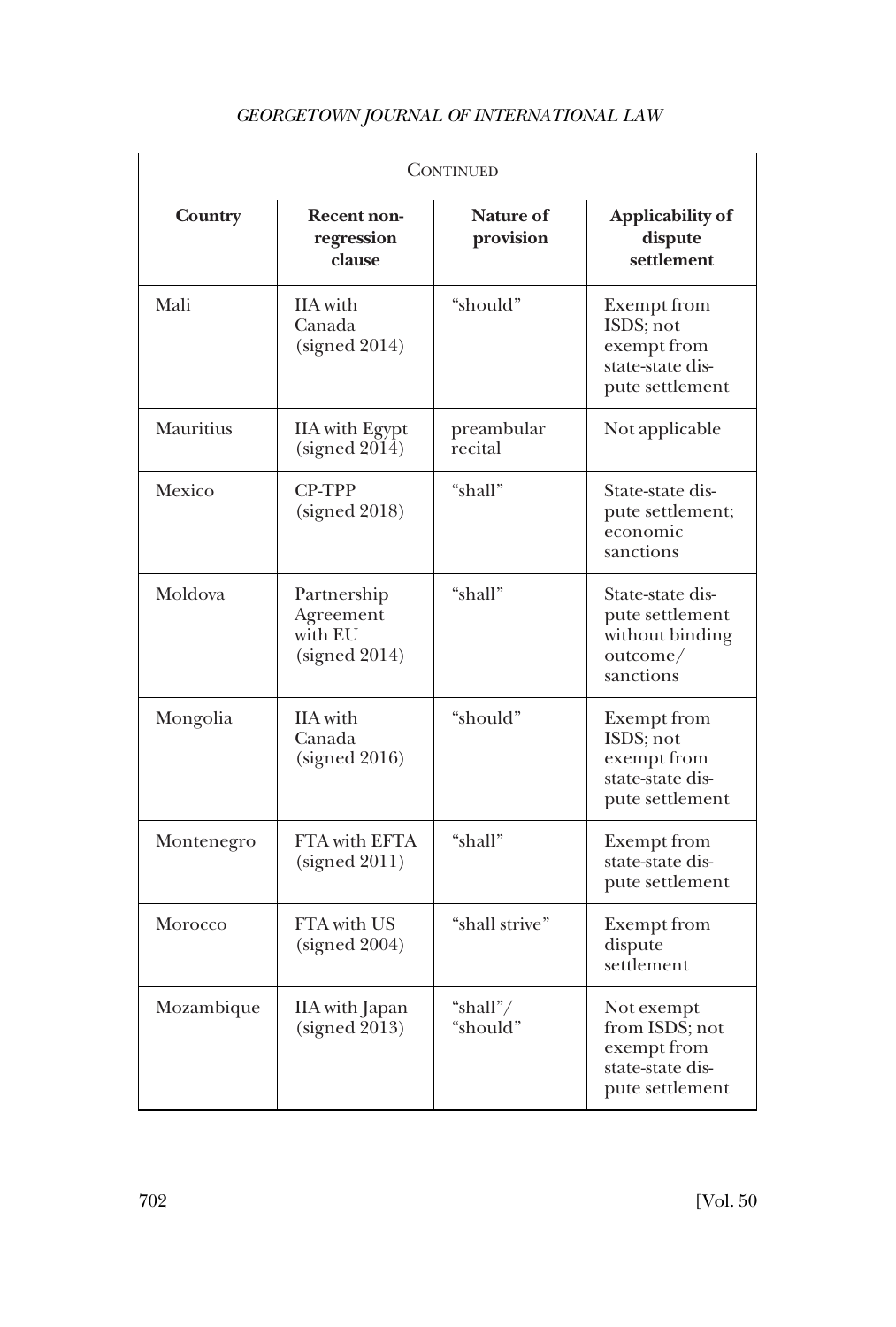| <b>CONTINUED</b> |                                                |                                                          |                                                                                                                                 |
|------------------|------------------------------------------------|----------------------------------------------------------|---------------------------------------------------------------------------------------------------------------------------------|
| Country          | <b>Recent non-</b><br>regression<br>clause     | Nature of<br>provision                                   | Applicability of<br>dispute<br>settlement                                                                                       |
| Myanmar          | IIA with Japan<br>(signed 2013)                | "shall"/<br>"should"                                     | Not exempt<br>from ISDS; not<br>exempt from<br>state-state dis-<br>pute settlement;<br>both cover all<br>obligations in<br>IIA. |
| Namibia          | <b>FTA</b> with EU<br>(signed 2016)            | "shall"                                                  | State-state dis-<br>pute settlement<br>without binding<br>outcome/<br>sanctions                                                 |
| New Zealand      | CP-TPP<br>(signed 2018)                        | "shall"                                                  | State-state dis-<br>pute settlement;<br>economic<br>sanctions                                                                   |
| Nicaragua        | FTA with EU<br>(signed 2012)                   | "shall"                                                  | State-state dis-<br>pute settlement<br>without binding<br>outcome/<br>sanctions                                                 |
| Nigeria          | <b>IIA</b> with<br>Singapore<br>(signed 2016)  | "should"                                                 | Not exempt<br>from ISDS; not<br>exempt from<br>state-state dis-<br>pute settlement                                              |
| Norway           | FTA with<br>Ecuador<br>(EFTA)<br>(signed 2018) | "should" (art<br>$(4.6)$ /"shall"<br>$(\text{art } 8.4)$ | "shall" exempt<br>from state-state<br>dispute settle-<br>ment; "should"<br>not exempt<br>from state-state                       |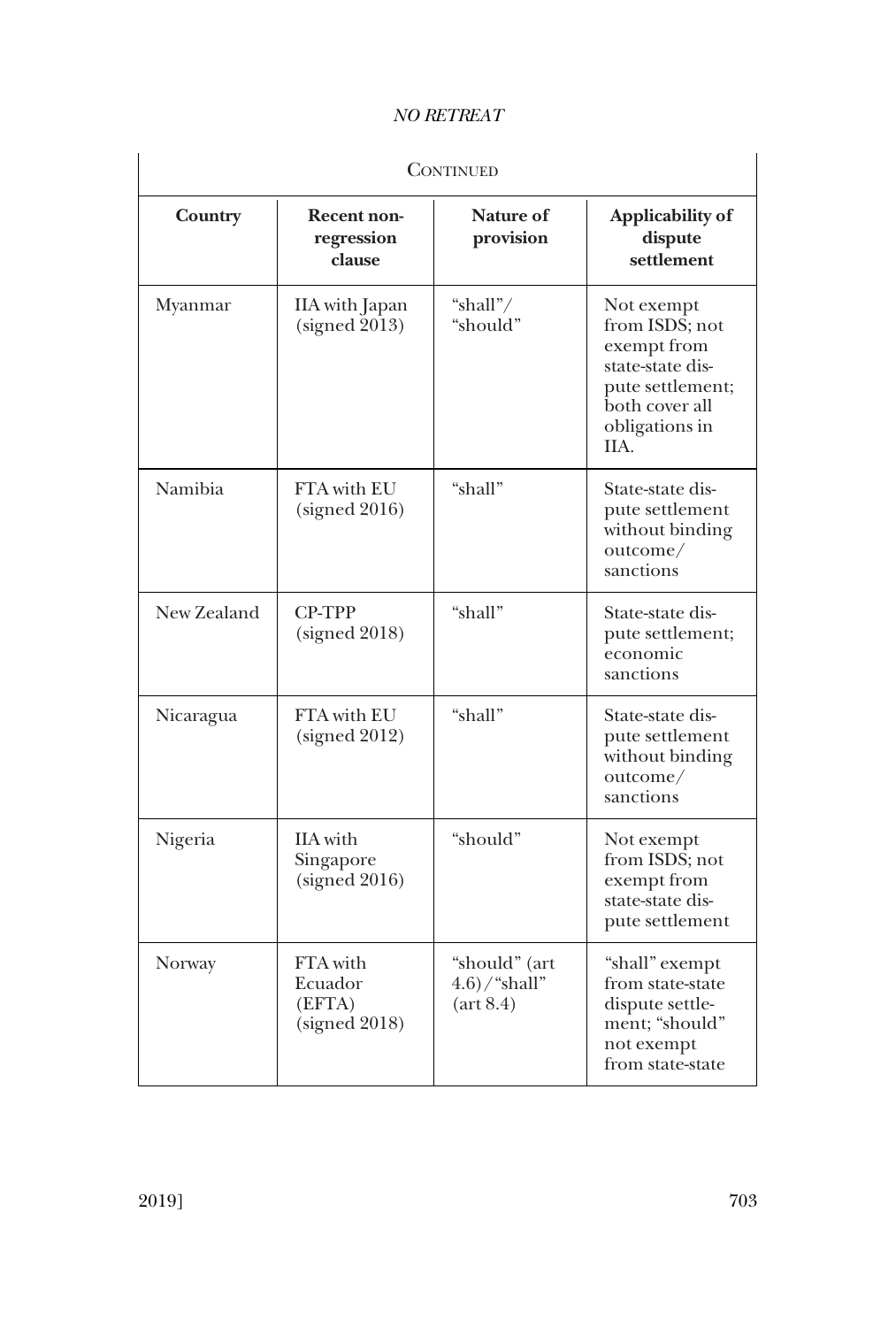| <b>CONTINUED</b>    |                                                                          |                        |                                                                                                            |  |
|---------------------|--------------------------------------------------------------------------|------------------------|------------------------------------------------------------------------------------------------------------|--|
| Country             | <b>Recent non-</b><br>regression<br>clause                               | Nature of<br>provision | Applicability of<br>dispute<br>settlement                                                                  |  |
| Oman                | IIA with Japan<br>(signed 2015)                                          | "shall"/<br>"should"   | Not exempt<br>from ISDS; not<br>exempt from<br>state-state dis-<br>pute settlement                         |  |
| Panama              | <b>FTA</b> with <b>EFTA</b><br>(signed 2013)                             | "shall"                | <b>Exempt</b> from<br>state-state dis-<br>pute settlement                                                  |  |
| Papua New<br>Guinea | IIA with Japan<br>(signed 2011)                                          | "should"               | Not exempt<br>from ISDS (art<br>15); not exempt<br>from state-state<br>dispute settle-<br>ment (art $14$ ) |  |
| Peru                | <b>CP-TPP</b><br>(signed 2018)                                           | "shall"                | State-state dis-<br>pute settlement;<br>economic<br>sanctions                                              |  |
| Philippines         | FTA with EFTA<br>(signed 2016)                                           | "shall"                | <b>Exempt</b> from<br>state-state dis-<br>pute settlement                                                  |  |
| Qatar               | IIA with<br>Belgian-<br>Luxembourg<br>Economic<br>Union (signed<br>2009) | "shall strive"         | Not exempt<br>from ISDS; not<br>exempt from<br>state-state dis-<br>pute settlement                         |  |
| Russia              | FTA with<br>Vietnam<br>(signed 2015;<br>Eurasian<br>Economic<br>Union)   | "shall"                | <b>Exempt</b> from<br>state-state dis-<br>pute settlement                                                  |  |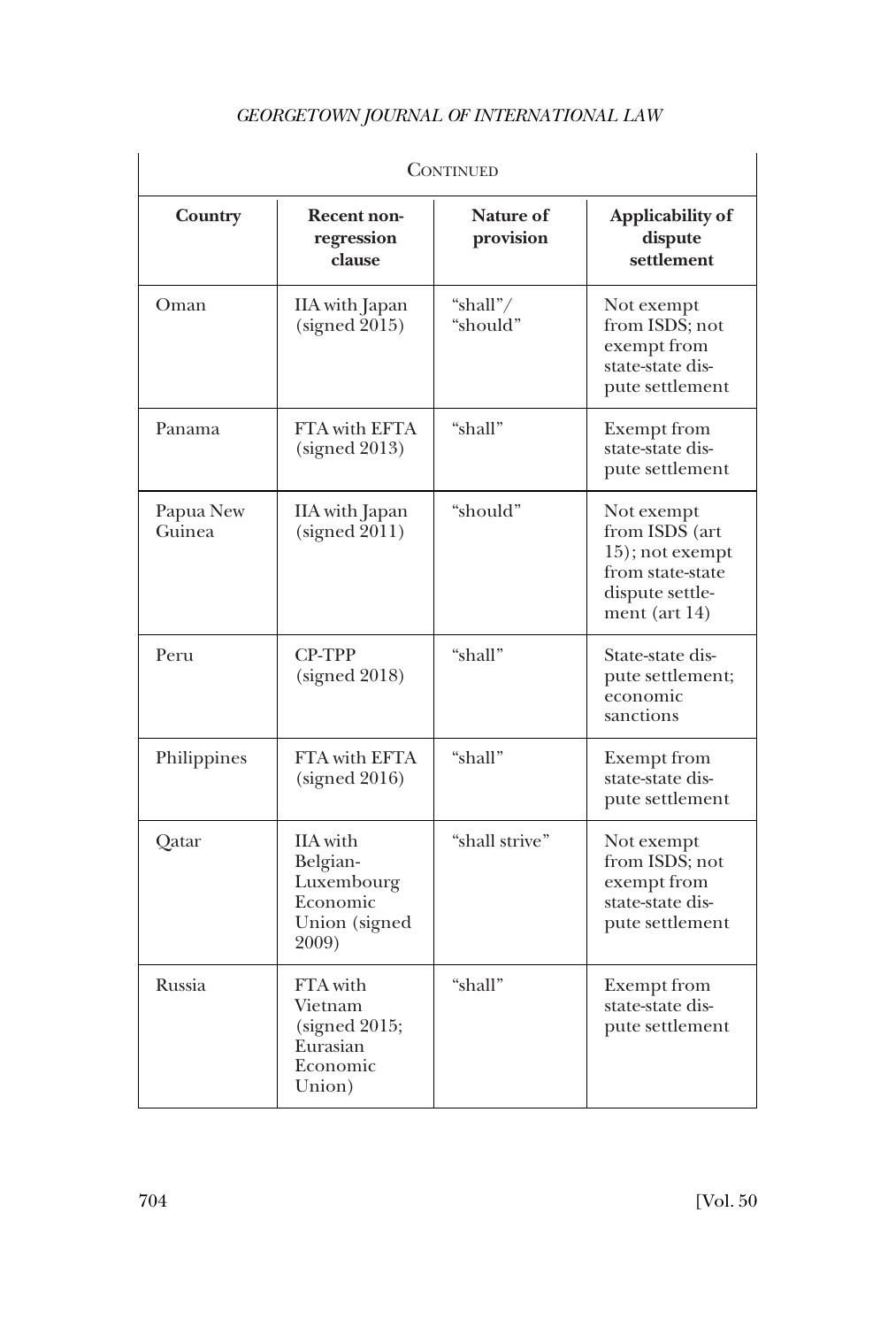| <b>CONTINUED</b>                          |                                            |                               |                                                                                       |
|-------------------------------------------|--------------------------------------------|-------------------------------|---------------------------------------------------------------------------------------|
| Country                                   | Recent non-<br>regression<br>clause        | <b>Nature of</b><br>provision | Applicability of<br>dispute<br>settlement                                             |
| Rwanda                                    | <b>IIA</b> with US<br>(signed 2008)        | "shall strive"                | Exempt from<br>ISDS; exempt<br>from state-state<br>dispute<br>settlement              |
| Saint Kitts &<br><b>Nevis</b>             | <b>FTA</b> with EU<br>(signed 2008)        | "agree to"                    | State-state dis-<br>pute settlement<br>without binding<br>outcome/<br>sanctions       |
| Saint Lucia                               | FTA with EU<br>(signed 2008)               | "agree to"                    | State-state dis-<br>pute settlement<br>without binding<br>outcome/<br>sanctions       |
| Saint<br>Vincent and<br>the<br>Grenadines | FTA with EU<br>(signed 2008)               | "agree to"                    | State-state dis-<br>pute settlement<br>without binding<br>outcome/<br>sanctions       |
| Saudi Arabia                              | IIA with Japan<br>(signed 2013)            | "should"                      | Not exempt<br>from ISDS; not<br>exempt from<br>state-state dis-<br>pute settlement    |
| Senegal                                   | <b>IIA</b> with<br>Canada<br>(signed 2014) | "should"                      | <b>Exempt</b> from<br>ISDS; not<br>exempt from<br>state-state dis-<br>pute settlement |
| Serbia                                    | IIA with<br>Canada<br>(signed 2014)        | "should"                      | Exempt from<br>ISDS; not<br>exempt from<br>state-state dis-<br>pute settlement        |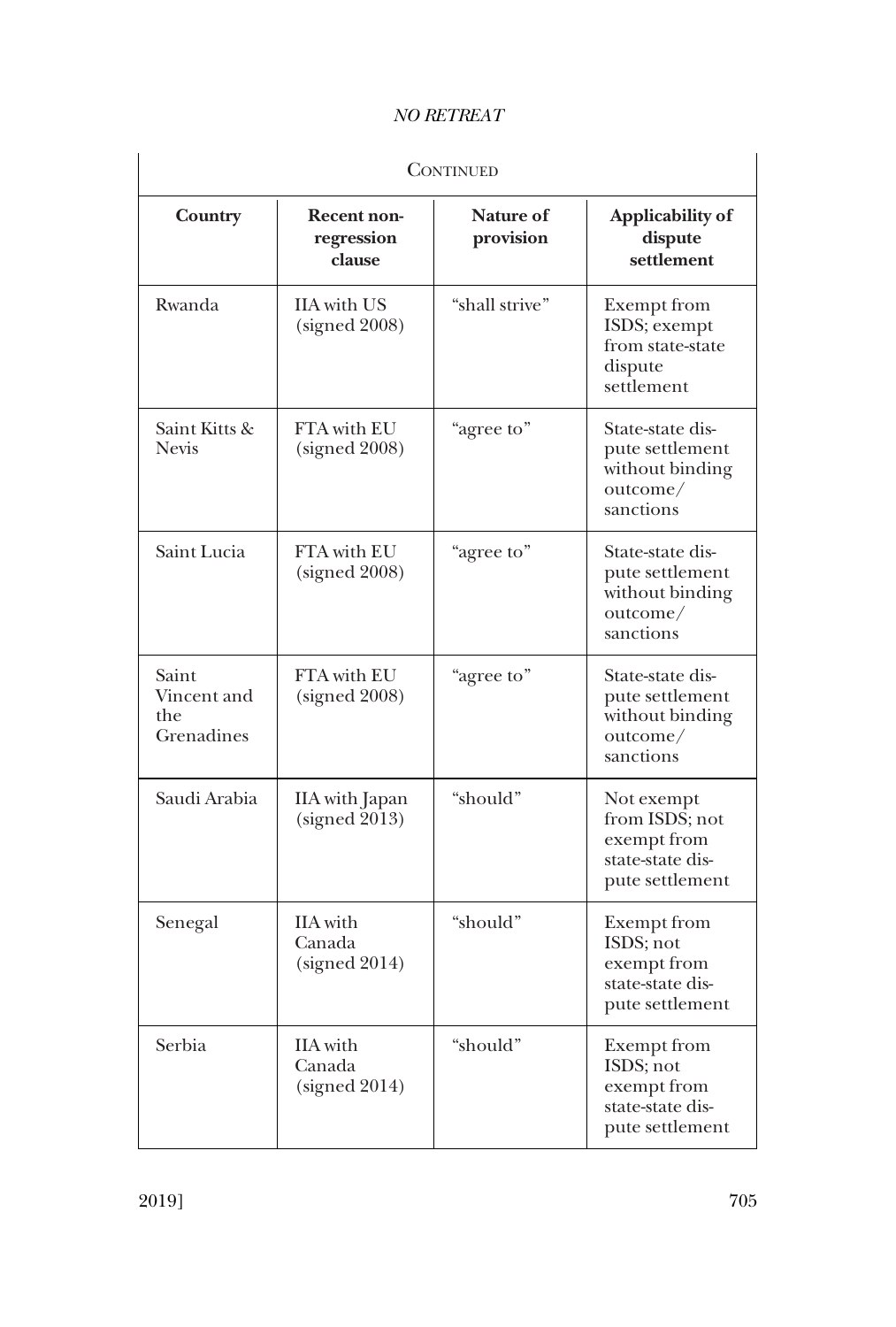| <b>CONTINUED</b>  |                                                |                                                          |                                                                                                           |  |
|-------------------|------------------------------------------------|----------------------------------------------------------|-----------------------------------------------------------------------------------------------------------|--|
| Country           | Recent non-<br>regression<br>clause            | <b>Nature of</b><br>provision                            | Applicability of<br>dispute<br>settlement                                                                 |  |
| Singapore         | <b>CP-TPP</b><br>(signed 2018)                 | "shall"                                                  | State-state dis-<br>pute settlement;<br>economic<br>sanctions                                             |  |
| South Africa      | FTA with EU<br>(signed 2016)                   | "shall"                                                  | Not exempt<br>from state-state<br>dispute<br>settlement                                                   |  |
| Suriname          | <b>IIA</b> with Brazil<br>(signed 2018)        | "shall"                                                  | <b>Exempt</b> from<br>state-state dis-<br>pute settlement                                                 |  |
| Swaziland         | <b>FTA</b> with EU<br>(signed 2016)            | "shall"                                                  | Not exempt<br>from state-state<br>dispute<br>settlement                                                   |  |
| Switzerland       | FTA with<br>Ecuador<br>(EFTA)<br>(signed 2018) | "should" (art<br>$(4.6)$ /"shall"<br>$(\text{art } 8.4)$ | "shall" exempt<br>from state-state<br>dispute settle-<br>ment; "should"<br>not exempt<br>from state-state |  |
| Chinese<br>Taipei | FTA with New<br>Zealand<br>(signed 2013)       | "shall"                                                  | <b>Exempt</b> from<br>state-state dis-<br>pute settlement                                                 |  |
| Tajikistan        | IIA with<br>Austria (signed<br>2011)           | "recognize<br>inappropriate"                             | Not applicable                                                                                            |  |
| Tanzania          | <b>IIA</b> with<br>Canada<br>(signed 2013)     | "should"                                                 | <b>Exempt</b> from<br>ISDS; not<br>exempt from<br>state-state dis-<br>pute settlement                     |  |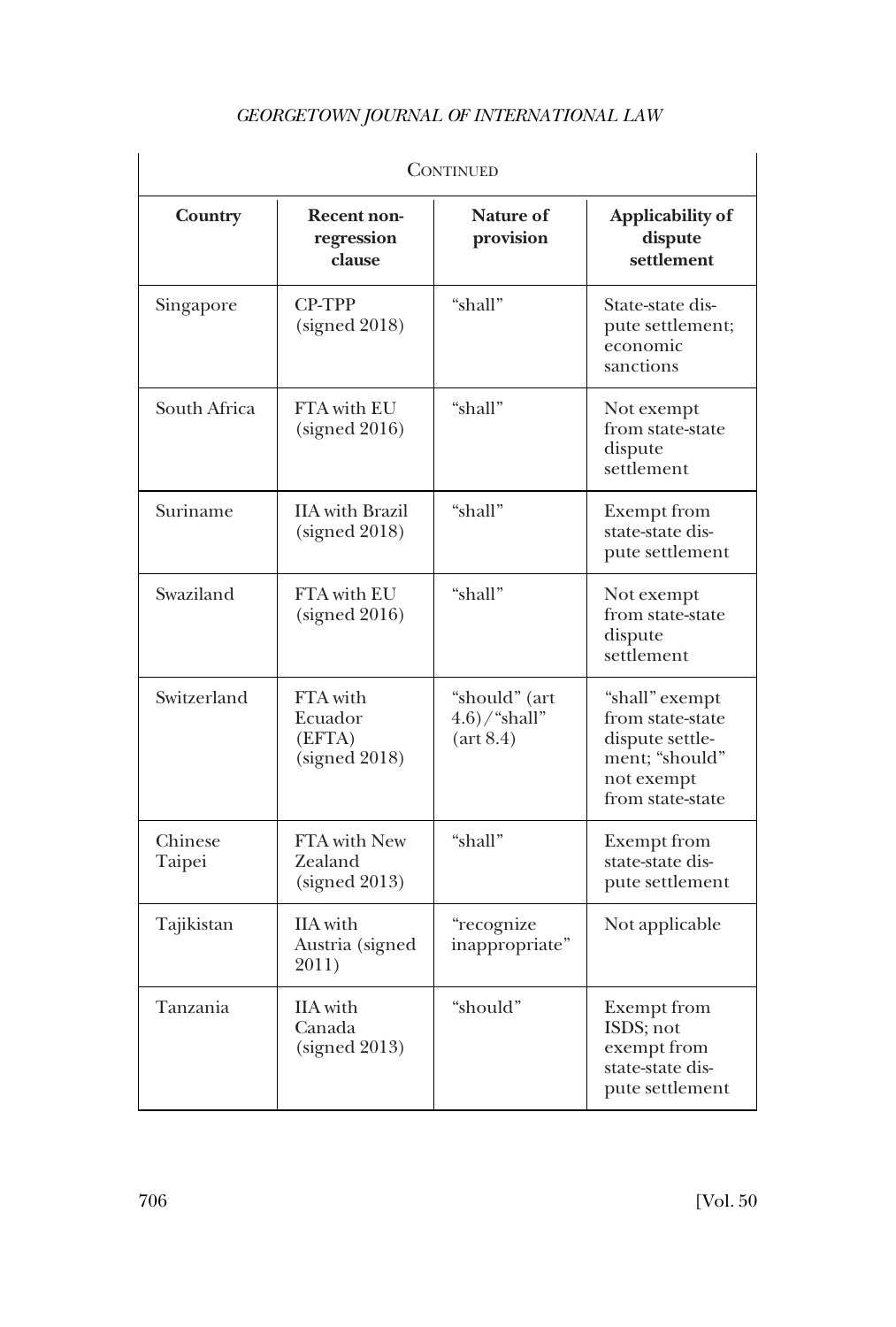| <b>CONTINUED</b>               |                                                                          |                               |                                                                                    |
|--------------------------------|--------------------------------------------------------------------------|-------------------------------|------------------------------------------------------------------------------------|
| Country                        | Recent non-<br>regression<br>clause                                      | <b>Nature of</b><br>provision | Applicability of<br>dispute<br>settlement                                          |
| Togo                           | IIA with<br>Belgian-<br>Luxembourg<br>Economic<br>Union (signed<br>2009) | "shall"                       | Not applicable                                                                     |
| Trinidad<br>and Tobago         | <b>IIA</b> with<br>Guatemala<br>(signed 2013)                            | "shall"                       | Not exempt<br>from ISDS, nor<br>from state-state<br>dispute<br>settlement          |
| Turkey                         | <b>IIA</b> with<br>Colombia<br>(signed 2014)                             | "should"                      | Not exempt<br>from ISDS; not<br>exempt from<br>state-state dis-<br>pute settlement |
| Ukraine                        | IIA with Japan<br>(signed 2015)                                          | "should"                      | Not exempt<br>from ISDS; not<br>exempt from<br>state-state dis-<br>pute settlement |
| <b>United Arab</b><br>Emirates | <b>IIA</b> with<br>Colombia<br>(signed 2017)                             | "should"                      | Not exempt<br>from ISDS; not<br>exempt from<br>state-state dis-<br>pute settlement |
| United<br><b>States</b>        | FTA with<br>Korea (signed<br>2007)                                       | "shall"                       | State-state dis-<br>pute settlement;<br>economic<br>sanctions                      |
| Uruguay                        | IIA with Japan<br>(signed 2015)                                          | "shall"/<br>"should"          | Not exempt<br>from ISDS; not<br>exempt from<br>state-state dis-<br>pute settlement |